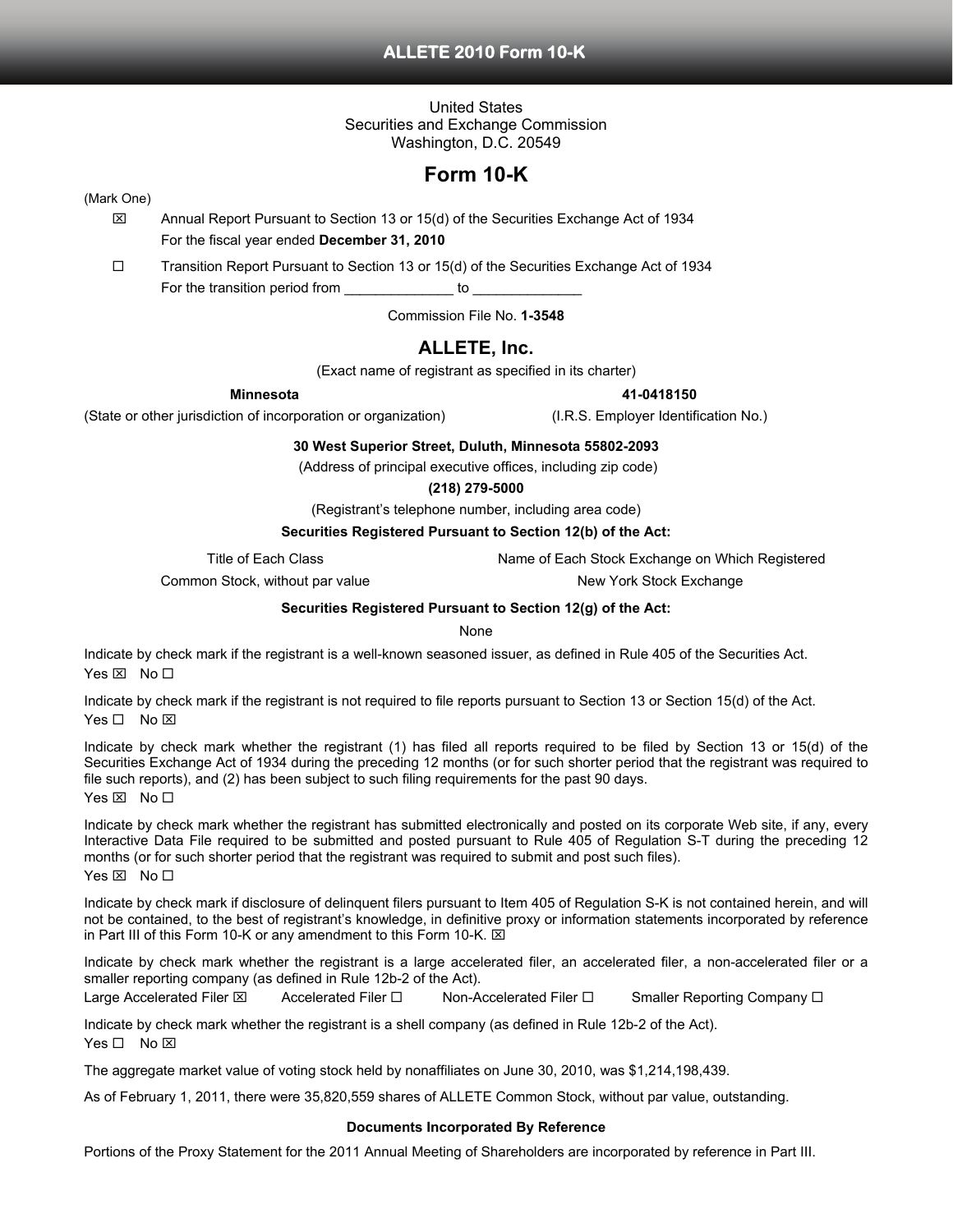# **Index**

| Part I      |                                                                                                   |  |
|-------------|---------------------------------------------------------------------------------------------------|--|
| Item 1.     |                                                                                                   |  |
|             |                                                                                                   |  |
|             |                                                                                                   |  |
|             |                                                                                                   |  |
|             |                                                                                                   |  |
|             |                                                                                                   |  |
|             |                                                                                                   |  |
|             |                                                                                                   |  |
|             |                                                                                                   |  |
|             |                                                                                                   |  |
|             |                                                                                                   |  |
|             |                                                                                                   |  |
|             |                                                                                                   |  |
|             |                                                                                                   |  |
|             |                                                                                                   |  |
|             |                                                                                                   |  |
|             |                                                                                                   |  |
|             |                                                                                                   |  |
|             |                                                                                                   |  |
|             |                                                                                                   |  |
|             |                                                                                                   |  |
|             |                                                                                                   |  |
| Item 1A.    |                                                                                                   |  |
| Item 1B.    |                                                                                                   |  |
| Item 2.     |                                                                                                   |  |
| Item 3.     |                                                                                                   |  |
| Item 4.     |                                                                                                   |  |
| Part II     |                                                                                                   |  |
| Item 5.     | Market for Registrant's Common Equity, Related Stockholder Matters and                            |  |
|             |                                                                                                   |  |
| Item 6.     |                                                                                                   |  |
| Item 7.     | Management's Discussion and Analysis of Financial Condition and Results of Operations 28          |  |
|             |                                                                                                   |  |
|             |                                                                                                   |  |
|             |                                                                                                   |  |
|             |                                                                                                   |  |
|             |                                                                                                   |  |
|             |                                                                                                   |  |
|             |                                                                                                   |  |
|             |                                                                                                   |  |
|             |                                                                                                   |  |
|             |                                                                                                   |  |
| Item 7A.    |                                                                                                   |  |
| Item 8.     |                                                                                                   |  |
|             | Changes in and Disagreements with Accountants on Accounting and Financial Disclosure 43           |  |
| Item 9.     |                                                                                                   |  |
| Item 9A.    |                                                                                                   |  |
| Item 9B.    |                                                                                                   |  |
| Part III    |                                                                                                   |  |
| Item $10.$  |                                                                                                   |  |
| Item $11$ . |                                                                                                   |  |
| Item $12$ . | Security Ownership of Certain Beneficial Owners and Management and Related Stockholder Matters 45 |  |
| Item $13.$  |                                                                                                   |  |
| Item $14$ . |                                                                                                   |  |
| Part IV     |                                                                                                   |  |
| Item $15.$  |                                                                                                   |  |
|             |                                                                                                   |  |
|             |                                                                                                   |  |
|             |                                                                                                   |  |
|             |                                                                                                   |  |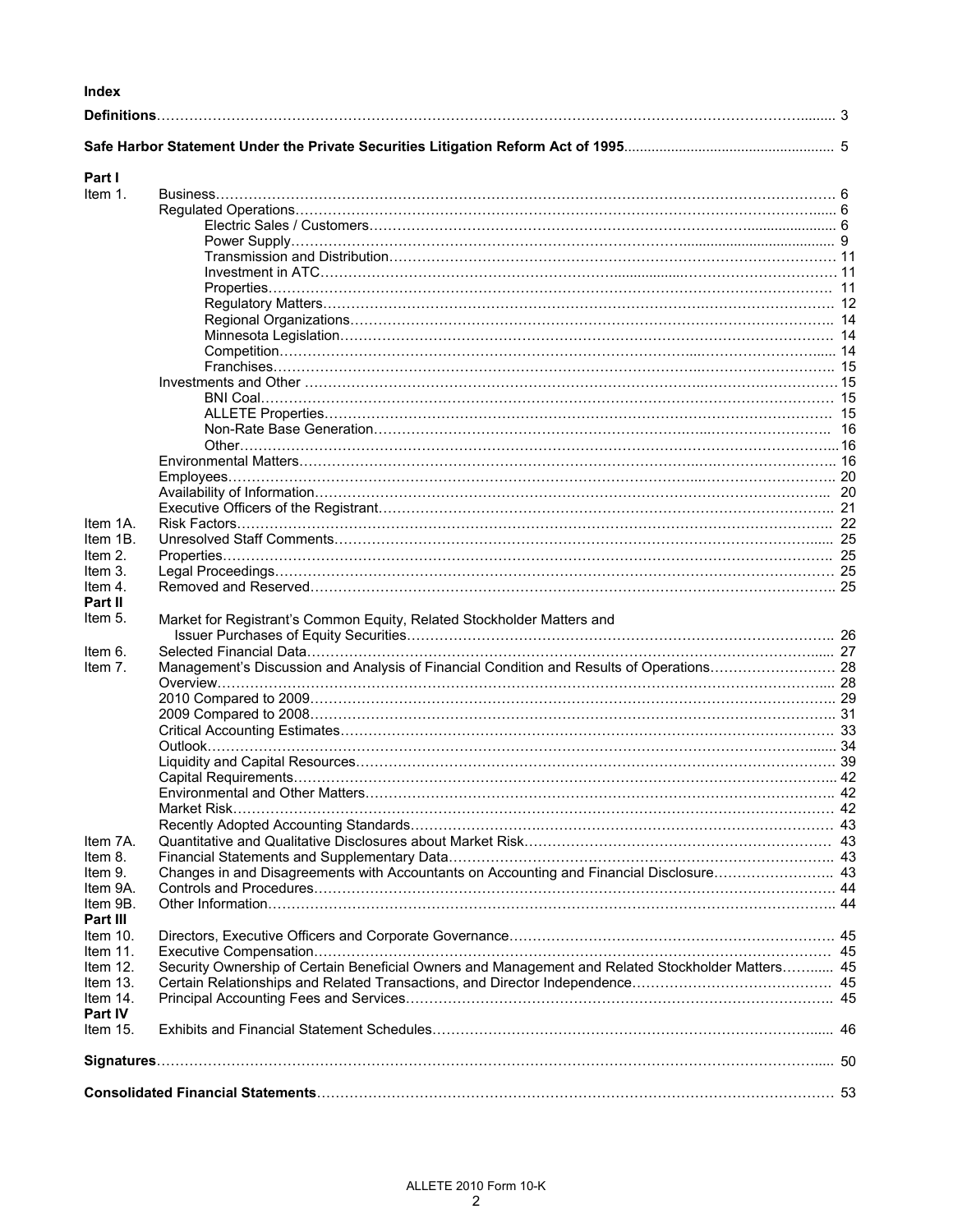## **Definitions**

The following abbreviations or acronyms are used in the text. References in this report to "we," "us" and "our" are to ALLETE, Inc. and its subsidiaries, collectively.

| <b>Abbreviation or Acronym</b> | Term                                                                                                                                                         |
|--------------------------------|--------------------------------------------------------------------------------------------------------------------------------------------------------------|
| <b>ALLETE</b>                  | ALLETE, Inc.                                                                                                                                                 |
| <b>ALLETE Properties</b>       | ALLETE Properties, LLC and its subsidiaries                                                                                                                  |
| <b>AFUDC</b>                   | Allowance for Funds Used During Construction - the cost of both debt and equity funds<br>used to finance utility plant additions during construction periods |
| <b>ARS</b>                     | <b>Auction Rate Securities</b>                                                                                                                               |
| <b>ATC</b>                     | American Transmission Company LLC                                                                                                                            |
| Basin                          | <b>Basin Electric Power Cooperative</b>                                                                                                                      |
| Bison 1                        | Bison 1 Wind Project                                                                                                                                         |
| Bison 2                        | <b>Bison 2 Wind Project</b>                                                                                                                                  |
| <b>BNI Coal</b>                | BNI Coal, Ltd.                                                                                                                                               |
| <b>Boswell</b>                 | <b>Boswell Energy Center</b>                                                                                                                                 |
| CO <sub>2</sub>                | Carbon Dioxide                                                                                                                                               |
| Company                        | ALLETE, Inc. and its subsidiaries                                                                                                                            |
| DC                             | <b>Direct Current</b>                                                                                                                                        |
| <b>EPA</b>                     | <b>Environmental Protection Agency</b>                                                                                                                       |
| <b>ESOP</b>                    | Employee Stock Ownership Plan                                                                                                                                |
| <b>FASB</b>                    | <b>Financial Accounting Standards Board</b>                                                                                                                  |
| <b>FERC</b>                    | Federal Energy Regulatory Commission                                                                                                                         |
| Form 8-K                       | ALLETE Current Report on Form 8-K                                                                                                                            |
| Form 10-K                      | ALLETE Annual Report on Form 10-K                                                                                                                            |
| Form $10-Q$                    | ALLETE Quarterly Report on Form 10-Q                                                                                                                         |
| <b>FTR</b>                     | <b>Financial Transmission Rights</b>                                                                                                                         |
| GAAP                           | Accounting Principles Generally Accepted in the United States                                                                                                |
| <b>GHG</b>                     | <b>Greenhouse Gases</b>                                                                                                                                      |
| Hibbard                        | Hibbard Renewable Energy Center                                                                                                                              |
| <b>IBEW Local 31</b>           | International Brotherhood of Electrical Workers Local 31                                                                                                     |
| <b>IBEW Local 1593</b>         | International Brotherhood of Electrical Workers Local 1593                                                                                                   |
| <b>Invest Direct</b>           | ALLETE's Direct Stock Purchase and Dividend Reinvestment Plan                                                                                                |
| kV                             | Kilovolt(s)                                                                                                                                                  |
| Laskin                         | Laskin Energy Center                                                                                                                                         |
| Manitoba Hydro                 | Manitoba Hydro-Electric Board                                                                                                                                |
| <b>MBtu</b>                    | Million British thermal units                                                                                                                                |
| Medicare Part D                | Medicare Part D provision of the Patient Protection and Affordable Care Act of 2010                                                                          |
| Mesabi Nugget                  | Mesabi Nugget Delaware, LLC                                                                                                                                  |
| Minnesota Power                | An operating division of ALLETE, Inc.                                                                                                                        |
| Minnkota Power                 | Minnkota Power Cooperative, Inc.                                                                                                                             |
| <b>MISO</b>                    | Midwest Independent Transmission System Operator, Inc.                                                                                                       |
| Moody's                        | Moody's Investors Service, Inc.                                                                                                                              |
| <b>MPCA</b>                    | Minnesota Pollution Control Agency                                                                                                                           |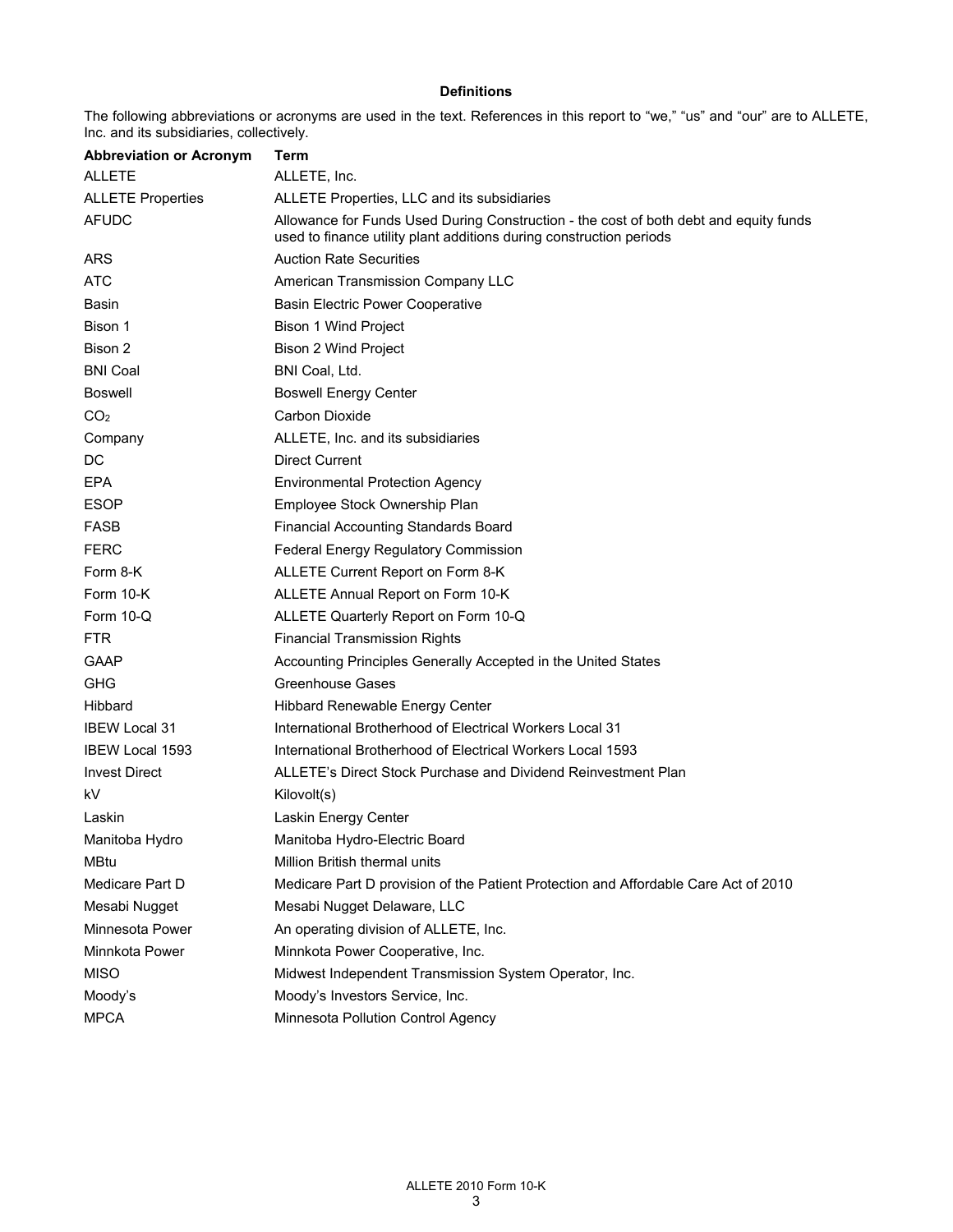## **Definitions (Continued)**

| <b>MPUC</b>                 | Minnesota Public Utilities Commission                                                                 |  |  |  |  |  |
|-----------------------------|-------------------------------------------------------------------------------------------------------|--|--|--|--|--|
| MW / MWh                    | Megawatt(s) / Megawatt-hour(s)                                                                        |  |  |  |  |  |
| NextEra Energy              | NextEra Energy Resources, LLC                                                                         |  |  |  |  |  |
| <b>NDPSC</b>                | North Dakota Public Service Commission                                                                |  |  |  |  |  |
| NOL                         | <b>Net Operating Loss</b>                                                                             |  |  |  |  |  |
| Non-residential             | Retail commercial, non-retail commercial, office, industrial, warehouse, storage and<br>institutional |  |  |  |  |  |
| NO <sub>2</sub>             | Nitrogen Dioxide                                                                                      |  |  |  |  |  |
| NO <sub>X</sub>             | Nitrogen Oxides                                                                                       |  |  |  |  |  |
| Note                        | Note ____ to the consolidated financial statements in this Form 10-K                                  |  |  |  |  |  |
| <b>NPDES</b>                | National Pollutant Discharge Elimination System                                                       |  |  |  |  |  |
| <b>NYSE</b>                 | New York Stock Exchange                                                                               |  |  |  |  |  |
| <b>OES</b>                  | Minnesota Office of Energy Security                                                                   |  |  |  |  |  |
| Oliver Wind I               | Oliver Wind I Energy Center                                                                           |  |  |  |  |  |
| Oliver Wind II              | Oliver Wind II Energy Center                                                                          |  |  |  |  |  |
| Palm Coast Park             | Palm Coast Park development project in Florida                                                        |  |  |  |  |  |
| Palm Coast Park District    | Palm Coast Park Community Development District                                                        |  |  |  |  |  |
| PolyMet                     | PolyMet Mining Corporation                                                                            |  |  |  |  |  |
| <b>PPA</b>                  | Power Purchase Agreement                                                                              |  |  |  |  |  |
| <b>PSCW</b>                 | Public Service Commission of Wisconsin                                                                |  |  |  |  |  |
| <b>PUHCA 2005</b>           | Public Utility Holding Company Act of 2005                                                            |  |  |  |  |  |
| Rainy River Energy          | Rainy River Energy Corporation - Wisconsin                                                            |  |  |  |  |  |
| <b>RSOP</b>                 | Retirement Savings and Stock Ownership Plan                                                           |  |  |  |  |  |
| <b>SEC</b>                  | Securities and Exchange Commission                                                                    |  |  |  |  |  |
| SO <sub>2</sub>             | Sulfur Dioxide                                                                                        |  |  |  |  |  |
| Square Butte                | Square Butte Electric Cooperative                                                                     |  |  |  |  |  |
| Standard & Poor's           | Standard & Poor's Ratings Services, a division of The McGraw-Hill Companies, Inc.                     |  |  |  |  |  |
| SWL&P                       | Superior Water, Light and Power Company                                                               |  |  |  |  |  |
| <b>Taconite Harbor</b>      | Taconite Harbor Energy Center                                                                         |  |  |  |  |  |
| <b>Taconite Ridge</b>       | Taconite Ridge Energy Center                                                                          |  |  |  |  |  |
| <b>Town Center</b>          | Town Center at Palm Coast development project in Florida                                              |  |  |  |  |  |
| <b>Town Center District</b> | Town Center at Palm Coast Community Development District                                              |  |  |  |  |  |
| <b>WDNR</b>                 | Wisconsin Department of Natural Resources                                                             |  |  |  |  |  |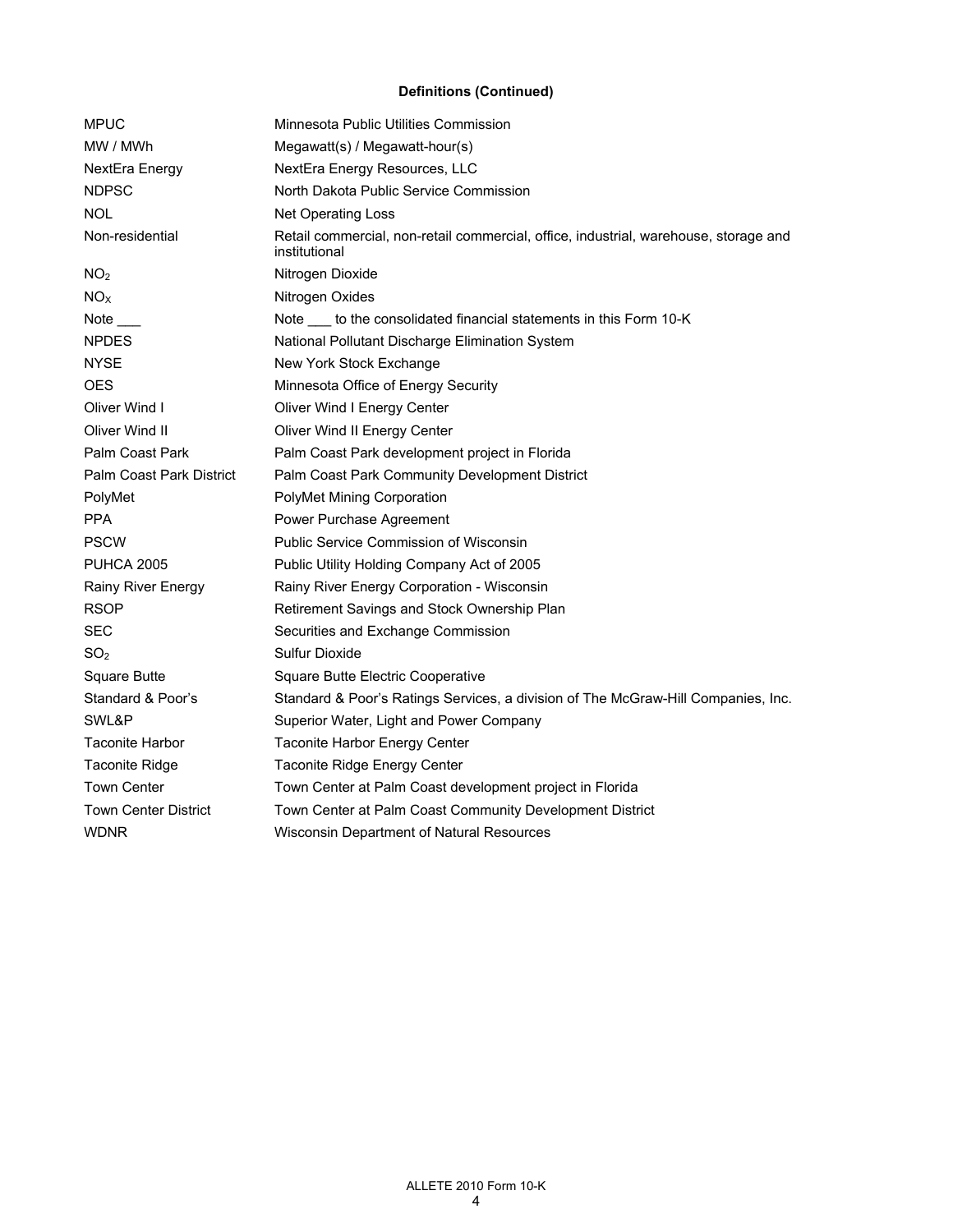## **Safe Harbor Statement Under the Private Securities Litigation Reform Act of 1995**

Statements in this report that are not statements of historical facts may be considered "forward-looking" and, accordingly, involve risks and uncertainties that could cause actual results to differ materially from those discussed. Although such forwardlooking statements have been made in good faith and are based on reasonable assumptions, there is no assurance that the expected results will be achieved. Any statements that express, or involve discussions as to, future expectations, risks, beliefs, plans, objectives, assumptions, events, uncertainties, financial performance, or growth strategies (often, but not always, through the use of words or phrases such as "anticipates," "believes," "estimates," "expects," "intends," "plans," "projects," "will likely result," "will continue," "could," "may," "potential," "target," "outlook" or words of similar meaning) are not statements of historical facts and may be forward-looking.

In connection with the safe harbor provisions of the Private Securities Litigation Reform Act of 1995, we are hereby filing cautionary statements identifying important factors that could cause our actual results to differ materially from those projected, or expectations suggested, in forward-looking statements made by or on behalf of ALLETE in this Annual Report on Form 10- K, in presentations, on our website, in response to questions or otherwise. These statements are qualified in their entirety by reference to, and are accompanied by, the following important factors, in addition to any assumptions and other factors referred to specifically in connection with such forward-looking statements:

- our ability to successfully implement our strategic objectives;
- prevailing governmental policies, regulatory actions, and legislation, including those of the United States Congress, state legislatures, the FERC, the MPUC, the PSCW, the NDPSC, the EPA and various state, local and county regulators, and city administrators, about allowed rates of return, financings, industry and rate structure, acquisition and disposal of assets and facilities, real estate development, operation and construction of plant facilities, recovery of purchased power, capital investments and other expenses, present or prospective wholesale and retail competition (including but not limited to transmission costs), zoning and permitting of land held for resale and environmental matters;
- our ability to manage expansion and integrate acquisitions;
- the potential impacts of climate change and future regulation to restrict the emissions of GHG on our Regulated Operations;
- effects of restructuring initiatives in the electric industry;
- economic and geographic factors, including political and economic risks;
- changes in and compliance with laws and regulations;
- weather conditions;
- natural disasters and pandemic diseases;
- war and acts of terrorism;
- wholesale power market conditions;
- population growth rates and demographic patterns;
- effects of competition, including competition for retail and wholesale customers;
- changes in the real estate market;
- pricing and transportation of commodities;
- changes in tax rates or policies or in rates of inflation;
- project delays or changes in project costs;
- availability and management of construction materials and skilled construction labor for capital projects;
- changes in operating expenses and capital expenditures;
- global and domestic economic conditions affecting us or our customers;
- our ability to access capital markets and bank financing;
- changes in interest rates and the performance of the financial markets;
- our ability to replace a mature workforce and retain qualified, skilled and experienced personnel; and
- the outcome of legal and administrative proceedings (whether civil or criminal) and settlements that affect the business and profitability of ALLETE.

Additional disclosures regarding factors that could cause our results and performance to differ from results or performance anticipated by this report are discussed in Item 1A under the heading "Risk Factors" beginning on page 22 of this Annual Report on Form 10-K. Any forward-looking statement speaks only as of the date on which such statement is made, and we undertake no obligation to update any forward-looking statement to reflect events or circumstances after the date on which that statement is made or to reflect the occurrence of unanticipated events. New factors emerge from time to time, and it is not possible for management to predict all of these factors, nor can it assess the impact of each of these factors on the businesses of ALLETE or the extent to which any factor, or combination of factors, may cause actual results to differ materially from those contained in any forward-looking statement. Readers are urged to carefully review and consider the various disclosures made by us in this Annual Report on Form 10-K and in our other reports filed with the SEC that attempt to advise interested parties of the factors that may affect our business.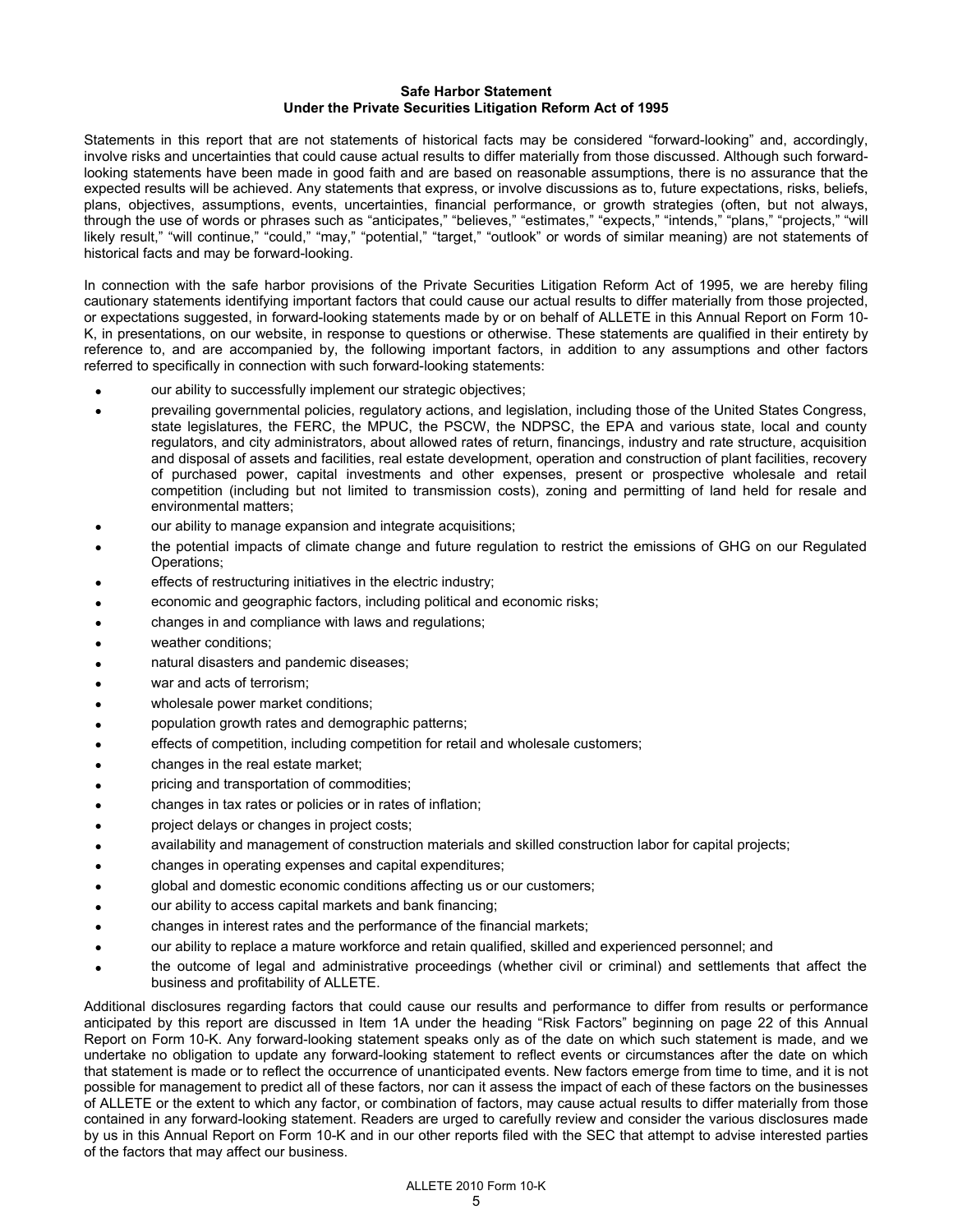#### **Part I**

#### **Item 1. Business**

**Regulated Operations** includes our regulated utilities, Minnesota Power and SWL&P, as well as our investment in ATC, a Wisconsin-based regulated utility that owns and maintains electric transmission assets in parts of Wisconsin, Michigan, Minnesota and Illinois. Minnesota Power provides regulated utility electric service in northeastern Minnesota to 146,000 retail customers and wholesale electric service to 16 non-affiliated municipalities. Minnesota Power also provides regulated utility electric service to 1 private utility in Wisconsin. SWL&P, a wholly-owned subsidiary of ALLETE, is also a private utility in Wisconsin and a customer of Minnesota Power. SWL&P provides regulated electric, natural gas and water service in northwestern Wisconsin to 15,000 electric customers, 12,000 natural gas customers and 10,000 water customers. Our regulated utility operations include retail and wholesale activities under the jurisdiction of state and federal regulatory authorities. (See Item 1. Business – Regulated Operations – Regulatory Matters.)

**Investments and Other** is comprised primarily of BNI Coal, our coal mining operations in North Dakota, and ALLETE Properties, our Florida real estate investment. This segment also includes a small amount of non-rate base generation, approximately 7,000 acres of land held-for-sale in Minnesota, and earnings on cash and investments.

ALLETE is incorporated under the laws of Minnesota. Our corporate headquarters are in Duluth, Minnesota. Statistical information is presented as of December 31, 2010, unless otherwise indicated. All subsidiaries of ALLETE are wholly owned unless otherwise specifically indicated. References in this report to "we," "us" and "our" are to ALLETE and its subsidiaries, collectively.

| <b>Year Ended December 31</b>                | 2010    | 2009    | 2008    |
|----------------------------------------------|---------|---------|---------|
|                                              | \$907.0 | \$759.1 | \$801.0 |
| Consolidated Operating Revenue – Millions    |         |         |         |
| Percentage of Consolidated Operating Revenue |         |         |         |
| <b>Regulated Operations</b>                  | 92%     | 90%     | 89%     |
| Investments and Other                        | 8%      | 10%     | 11%     |
|                                              | 100%    | 100%    | 100%    |

For a detailed discussion of results of operations and trends, see Item 7. Management's Discussion and Analysis of Financial Condition and Results of Operations. For business segment information, see Note 1. Operations and Significant Accounting Policies and Note 2. Business Segments.

#### **REGULATED OPERATIONS**

#### **Electric Sales / Customers**

#### **Regulated Utility Electric Sales**

| <b>Year Ended December 31</b>          | 2010   | %   | 2009   | %   | 2008   | %   |
|----------------------------------------|--------|-----|--------|-----|--------|-----|
| <b>Millions of Kilowatt-hours</b>      |        |     |        |     |        |     |
| Retail and Municipals                  |        |     |        |     |        |     |
| Residential                            | 1.150  | 9   | 1.164  | 10  | 1.172  | 9   |
| Commercial                             | 1.433  | 11  | 1.420  | 12  | 1.454  | 12  |
| Industrial                             | 6.804  | 52  | 4.475  | 37  | 7.192  | 57  |
| Municipals (FERC rate regulated)       | 1.006  |     | 992    | 8   | 1.002  | 8   |
| <b>Total Retail and Municipals</b>     | 10.393 | 79  | 8.051  | 67  | 10,820 | 86  |
| <b>Other Power Suppliers</b>           | 2.745  | 21  | 4.056  | 33  | 1.800  | 14  |
| Total Regulated Utility Electric Sales | 13.138 | 100 | 12.107 | 100 | 12.620 | 100 |

#### **Seasonality**

Due to the high concentration of industrial sales, Minnesota Power is not subject to significant seasonal fluctuations. The operations of our industrial customers, which make up a large portion of our sales portfolio as shown in the table above, are not typically subject to significant seasonal variations.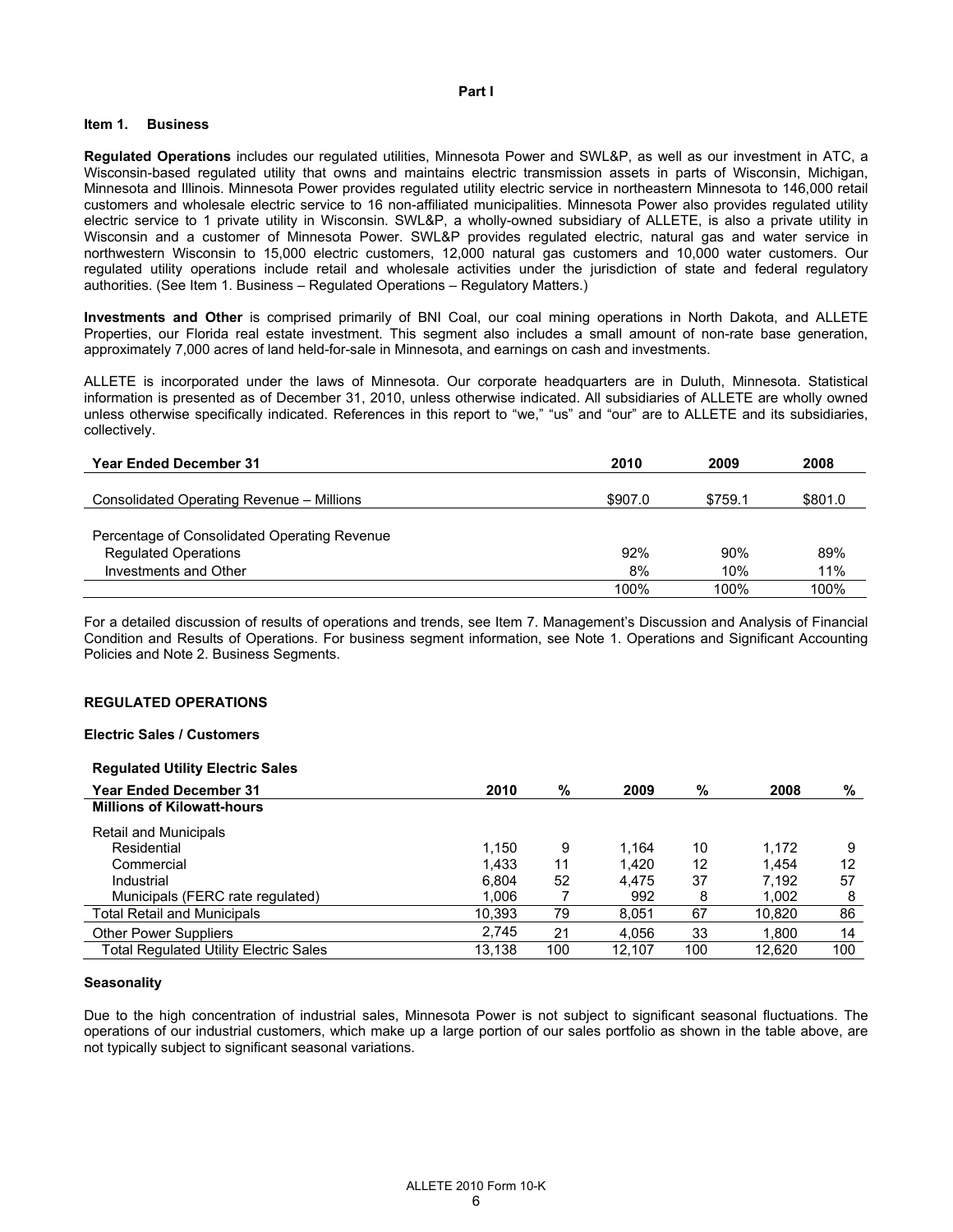## **REGULATED OPERATIONS (Continued)**

**Industrial Customers**. In 2010, our industrial customers represented 52 percent of total regulated utility kilowatt-hour sales. Our industrial customers are primarily in the taconite, paper, pulp and wood products, and pipeline industries.

#### **Industrial Customer Electric Sales**

| <b>Year Ended December 31</b>            | 2010  | %   | 2009  | %   | 2008  | %   |
|------------------------------------------|-------|-----|-------|-----|-------|-----|
| <b>Millions of Kilowatt-hours</b>        |       |     |       |     |       |     |
| Taconite Producers                       | 4.324 | 64  | 2.124 | 47  | 4.579 | 64  |
| Paper, Pulp and Wood Products            | 1.573 | 23  | 1.454 | 33  | 1.567 | 22  |
| <b>Pipelines</b>                         | 494   |     | 504   |     | 582   |     |
| Other Industrial                         | 413   | 6   | 393   |     | 464   |     |
| Total Industrial Customer Electric Sales | 6.804 | 100 | 4.475 | 100 | 7.192 | 100 |

Approximately 60 percent of the ore consumed by integrated steel facilities in the United States originates from six taconite customers of Minnesota Power, which represented 4,324 million kilowatt-hours, or 64 percent, of our total industrial sales in 2010. Taconite, an iron-bearing rock of relatively low iron content, is abundantly available in northern Minnesota and an important domestic source of raw material for the steel industry. Taconite processing plants use large quantities of electric power to grind the iron-bearing rock, and agglomerate and pelletize the iron particles into taconite pellets.

During 2010, the domestic steel industry rebounded from the low levels of production seen in 2009. According to the American Iron and Steel Institute (AISI), United States raw steel production operated at approximately 70 percent of capacity in 2010, up significantly from 2009 levels of approximately 50 percent. Domestic steel demand rebounded for automobiles and durable goods, while still remaining soft for structural and construction steel products.

Annual 2010 taconite production in Minnesota increased from the 18 million tons produced in 2009 to approximately 36 million tons in 2010 (40 million tons in 2008), representing about 85 percent of capacity. As a result, kilowatt-hour sales to our taconite customers in 2010 were more than double our 2009 sales.

Projections from the AISI translate to United States steel production levels at about 75 percent of capacity in 2011. There has been a general historical correlation between U.S. steel production and Minnesota taconite production. Based on these projections Minnesota Power expects 2011 taconite production in Minnesota to be in the range of 2010 production levels. We will continue to market available power to Other Power Suppliers, when necessary, in an effort to mitigate the earnings impact of lower industrial sales. Other Power Supply sales are dependent upon the availability of generation and are sold at marketbased prices into the MISO market on a daily basis or through bilateral agreements of various durations.

In addition to serving the taconite industry, Minnesota Power also serves a number of customers in the paper, pulp and wood products industry, which represented 1,573 million kilowatt-hours, or 23 percent, of our total industrial sales in 2010. In total, we serve four major paper and pulp mills directly and one paper mill indirectly by providing wholesale service to the retail provider of electricity to the mill. Minnesota Power's paper and pulp customers ran at, or very near, full capacity for the majority of 2010, as the paper industry stabilized and pricing and demand levels recovered following the global recession.

The pipeline industry is the third key industrial class served by Minnesota Power with services provided to two crude oil pipelines and one refinery indirectly through SWL&P, which represented 494 million kilowatt-hours, or 7 percent, of our total industrial sales in 2010. These customers have a common reliance on the importation of Canadian crude oil. After nearcapacity operations for the past four years, both pipeline operators are executing expansion plans to transport Western Canadian crude oil reserves (Alberta Oil Sands) to United States markets. Access to traditional Midwest markets is being expanded to Southern markets as the Canadian supply is displacing domestic production and deliveries imported from the Gulf Coast.

**Large Power Customer Contracts.** Minnesota Power has 9 Large Power contracts with 10 Large Power Customers. All of these contracts serve requirements of 10 MW or more of customer load. The customers consist of five taconite producing facilities (two of which are owned by one company and are served under a single contract), one iron nugget plant, and four paper and pulp mills.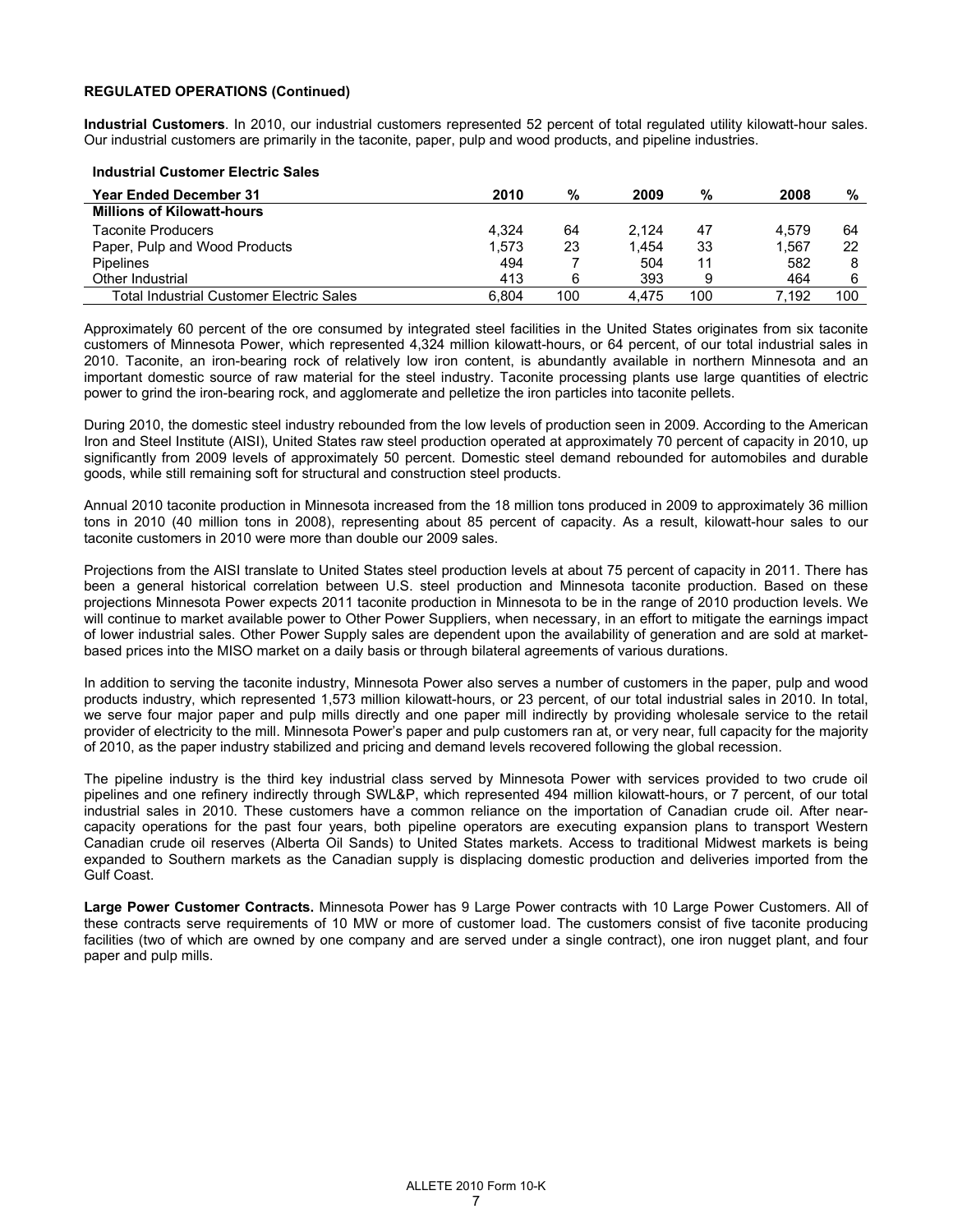## **REGULATED OPERATIONS (Continued) Large Power Customer Contracts (Continued)**

Large Power Customer contracts require Minnesota Power to have a certain amount of generating capacity available. In turn, each Large Power Customer is required to pay a minimum monthly demand charge that covers the fixed costs associated with having this capacity available to serve the customer, including a return on common equity. Most contracts allow customers to establish the level of megawatts subject to a demand charge on a four-month basis and require that a portion of their megawatt needs be committed on a take-or-pay basis for at least a portion of the agreement. In addition to the demand charge, each Large Power Customer is billed an energy charge for each kilowatt-hour used that recovers the variable costs incurred in generating electricity. Four of the Large Power Customers have interruptible service which provides a discounted demand rate for the ability to interrupt the customers during system emergencies. Minnesota Power also provides incremental production service for customer demand levels above the contractual take-or-pay levels. There is no demand charge for this service and energy is priced at an increment above Minnesota Power's cost. Incremental production service is interruptible.

All contracts with Large Power Customers continue past the contract termination date unless the required advance notice of cancellation has been given. The advance notice of cancellation varies from one to four years. Such contracts minimize the impact on earnings that otherwise would result from significant reductions in kilowatt-hour sales to such customers. Large Power Customers are required to take all of their purchased electric service requirements from Minnesota Power for the duration of their contracts. The rates and corresponding revenue associated with capacity and energy provided under these contracts are subject to change through the same regulatory process governing all retail electric rates. (See Item 1. Business – Regulated Operations – Regulatory Matters – Electric Rates.)

Minnesota Power, as permitted by the MPUC, requires its taconite-producing Large Power Customers to pay weekly for electric usage based on monthly energy usage estimates. These customers receive estimated bills based on Minnesota Power's prediction of the customer's energy usage, forecasted energy prices, and fuel clause adjustment estimates. Minnesota Power's five taconite-producing Large Power Customers have generally predictable energy usage on a week-toweek basis, which makes the variance between the estimated usage and actual usage small.

# **Contract Status for Minnesota Power Large Power Customers**

**As of February 1, 2011** 

|                                                                          |                   |                                  |                                                                                                                 | Earliest          |
|--------------------------------------------------------------------------|-------------------|----------------------------------|-----------------------------------------------------------------------------------------------------------------|-------------------|
| <b>Customer</b>                                                          | <b>Industry</b>   | Location                         | Ownership                                                                                                       | Termination Date  |
| ArcelorMittal USA - Minorca Mine (a)                                     | Taconite          | Virginia, MN                     | ArcelorMittal USA Inc.                                                                                          | January 31, 2015  |
| Hibbing Taconite Co. (c)                                                 | Taconite          | Hibbing, MN                      | 62.3% ArcelorMittal USA Inc.<br>23.0% Cliffs Natural Resources Inc.<br>14.7% United States Steel<br>Corporation | December 31, 2015 |
| United States Steel Corporation (USS)<br>$(USS - Minnesota Ore)$ $(a,b)$ | Taconite          | Mt. Iron, MN and<br>Keewatin, MN | United States Steel Corporation                                                                                 | January 31, 2015  |
| United Taconite LLC (c)                                                  | Taconite          | Eveleth, MN                      | Cliffs Natural Resources Inc.                                                                                   | December 31, 2015 |
| Mesabi Nugget Delaware, LLC (c)                                          | Iron<br>Nugget    | Hoyt Lakes, MN                   | Steel Dynamics, Inc (80%)<br>Kobe Steel USA (20%)                                                               | December 31, 2017 |
| UPM, Blandin Paper Mill (a)                                              | Paper             | Grand Rapids, MN                 | UPM-Kymmene Corporation                                                                                         | January 31, 2015  |
| Boise White Paper, LLC (c)                                               | Paper             | International Falls, MN          | Boise Paper Holdings, LLC                                                                                       | December 31, 2013 |
| Sappi Cloquet LLC (a)                                                    | Paper and<br>Pulp | Cloquet, MN                      | Sappi Limited                                                                                                   | January 31, 2015  |
| NewPage Corporation – Duluth Mills (a)                                   | Paper and<br>Pulp | Duluth, MN                       | NewPage Corporation                                                                                             | January 31, 2015  |

*(a) The contract will terminate four years from the date of written notice from either Minnesota Power or the customer. No notice of contract cancellation has been given by either party. Thus, the earliest date of cancellation is January 31, 2015.* 

*(b) United States Steel Corporation owns both the Minntac Plant in Mountain Iron, MN and the Keewatin Taconite Plant in Keewatin, MN.* 

*(c) As of February 1, 2011, the contract has not reached the period of advance notice of cancellation.* 

**Residential and Commercial Customers.** In 2010, our residential and commercial customers represented 20 percent of total regulated utility kilowatt-hour sales. Minnesota Power provides regulated utility electric service in northeastern Minnesota to approximately 146,000 residential and commercial customers. SWL&P provides regulated electric, natural gas and water service in northwestern Wisconsin to approximately 15,000 electric customers, 12,000 natural gas customers and 10,000 water customers.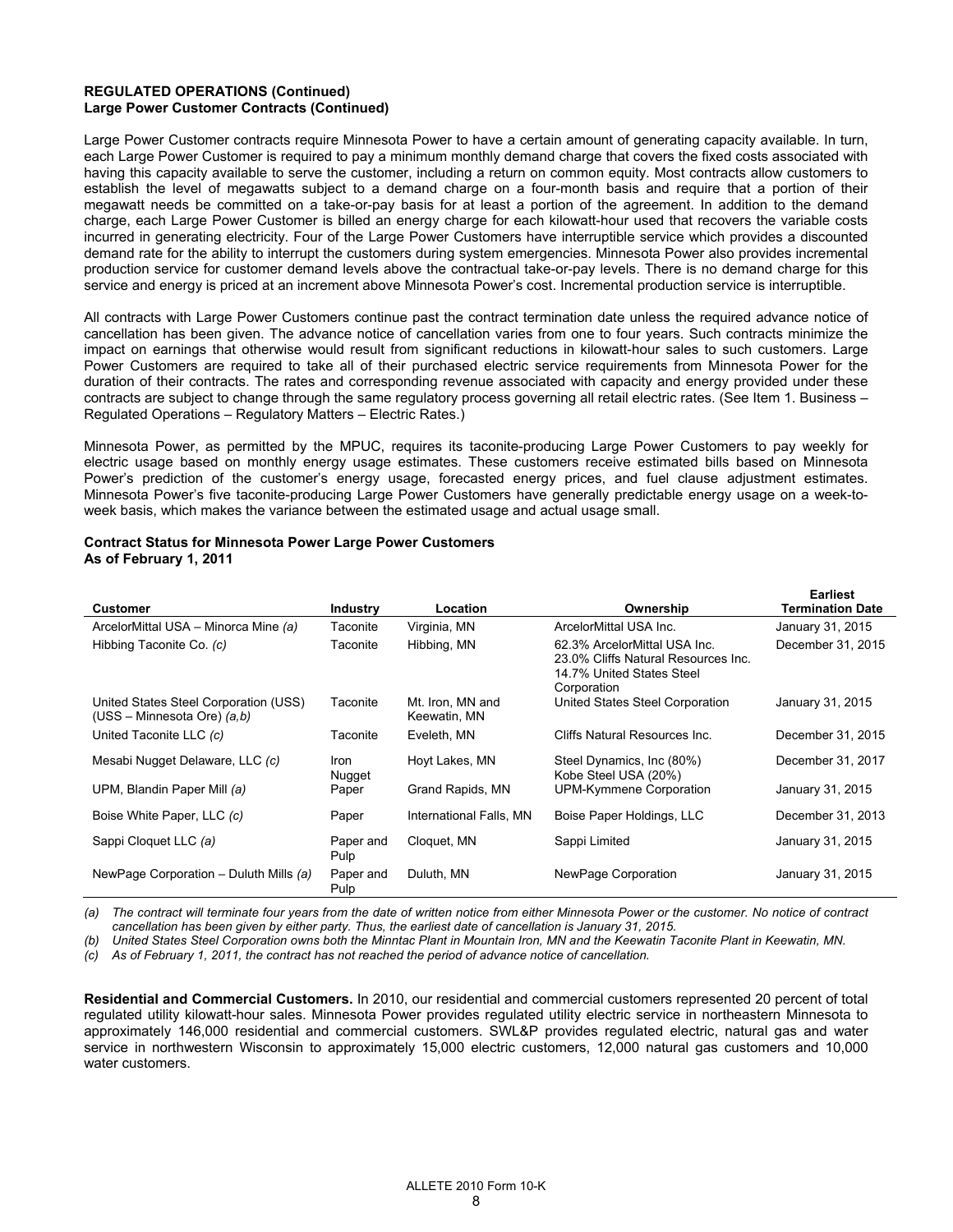## **REGULATED OPERATIONS (Continued)**

**Municipal Customers.** In 2010, our municipal customers represented 7 percent of total regulated utility kilowatt-hour sales, which included 16 municipalities in Minnesota and 1 private utility in Wisconsin. SWL&P, a wholly-owned subsidiary of ALLETE, is also a private utility in Wisconsin and a customer of Minnesota Power. In 2008, Minnesota Power entered into formula-based rate contracts with these customers which will continue until the required three-year advance notice of cancellation has been given. To date, no termination notices have been received. Under the formula-based rates provision, wholesale rates are set at the beginning of the year based on expected costs and provide for a true-up calculation for actual costs.

**Other Power Suppliers.** The Company also enters into off-system sales with Other Power Suppliers. These sales are dependent upon the availability of generation and are sold at market-based prices into the MISO market on a daily basis or through bilateral agreements of various durations.

*Basin Power Sales Agreement.* On October 29, 2009, Minnesota Power entered into an agreement to sell 100 MW of capacity and energy for a ten-year period to Basin which began in May 2010. The capacity charge is based on a fixed monthly schedule with a minimum annual escalation provision. The energy charge is based on a fixed monthly schedule and provides for annual escalation based on our cost of fuel. The agreement allows us to recover a pro-rata share of increased costs related to emissions that may occur during the last five years of the contract.

#### **Power Supply**

In order to meet our customers' electric requirements, we utilize a mix of Company generation and purchased power. The Company's generation is primarily coal-fired, but also includes approximately 101 MW of hydro generation from ten hydro stations in Minnesota, approximately 62 MW of wind generation, and 76 MW of biomass co-fired generation. Purchased power is made up of long-term coal, wind and hydro power purchase agreements and market purchases. The following table reflects the Company's generating capabilities as of December 31, 2010 and total electrical output for 2010. Minnesota Power had an annual net peak load of 1,604 MW on August 30, 2010.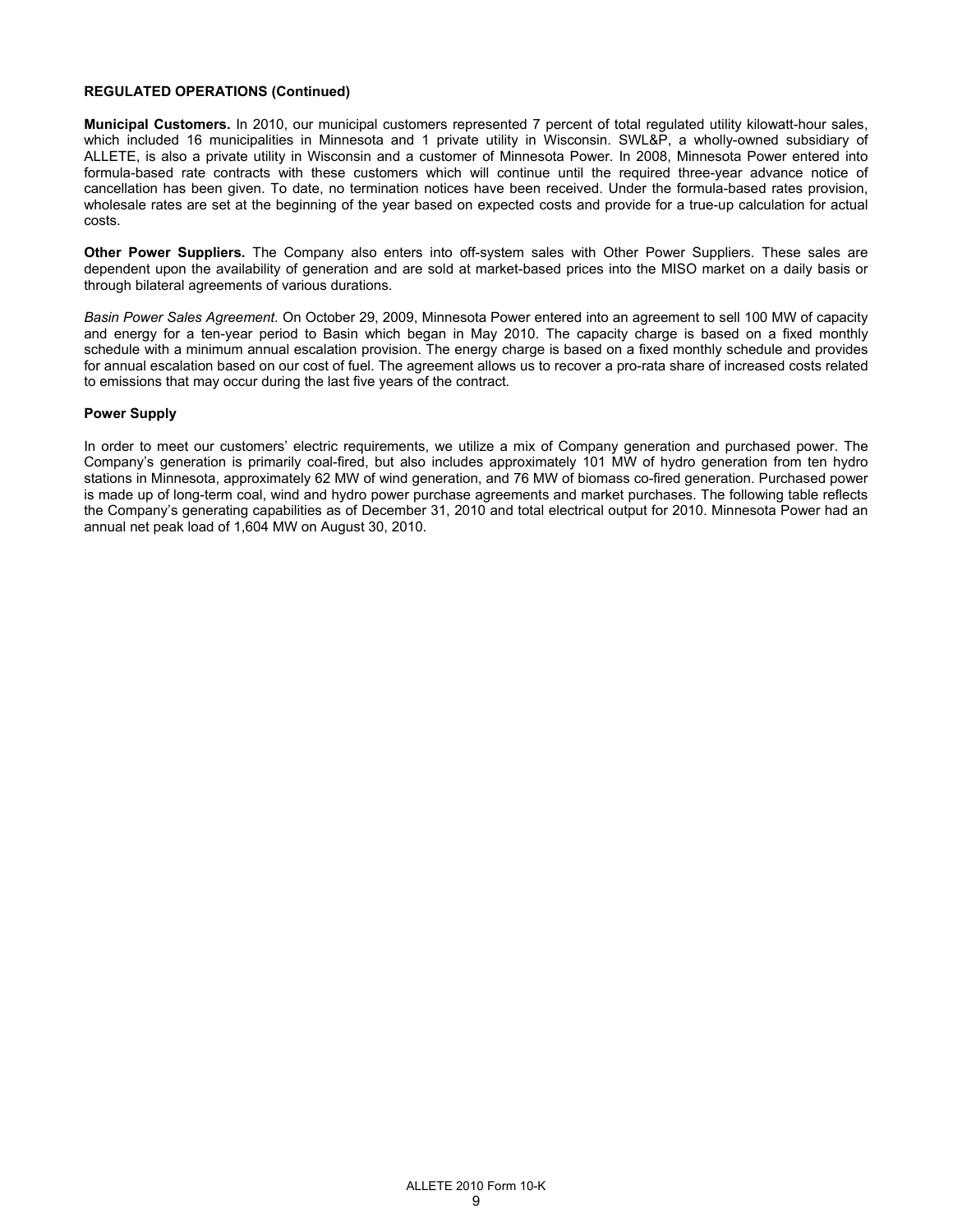## **REGULATED OPERATIONS (Continued) Power Supply (Continued)**

|                                                |                |                  |                 | <b>Year Ended</b><br>December 31, 2010 |               |  |
|------------------------------------------------|----------------|------------------|-----------------|----------------------------------------|---------------|--|
| <b>Regulated Utility</b>                       | <b>Unit</b>    | Year             | <b>Net</b>      | <b>Generation and</b>                  |               |  |
| <b>Power Supply</b>                            | No.            | <b>Installed</b> | Capability      | <b>Purchases</b>                       |               |  |
|                                                |                |                  | МW              | <b>MWh</b>                             | $\frac{9}{6}$ |  |
| Coal-Fired                                     |                |                  |                 |                                        |               |  |
| <b>Boswell Energy Center</b>                   | 1              | 1958             | 68              |                                        |               |  |
| in Cohasset, MN                                | $\overline{c}$ | 1960             | 66              |                                        |               |  |
|                                                | 3              | 1973             | 362             |                                        |               |  |
|                                                | 4              | 1980             | 468             |                                        |               |  |
|                                                |                |                  | 964             | 5,680,246                              | 42.2%         |  |
| Laskin Energy Center                           | 1              | 1953             | $\overline{56}$ |                                        |               |  |
| in Hoyt Lakes, MN                              | $\overline{c}$ | 1953             | 51              |                                        |               |  |
|                                                |                |                  | 107             | 516,369                                | 3.8           |  |
| Taconite Harbor Energy Center                  | $\mathbf{1}$   | 1957             | 76              |                                        |               |  |
| in Schroeder, MN                               | 2              | 1957             | 76              |                                        |               |  |
|                                                | 3              | 1967             | 79              |                                        |               |  |
|                                                |                |                  | 231             | 1,244,316                              | 9.2           |  |
| <b>Total Coal</b>                              |                |                  | 1,302           | 7,440,931                              | 55.2          |  |
| Biomass/Coal/Natural Gas                       |                |                  |                 |                                        |               |  |
| Hibbard Renewable Energy Center                |                |                  |                 |                                        |               |  |
| in Duluth, MN                                  | 3 & 4          | 1949, 1951       | 54              | 163,945                                | 1.2           |  |
|                                                |                |                  |                 |                                        |               |  |
| <b>Cloquet Energy Center</b>                   |                |                  |                 |                                        |               |  |
| in Cloquet, MN                                 | 5              | 2001             | 22              | 104,636                                | 0.8           |  |
| <b>Total Biomass/Coal/Natural Gas</b>          |                |                  | 76              | 268,581                                | 2.0           |  |
| Hydro                                          |                |                  |                 |                                        |               |  |
| Group consisting of ten stations in MN         | Various        |                  | 101             | 418,286                                | 3.1           |  |
| Wind $(a)$                                     |                |                  |                 |                                        |               |  |
| <b>Taconite Ridge</b>                          |                |                  |                 |                                        |               |  |
| in Mt. Iron, MN                                | $1 - 10$       | 2008             | 4               | 63,958                                 | 0.5           |  |
| Bison 1                                        |                |                  |                 |                                        |               |  |
| in Center, ND                                  | $1 - 16$       | 2010             | 8               | 10,274                                 | 0.1           |  |
| <b>Total Wind</b>                              |                |                  | $\overline{12}$ | 74,232                                 | 0.6           |  |
| <b>Total Company Generation</b>                |                |                  | 1,491           | 8,202,030                              | 60.9          |  |
| Long-Term Purchased Power                      |                |                  |                 |                                        |               |  |
| Lignite Coal - Square Butte near Center, ND    |                |                  |                 | 1,294,082                              | 9.6           |  |
| Wind - Oliver County, ND                       |                |                  |                 | 331,541                                | 2.5           |  |
| Hydro - Manitoba Hydro in Winnipeg, MB, Canada |                |                  |                 | 523,825                                | 3.9           |  |
| <b>Total Long-Term Purchased Power</b>         |                |                  |                 | 2,149,448                              | 16.0          |  |
|                                                |                |                  |                 |                                        |               |  |
| Other Purchased Power(b)                       |                |                  |                 | 3,112,782                              | 23.1          |  |
| <b>Total Purchased Power</b>                   |                |                  |                 | 5,262,230                              | 39.1          |  |
| Total                                          |                |                  | 1,491           | 13,464,260                             | 100.0%        |  |
|                                                |                |                  |                 |                                        |               |  |

*(a) The nameplate capacity of Taconite Ridge is 25 MW. The nameplate capacity of the first phase of Bison 1 is 36.8 MW and was commissioned December 8, 2010. The capacity reflected in the table is actual accredited capacity of the facility. Accredited capacity is the amount of net generating capability associated with the facility for which capacity credit was obtained using limited historical data. As more data is collected, actual accredited capacity may increase.* 

*(b) Includes short-term market purchases in the MISO market and from Other Power Suppliers.* 

**Fuel**. Minnesota Power purchases low-sulfur, sub-bituminous coal from the Powder River Basin coal region located in Montana and Wyoming. Coal consumption in 2010 for electric generation at Minnesota Power's coal-fired generating stations was approximately 4.6 million tons. As of December 31, 2010, Minnesota Power had a coal inventory of about 824,000 tons. Minnesota Power's primary coal supply agreements have expiration dates through 2013. Under these agreements, Minnesota Power has the flexibility to procure 50 percent to 70 percent of its total coal requirements. In 2011, Minnesota Power expects to obtain coal under these coal supply agreements and in the spot market. This diversity in coal supply options allows Minnesota Power to manage its coal market price and supply risk and to take advantage of favorable spot market prices. Minnesota Power continues to explore future coal supply options. We believe that adequate supplies of low-sulfur, subbituminous coal will continue to be available.

Minnesota Power also has transportation agreements in place for the delivery of a significant portion of its coal requirements. These transportation agreements expire in various years between 2013 and 2015.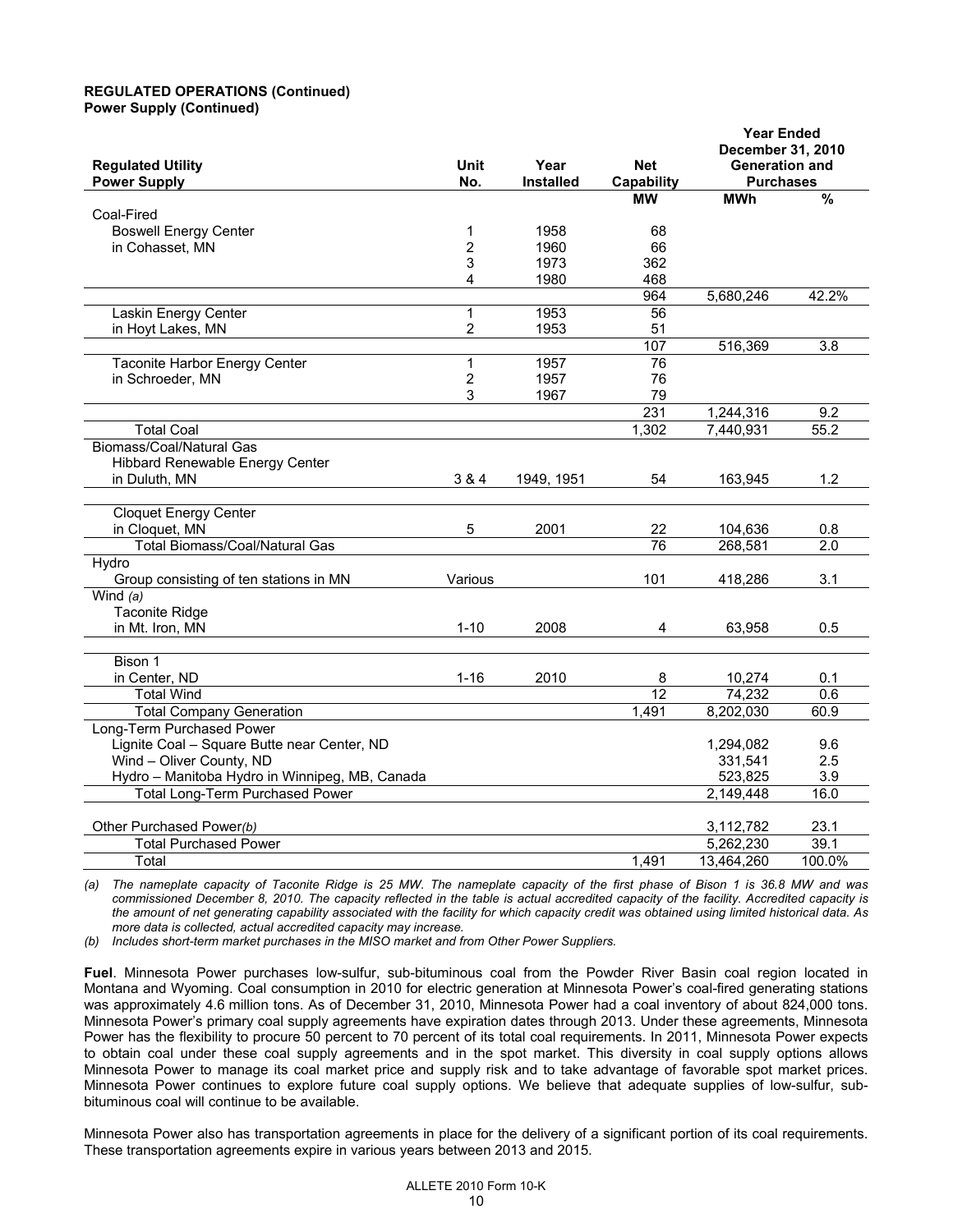## **REGULATED OPERATIONS (Continued) Power Supply (Continued)**

#### **Coal Delivered to Minnesota Power**

| <b>Year Ended December 31</b> | 2010    | 2009    | 2008    |
|-------------------------------|---------|---------|---------|
| Average Price per Ton         | \$25.49 | \$24.99 | \$22.73 |
| Average Price per MBtu        | \$1.42  | \$1.37  | \$1.25  |

**Long-Term Purchased Power**. Minnesota Power has contracts to purchase capacity and energy from various entities. The largest contract is with Square Butte. Under the agreement with Square Butte, which expires at the end of 2026, Minnesota Power is currently entitled to 50 percent of the output of a 455-MW coal-fired generating unit located near Center, North Dakota. (See Note 10. Commitments, Guarantees, and Contingencies.) BNI Coal supplies lignite coal to Square Butte. This lignite supply is sufficient to provide fuel for the anticipated useful life of the generating unit. Square Butte's cost of lignite burned in 2010 was approximately \$1.28 per MBtu.

We have two wind PPAs with an affiliate of NextEra Energy to purchase the output from two wind facilities, Oliver Wind I and II located near Center, North Dakota. We began purchasing the output from Oliver Wind I, a 50-MW facility, in December 2006 and the output from Oliver Wind II, a 48-MW facility, in November 2007. Each agreement is for 25 years and provides for the purchase of all output from the facilities. We pay a contracted energy price and will receive any potential renewable energy or environmental air quality credits. There are no fixed capacity charges and we only pay for energy as it is delivered to us.

We also have a PPA with Manitoba Hydro that began in May 2009 and expires in April 2015. Under the agreement with Manitoba Hydro, Minnesota Power is currently purchasing 50 MW of capacity and the energy associated with that capacity. Both the capacity price and the energy price are adjusted annually by the change in a governmental inflationary index.

On April 30, 2010, Minnesota Power signed a definitive agreement with Manitoba Hydro, subject to MPUC approval, to purchase surplus energy from May 2011 through April 2022. This energy-only transaction primarily consists of surplus hydro energy on Manitoba Hydro's system that is delivered to Minnesota Power on a non-firm basis. The pricing is based on forward market prices. Under this agreement with Manitoba Hydro, Minnesota Power is committed to purchase at least one million MWh of energy over the contract term. On September 1, 2010, we filed a petition with the MPUC to approve our PPA with Manitoba Hydro. On October 28, 2010, the OES filed comments recommending approval.

## **Transmission and Distribution**

We have electric transmission and distribution lines of 500 kV (8 miles), 250 kV (465 miles), 230 kV (632 miles), 161 kV (43 miles), 138 kV (128 miles), 115 kV (1,100 miles) and less than 115 kV (6,234 miles). We own and operate 167 substations with a total capacity of 11,102 megavoltamperes. Some of our transmission and distribution lines interconnect with other utilities.

## **Investment in ATC**

Rainy River Energy, our wholly owned subsidiary, owns approximately 8 percent of ATC, a Wisconsin-based utility that owns and maintains electric transmission assets in parts of Wisconsin, Michigan, Minnesota and Illinois. ATC rates are based on a FERC approved 12.2 percent return on common equity dedicated to utility plant. We account for our investment in ATC under the equity method of accounting. As of December 31, 2010, our equity investment balance in ATC was \$93.3 million (\$88.4 million at December 31, 2009). (See Note 6. Investment in ATC.)

## **Properties**

We own office and service buildings, an energy control center, repair shops, and storerooms in various localities. All of our electric plants are subject to mortgages, which collateralize the outstanding first mortgage bonds of Minnesota Power and SWL&P. Generally, we hold fee interest in our real properties subject only to the lien of the mortgages. Most of our electric lines are located on land not owned in fee, but are covered by appropriate easement rights or by necessary permits from governmental authorities. WPPI Energy owns 20 percent of Boswell Unit 4. WPPI Energy has the right to use our transmission line facilities to transport its share of Boswell generation. (See Note 4. Jointly-Owned Electric Facility.)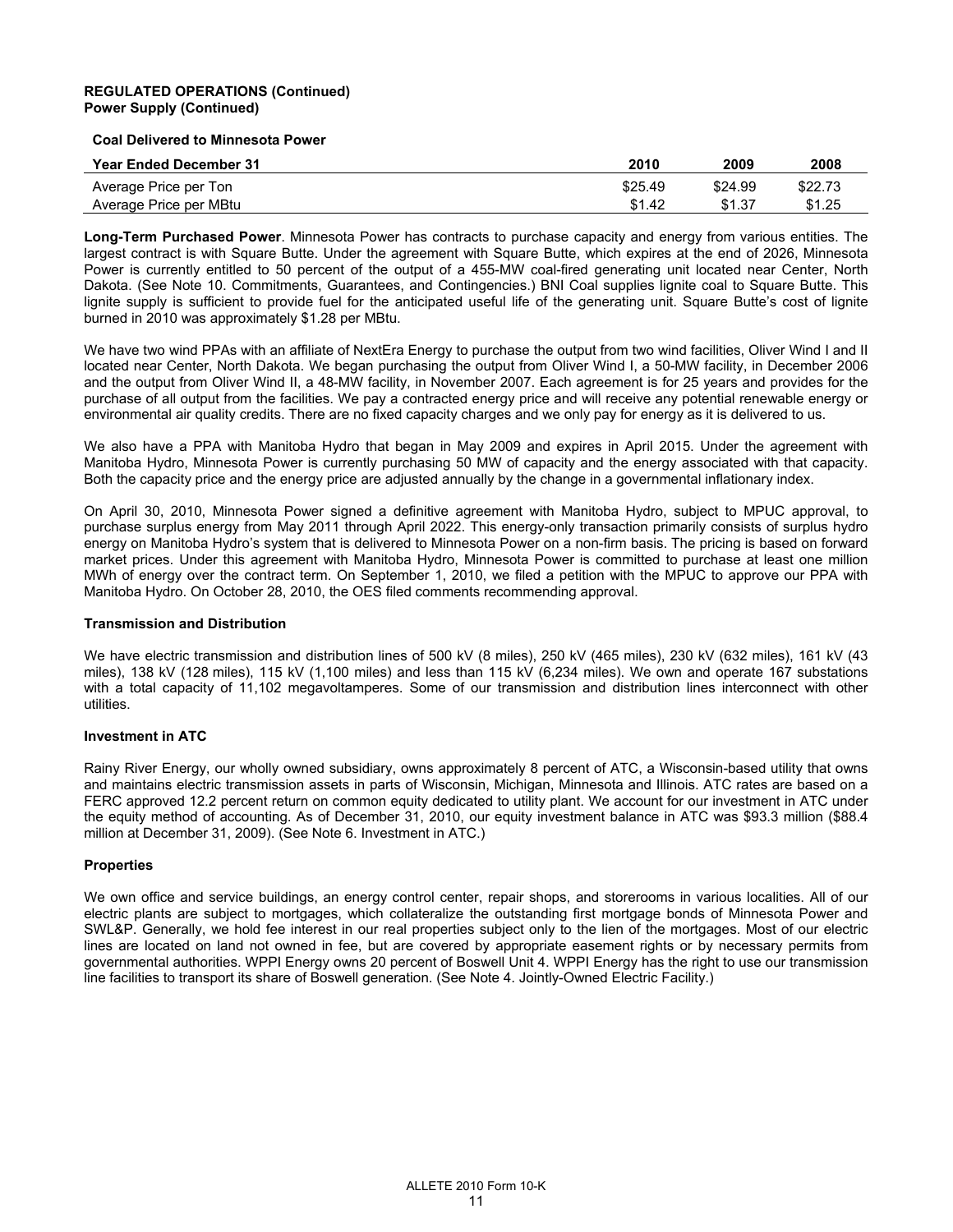## **REGULATED OPERATIONS (Continued)**

## **Regulatory Matters**

We are subject to the jurisdiction of various regulatory authorities. The MPUC has regulatory authority over Minnesota Power's service area in Minnesota, retail rates, retail services, issuance of ALLETE securities and other matters. The FERC has jurisdiction over the licensing of hydroelectric projects, the establishment of rates and charges for the sale of electricity for resale and transmission of electricity in interstate commerce, certain accounting and record-keeping practices and ATC. The PSCW has regulatory authority over SWL&P's retail sales of electricity, natural gas, water, issuances of securities, and other matters. The NDPSC has jurisdiction over site and route permitting of generation and transmission facilities necessary for construction in North Dakota.

**Electric Rates.** All rates and contract terms in our Regulated Operations are subject to approval by appropriate regulatory authorities. Minnesota Power designs its electric service rates based on cost of service studies under which allocations are made to the various classes of customers as approved by the MPUC. Nearly all retail sales include billing adjustment clauses, which adjust electric service rates for changes in the cost of fuel and purchased energy, recovery of current and deferred conservation improvement program expenditures and recovery of certain environmental and renewable expenditures.

Information published by the Edison Electric Institute (*Typical Bills and Average Rates Report – Summer 2010* and *Rankings – July 1, 2010*) ranked Minnesota Power as having the sixteenth lowest average retail rates out of 168 utilities in the United States. Minnesota Power had the lowest rates in Minnesota and fourth lowest in the region consisting of Iowa, Kansas, Minnesota, Missouri, North Dakota, South Dakota and Wisconsin.

**Minnesota Public Utilities Commission.** The MPUC has regulatory authority over Minnesota Power's service area in Minnesota, retail rates, retail services, issuance of securities and other matters.

*2010 Rate Case.* On November 2, 2009, Minnesota Power filed an \$81 million retail rate increase request to recover the costs of significant investments to ensure current and future system reliability, enhance environmental performance, and bring new renewable energy to northeastern Minnesota. Interim rates were put into effect on January 1, 2010, and were originally estimated to increase revenues by \$48.5 million in 2010. In April 2010, we adjusted our initial filing for events that had occurred since November 2009 – primarily increased sales to our industrial customers – resulting in a retail rate increase request of \$72 million, a return on equity request of 11.25 percent, and a capital structure consisting of 54.29 percent equity and 45.71 percent debt. As a result of these increased sales, interim rates increased revenues to approximately \$52 million for 2010.

On November 2, 2010, Minnesota Power received a written order from the MPUC approving a retail electric rate increase of approximately \$54 million, a 10.38 percent return on common equity and a 54.29 percent equity ratio, subject to reconsideration. In a hearing on January 19, 2011, the MPUC denied all reconsideration requests. Final rates will be implemented after MPUC acceptance of the compliance filing, estimated in the second quarter of 2011. Minnesota Power will continue to collect interim rates from its customers until the new rates go into effect. We expect no interim rate refunds will be issued.

*North Dakota Wind Development.* On December 31, 2009, we purchased an existing 250 kV DC transmission line from Square Butte for \$69.7 million. The 465-mile transmission line runs from Center, North Dakota, to Duluth, Minnesota. We use this line to transport increasing amounts of wind energy from North Dakota while gradually phasing out coal-based electricity delivered to our system over this transmission line from Square Butte's lignite coal-fired generating unit.

Bison 1 is a two phase, 82 MW wind project in North Dakota. All permitting has been received and the first phase was completed in 2010. Phase one included construction of a 22-mile, 230 kV transmission line and the installation of 16 2.3 MW wind turbines, all of which were in-service at the end of 2010. Phase two is expected to be completed late in 2011 and consists of the installation of 15 3.0 MW wind turbines. Bison 1 is expected to have a total capital investment of approximately \$177 million, of which \$121 million was spent through December 31, 2010. In 2009, the MPUC approved Minnesota Power's petition seeking current cost recovery eligibility for investments and expenditures related to Bison 1, and in July 2010, the MPUC approved our petition establishing rates effective August 1, 2010.

Bison 2 is a 105 MW wind project in North Dakota which, if approved by the MPUC, is expected to be completed by the end of 2012. The total project investment is estimated to be approximately \$160 million, and construction would begin upon the receipt of all regulatory and permitting approvals. We will file for MPUC approval for the project and NDPSC site permit approval in the first quarter of 2011. Once the Bison 2 project and related permitting are approved by the MPUC, we will seek current cost recovery eligibility for our investment.

*Hibbard Biomass Upgrade Project.* Hibbard is a 50 MW biomass/coal/natural gas facility located in Duluth, Minnesota. The upgrade project, which was approved by the MPUC in September 2009, is designed to leverage existing assets to increase biomass renewable energy production at an expected total cost of approximately \$22 million. Upon receipt of any necessary permitting approvals, construction would begin in 2011, and could be completed by the end of 2012. We also plan to seek current cost recovery authorization for the project from the MPUC in 2011.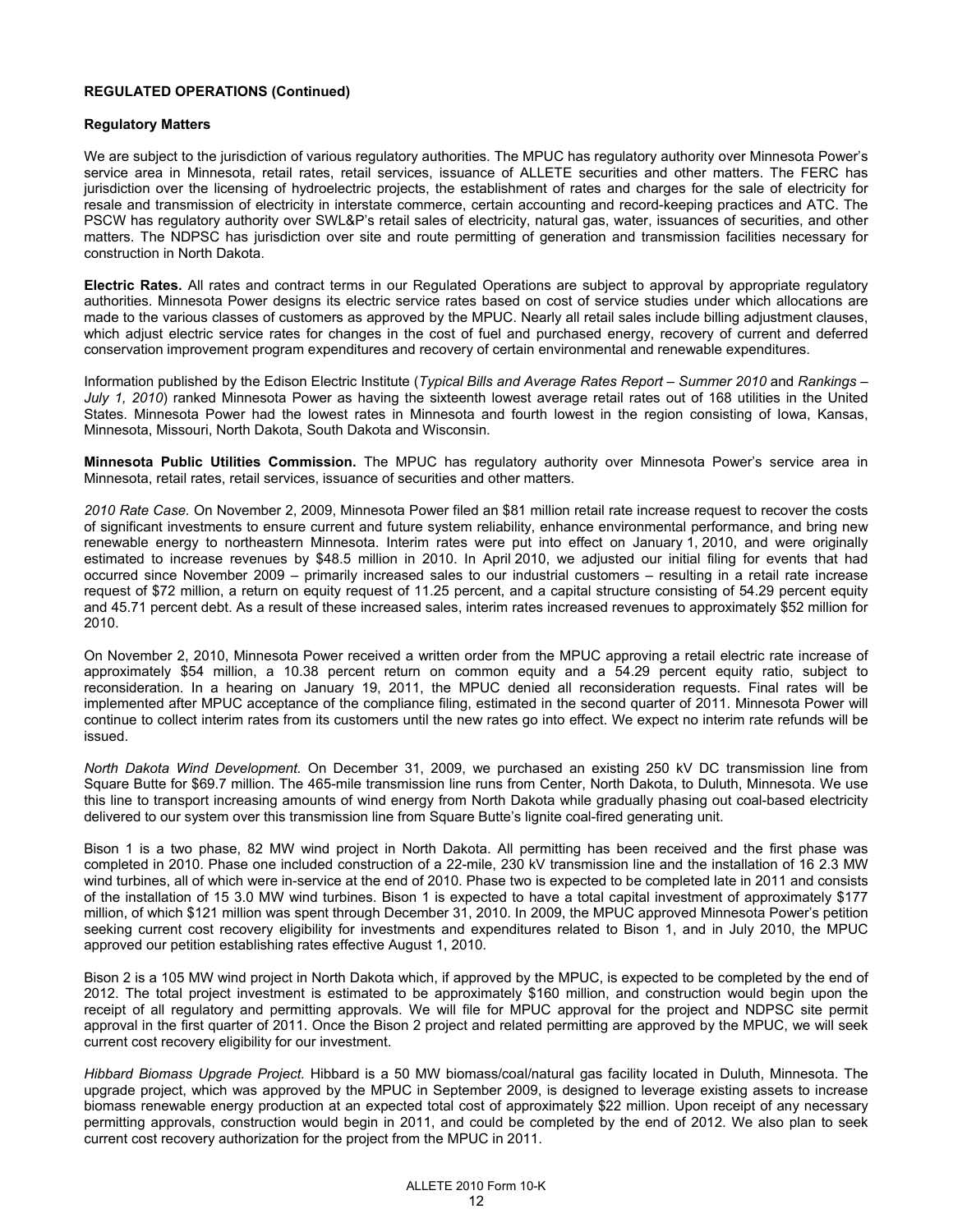## **REGULATED OPERATIONS (Continued) Regulatory Matters (Continued)**

*Integrated Resource Plan.* On October 5, 2009, Minnesota Power filed with the MPUC its 2010 Integrated Resource Plan, a comprehensive estimate of future capacity needs within Minnesota Power's service territory. Minnesota Power does not anticipate the need for new base load generation within the Minnesota Power service territory through 2025, and plans to meet estimated future customer demand while achieving:

- Increased system flexibility to adapt to volatile business cycles and varied future industrial load scenarios;
- Reductions in the emission of GHGs (primarily  $CO<sub>2</sub>$ ); and
- Compliance with mandated renewable energy standards.

To achieve these objectives over the coming years, we plan to reshape our generation portfolio by adding 300 to 500 MW of renewable energy to our generation mix, and exploring options to incorporate peaking or intermediate resources. The first phase of the Bison 1 wind project in North Dakota was put into service in 2010 and the second phase is expected to be in service in late 2011, increasing our renewable generation by a total of 82 MW. The Bison 2 105 MW wind project, if approved by the MPUC, along with the Hibbard Biomass Upgrade Project, will continue our expansion into renewable energy to meet our Integrated Resource Plan goals.

We project average annual long-term growth, excluding prospective additional load from industrial and municipal customers, of approximately one percent in electric usage through 2025. We will also focus on conservation and demand side management to meet the energy savings goals established in Minnesota legislation. We expect MPUC action on our Integrated Resource Plan filing in 2011.

*Transmission Investments.* We have an approved cost recovery rider in place for certain transmission expenditures, and our current billing factor was approved by the MPUC in June 2009. The billing factor allows us to charge our retail customers on a current basis for the costs of constructing certain transmission facilities plus a return on the capital invested. In our 2010 rate case, the MPUC approved moving completed transmission projects from the current cost recovery rider to base rates. In July 2010, we filed for an updated billing factor that includes additional transmission projects and expenses which we expect to be approved in early 2011.

*Conservation Improvement Program (CIP).* Minnesota requires electric utilities to spend a minimum of 1.5 percent of gross operating revenues from service provided in the state on energy CIPs each year. These investments are recovered from retail customers through a billing adjustment and amounts included in retail base rates. The MPUC allows utilities to accumulate, in a deferred account for future cost recovery, all CIP expenditures, as well as a carrying charge on the deferred account balance. Minnesota's Next Generation Energy Act of 2007 introduced, in addition to minimum spending requirements, an energy-saving goal of 1.5 percent of gross annual retail electric energy sales by 2010. In June 2008, a biennial filing was submitted for 2009 and 2010, and subsequently approved by the OES. Minnesota Power's CIP investment goal was \$4.6 million for 2010 (\$4.6 million for 2009; \$3.7 million for 2008), with actual spending of \$5.6 million in 2010 (\$5.5 million in 2009; \$4.8 million in 2008). For future program years, Minnesota Power will build upon current successful CIPs in an effort to meet or exceed the newly established 1.5 percent energy-saving goal. In June 2010, a triennial filing was submitted for 2011 through 2013, and subsequently approved by the OES.

**Federal Energy Regulatory Commission.** The FERC has jurisdiction over the licensing of hydroelectric projects, the establishment of rates and charges for the sale of electricity for resale and transmission of electricity in interstate commerce, certain accounting and record-keeping practices and the operations of ATC.

Minnesota Power's non-affiliated municipal customers consist of 16 municipalities in Minnesota and 1 private utility in Wisconsin. SWL&P, a wholly-owned subsidiary of ALLETE, is also a private utility in Wisconsin and a customer of Minnesota Power. In 2008, Minnesota Power entered into formula-based rate contracts with these customers which will continue until the required three-year advance notice of cancellation has been given. To date, no termination notices have been received. The rates included in these contracts are calculated using a cost-based formula methodology that is set at the beginning of the year using estimated costs, and provides for a true-up calculation for actual costs. Under the formula-based rates provision, wholesale rates, including the estimate to true-up to actual costs, were comparable in 2010 to 2009, and are projected to be comparable in 2011.

The Energy Policy Act of 2005 (EPAct 2005) was signed into law, which enacted PUHCA 2005. PUHCA 2005 gives FERC certain authority over books and records of public utility holding companies and their affiliates. It also addresses FERC review and authorization of the allocation of costs for non-power goods, or administrative or management services when requested by a holding company system or state commission. In addition, EPAct 2005 directs the FERC to issue certain rules addressing electricity reliability, investment in energy infrastructure, fuel diversity for electric generation, promotion of energy efficiency and wise energy use.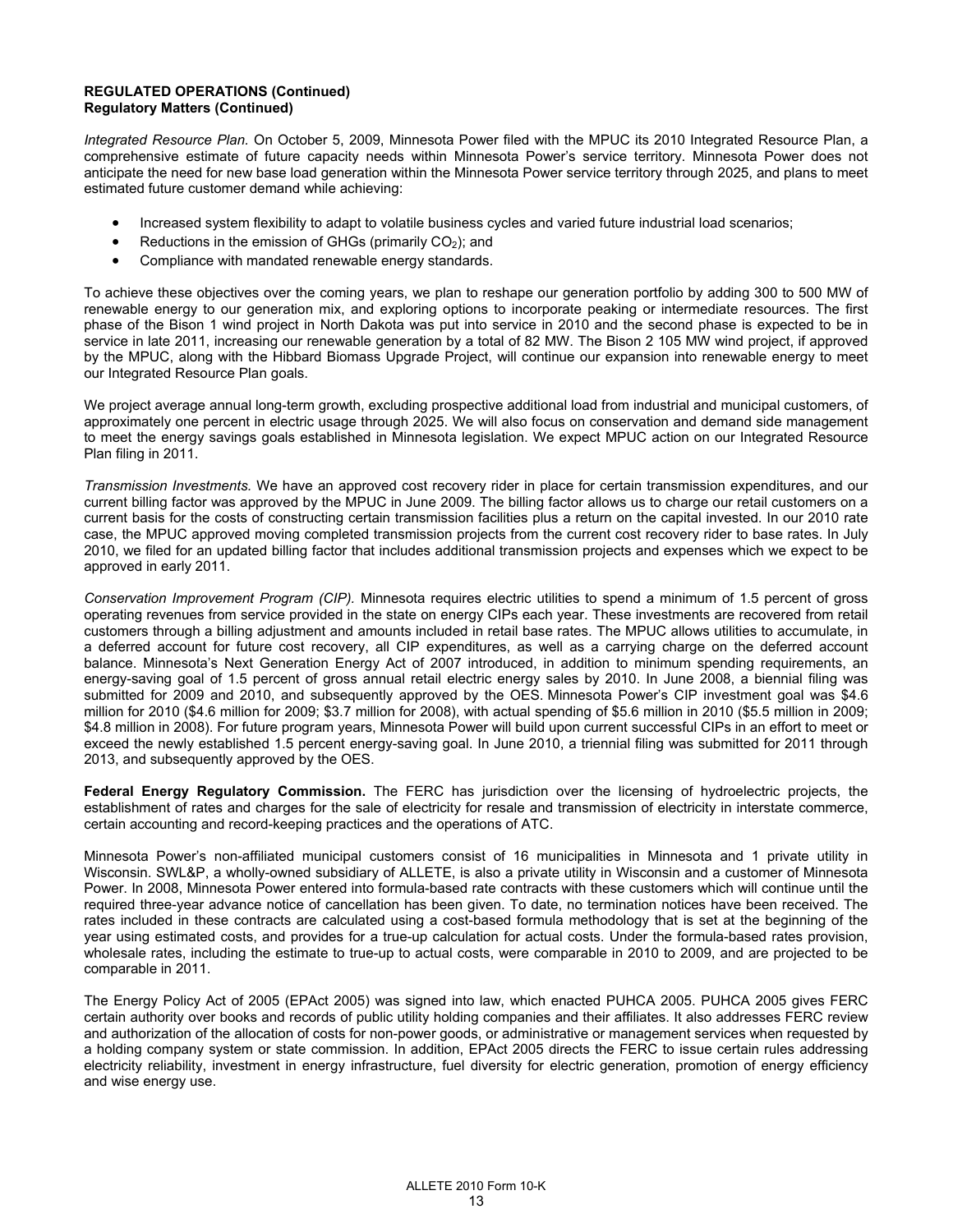## **REGULATED OPERATIONS (Continued) Regulatory Matters (Continued)**

The FERC has jurisdiction over rates for electric transmission service in interstate commerce and electricity sold at wholesale, hydro facility licensing, natural gas transportation, accounting practices and certain other activities of our utility subsidiaries, including enforcement of North American Electric Reliability Corporation mandatory electric reliability standards. State and local agencies have jurisdiction over many of our utility activities, including regulation of retail rates and environmental matters.

Violations of FERC rules are potentially subject to enforcement action by the FERC including financial penalties up to \$1 million per day per violation.

**Public Service Commission of Wisconsin.** The PSCW has regulatory authority over SWL&P's retail sales of electricity, natural gas, water, issuances of securities, and other matters.

During 2010, SWL&P's retail rates were based on a 2008 PSCW retail rate order, which was effective January 1, 2009. SWL&P's 2011 retail rates are based on a 2010 PSCW retail rate order, effective January 1, 2011, that allows for a 10.9 percent return on common equity. The new rates reflect a 2.4 percent average increase in retail utility rates for SWL&P customers (a 12.80 percent increase in water rates, a 2.49 percent increase in natural gas rates and a 0.68 percent increase in electric rates). On an annualized basis, the rate increase will generate approximately \$2 million in additional revenue.

**North Dakota Public Service Commission.** The NDPSC has jurisdiction over site and route permitting of generation and transmission facilities necessary for construction in North Dakota.

On March 10, 2010, the NDPSC approved the construction of a 22-mile, 230 kV transmission line that connected Bison 1 to the DC transmission line at the Square Butte Substation in Center, North Dakota.

## **Regional Organizations**

**Midwest Independent Transmission System Operator, Inc.** Minnesota Power and SWL&P are members of MISO, a regional transmission organization. While Minnesota Power and SWL&P retain ownership of their respective transmission assets and control area functions, their transmission network is under the regional operational control of MISO. Minnesota Power and SWL&P take and provide transmission service under the MISO open access transmission tariff. MISO continues its efforts to standardize rates, terms, and conditions of transmission service over its broad region, encompassing all or parts of 15 states and one Canadian province, and over 100,000 MW of generating capacity.

**Mid-Continent Area Power Pool (MAPP).** Minnesota Power also participates in MAPP, a power pool operating in parts of nine states in the Upper Midwest and in two Canadian provinces. MAPP functions include a regional transmission committee that is charged with planning for the future transmission needs of the region as well as ensuring that all electric industry participants have equal access to the transmission system.

#### **Minnesota Legislation**

*Renewable Energy.* In February 2007, Minnesota enacted a law requiring 25 percent of Minnesota Power's total retail energy sales in Minnesota to come from renewable energy sources by 2025. The law also requires Minnesota Power to meet interim milestones of 12 percent by 2012, 17 percent by 2016, and 20 percent by 2020. Minnesota Power has developed a plan to meet the renewable goals set by Minnesota and has included this plan in its 2010 Integrated Resources Plan filed October 5, 2009 with the MPUC. The law allows the MPUC to modify or delay meeting a milestone if implementation will cause significant ratepayer cost or technical reliability issues. If a utility is not in compliance with a milestone, the MPUC may order the utility to construct facilities, purchase renewable energy or purchase renewable energy credits. We are currently on track to meet the 12 percent renewable energy sales milestone by 2012.

#### **Competition**

Retail energy sales in Minnesota and Wisconsin are made to customers in assigned service territories. As a result, most retail electric customers in Minnesota do not have the ability to choose their electric supplier. Large energy users outside of a municipality of 2 MW and above may be allowed to choose a supplier upon MPUC approval. Minnesota Power serves 10 Large Power facilities over 10 MW, none of which have engaged in a competitive rate process. No other large commercial or small industrial customers have attempted to seek a provider outside of Minnesota Power's service territory since 1994. Retail electric and natural gas customers in Wisconsin do not have the ability to choose their energy supplier. In both states, however, electricity may compete with other forms of energy. Customers may also choose to generate their own electricity, or substitute other fuels for their manufacturing processes.

For the year ended December 31, 2010, 7 percent of the Company's energy sales were sales to municipal customers in Minnesota and a private utility in Wisconsin by contract under a formula-based rate approved by FERC. These customers have the right to seek an energy supply from any wholesale electric service provider upon contract expiration.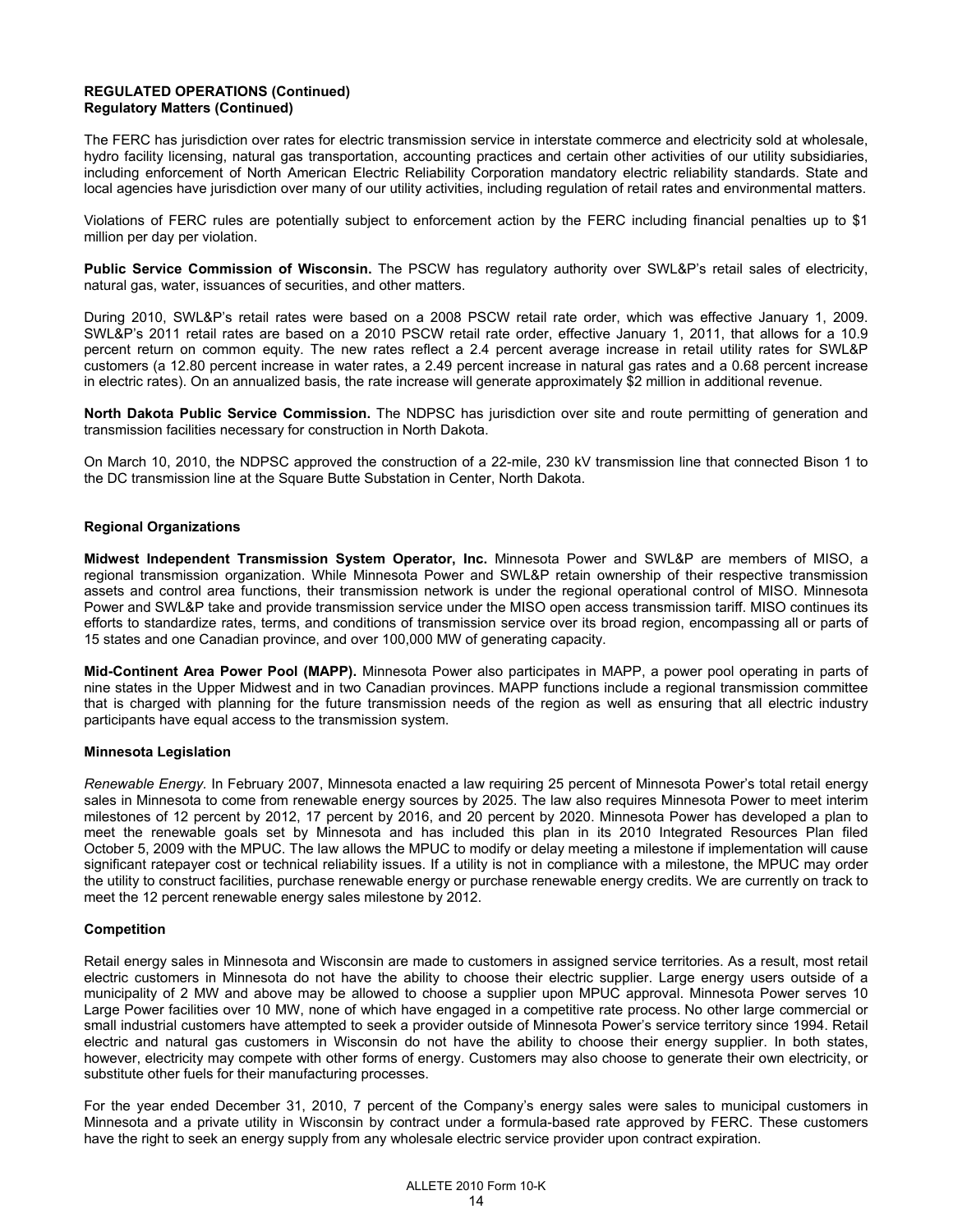## **REGULATED OPERATIONS (Continued) Competition (Continued)**

The FERC has continued with its efforts to promote a more competitive wholesale market through open-access transmission and other means. As a result, our sales to Other Power Suppliers and our purchases to supply our retail and wholesale load are in the competitive market.

## **Franchises**

Minnesota Power holds franchises to construct and maintain an electric distribution and transmission system in 94 cities and towns located within its electric service territory. SWL&P holds 17 similar franchises for electric, natural gas and/or water systems in 1 city and 16 villages and towns within its service territory. The remaining cities, villages and towns served by us do not require a franchise to operate within their boundaries. Our exclusive service territories are established by state regulatory agencies.

## **INVESTMENTS AND OTHER**

Investments and Other is comprised primarily of BNI Coal, our coal mining operations in North Dakota, and ALLETE Properties, our Florida real estate investment. This segment also includes a small amount of non-rate base generation, approximately 7,000 acres of land available-for-sale in Minnesota, and earnings on cash and investments.

## **BNI Coal**

BNI Coal is a low-cost supplier of lignite in North Dakota, producing about 4 million tons annually. Two electric generating cooperatives, Minnkota Power and Square Butte, presently consume virtually all of BNI Coal's production of lignite under costplus, fixed fee coal supply agreements extending through 2026. (See Item 1. Business – Long-Term Purchased Power and Note 10. Commitments, Guarantees and Contingencies.) The mining process disturbs and reclaims between 200 and 250 acres per year. Laws require that the reclaimed land be at least as productive as it was prior to mining. The average cost to reclaim one acre of land is approximately \$35,000; however, depending on conditions, it could be significantly higher. Reclamation costs are included in the cost of coal passed through to customers. BNI Coal has lignite reserves of an estimated 600 million tons.

## **ALLETE Properties**

ALLETE Properties is our Florida real estate investment. Our strategy for the assets is to complete and maintain key entitlements and infrastructure improvements without requiring significant additional investment, and sell the portfolio over time or in bulk transactions. ALLETE intends to sell its Florida land assets at reasonable prices when opportunities arise, and reinvest the proceeds in its growth initiatives. ALLETE does not intend to acquire additional Florida real estate.

Our two major development projects are Town Center and Palm Coast Park. Ormond Crossings is a third major project that is currently in the planning stage. On February 16, 2010, the City of Ormond Beach, Florida, approved a Development Agreement for Ormond Crossings. The agreement will facilitate development of the project as currently planned. Separately, the Lake Swamp wetland mitigation bank was permitted on land that was previously part of Ormond Crossings. Market conditions will determine when our projects will be built out. See Item 7. Management's Discussion and Analysis of Financial Condition and Results of Operations – Outlook for more information on ALLETE Properties' land holdings.

**Town Center.** Town Center, which is located in the City of Palm Coast, is a mixed-use development with a neo-traditional downtown core area. Construction of the major infrastructure improvements at Town Center was substantially complete at the end of 2008. At build-out, Town Center is expected to include approximately 3,000 residential units and 4.0 million square feet of various types of non-residential space. Sites have also been set aside for a new city hall, a community center, an art and entertainment center, and other public uses.

**Palm Coast Park.** Palm Coast Park, which is located in the City of Palm Coast, is a 4,700-acre mixed-use development. Construction of the major infrastructure improvements at Palm Coast Park was substantially complete at the end of 2007. At build-out, Palm Coast Park is expected to include approximately 4,000 residential units and 3.0 million square feet of various types of non-residential space and public facilities.

**Ormond Crossings.** Ormond Crossings, which is located in the City of Ormond Beach, is a 3,000-acre, mixed-use development. Planning, engineering design, and permitting of the master infrastructure are ongoing. At build out, Ormond Crossings is expected to include approximately 3,000 residential units and 5.0 million square feet of various types of nonresidential space and public facilities. We do not expect any development activity at Ormond Crossings in 2011.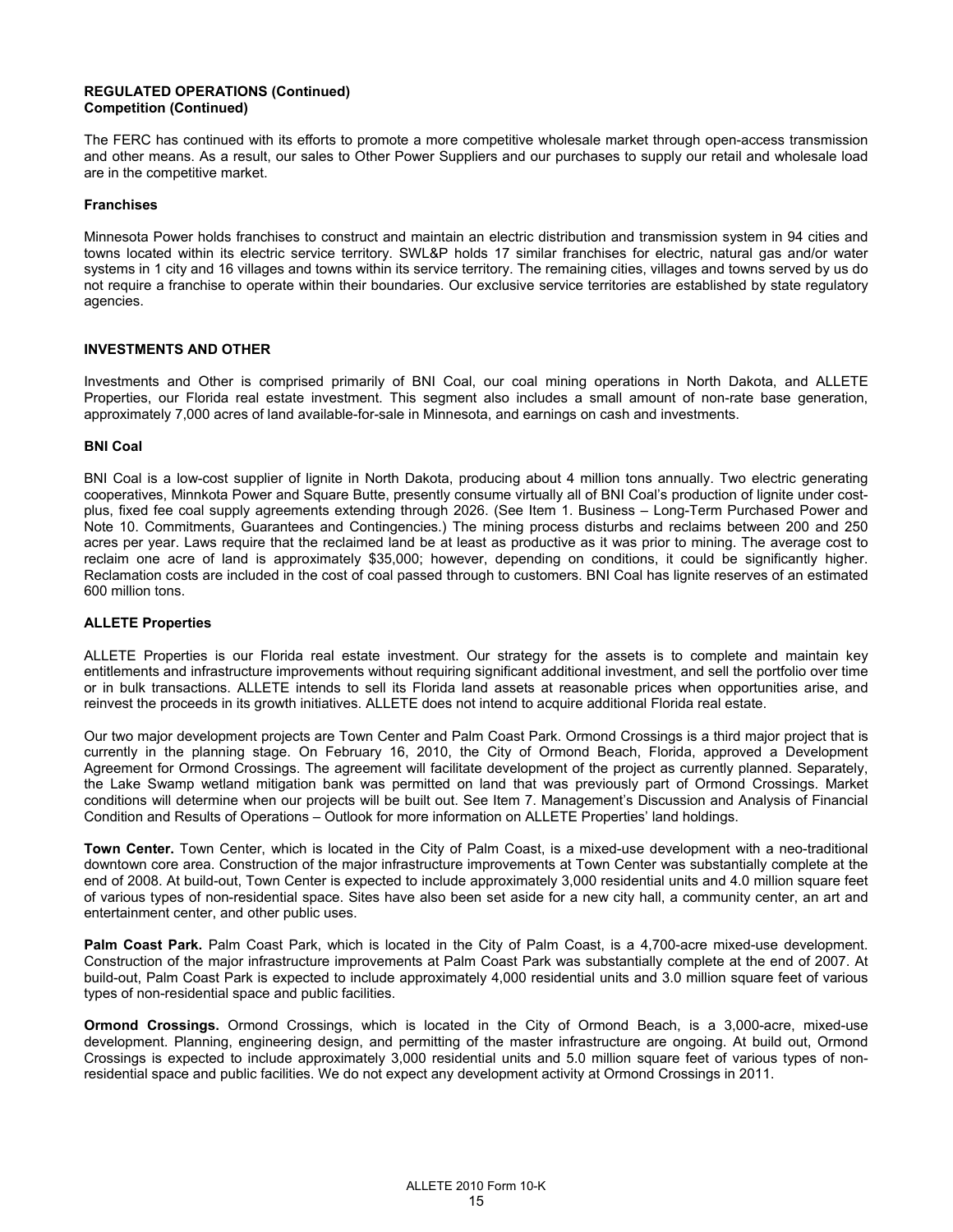## **ALLETE Properties (Continued)**

**Lake Swamp.** Lake Swamp wetland mitigation bank is a 1,900 acre regionally significant wetlands mitigation bank that was permitted by the St. Johns River Water Management District in 2008 and the U.S. Army Corps of Engineers in December 2009. Wetland mitigation credits will be used at Ormond Crossings and will also be available for sale to developers of other projects that are located in the bank's service area. When additional credits are needed, applications will be submitted to expand the bank by approximately 1,000 acres.

**Seller Financing.** ALLETE Properties occasionally provides seller financing to certain qualified buyers. At December 31, 2010, outstanding finance receivables were \$3.7 million, with maturities up to 3 years. These finance receivables accrue interest at market-based rates and are collateralized by the financed properties.

**Regulation.** A substantial portion of our development properties in Florida are subject to federal, state and local regulations, and restrictions that may impose significant costs or limitations on our ability to develop the properties. Much of our property is vacant land and some is located in areas where development may affect the natural habitats of various protected wildlife species or in sensitive environmental areas such as wetlands.

#### **Non-Rate Base Generation**

As of December 31, 2010, non-rate base generation consists of 30 MW of generation at Rapids Energy Center. In 2010, we sold 0.1 million MWh of non-rate base generation (0.2 million in 2009 and 2008). In November 2009 Cloquet Energy Center was transferred from non-rate base generation to regulated operations.

| Non-Rate Base Power Supply                                               | Unit No. | Year<br><b>Installed</b> | Year<br><b>Acquired</b> | Net<br>Capability (MW) |
|--------------------------------------------------------------------------|----------|--------------------------|-------------------------|------------------------|
| Rapids Energy Center (a)<br>in Grand Rapids, MN<br>Steam – Biomass $(b)$ | 6 & 7    | 1969.1980                | 2000                    | 29                     |
| Hydro – Conventional Run-of-River                                        | 4 & 5    | 1917                     | 2000                    |                        |

*(a) The net generation is primarily dedicated to the needs of one customer.* 

*(b) Rapids Energy Center is supplemented by coal.* 

## **Other**

**Minnesota Land.** We have approximately 7,000 acres of land available-for-sale in Minnesota. We acquired the land in 2001 when we purchased the Taconite Harbor generating facilities.

## **Environmental Matters**

Our businesses are subject to regulation of environmental matters by various federal, state and local authorities. Currently, a number of regulatory changes to the Clean Air Act, the Clean Water Act, and various waste management requirements are under consideration by both Congress and the EPA. Minnesota Power's fossil fuel facilities will likely be subject to regulation under these proposals or other regulatory changes. Our intention is to reduce our exposure to these requirements by reshaping our generation portfolio, over time, to reduce our reliance on coal.

We consider our businesses to be in substantial compliance with currently applicable environmental regulations and believe all necessary permits to conduct such operations have been obtained. Due to future restrictive environmental requirements through legislation and/or rulemaking, we anticipate that potential expenditures for environmental matters will be material and will require significant capital investments. (See Item 7. Management's Discussion and Analysis of Financial Condition and Results of Operations – Capital Requirements.)

We review environmental matters on a quarterly basis. Accruals for environmental liabilities are recorded when it is probable that a liability has been incurred and the amount of the liability can be reasonably estimated, based on current law and existing technologies. These accruals are adjusted periodically as assessment and remediation efforts progress or as additional technical or legal information becomes available. Accruals for environmental liabilities are included in the consolidated balance sheet at undiscounted amounts and exclude claims for recoveries from insurance or other third parties. Costs related to environmental contamination treatment and cleanup are charged to expense unless recoverable in rates from customers.

Air. The electric utility industry is heavily regulated both at the Federal and State level to address air emissions. Minnesota Power's generating facilities mainly burn low-sulfur western sub-bituminous coal. Square Butte, located in North Dakota, burns lignite coal. All of Minnesota Power's generating facilities are equipped with pollution control equipment such as scrubbers, bag houses, and low  $NO<sub>x</sub>$  technologies. These facilities are currently in compliance with applicable emission requirements.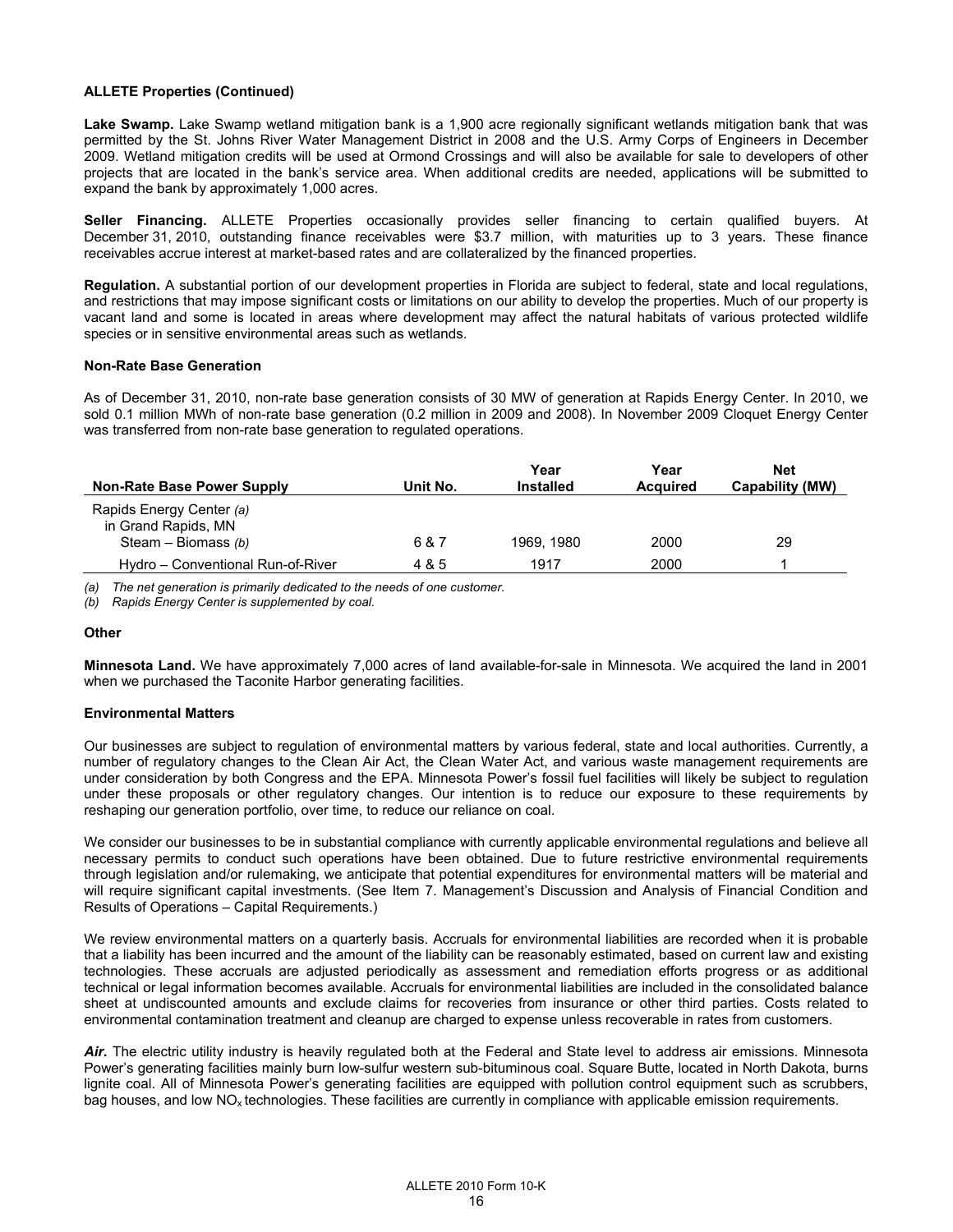*New Source Review.* In August 2008, Minnesota Power received a Notice of Violation (NOV) from the United States EPA asserting violations of the New Source Review (NSR) requirements of the Clean Air Act at Boswell Units 1-4 and Laskin Unit 2. The NOV asserts that seven projects undertaken at these coal-fired plants between the years 1981 and 2000 should have been reviewed under the NSR requirements, and that the Boswell Unit 4 Title V permit was violated. Minnesota Power believes the projects were in full compliance with the Clean Air Act, NSR requirements and applicable permits.

We are engaged in discussions with the EPA regarding resolution of these matters, but we are unable to predict the outcome of these discussions. Since 2006, Minnesota Power has significantly reduced emissions at Laskin and Boswell, and continues to reduce emissions at Boswell. The resolution could result in civil penalties and the installation of control technology, some of which is already planned or completed for other regulatory requirements. Any costs of installing pollution control technology would likely be eligible for recovery in rates over time subject to MPUC and FERC approval in a rate proceeding. We are unable to predict the ultimate financial impact or the resolution of these matters at this time.

*EPA Transport Rule.* On July 6, 2010, the EPA proposed a rule known as the Transport Rule (TR) requiring 31 states, including Minnesota and the District of Columbia, to reduce power plant  $SO_2$  and  $NO_x$  emissions that can significantly contribute to ozone and fine particle pollution problems in other states. If adopted, the TR will replace the Clean Air Interstate Rule (CAIR) that was issued by the EPA in March 2005. Minnesota was included as one of the original 28 CAIR states but, following Minnesota Power's successful challenge to CAIR, the EPA granted an administrative stay of the CAIR requirements in Minnesota while it prepared the TR. The proposed TR responds to the United States Court of Appeals for the District of Columbia Circuit's remand of CAIR by replacing and reforming questionable provisions to address updated air quality standards, improved emissions data and reformed emissions transport modeling.

The EPA took public comments on the proposed rule through October 1, 2010, and plans to finalize the rule in June 2011. Emissions reductions are proposed to take effect in 2012, within one year of projected finalization of the rule.

The EPA has not yet determined whether trading of emission allowances between regulated generating units or states may be implemented. Since 2006, we have made substantial investments in pollution control equipment at our Laskin, Taconite Harbor and Boswell generating units which have significantly reduced emissions. These reductions may or may not satisfy Minnesota Power's obligations with respect to these requirements. We are unable to predict any additional compliance costs we might incur at this time.

*Minnesota Regional Haze*. The federal regional haze rule requires states to submit state implementation plans (SIPs) to the EPA to address regional haze visibility impairment in 156 federally-protected parks and wilderness areas. Under the regional haze rule, certain large stationary sources, put in place between 1962 and 1977, with emissions contributing to visibility impairment are required to install emission controls, known as Best Available Retrofit Technology (BART). We have two steam units, Boswell Unit 3 and Taconite Harbor Unit 3, which are subject to BART requirements.

Pursuant to the regional haze rule, Minnesota was required to develop its SIP by December 2007. As a mechanism for demonstrating progress towards meeting the long-term regional haze goal, in April 2007 the MPCA advanced a draft conceptual SIP which relied on the implementation of CAIR. However, a formal SIP was not filed at that time due to the United States Court of Appeals for the District of Columbia Circuit's remand of CAIR. Subsequently, the MPCA requested that companies with BART eligible units complete and submit a BART emissions control retrofit study, which was completed for Taconite Harbor Unit 3 in November 2008. The retrofit work completed in 2009 at Boswell Unit 3 meets the BART requirement for that unit. In December 2009, the MPCA approved the SIP for submittal to the EPA for its review and approval. Approval of the Minnesota SIP by the EPA is pending. If approved, Minnesota Power will have five years to bring Taconite Harbor Unit 3 into compliance. It is uncertain what controls will ultimately be required at Taconite Harbor Unit 3 in connection with the regional haze rule.

*EPA National Emission Standards for Hazardous Air Pollutants (NESHAPs) for Electric Utility Units.* Under Section 112 of the Clean Air Act, the EPA is required to set emission standards for hazardous air pollutants for certain source categories. In December 2009, Minnesota Power and other utilities received an Information Collection Request from the EPA requiring that emissions data be provided and stack testing be performed in order to develop a database upon which to base future regulations. On March 30, 2010, Minnesota Power responded to the Information Collection Request. Stack testing was completed during the third quarter of 2010 and the results were submitted to the EPA. The EPA is subject to a consent decree which requires the EPA to propose a utility NESHAPs rule by March 2011, with the final rule by November 2011. As part of the NESHAPs rulemaking, the EPA will develop Maximum Achievable Control Technology standards for utilities. Costs for complying with potential future mercury and other hazardous air pollutant regulations under the Clean Air Act cannot be estimated at this time.

*Minnesota Mercury Emission Reduction Act.* Under Minnesota law, a mercury emissions reduction plan for Boswell Unit 4 is required to be submitted by July 1, 2015, with implementation no later than December 31, 2018. The statute also calls for an evaluation of a mercury control alternative which provides for environmental and public health benefits without imposing excessive costs on the utility's customers. Costs for the Boswell Unit 4 emission reduction plan cannot be estimated at this time.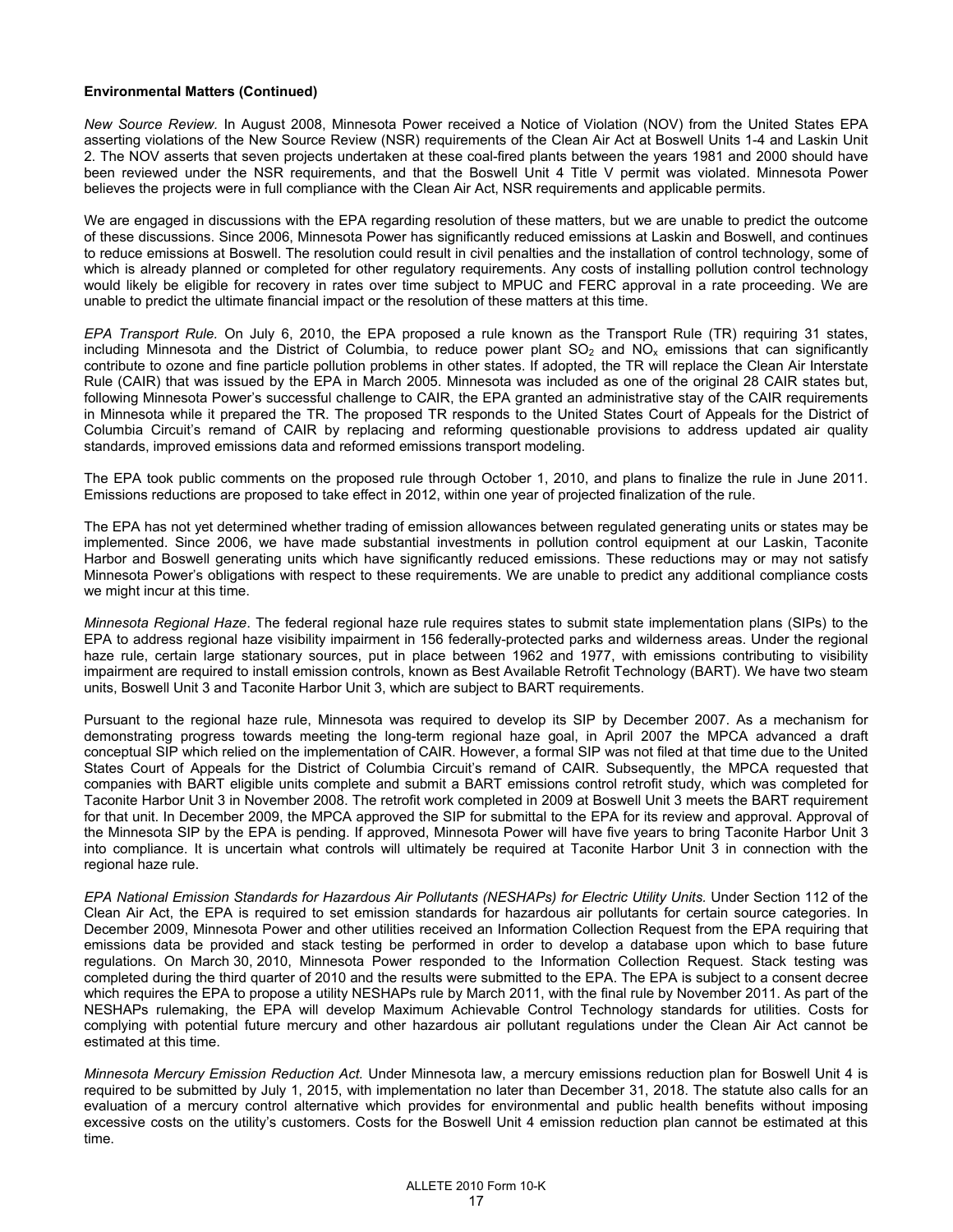**Proposed and Finalized National Ambient Air Quality Standards.** The EPA is required to review the National Ambient Air Quality Standards (NAAQS) every five years. Each state is required to adopt plans describing how they will reduce emissions to attain these NAAQS if the state's air quality is not in compliance with a NAAQS. These state plans often include more stringent air emission limitations on sources of air pollutants in the state. Four NAAQS have either recently been revised, or are currently in revision, as described below.

*Ozone NAAQS.* The EPA is proposing to more stringently control emissions that result in ground level ozone. In January 2010, the EPA proposed to reduce the eight-hour ozone standard and to adopt a secondary standard for the protection of sensitive vegetation from ozone-related damage. The EPA expects to issue final standards by July 2011. As proposed, states have until early 2014 to submit plans outlining how they will meet the standards.

*Particulate Matter NAAQS.* The EPA finalized the NAAQS Particulate Matter standards in September 2006. The EPA established a more stringent 24-hour average fine particulate (PM<sub>2.5</sub>) standard and kept the annual average fine particulate matter standard and the 24-hour coarse particulate matter standard unchanged. The District of Columbia Circuit Court of Appeals has remanded the PM<sub>2.5</sub> standard to the EPA, requiring consideration of lower annual average standard values. The EPA has indicated that ambient air quality monitoring for 2008 through 2010 will be used as a basis for states to characterize their attainment status. The EPA plans to finalize the new  $PM_{2.5}$  standards in 2011, and state attainment status determination will likely not occur prior to 2013. As early as late 2014, affected sources would have to take additional control measures if modeling demonstrates non-compliance at the property boundary.

SO<sub>2</sub> and NO<sub>2</sub> NAAQS. The EPA recently finalized new one-hour NAAQS for SO<sub>2</sub> and NO<sub>2</sub>. Monitor data indicates that Minnesota will likely be in compliance with these new standards; however, the  $SO<sub>2</sub>$  NAAQS also requires the EPA to evaluate modeling data to determine attainment. It is unclear what the outcome of this evaluation will be. These NAAQS could also result in more stringent emission limits on our steam generating facilities, possibly resulting in additional control measures on some of our units.

We are unable to predict the nature or timing of any additional NAAQS regulation or compliance costs we might incur at this time.

*Climate Change.* Minnesota Power is addressing climate change by taking the following steps that also ensure reliable and environmentally compliant generation resources to meet our customer's requirements:

- Expand our renewable energy supply.
- Improve the efficiency of our coal-based generation facilities, as well as other process efficiencies.
- Provide energy conservation initiatives for our customers and engage in other demand side efforts.
- Support research of technologies to reduce carbon emissions from generation facilities and support carbon sequestration efforts.
- Achieve overall carbon emission reductions.

The scientific community generally accepts that emissions of GHGs are linked to global climate change. Climate change creates physical and financial risk. These physical risks could include, but are not limited to, increased or decreased precipitation and water levels in lakes and rivers; increased temperatures; and the intensity and frequency of extreme weather events. These all have the potential to affect the Company's business and operations.

*Midwestern Greenhouse Gas Reduction Accord.* Minnesota is also participating in the Midwestern Greenhouse Gas Reduction Accord (the Accord), a regional effort to develop a multi-state approach to GHG emission reductions. The Accord includes an agreement to develop a multi-sector cap-and-trade system to help meet the targets established by the group.

*EPA Regulation of GHG Emissions.* On May 13, 2010, the EPA issued the final Prevention of Significant Deterioration (PSD) and Title V Greenhouse Gas Tailoring Rule (Tailoring Rule). The PSD/Tailoring Rule establishes permitting thresholds required to address GHG emissions for new facilities, at existing facilities that undergo major modifications, and at other facilities characterized as major sources under the Clean Air Act's Title V program.

For our existing facilities, the rule does not require amending our existing Title V operating permits to include GHGs requirements. Implementation of the requirement to add GHG provisions to permits will be completed at the state level in Minnesota by the MPCA when the Title V operating permits are renewed. However, installation of new units or modification of existing units resulting in a significant increase in GHG emissions will require obtaining PSD permits and amending our operating permits to demonstrate that Best Available Control Technology (BACT) is being used at the facility to control GHG emissions. The EPA has defined significant emissions increase for existing sources as an increase of 75,000 tons per year or more of total GHG on a  $CO<sub>2</sub>$  equivalent basis.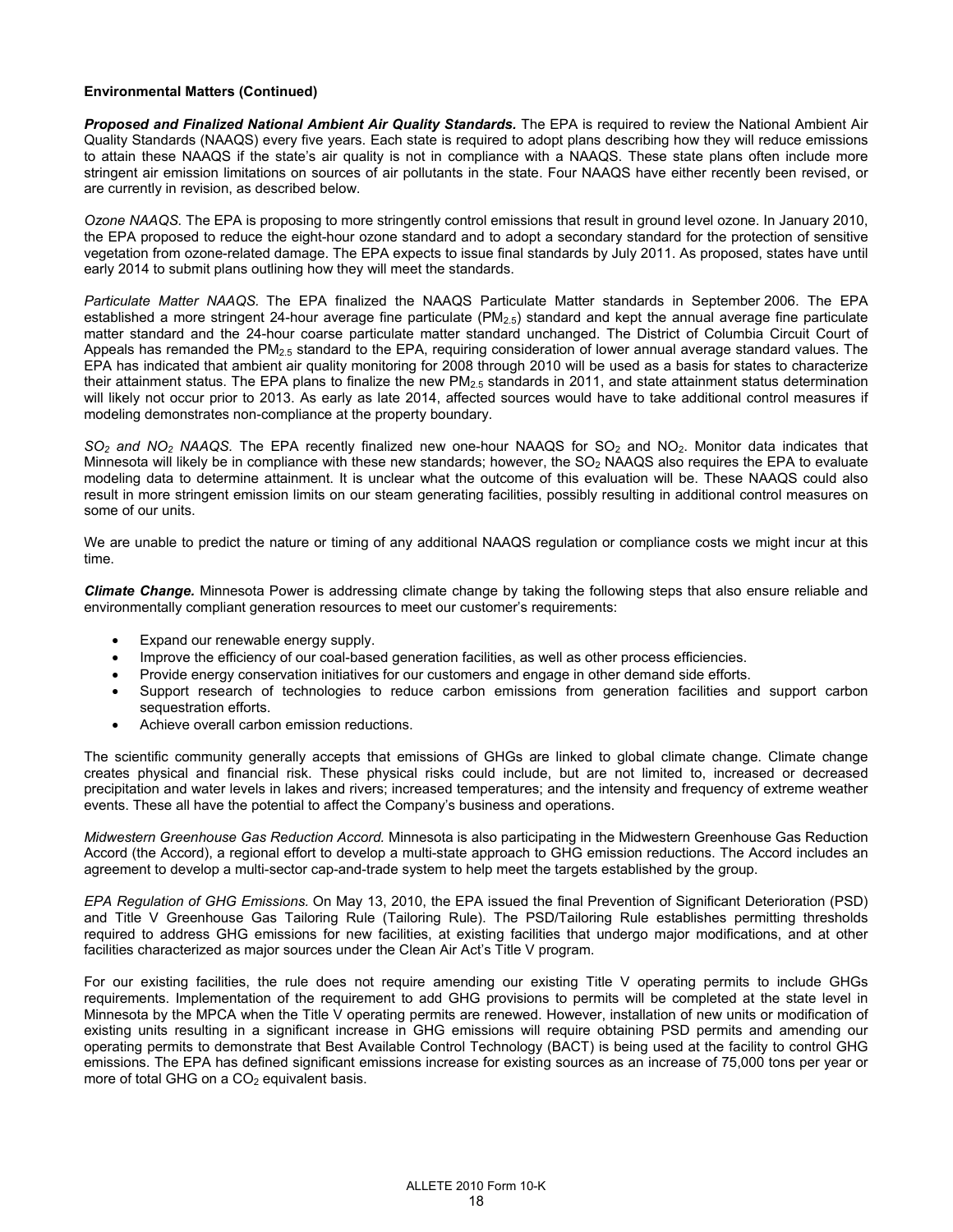In late 2010, the EPA issued guidance to permitting authorities and affected sources to facilitate incorporation of the Tailoring Rule permitting requirements into the Title V and PSD permitting programs. The guidance stated that the project-specific topdown BACT determination process used for other pollutants will also be used to determine BACT for GHG emissions. Through sector-specific white papers, the EPA also provided examples and technical summaries of GHG emission control technologies and techniques EPA considers available or likely to be available to sources. It is possible these control technologies could be determined to be BACT on a project by project basis. In the near term, one option appears to be energy efficiency maximization.

Legal challenges to the EPA's regulation of GHG emissions, including the Tailoring Rule, have been filed and are awaiting judicial determination. Comments to the Permitting Guidance were also submitted and may be addressed by EPA in the form of revised guidance documents.

We cannot predict the nature or timing of any additional GHG legislation or regulation. Although we are unable to predict the compliance costs we might incur, the costs could have a material impact on our financial results.

**Research and Study Initiatives**. We participate in several research and study initiatives aimed at mitigating the potential impact of carbon emissions regulation on our business. Initiatives include assessment of carbon emissions impacts through the use of renewable energy. In developing strategies for our comprehensive approach to reducing our carbon emissions, we participate in and fund organizations and studies.

We participate in the Electric Power Research Institute's CoalFleet for Tomorrow program, which reviews advanced clean coal generation and carbon capture research and assessment. Similarly we participate as a North Dakota Lignite Interest member of the Canadian Clean Power Coalition. The CoalFleet for Tomorrow program also reviews advanced clean coal technologies focusing on lower rank sub-bituminous and lignite fuel energy conversion technologies and carbon control options. Our participation provides Minnesota Power the ability to assess what technologies will best fit the economic fuels that are available in our region and when they may be available.

We also participate in research through the Plains  $CO<sub>2</sub>$  Reduction Partnership (PCOR). PCOR is looking at  $CO<sub>2</sub>$  capture technology through research conducted at the Energy and Environmental Research Center, University of North Dakota. Minnesota Power is a partner, along with a number of other utilities, technology providers, and consultants, to further research on CO2 capture techniques, operational issues and costs. The partnership is funded by the members as well as the Department of Energy.

We cannot predict whether our participation in any of these activities will result in a benefit to ALLETE or impact the future financial position or results of operations of the Company.

**Water.** The Federal Water Pollution Control Act requires NPDES permits to be obtained from the EPA (or, when delegated, from individual state pollution control agencies) for any wastewater discharged into navigable waters. We have obtained all necessary NPDES permits, including NPDES storm water permits for applicable facilities, to conduct our operations. We are in material compliance with these permits.

**Solid and Hazardous Waste.** The Resource Conservation and Recovery Act of 1976 regulates the management and disposal of solid and hazardous wastes. We are required to notify the EPA of hazardous waste activity and, consequently, routinely submit the necessary reports to the EPA. The Toxic Substances Control Act regulates the management and disposal of materials containing polychlorinated biphenyl (PCB). In response to the EPA Region V's request for utilities to participate in the Great Lakes Initiative by voluntarily removing remaining PCB inventories, Minnesota Power is in the process of voluntarily replacing its remaining PCB capacitor banks. Known PCB-contaminated oil in substation equipment was replaced by June 2007. We are in material compliance with these rules.

*Coal Ash Management Facilities.* Minnesota Power generates coal ash at all five of its steam electric stations. Two facilities store ash in onsite impoundments (ash ponds) with engineered liners and containment dikes. Another facility stores dry ash in a landfill with an engineered liner and leachate collection system. Two facilities generate a combined wood and coal ash that is either land applied as an approved beneficial use, or trucked to state permitted landfills. On June 18, 2010, the EPA proposed regulations for coal combustion residuals generated by the electric utility sector. The proposal sought comments on three general regulatory classifications for coal ash. Public comments were submitted to the EPA in November 2010. We are unable to predict the compliance costs we might incur; however, there is the possibility they could have a material impact.

**Manufactured Gas Plant Site***.* We are reviewing and addressing environmental conditions at a former manufactured gas plant site within the City of Superior, Wisconsin, and formerly operated by SWL&P. We have been working with the WDNR to determine the extent of contamination and the remediation of contaminated locations. At December 31, 2010, we have a \$0.5 million liability for this site, and a corresponding regulatory asset as we expect recovery of remediation costs to be allowed by the PSCW.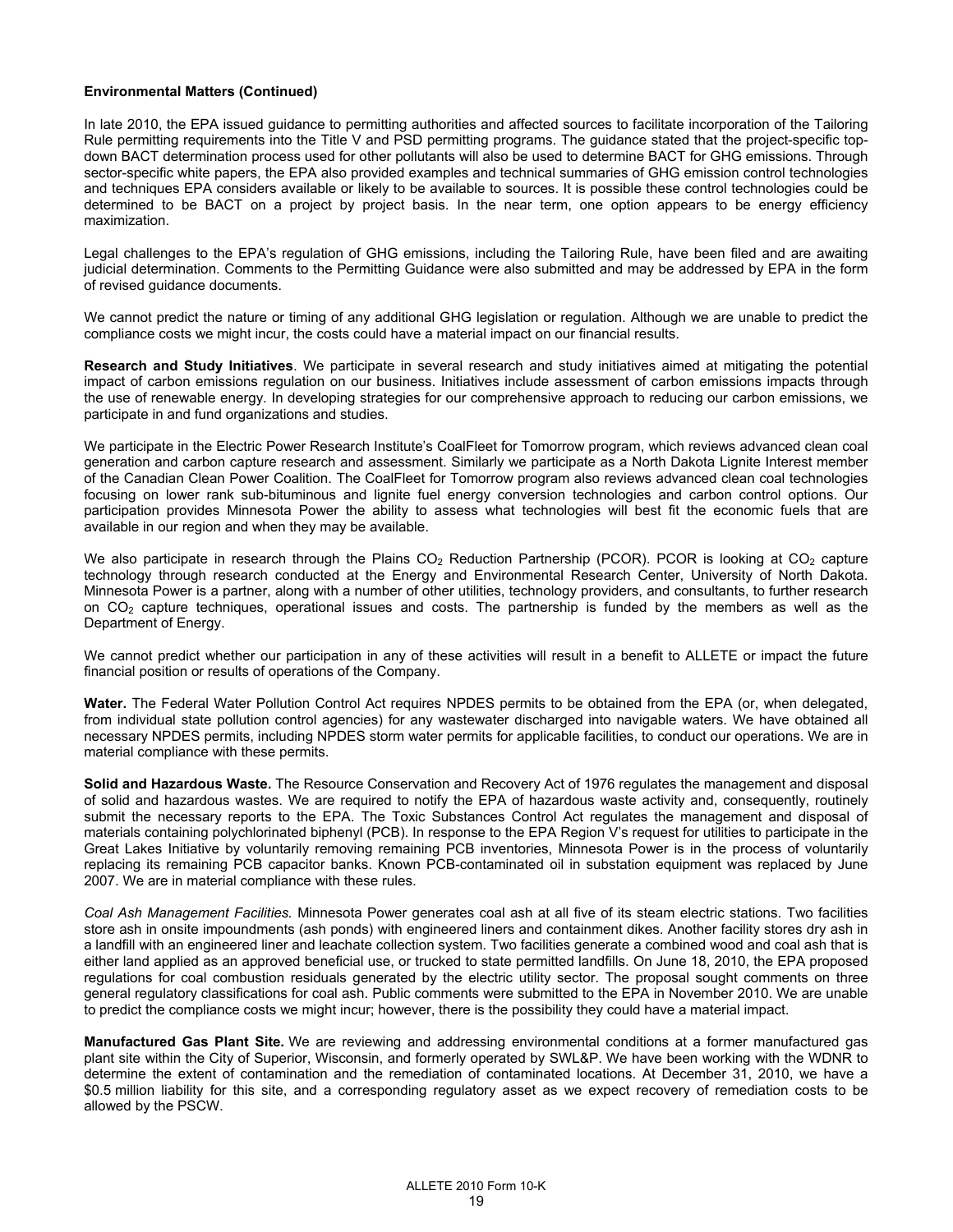## **Employees**

At December 31, 2010, ALLETE had 1,465 employees, of which 1,401 were full-time.

Minnesota Power and SWL&P had an aggregate 596 employees who are members of the IBEW Local 31. Throughout 2009, Minnesota Power, SWL&P and IBEW Local 31 worked towards settling new contracts to replace those which expired on January 31, 2009. Final resolution of the union contracts for Minnesota Power and SWL&P occurred in January and March 2010, respectively. Both agreements were retroactive to February 1, 2009, and were to expire on January 31, 2012. In December 2010, the current agreements were extended through January 31, 2014.

BNI Coal had 141 employees, of which 105 are members of the IBEW Local 1593. BNI Coal and IBEW Local 1593 have a labor agreement which expires on March 31, 2011. BNI Coal and the IBEW Local 1593 have a good working relationship and management anticipates negotiation with no disruption of service.

## **Availability of Information**

ALLETE makes its SEC filings, including its annual report on Form 10-K, quarterly reports on Form 10-Q, current reports on Form 8-K and any amendments to those reports, available free of charge on ALLETE's website www.allete.com, as soon as reasonably practicable after they are electronically filed with or furnished to the SEC.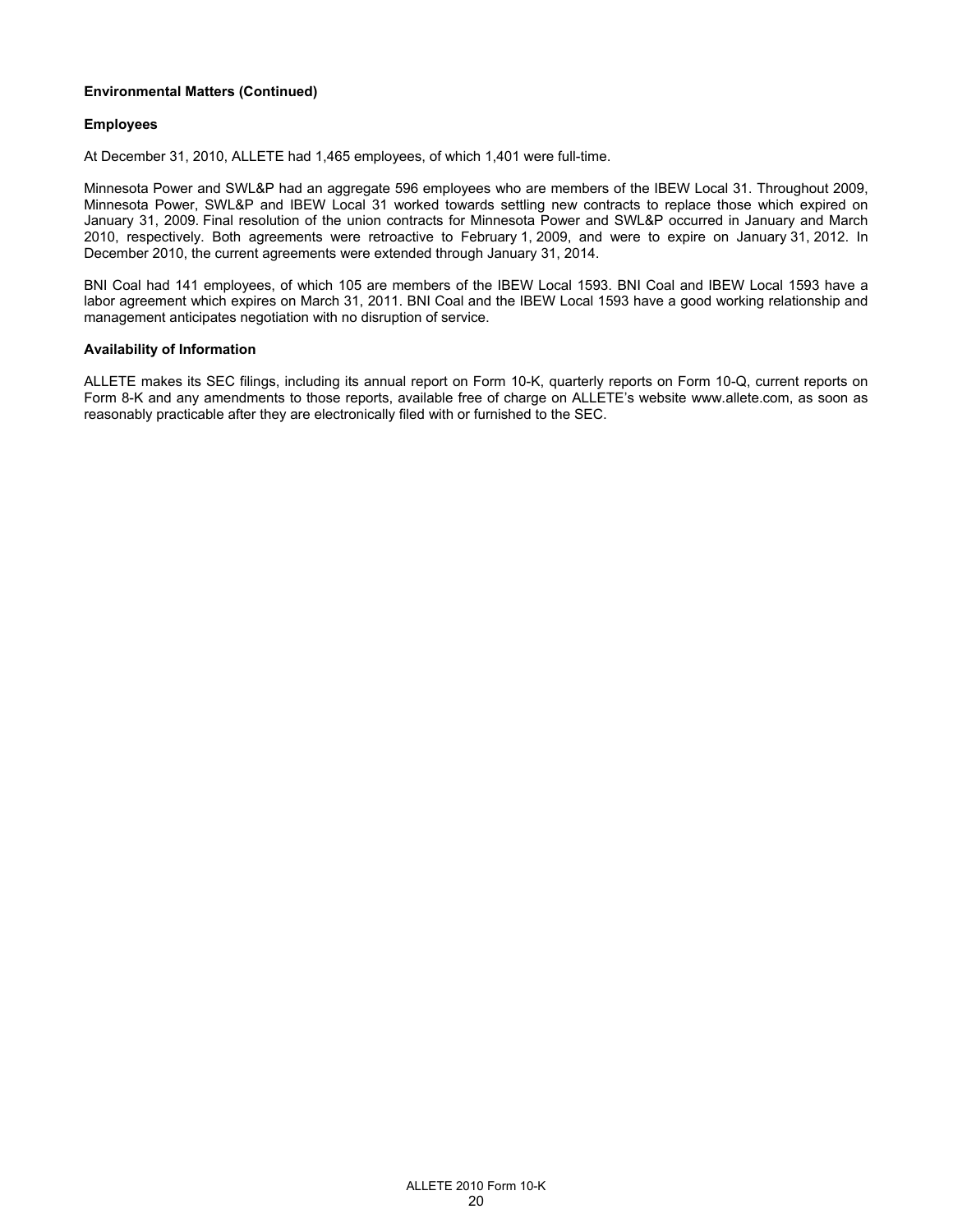## **Executive Officers of the Registrant**

As of February 16, 2011, these are the executive officers of ALLETE:

### **Executive Officers Initial Effective Date**

| Alan R. Hodnik, Age 51<br>President and Chief Executive Officer - ALLETE<br>President - ALLETE<br>Chief Operating Officer - Minnesota Power<br>Senior Vice President - Minnesota Power Operations<br>Vice President - Minnesota Power Generation | May 1, 2010<br>May 1, 2009<br>May 8, 2007<br>September 22, 2006<br>May 1, 2005 |
|--------------------------------------------------------------------------------------------------------------------------------------------------------------------------------------------------------------------------------------------------|--------------------------------------------------------------------------------|
| Robert J. Adams, Age 48<br>Vice President - Business Development and Chief Risk Officer<br>Vice President - Utility Business Development                                                                                                         | May 13, 2008<br>February 1, 2004                                               |
| Deborah A. Amberg, Age 45<br>Senior Vice President, General Counsel and Secretary<br>Vice President, General Counsel and Secretary                                                                                                               | January 1, 2006<br>March 8, 2004                                               |
| Steven Q. DeVinck, Age 51<br>Controller and Vice President - Business Support<br>Controller                                                                                                                                                      | December 5, 2009<br>July 12, 2006                                              |
| David J. McMillan, Age 49<br>Senior Vice President - Marketing, Regulatory and Public Affairs - ALLETE<br>Executive Vice President - Minnesota Power<br>Senior Vice President - Marketing and Public Affairs - ALLETE                            | January 1, 2006<br>January 1, 2006<br>October 2, 2003                          |
| Mark A. Schober, Age 55<br>Senior Vice President and Chief Financial Officer<br>Senior Vice President and Controller                                                                                                                             | July 1, 2006<br>February 1, 2004                                               |
| Donald W. Stellmaker, Age 53<br>Treasurer                                                                                                                                                                                                        | July 24, 2004                                                                  |

All of the executive officers have been employed by us for more than five years in executive or management positions. Prior to election to the positions shown above, the following executive held other positions with the Company during the past five years:

*Mr. DeVinck* was Director of Nonutility Business Development, and Assistant Controller*.* 

There are no family relationships between any of the executive officers. All officers and directors are elected or appointed annually.

The present term of office of the executive officers listed above extends to the first meeting of our Board of Directors after the next annual meeting of shareholders. Both meetings are scheduled for May 10, 2011.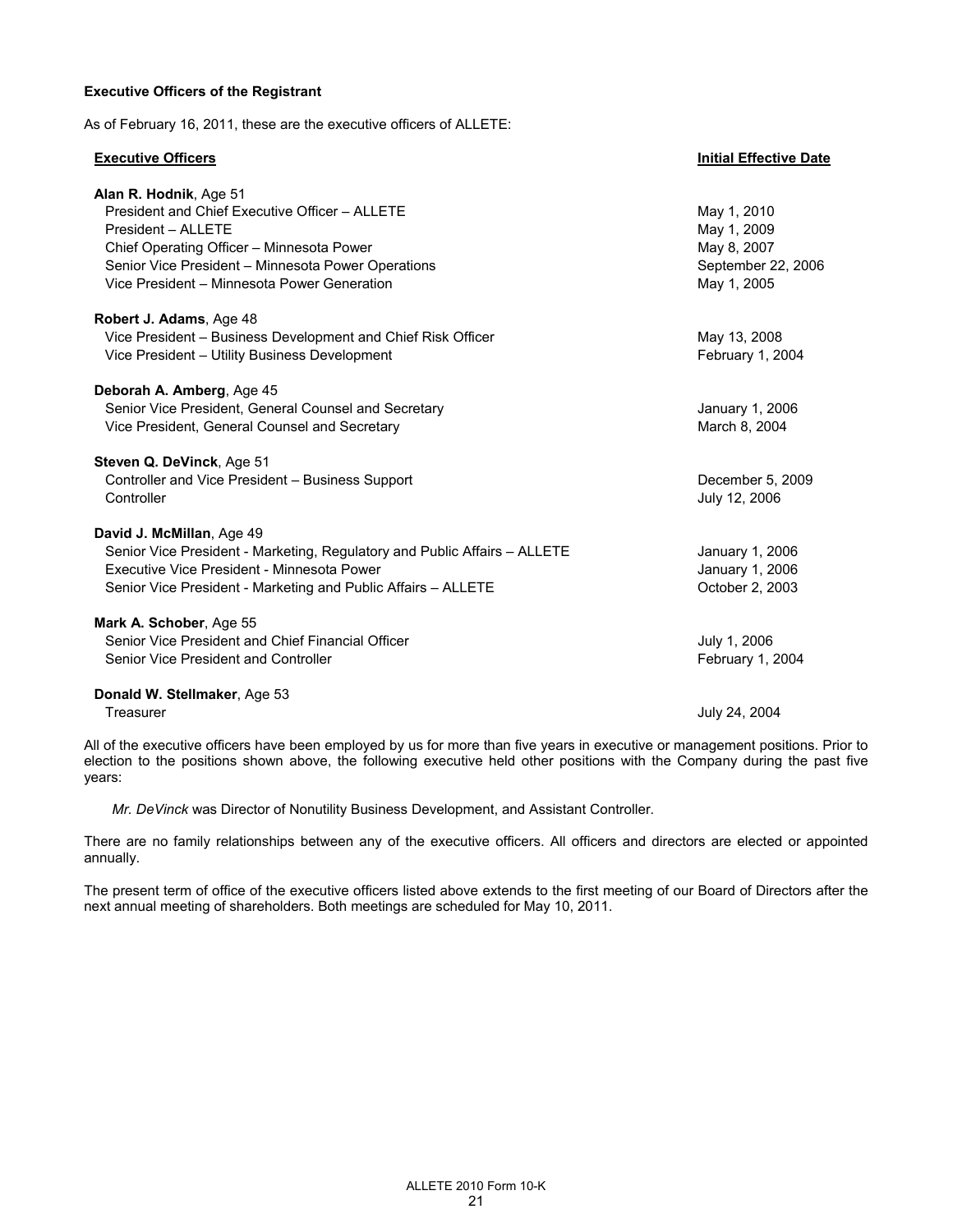#### **Item 1A. Risk Factors**

The factors discussed below, as well as other information set forth in this Form 10-K, which could materially affect our business, financial condition and results of operations should be carefully considered. The risks and uncertainties described below are not the only ones facing our Company. Additional risks and uncertainties that we are not presently aware of, or that we currently consider immaterial, may also affect our business operations. Our business, financial condition or results of operations could suffer if the concerns set forth below are realized.

#### **Our results of operations could be negatively impacted if our Large Power Customers experience an economic down cycle or fail to compete effectively in the global economy.**

Our ten Large Power Customers accounted for approximately 31 percent of our 2010 consolidated operating revenue (23 percent in 2009; 36 percent in 2008). One of these customers accounted for 12.5 percent of consolidated revenue in 2010 (8.0 percent in 2009; 12.5 percent in 2008). These customers are involved in cyclical industries that by their nature are adversely impacted by economic downturns and are subject to strong competition in the global marketplace. An economic downturn or failure to compete effectively in the global economy could have a material adverse effect on their operations and, consequently, could negatively impact our results of operations if we are unable to remarket at similar prices the energy that would otherwise have been sold to such Large Power Customers.

#### **Our operations are subject to extensive governmental regulations that may have a negative impact on our business and results of operations.**

We are subject to prevailing governmental policies and regulatory actions, including those of the United States Congress, state legislatures, the FERC, the MPUC, the PSCW, the NDPSC and the EPA. These governmental regulations relate to allowed rates of return, financings, industry rate and cost structure, acquisition and disposal of assets and facilities, construction and operation of generation, transmission and distribution facilities (including the ongoing maintenance and reliable operation of such facilities under established reliability standards), recovery of purchased power and capital investments, and present or prospective wholesale and retail competition. The Company must also comply with permits, licenses and any other authorizations as issued by local, state and federal agencies. These governmental regulations significantly influence our operating environment and may affect our ability to recover costs from our customers. We are required to have numerous permits, approvals and certificates from the agencies that regulate our business. We believe the necessary permits, approvals and certificates have been obtained for existing operations and that our business is conducted in accordance with applicable laws; however, we are unable to predict the impact on our operating results from the future regulatory activities of any of these agencies. Changes in regulations or the imposition of additional regulations could have an adverse impact on our results of operations.

Our ability to obtain rate adjustments to maintain current rates of return depends upon regulatory action under applicable statutes and regulations, and we cannot provide assurance that rate adjustments will be obtained or current authorized rates of return on capital will be earned. Minnesota Power and SWL&P from time to time file rate cases with, or otherwise seek cost recovery authorization from, federal and state regulatory authorities. If Minnesota Power and SWL&P do not receive an adequate amount of rate relief in rate cases, if rates are reduced, if increased rates are not approved on a timely basis or costs are otherwise unable to be recovered through rates, or if cost recovery is not achieved at the requested level, we may experience an adverse impact on our financial condition, results of operations and cash flows. We are unable to predict the impact on our business and operations results from future regulatory activities of any of these agencies.

## **Our operations could be adversely impacted by emissions of GHG that are linked to global climate change.**

The scientific community generally accepts that emissions of GHGs are linked to global climate change. Climate change creates physical and financial risk. These physical risks could include, but are not limited to, increased or decreased precipitation and water levels in lakes and rivers; increased temperatures; and the intensity and frequency of extreme weather events. These all have the potential to affect the Company's business and operations.

#### **Our operations could be adversely impacted by initiatives designed to reduce the impact of GHG emissions such as CO2 from our generating facilities.**

Proposals for voluntary initiatives and mandatory controls to reduce GHGs such as  $CO<sub>2</sub>$ , a by-product of burning fossil fuels, are being discussed within Minnesota, among a group of Midwestern states that includes Minnesota, in the United States Congress and worldwide. We currently use coal as the primary fuel in 95 percent of the energy produced by our generating facilities.

There is significant uncertainty regarding whether new laws or regulations will be adopted to reduce GHGs and what effect any such laws or regulations would have on us. If any new laws or regulations are implemented, they could have a material effect on our results of operations, particularly if implementation costs are not fully recoverable from customers.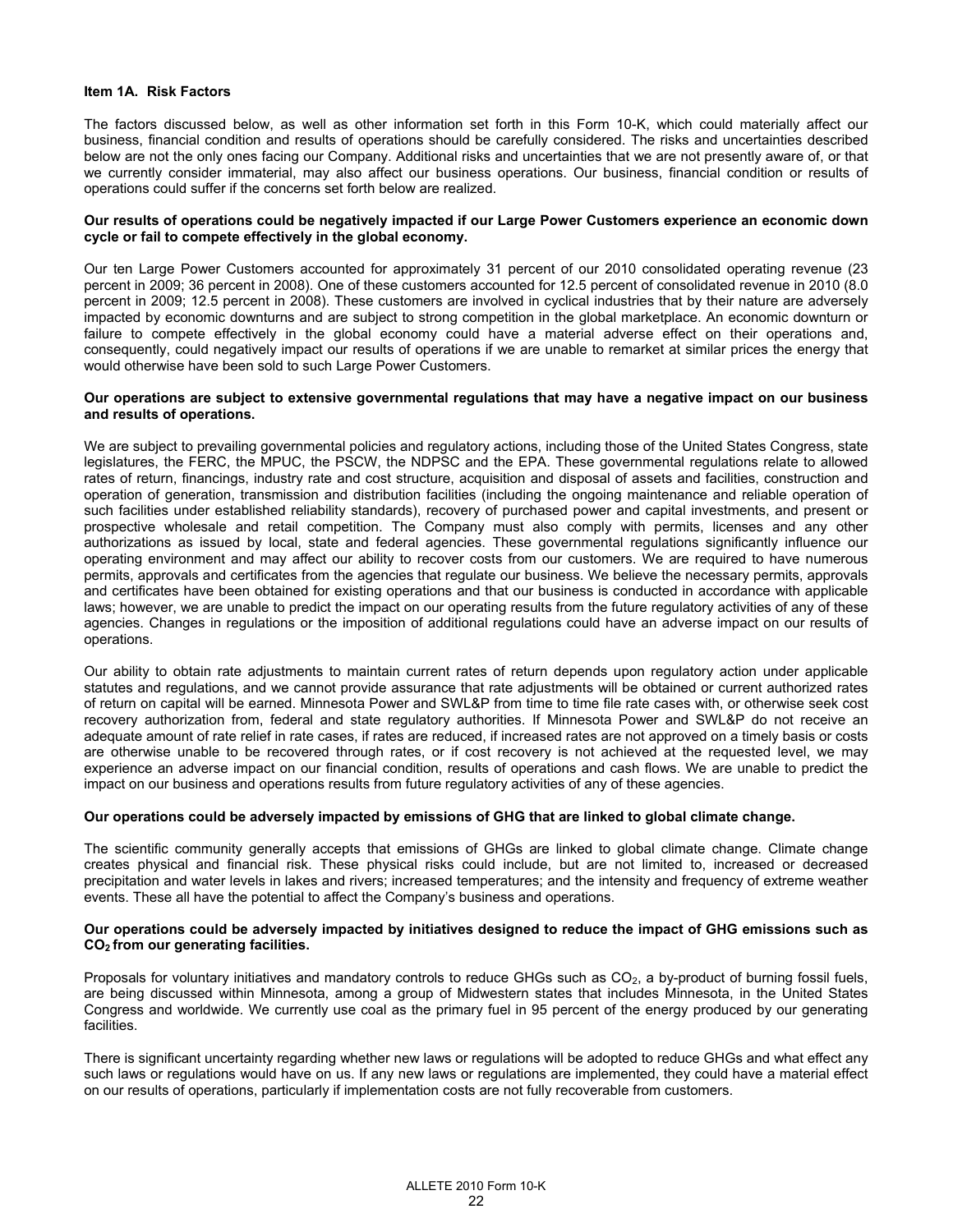## **Risk Factors (Continued)**

#### **The cost of environmental emission allowances could have a negative financial impact on our operations.**

Minnesota Power is subject to numerous environmental laws and regulations which cap emissions and could require us to purchase environmental emissions allowances to be in compliance. The laws and regulations expose us to emission allowance price fluctuations which could increase our cost of operations. We are unable to predict the emission allowance pricing, regulatory recovery or ratepayer impact of these costs.

#### **Our operations pose certain environmental risks which could adversely affect our results of operations and financial condition.**

We are subject to extensive environmental laws and regulations affecting many aspects of our present and future operations, including air quality, water quality, waste management, reclamation, hazardous wastes and natural resources. These laws and regulations can result in increased capital, operating and other costs, as a result of compliance, remediation, containment and monitoring obligations, particularly with regard to laws relating to power plant emissions.

The laws could, among other things, restrict the output of some existing facilities, limit the use of some fuels required for the production of electricity, require additional pollution control equipment and otherwise increase costs and lead to other environmental considerations.

These laws and regulations generally require us to obtain and comply with a wide variety of environmental licenses, permits, inspections and other approvals. Both public officials and private individuals may seek to enforce applicable environmental laws and regulations. We cannot predict the financial or operational outcome of any related litigation that may arise.

There are no assurances that existing environmental regulations will not be revised or that new regulations seeking to protect the environment will not be adopted or become applicable to us. Revised or additional regulations which result in increased compliance costs or additional operating restrictions, particularly if those costs are not fully recoverable from customers, could have a material effect on our results of operations.

We cannot predict with certainty the amount or timing of all future expenditures related to environmental matters because of the difficulty of estimating such costs. There is also uncertainty in quantifying liabilities under environmental laws that impose joint and several liability on all potentially responsible parties. Violations of certain statutes, rules and regulations could expose ALLETE to third party disputes and potentially significant monetary penalties, as well as other sanctions for non-compliance.

## **We rely on access to financing sources and capital markets. If we do not have access to sufficient capital in the amount and at the times needed, our ability to execute our business plans, make capital expenditures or pursue acquisitions that we may otherwise rely on for future growth could be impaired.**

We rely on access to capital markets as sources of liquidity for capital requirements not satisfied by our cash flow from operations. If we are not able to access capital on satisfactory terms, the ability to implement our business plans may be adversely affected. Market disruptions or a downgrade of our credit ratings may increase the cost of borrowing or adversely affect our ability to access financial markets. Such disruptions could include a severe prolonged economic downturn, the bankruptcy of non-affiliated industry leaders in the same line of business or financial services sector, deterioration in capital market conditions, or volatility in commodity prices.

#### **The operation and maintenance of our generating facilities involve risks that could significantly increase the cost of doing business.**

The operation of generating facilities involves many risks, including start-up operations risks, breakdown or failure of facilities, the dependence on a specific fuel source, failures in the supply availability or transportation of fuel, or the impact of unusual or adverse weather conditions or other natural events, as well as the risk of performance below expected levels of output or efficiency, the occurrence of any of which could result in lost revenue, increased expenses or both. A significant portion of Minnesota Power's facilities were constructed many years ago. In particular, older generating equipment, even if maintained in accordance with good engineering practices, may require significant capital expenditures to keep operating at peak efficiency. This equipment is also likely to require periodic upgrading and improvements due to changing environmental standards and technological advances. Minnesota Power could be subject to costs associated with any unexpected failure to produce power, including failure caused by breakdown or forced outage, as well as repairing damage to facilities due to storms, natural disasters, wars, terrorist acts and other catastrophic events. Further, our ability to successfully and timely complete capital improvements to existing facilities or other capital projects is contingent upon many variables and subject to substantial risks. Should any such efforts be unsuccessful, we could be subject to additional costs and/or the write-off of our investment in the project or improvement.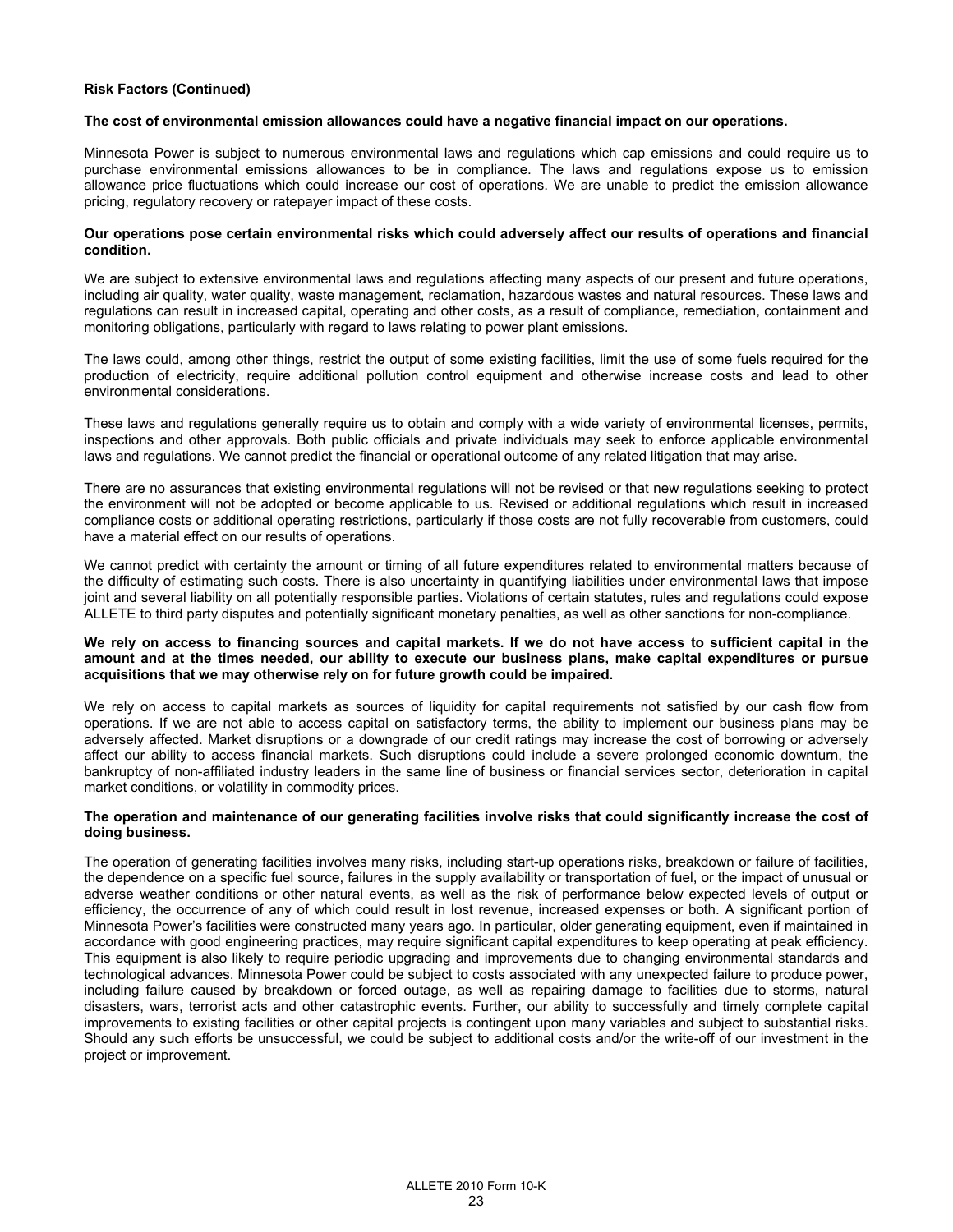## **Risk Factors (Continued)**

## **Our electrical generating operations must have adequate and reliable transmission and distribution facilities to deliver electricity to our customers.**

Minnesota Power depends on transmission and distribution facilities owned by other utilities, and transmission facilities primarily operated by MISO, as well as its own such facilities, to deliver the electricity we produce and sell to our customers, and to other energy suppliers. If transmission capacity is inadequate, our ability to sell and deliver electricity may be hindered. We may have to forego sales or we may have to buy more expensive wholesale electricity that is available in the capacityconstrained area. In addition, any infrastructure failure that interrupts or impairs delivery of electricity to our customers could negatively impact the satisfaction of our customers with our service.

#### **The price of electricity and fuel may be volatile.**

Volatility in market prices for electricity and fuel may result from:

- severe or unexpected weather conditions;
- seasonality;
- changes in electricity usage;
- transmission or transportation constraints, inoperability or inefficiencies;
- availability of competitively priced alternative energy sources;
- changes in supply and demand for energy;
- changes in power production capacity;
- outages at Minnesota Power's generating facilities or those of our competitors;
- changes in production and storage levels of natural gas, lignite, coal, crude oil and refined products;
- natural disasters, wars, sabotage, terrorist acts or other catastrophic events; and
- federal, state, local and foreign energy, environmental, or other regulation and legislation.

Since fluctuations in fuel expense related to our regulated utility operations are passed on to customers through our fuel clause, risk of volatility in market prices for fuel and electricity mainly impacts our sales to Other Power Suppliers.

#### **We are dependent on a qualified workforce and good labor relations.**

The success of our business heavily depends on the leadership of our executive officers and key employees to implement our business strategy. The inability to maintain a qualified workforce including, but not limited to, executives, key employees and employees with specialized skills, may negatively affect our ability to service our existing or new customers, or successfully manage our business or achieve our business objectives. Personnel costs may increase due to competitive pressures or terms of collective bargaining agreements with union employees. We believe we have good relations with our members of the IBEW Local 31 and IBEW Local 1593, and have contracts in place through January 31, 2014, and March 31, 2011, respectively.

#### **Market performance and other changes could decrease the value of pension and postretirement health benefit plan assets, which then could require significant additional funding and increase annual expense.**

The performance of the capital markets affects the values of the assets that are held in trust to satisfy future obligations under our pension and postretirement benefit plans. We have significant obligations to these plans and the Company holds significant assets in these trusts. These assets are subject to market fluctuations and will yield uncertain returns, which may fall below our projected rates of return. A decline in the market value of the pension and postretirement benefit plan assets will increase the funding requirements under our benefit plans if the actual asset returns do not recover. Additionally, our pension and postretirement benefit plan liabilities are sensitive to changes in interest rates. As interest rates decrease, the liabilities increase, potentially increasing benefit expense and funding requirements. Our pension and postretirement health care costs are generally recoverable in our electric rates as allowed by our regulators. However, there is no certainty that regulators will continue to allow recovery of these rising costs in the future.

#### **Emerging technologies or cyber attacks may adversely affect our business operations.**

While the pace of technology development has been increasing, the basic concept upon which our business model is based of how energy is produced, sold and delivered has remained essentially unchanged. The development of new commercially viable technology in areas such as distributed generation, energy storage and energy conservation could fundamentally change demand for our current products and services. A security breach of our information systems could subject us to financial harm associated with theft or inappropriate release of certain types of information, including, but not limited to, customer or system operating information. Cyber attacks could affect our operations and subject us to financial harm.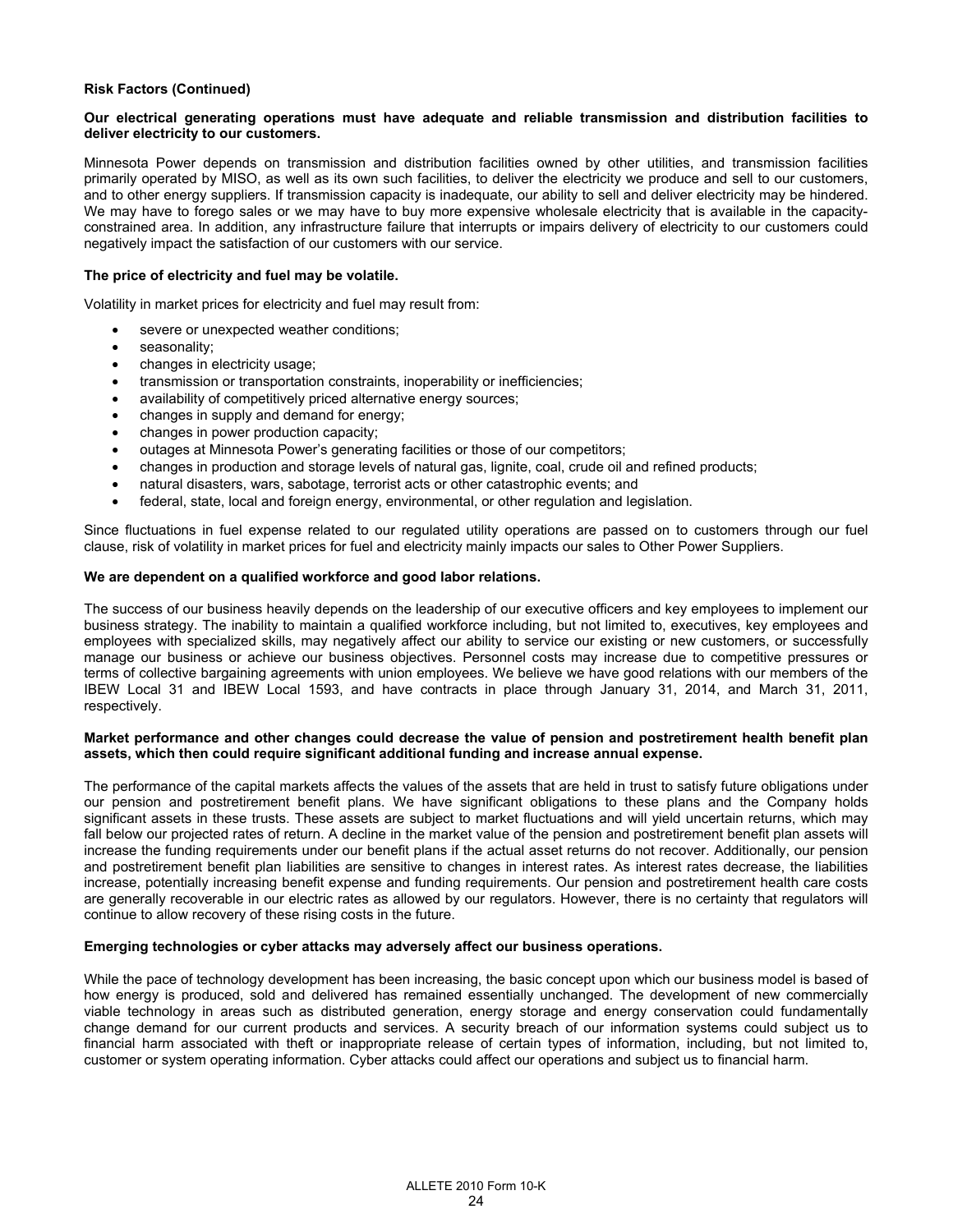## **Risk Factors (Continued)**

#### **The current downturn in economic conditions may adversely affect our strategy to sell our Florida real estate.**

ALLETE intends to sell its Florida land assets at reasonable prices over time or in bulk transactions when opportunities arise. However, if weak market conditions continue for an extended period of time, the impact on our future operations would be the continuation of little to no sales while still incurring operating expenses such as community development district assessments and property taxes. This could result in annual net operating losses similar to 2010. Additionally, because of the current real estate market conditions in Florida, we cannot predict when we will be able to sell these assets at prices we find to be reasonable.

## **Item 1B. Unresolved Staff Comments**

None.

## **Item 2. Properties**

Properties are included in the discussion of our businesses in Item 1 and are incorporated by reference herein.

## **Item 3. Legal Proceedings**

Material legal and regulatory proceedings are included in the discussion of our businesses in Item 1 and are incorporated by reference herein.

In January 2011, the Company was named as a defendant in a lawsuit in the Sixth Judicial District for the State of Minnesota by one of our customer's, United Taconite, LLC, property and business interruption insurers. In October 2006, United Taconite experienced a fire as a result of the failure of certain electrical protective equipment. The equipment at issue in the incident was not owned, designed, or installed by Minnesota Power, but Minnesota Power had provided testing and calibration services related to the equipment. The lawsuit alleges approximately \$20 million in damages related to the fire. The Company believes that it has strong defenses to the lawsuit and intends to vigorously assert such defenses. An expense related to any damages that may result from the lawsuit has not been recorded as of December 31, 2010, because a potential loss is not currently probable or reasonably estimable; however, the Company believes it has adequate insurance coverage for potential loss.

We are involved in litigation arising in the normal course of business. Also in the normal course of business, we are involved in tax, regulatory and other governmental audits, inspections, investigations and other proceedings that involve state and federal taxes, safety, compliance with regulations, rate base and cost of service issues, among other things. We do not expect the outcome of these matters to have a material effect on our financial position, results of operations or cash flows.

## **Item 4. Removed and Reserved**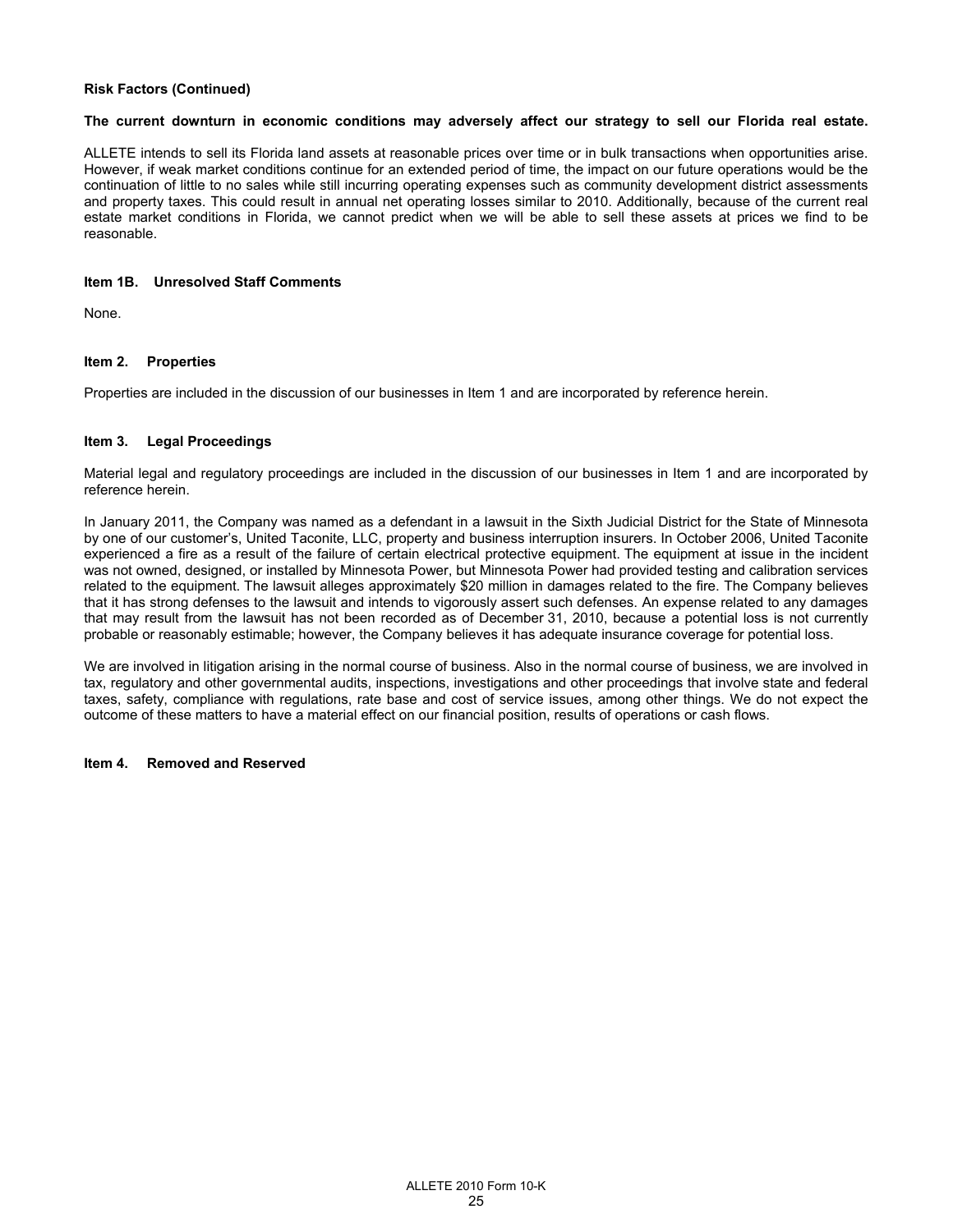## **Part II**

## **Item 5. Market for Registrant's Common Equity, Related Stockholder Matters and Issuer Purchases of Equity Securities**

Our common stock is listed on the NYSE under the symbol ALE. We have paid dividends, without interruption, on our common stock since 1948. A quarterly dividend of \$0.445 per share on our common stock will be paid on March 1, 2011, to the holders of record on February 15, 2011.

The following table shows dividends declared per share, and the high and low prices for our common stock for the periods indicated as reported by the NYSE:

|                     |         | 2009<br>2010       |                                        |             |                  |        |  |                 |  |  |
|---------------------|---------|--------------------|----------------------------------------|-------------|------------------|--------|--|-----------------|--|--|
|                     |         | <b>Price Range</b> | <b>Dividends</b><br><b>Price Range</b> |             | <b>Dividends</b> |        |  |                 |  |  |
| Quarter             | High    | Low                | <b>Declared</b>                        | High<br>Low |                  |        |  | <b>Declared</b> |  |  |
| First               | \$34.00 | \$29.99            | \$0.44                                 | \$33.27     | \$23.35          | \$0.44 |  |                 |  |  |
| Second              | 37.87   | 32.90              | 0.44                                   | 29.14       | 24.45            | 0.44   |  |                 |  |  |
| Third               | 37.75   | 33.16              | 0.44                                   | 34.57       | 27.75            | 0.44   |  |                 |  |  |
| Fourth              | 37.95   | 34.81              | 0.44                                   | 35.29       | 32.23            | 0.44   |  |                 |  |  |
| <b>Annual Total</b> |         |                    | \$1.76                                 |             |                  | \$1.76 |  |                 |  |  |

At February 1, 2011, there were approximately 28,000 common stock shareholders of record.

**Common Stock Repurchases.** During the fourth quarter of 2010, approximately 118,000 shares of ALLETE common stock were purchased on the open market and subsequently reissued under our Invest Direct program.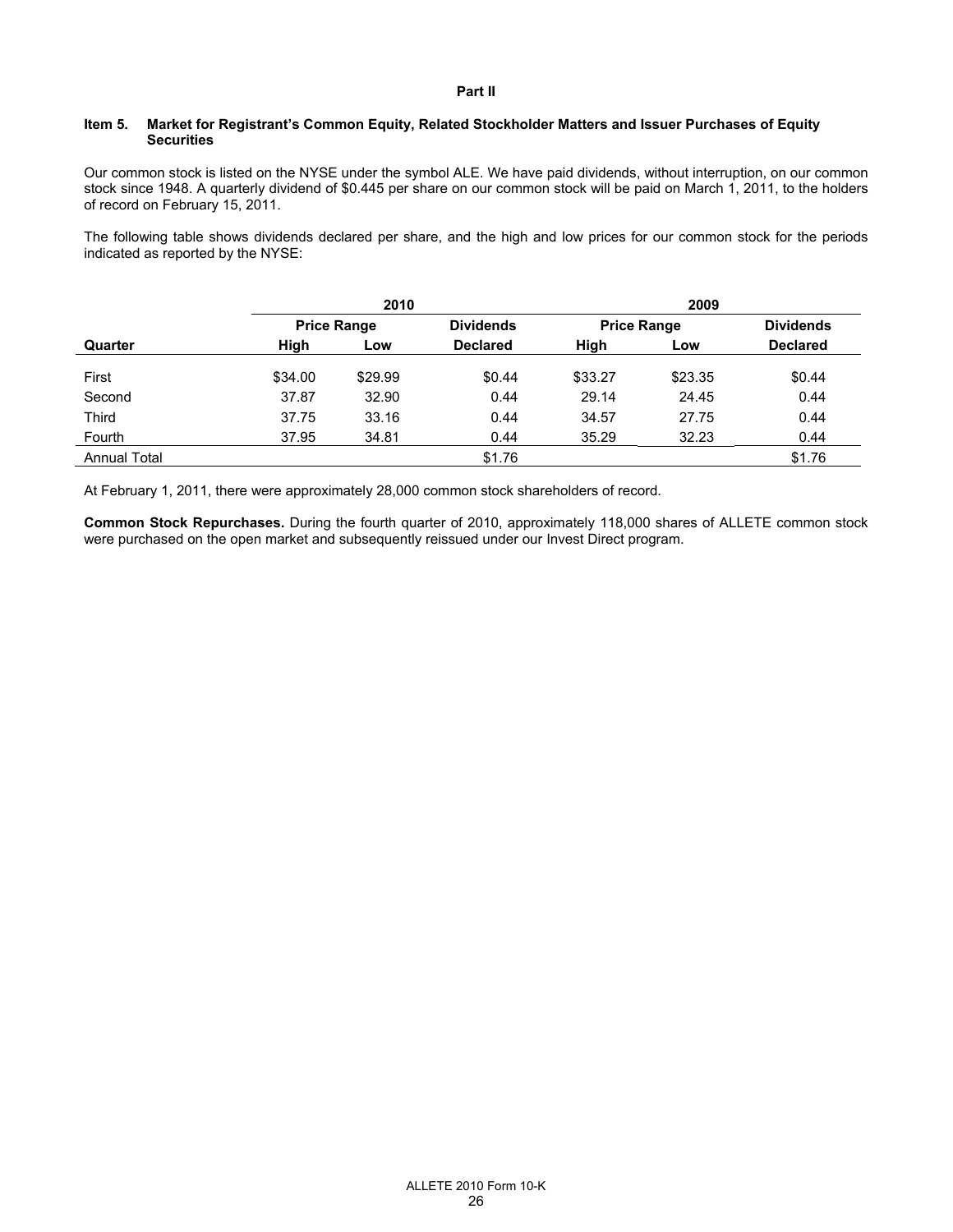## **Item 6. Selected Financial Data**

|                                                         | 2010      | 2009      | 2008      | 2007                     | 2006      |
|---------------------------------------------------------|-----------|-----------|-----------|--------------------------|-----------|
| <b>Millions</b>                                         |           |           |           |                          |           |
| <b>Operating Revenue</b>                                | \$907.0   | \$759.1   | \$801.0   | \$841.7                  | \$767.1   |
| <b>Operating Expenses</b>                               | 771.2     | 653.1     | 679.2     | 710.0                    | 628.8     |
| Income from Continuing Operations Before                |           |           |           |                          |           |
| Non-Controlling Interest - Net of Tax                   | 74.8      | 60.7      | 83.0      | 89.5                     | 81.9      |
| Income (Loss) from Discontinued Operations - Net of Tax |           |           |           | $\overline{\phantom{0}}$ | (0.9)     |
| Net Income                                              | 74.8      | 60.7      | 83.0      | 89.5                     | 81.0      |
| Less: Non-Controlling Interest in Subsidiaries          | (0.5)     | (0.3)     | 0.5       | 1.9                      | 4.6       |
| Net Income Attributable to ALLETE                       | 75.3      | 61.0      | 82.5      | 87.6                     | 76.4      |
| <b>Common Stock Dividends</b>                           | 60.8      | 56.5      | 50.4      | 44.3                     | 40.7      |
| Earnings Retained in Business                           | \$14.5    | \$4.5     | \$32.1    | \$43.3                   | \$35.7    |
| Shares Outstanding - Millions                           |           |           |           |                          |           |
| Year-End                                                | 35.8      | 35.2      | 32.6      | 30.8                     | 30.4      |
| Average (a)                                             |           |           |           |                          |           |
| Basic                                                   | 34.2      | 32.2      | 29.2      | 28.3                     | 27.8      |
| <b>Diluted</b>                                          | 34.3      | 32.2      | 29.3      | 28.4                     | 27.9      |
| Diluted Earnings (Loss) Per Share                       |           |           |           |                          |           |
| <b>Continuing Operations</b>                            | \$2.19    | \$1.89    | \$2.82    | \$3.08                   | \$2.77    |
| Discontinued Operations (b)                             |           |           |           |                          | (0.03)    |
| Total Diluted Earnings (Loss) Per Share                 | \$2.19    | \$1.89    | \$2.82    | \$3.08                   | \$2.74    |
| <b>Total Assets</b>                                     | \$2,574.9 | \$2,393.1 | \$2,134.8 | \$1,644.2                | \$1,533.4 |
| Long-Term Debt                                          | 771.6     | 695.8     | 588.3     | 410.9                    | 359.8     |
| Return on Common Equity                                 | 7.8%      | 6.9%      | 10.7%     | 12.4%                    | 12.1%     |
| Common Equity Ratio                                     | 56%       | 57%       | 58%       | 64%                      | 63%       |
| Dividends Declared per Common Share                     | \$1.76    | \$1.76    | \$1.72    | \$1.64                   | \$1.45    |
| Dividend Payout Ratio                                   | 81%       | 93%       | 61%       | 53%                      | 53%       |
| Book Value Per Share at Year-End                        | \$27.25   | \$26.39   | \$25.37   | \$24.11                  | \$21.90   |
| Capital Expenditures by Segment                         |           |           |           |                          |           |
| <b>Regulated Operations</b>                             | \$256.4   | \$299.2   | \$317.0   | \$220.6                  | \$107.5   |
| Investments and Other                                   | 3.6       | 4.5       | 5.9       | 3.3                      | 1.9       |
| <b>Total Capital Expenditures</b>                       | \$260.0   | \$303.7   | \$322.9   | \$223.9                  | \$109.4   |

*(a) Excludes unallocated ESOP shares.* 

*(b) Operating results of our Water Services businesses are included in discontinued operations, and accordingly, amounts have been restated for 2006.*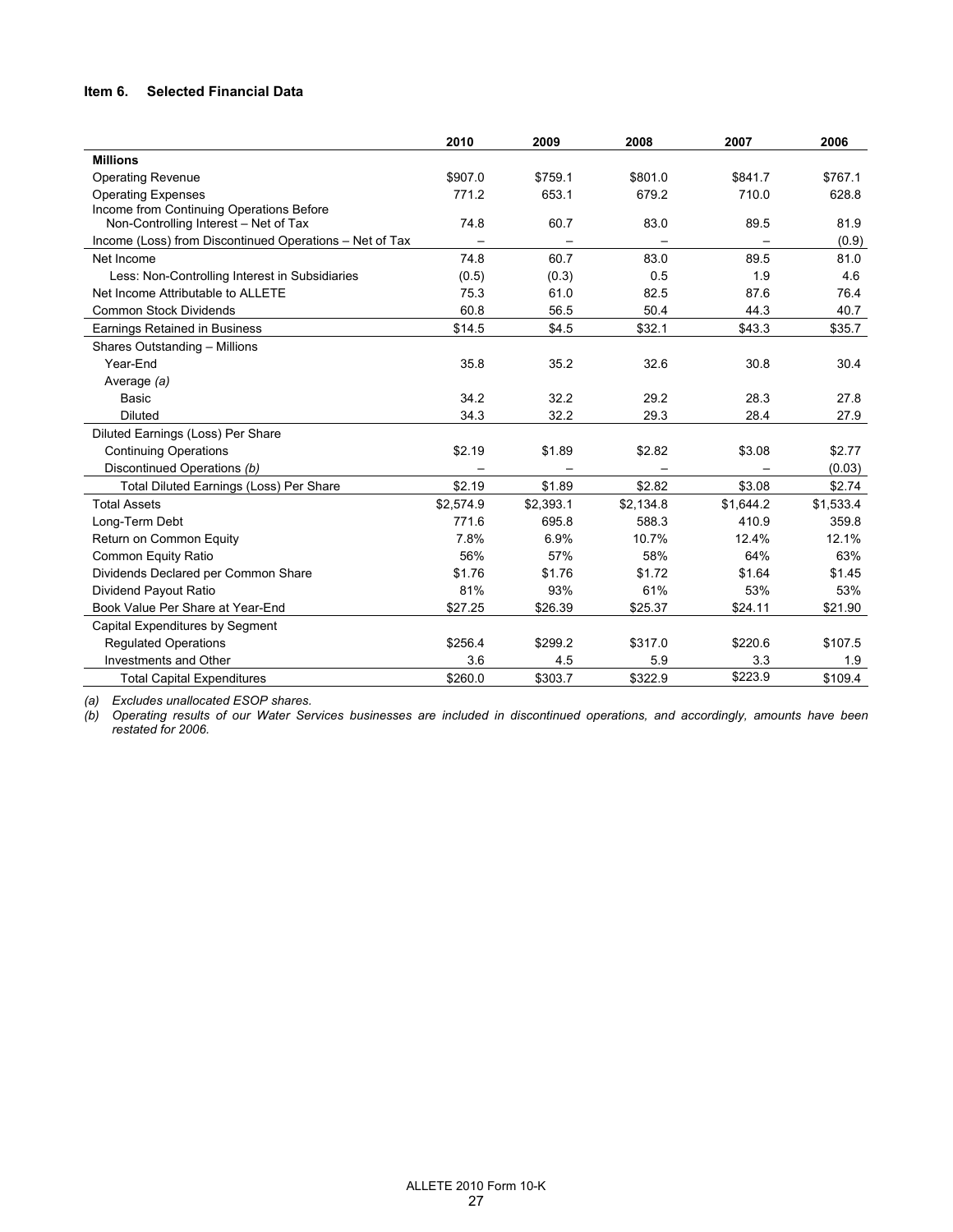#### **Item 7. Management's Discussion and Analysis of Financial Condition and Results of Operations**

The following discussion should be read in conjunction with our consolidated financial statements and notes to those statements and the other financial information appearing elsewhere in this report. In addition to historical information, the following discussion and other parts of this report contain forward-looking information that involves risks and uncertainties. Readers are cautioned that forward-looking statements should be read in conjunction with our disclosures in this Form 10-K under the headings: "Safe Harbor Statement Under the Private Securities Litigation Reform Act of 1995" located on page 5 and "Risk Factors" located in Item 1A. The risks and uncertainties described in this Form 10-K are not the only ones facing our Company. Additional risks and uncertainties that we are not presently aware of, or that we currently consider immaterial, may also affect our business operations. Our business, financial condition or results of operations could suffer if the concerns set forth in this Form 10-K are realized.

#### **Overview**

**Regulated Operations** includes our regulated utilities, Minnesota Power and SWL&P, as well as our investment in ATC, a Wisconsin-based regulated utility that owns and maintains electric transmission assets in parts of Wisconsin, Michigan, Minnesota and Illinois. Minnesota Power provides regulated utility electric service in northeastern Minnesota to 146,000 retail customers and wholesale electric service to 16 municipalities. Minnesota Power also provides regulated utility electric service to 1 private utility in Wisconsin. SWL&P provides regulated electric, natural gas and water service in northwestern Wisconsin to 15,000 electric customers, 12,000 natural gas customers and 10,000 water customers. Our regulated utility operations include retail and wholesale activities under the jurisdiction of state and federal regulatory authorities. (See Item 1. Business – Regulated Operations – Regulatory Matters.)

**Investments and Other** is comprised primarily of BNI Coal, our coal mining operations in North Dakota, and ALLETE Properties, our Florida real estate investment. This segment also includes a small amount of non-rate base generation, approximately 7,000 acres of land available-for-sale in Minnesota, and earnings on cash and investments.

ALLETE is incorporated under the laws of Minnesota. Our corporate headquarters are in Duluth, Minnesota. Statistical information is presented as of December 31, 2010, unless otherwise indicated. All subsidiaries are wholly owned unless otherwise specifically indicated. References in this report to "we," "us" and "our" are to ALLETE and its subsidiaries, collectively.

#### **2010 Financial Overview**

The following net income discussion summarizes a comparison of the year ended December 31, 2010, to the year ended December 31, 2009.

Net income attributable to ALLETE for 2010 was \$75.3 million, or \$2.19 per diluted share, compared to \$61.0 million, or \$1.89 per diluted share, for 2009. Net income for 2010 was reduced by \$4.0 million, or \$0.12 per share, due to the elimination of the deduction for expenses reimbursed under Medicare Part D. Net income for 2009 was reduced by a \$4.9 million, or \$0.15 per share, after-tax charge for the accrual of retail rate refunds related to 2008. Earnings per diluted share decreased \$0.14 compared to 2009 as a result of additional shares of common stock outstanding in 2010. (See Note 11. Common Stock and Earnings Per Share.)

**Regulated Operations** net income attributable to ALLETE was \$79.8 million in 2010 compared to \$65.9 million in 2009. In 2009, net income was reduced by a \$4.9 million after-tax charge for the accrual of retail rate refunds related to 2008. The increase in 2010 is attributable to higher MPUC-approved retail rates (subject to final order), increased sales to our Large Power Customers, and increased transmission-related margins. In addition, 2010 reflected an increase of \$0.3 million in aftertax earnings from our investment in ATC over 2009. These increases were significantly offset by higher operating and maintenance, depreciation, interest and income tax expenses. Also included in the fourth quarter of 2010 was a \$3.4 million after-tax charge for the write-off of a deferred fuel clause regulatory asset related to the 2008 rate case. Income tax expense included a \$3.6 million charge resulting from the elimination of the deduction for expenses reimbursed under Medicare Part D.

**Investments and Other** reflected a net loss attributable to ALLETE of \$4.5 million in 2010 compared to a \$4.9 million net loss in 2009. The decrease in net loss was primarily due to lower equity losses on investments of \$2.6 million and an income tax benefit (including interest) resulting from the completion of a state income tax audit of \$1.1 million. These items were partially offset by the transfer of a small generating facility to our Regulated Operations in November 2009. Income tax expense also included a \$0.4 million charge resulting from the elimination of the deduction for expenses reimbursed under Medicare Part D. In 2010, ALLETE Properties recorded a net loss of \$4.8 million compared to a net loss of \$4.7 million in 2009.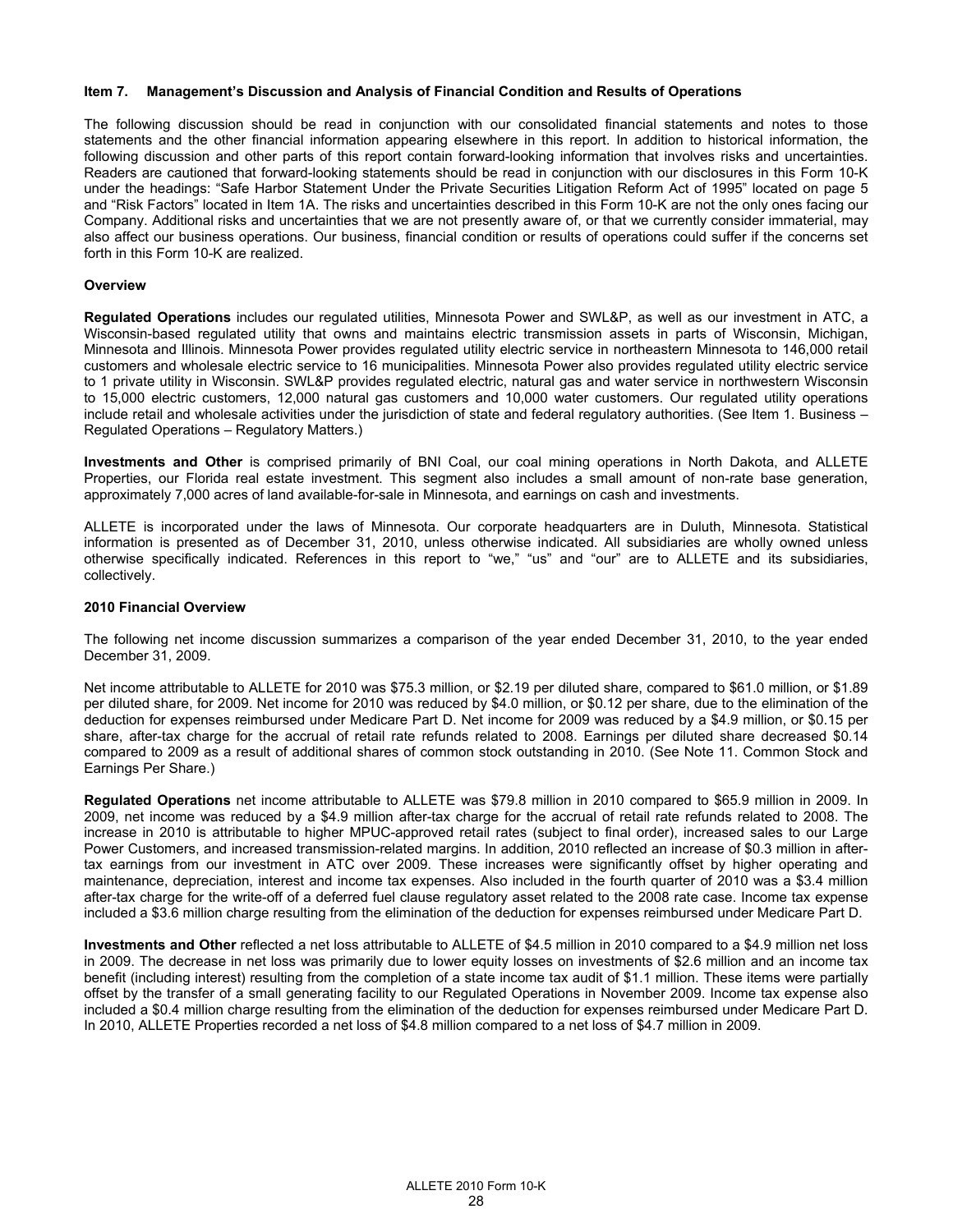#### **2010 Compared to 2009**

(See Note 2. Business Segments for financial results by segment.)

#### **Regulated Operations**

*Operating revenue* increased \$153.7 million, or 23 percent, from 2009 due to higher MPUC-approved retail rates (subject to final order) and the absence of an accrual for prior year retail rate refunds related to our 2008 retail rate case. Also contributing to increased revenue were higher transmission revenues, higher fuel and purchased power recoveries, and increased sales to retail and municipal customers. These increases were partially offset by lower sales to Other Power Suppliers.

Interim retail rates authorized by the MPUC in December 2009 and effective January 1, 2010, resulted in an increase of approximately \$52 million. (See Note 5. Regulatory Matters.)

Retail rate refunds related to 2008 resulting from the 2009 MPUC Order were recorded in 2009 and resulted in a reduction in 2009 revenues of \$7.6 million.

Transmission revenues increased \$24.3 million from 2009 primarily due to revenues related to the 250 kV DC transmission line purchased from Square Butte on December 31, 2009. (See Note 10. Commitments, Guarantees and Contingencies.)

Higher fuel and purchased power recoveries, along with an increase in retail and municipal kilowatt-hour sales, combined for a total revenue increase of \$115.5 million. Fuel and purchased power recoveries increased due to an increase in fuel and purchased power expense. (See Fuel and Purchased Power Expense.)

The increase in kilowatt-hour sales to retail and municipal customers has been partially offset by decreased revenue from marketing power to Other Power Suppliers, which decreased \$50.3 million in 2010. Sales to Other Power Suppliers are sold at market-based prices into the MISO market on a daily basis or through bilateral agreements of various durations.

Total kilowatt-hour sales to retail and municipal customers increased 29.1 percent from 2009 primarily due to an increase in sales to our taconite customers. Increased revenue from industrial sales was partially offset by a 32.3 percent decrease in kilowatt-hour sales to Other Power Suppliers.

|                                             |        |        | Quantity | %               |
|---------------------------------------------|--------|--------|----------|-----------------|
| <b>Kilowatt-hours Sold</b>                  | 2010   | 2009   | Variance | <b>Variance</b> |
| <b>Millions</b>                             |        |        |          |                 |
| <b>Regulated Utility</b>                    |        |        |          |                 |
| Retail and Municipals                       |        |        |          |                 |
| Residential                                 | 1,150  | 1.164  | (14)     | (1.2) %         |
| Commercial                                  | 1.433  | 1.420  | 13       | 0.9%            |
| Industrial                                  | 6.804  | 4.475  | 2.329    | 52.0 %          |
| <b>Municipals</b>                           | 1.006  | 992    | 14       | $1.4 \%$        |
| <b>Total Retail and Municipals</b>          | 10,393 | 8.051  | 2.342    | 29.1 %          |
| <b>Other Power Suppliers</b>                | 2,745  | 4,056  | (1,311)  | (32.3) %        |
| Total Regulated Utility Kilowatt-hours Sold | 13.138 | 12.107 | 1.031    | 8.5%            |

Revenue from electric sales to taconite customers accounted for 24 percent of consolidated operating revenue in 2010 (15 percent in 2009). The increase in revenue from our taconite customers was partially offset by a decrease in revenue from electric sales to Other Power Suppliers, which accounted for 12 percent of consolidated operating revenue in 2010 (20 percent in 2009). Revenue from electric sales to paper and pulp mills accounted for 9 percent of consolidated operating revenue in 2010 (9 percent in 2009). Revenue from electric sales to pipelines and other industrials accounted for 6 percent of consolidated operating revenue in 2010 (7 percent in 2009).

## *Operating expenses* increased \$118.0 million, or 21 percent, from 2009.

*Fuel and Purchased Power Expense* increased \$45.6 million, or 16 percent, from 2009. The increase is partially due to higher fuel costs of \$18.6 million resulting from a 10 percent increase in coal generation at our facilities and higher coal prices and related transportation. Purchased power expense also increased \$19.1 million reflecting increased kilowatthour purchases partially offset by lower market prices. Also included in the fourth quarter of 2010 was a \$5.4 million charge for the write-off of a deferred fuel clause regulatory asset related to the 2008 rate case, which was determined to be no longer probable of recovery in future utility rates. In 2009, Minnesota Power's coal generating fleet produced fewer kilowatt-hours of electricity due to planned outages to implement environmental retrofits and to respond to decreased demand from our taconite customers.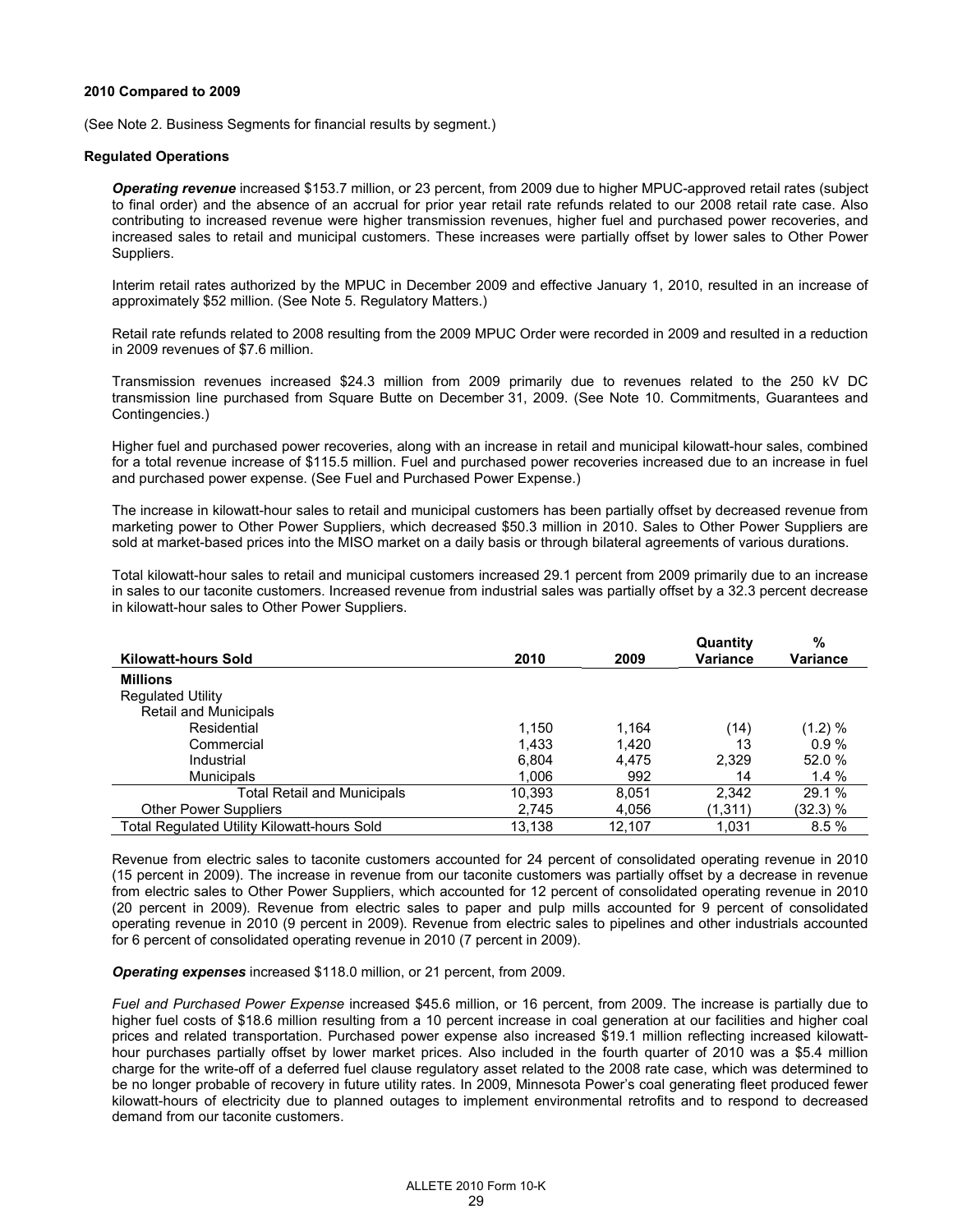## **2010 Compared to 2009 (Continued) Regulated Operations (Continued)**

*Operating and Maintenance Expense* increased \$56.5 million, or 24 percent, from 2009 reflecting additional MISO expenses of \$17.3 million relating to the 250 kV DC transmission line purchased from Square Butte on December 31, 2009, higher plant outage and maintenance of \$10.2 million, higher environmental reagent expenses of \$6.1 million, increased labor and employee benefit costs of \$11.0 million and increased property taxes of \$3.0 million due to more taxable plant.

*Depreciation Expense* increased \$15.9 million, or 26 percent, from 2009 reflecting higher property, plant, and equipment placed in service.

*Interest expense* increased \$4.0 million, or 14 percent, from 2009 primarily due to additional long-term debt issued to fund new capital investments and for general corporate purposes.

*Income tax expense* increased \$16.2 million, or 46 percent, from 2009 primarily due to higher pretax income and a nonrecurring income tax charge of \$3.6 million from the deduction of expenses reimbursed under Medicare Part D.

#### **Investments and Other**

*Operating revenue* decreased \$5.8 million, or 8 percent, from 2009 primarily due to a \$4.8 million decrease in revenue from non-regulated generation. This decrease was primarily the result of the transfer of a small generating facility to Regulated Operations in November 2009. This decrease was partially offset by a \$1.3 million increase in revenue at BNI Coal, which operates under a cost-plus contract and recorded higher sales revenue as a result of higher expenses in 2010. (See Operating Expense.)

Revenue at ALLETE Properties decreased \$1.8 million from 2009 primarily due to lack of land sales during 2010. This was due to the continued lack of demand for our properties as a result of poor real estate market conditions in Florida. During 2009, ALLETE Properties sold approximately 35 acres of property located outside of its three main development projects for \$3.8 million.

| <b>ALLETE Properties</b>               | 2010     |        | 2009     |               |
|----------------------------------------|----------|--------|----------|---------------|
| <b>Revenue and Sales Activity</b>      | Quantity | Amount | Quantity | <b>Amount</b> |
| <b>Dollars in Millions</b>             |          |        |          |               |
| Revenue from Land Sales                |          |        |          |               |
| Acres (a)                              |          |        | 35       | \$3.8         |
| Revenue from Land Sales (b)            |          |        |          | 3.8           |
| Other Revenue (c)                      |          | \$2.2  |          | 0.2           |
| <b>Total ALLETE Properties Revenue</b> |          | \$2.2  |          | \$4.0         |
|                                        |          |        |          |               |

 *(a) Acreage amounts are shown on a gross basis, including wetlands and non-controlling interest.* 

 *(b) Reflects total contract sales price on closed land transactions. Land sales are recorded using a percentage-of-completion method.* 

 *(c) Other Revenue includes a \$0.7 million pretax gain in 2010 due to the return of seller-financed property from an entity which filed for voluntary Chapter 11 bankruptcy in June 2009*. *Also included in 2010 were \$0.3 million of forfeited deposits and \$0.3 million related to a lawsuit settlement.* 

*Operating expenses* increased \$0.1 million from 2009 reflecting higher expenses at BNI Coal of \$1.8 million primarily due to higher diesel fuel costs in 2010 which were recovered through the cost-plus contract (See Operating Revenue) and higher donation expenses of \$1.5 million. These increases were mostly offset by lower non-regulated generation expenses of \$2.2 million primarily due to the transfer of a small generating facility to Regulated Operations in November 2009, and decreased expenses at ALLETE Properties of \$2.0 million due to reductions in the cost of land sold and general and administrative expenses.

*Other income* increased \$4.8 million from 2009 primarily due to \$4.4 million lower equity losses on investments in 2010.

#### **Income Taxes – Consolidated**

For the year ended December 31, 2010, the effective tax rate was 37.2 percent (33.7 percent for the year ended December 31, 2009). Excluding additional tax expense recorded as a result of the elimination of the deduction for expenses reimbursed under Medicare Part D, the 2010 effective tax rate was 33.8 percent. The effective tax rate deviated from the statutory rate (approximately 41 percent) by comparable amounts in each period due to deductions for depletion, investment tax credits, and wind production tax credits. The 2009 effective tax rate also included the effect of deductions for expenses reimbursed under Medicare Part D. (See Note 13. Income Tax Expense.)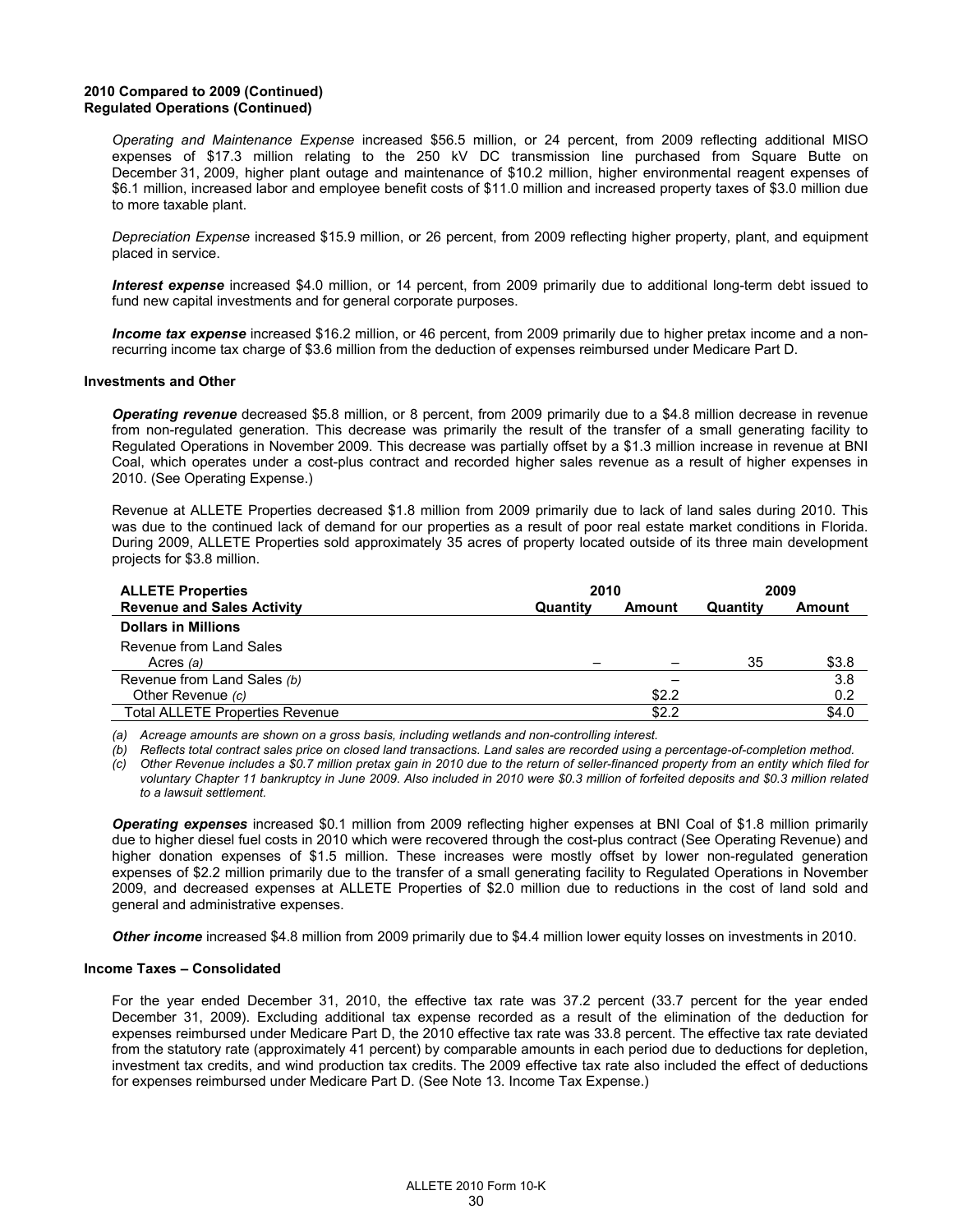#### **2009 Compared to 2008**

(See Note 2. Business Segments for financial results by segment.)

#### **Regulated Operations**

*Operating revenue* decreased \$30.4 million, or 4 percent, from 2008 due to lower fuel and purchased power recoveries, lower retail and municipal kilowatt-hour sales, lower natural gas revenue at SWL&P, and the accrual of prior year retail rate refunds related to our 2008 retail rate case. These decreases were partially offset by higher sales to Other Power Suppliers, higher FERC-approved wholesale rates and increased revenue from MPUC-approved current cost recovery riders.

Lower fuel and purchased power recoveries along with a decrease in retail and municipal kilowatt-hour sales combined for a total revenue reduction of \$116.2 million. Fuel and purchased power recoveries decreased due to a reduction in fuel and purchased power expense. (See Fuel and Purchased Power Expense.) Total kilowatt-hour sales to retail and municipal customers decreased 26 percent from 2008 primarily due to idled production lines and temporary closures at some of our taconite customers' plants.

Natural gas revenue at SWL&P was lower by \$7.8 million due to a 27 percent decrease in the price of natural gas and a 9 percent decline in sales. Natural gas revenue is primarily a flow-through of the natural gas costs. (See Operating and Maintenance Expense.)

Prior year retail rate refunds resulting from the 2009 MPUC Order and August 2009 Reconsideration Order were recorded in 2009 and resulted in a reduction in revenues of \$7.6 million.

The decrease in kilowatt-hour sales to retail and municipal customers has been partially offset by revenue from marketing the power to Other Power Suppliers, which increased \$77.2 million in 2009. Sales to Other Power Suppliers are sold at market-based prices into the MISO market on a daily basis or through bilateral agreements of various durations.

Higher rates from the March 1, 2008, and February 1, 2009, FERC-approved wholesale rate increases for our municipal customers increased revenue by \$13.2 million.

MPUC-approved current cost recovery rider revenue increased \$10.4 million in 2009 from 2008 primarily due to increased capital expenditures related to our Boswell Unit 3 emission reduction plan.

|                                             |        |        | Quantity | %               |
|---------------------------------------------|--------|--------|----------|-----------------|
| <b>Kilowatt-hours Sold</b>                  | 2009   | 2008   | Variance | <b>Variance</b> |
| <b>Millions</b>                             |        |        |          |                 |
| <b>Regulated Utility</b>                    |        |        |          |                 |
| Retail and Municipals                       |        |        |          |                 |
| Residential                                 | 1.164  | 1.172  | (8)      | (0.7)%          |
| Commercial                                  | 1.420  | 1.454  | (34)     | (2.3)%          |
| Industrial                                  | 4.475  | 7.192  | (2,717)  | (37.8)%         |
| <b>Municipals</b>                           | 992    | 1.002  | (10)     | $(1.0)\%$       |
| <b>Total Retail and Municipals</b>          | 8,051  | 10.820 | (2,769)  | $(25.6)\%$      |
| <b>Other Power Suppliers</b>                | 4.056  | 1.800  | 2,256    | 125.3%          |
| Total Regulated Utility Kilowatt-hours Sold | 12.107 | 12.620 | (513)    | $(4.1)\%$       |

Revenue from electric sales to taconite customers accounted for 15 percent of consolidated operating revenue in 2009 (26 percent in 2008). The decrease in revenue from our taconite customers was partially offset by revenue from electric sales to Other Power Suppliers, which accounted for 20 percent of consolidated operating revenue in 2009 (10 percent in 2008). Revenue from electric sales to paper and pulp mills accounted for 9 percent of consolidated operating revenue in 2009 (9 percent in 2008). Revenue from electric sales to pipelines and other industrials accounted for 7 percent of consolidated operating revenue in 2009 (7 percent in 2008).

*Operating expenses* decreased \$20.1 million, or 3 percent, from 2008.

*Fuel and Purchased Power Expense* decreased \$26.1 million, or 9 percent, from 2008 due to decreased power generation attributable to lower kilowatt-hour sales, as well as a reduction in wholesale electricity prices. Minnesota Power's coal generating fleet produced fewer kilowatt-hours of electricity due to planned outages to implement environmental retrofits and to respond to decreased demand from our taconite customers.

*Operating and Maintenance Expense* decreased \$3.5 million from 2008 primarily due to \$7.4 million in lower natural gas costs at SWL&P from a decline in the price and quantity of natural gas purchased. This decrease was partially offset by increased salaries and benefits costs, rate case expenses and plant maintenance.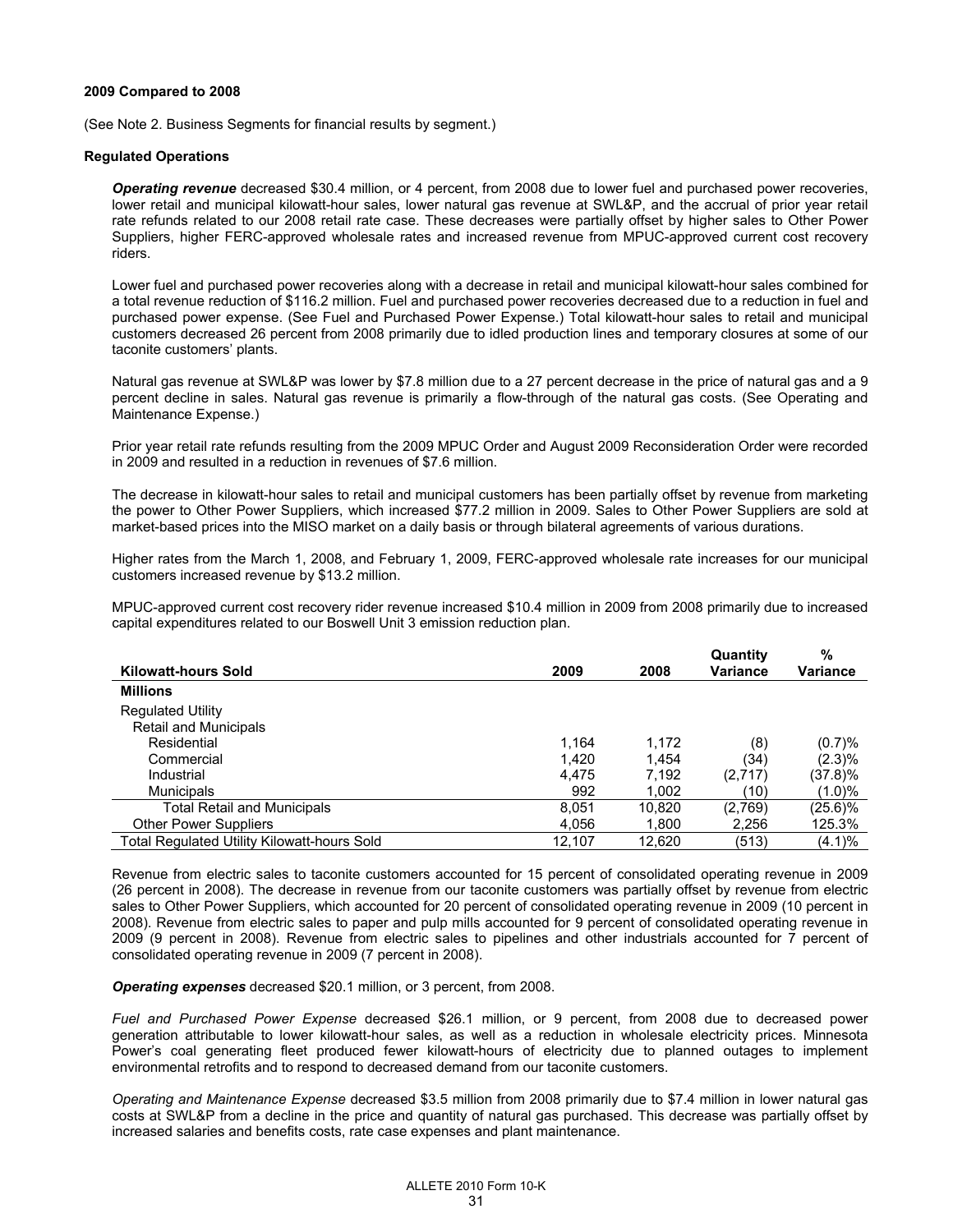## **2009 Compared to 2008 (Continued) Regulated Operations (Continued)**

*Depreciation Expense* increased \$9.5 million, or 19 percent, from 2008 reflecting higher property, plant and equipment balances placed in service.

*Interest expense* increased \$4.3 million, or 18 percent, from 2008 primarily due to additional long-term debt issued to fund new capital investments and \$0.5 million related to retail rate refunds.

*Equity earnings* increased \$2.2 million, or 14 percent, from 2008 reflecting higher earnings from our increased investment in ATC. (See Note 6. Investment in ATC.)

#### **Investments and Other**

*Operating revenue* decreased \$11.5 million, or 13 percent, from 2008 primarily due to a \$14.3 million reduction in sales revenue at ALLETE Properties. In 2009, ALLETE Properties sold approximately 35 acres of properties located outside of our three main development projects for \$3.8 million; no other sales were made in 2009 due to the continued lack of demand for our properties as a result of poor real estate market conditions in Florida. In 2008, ALLETE Properties sold approximately 219 acres of property located outside of our three main development projects for \$6.3 million and recognized \$3.7 million of previously deferred revenue under percentage of completion accounting. Revenue at ALLETE Properties in 2008 also included a pretax gain of \$4.5 million from the sale of a retail shopping center in Winter Haven, Florida.

| <b>ALLETE Properties</b>                          | 2009     |        | 2008     |               |
|---------------------------------------------------|----------|--------|----------|---------------|
| <b>Revenue and Sales Activity</b>                 | Quantity | Amount | Quantity | <b>Amount</b> |
| <b>Dollars in Millions</b>                        |          |        |          |               |
| Revenue from Land Sales                           |          |        |          |               |
| Acres $(a)$                                       | 35       | \$3.8  | 219      | \$6.3         |
| Contract Sales Price (b)                          |          | 3.8    |          | 6.3           |
| Revenue Recognized from Previously Deferred Sales |          |        |          | 3.7           |
| Revenue from Land Sales                           |          | 3.8    |          | 10.0          |
| Other Revenue (c)                                 |          | 0.2    |          | 8.3           |
| <b>Total ALLETE Properties Revenue</b>            |          | \$4.0  |          | \$18.3        |

*(a) Acreage amounts are shown on a gross basis, including wetlands and non-controlling interest.* 

*(b) Reflected total contract sales price on closed land transactions. Land sales are recorded using a percentage-of-completion method. (See Note 1. Operations and Significant Accounting Policies.)* 

*(c) Included a \$4.5 million pretax gain from the sale of a shopping center in Winter Haven, Florida in 2008.* 

BNI Coal, which operates under a cost-plus contract, recorded additional revenue of \$5.6 million as a result of higher expenses. (See Operating Expenses.)

*Operating expenses* decreased \$6.0 million, or 7 percent, from 2008 reflecting lower fuel costs at our non-regulated generating facilities and decreased expense at ALLETE Properties due to both lower cost of land sold and reductions in general and administrative expenses. Expenses incurred as a result of a planned maintenance outage at a non-regulated generating facility in the third quarter of 2008 also contributed to the decrease in 2009. Partially offsetting these decreases was an increase in expense at BNI Coal due to higher permitting costs relating to mining expansion, a warranty credit in 2008, and dragline repairs in 2009. These costs were recovered through the cost-plus contract. (See Operating Revenue.)

*Interest expense* increased \$3.2 million from 2008 primarily due to a decrease in the proportion of ALLETE interest expense assigned to Minnesota Power. We record interest expense for Minnesota Power regulated operations based on Minnesota Power's authorized capital structure and allocate the balance to Investments and Other. Effective August 1, 2008, the proportion of interest expense assigned to Minnesota Power decreased to reflect the authorized capital structure inherent in interim rates that commenced on that date. Interest expense was also higher in 2009 as 2008 included a \$0.6 million reversal of interest expense previously accrued due to the closing of a tax year.

*Other income (expense)* decreased \$16.0 million from 2008 primarily due to a \$6.5 million pretax gain realized from the sale of certain available-for-sale securities in the first quarter of 2008, lower earnings on excess cash in 2009 of \$1.9 million, and \$1.4 million of interest income related to tax benefits recognized in the third quarter of 2008. Losses incurred on emerging technology investments totaled \$4.6 million in 2009, and were \$3.9 million higher than similar losses recorded in 2008.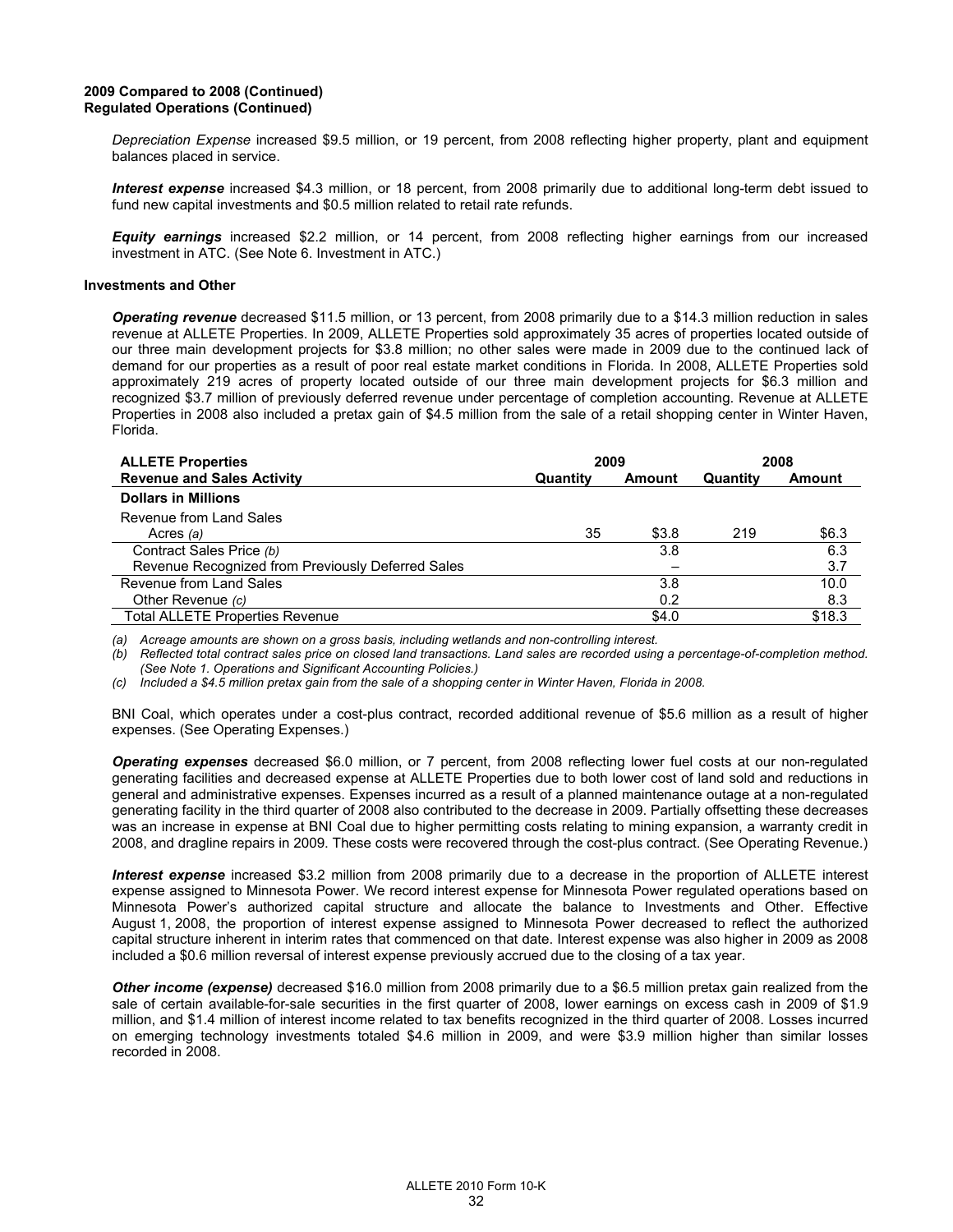## **2009 Compared to 2008 (Continued)**

#### **Income Taxes – Consolidated**

For the year ended December 31, 2009, the effective tax rate was 33.7 percent (34.3 percent for the year ended December 31, 2008). The effective tax rate in each period deviated from the statutory rate (approximately 41 percent for 2009) due to deductions for expenses reimbursed under Medicare Part D, AFUDC-Equity, investment tax credits, wind production tax credits, and depletion. In addition, the effective rate for 2009 was impacted by lower pretax income. In 2008, non-recurring tax benefits due to the closing of a tax year and the completion of an IRS review totaled \$4.6 million.

#### **Critical Accounting Estimates**

The preparation of financial statements and related disclosures in conformity with GAAP requires management to make various estimates and assumptions that affect amounts reported in the consolidated financial statements. These estimates and assumptions may be revised, which may have a material effect on the consolidated financial statements. Actual results may differ from these estimates and assumptions. These policies are discussed with the Audit Committee of our Board of Directors on a regular basis. The following represent the policies we believe are most critical to our business and the understanding of our results of operations.

**Regulatory Accounting.** Our regulated utility operations are accounted for in accordance with the accounting standards for the effects of certain types of regulation. These standards require us to reflect the effect of regulatory decisions in our financial statements. Regulatory assets or liabilities arise as a result of a difference between GAAP and the accounting treatment for certain items imposed by the regulatory agencies. Regulatory assets represent incurred costs that have been deferred as they are probable for recovery in customer rates. Regulatory liabilities represent obligations to make refunds to customers and amounts collected in rates for which the related costs have not yet been incurred.

The recoverability of regulatory assets is periodically assessed by considering factors such as, but not limited to, changes in regulatory rules and rate orders issued by applicable regulatory agencies. The assumptions and judgments used by regulatory authorities may have an impact on the recovery of costs, the rate of return on invested capital, and the timing and amount of assets to be recovered by rates. A change in these assumptions may result in a material impact on our results of operations. (See Note 5. Regulatory Matters.)

**Valuation of Investments.** Our long-term investment portfolio includes the real estate assets of ALLETE Properties, debt and equity securities consisting primarily of securities held to fund employee benefits, and other investments. Our policy is to review these investments for impairment on a quarterly basis by assessing such factors as continued commercial viability of products, cash flow and earnings. Our consideration of possible impairment for our real estate assets requires us to make judgments with respect to the current fair values of this real estate. The poor market conditions for real estate in Florida at this time require us to make certain assumptions in the determination of fair values due to the lack of current comparable sales activity. Any impairment would reduce the carrying value of our investments and be recognized as a loss. In 2010 there were \$0.8 million of impairment losses recognized (\$1.1 million in 2009; none in 2008). (See Note 7. Investments.)

**Pension and Postretirement Health and Life Actuarial Assumptions.** We account for our pension and postretirement benefit obligations in accordance with the accounting standards for defined benefit pension and other postretirement plans. These standards require the use of assumptions in determining our obligations and annual cost of our pension and postretirement benefits. An important actuarial assumption for pension and other postretirement benefit plans is the expected long-term rate of return on plan assets. In establishing the expected long-term return on plan assets, we take into account the actual long-term historical performance of our plan assets, the actual long-term historical performance for the type of securities we are invested in, and apply the historical performance utilizing the target allocation of our plan assets to forecast an expected long-term return. Our expected rate of return is then selected after considering the results of each of those factors, in addition to considering the impact of current economic conditions, if applicable, on long-term historical returns. Our pension asset allocation at December 31, 2010, was approximately 52 percent equity securities, 29 percent debt, 14 percent private equity, and 5 percent real estate. Our postretirement health and life asset allocation at December 31, 2010, was approximately 58 percent equity securities, 33 percent debt, and 9 percent private equity. Equity securities consist of a mix of market capitalization sizes with domestic and international securities. We currently use an expected long-term rate of return of 8.5 percent in our actuarial determination of our pension and other postretirement expense. We review our expected long-term rate of return assumption annually and will adjust it to respond to any changing market conditions. A one-quarter percent decrease in the expected long-term rate of return would increase the annual expense for pension and other postretirement benefits by approximately \$1.3 million, pretax.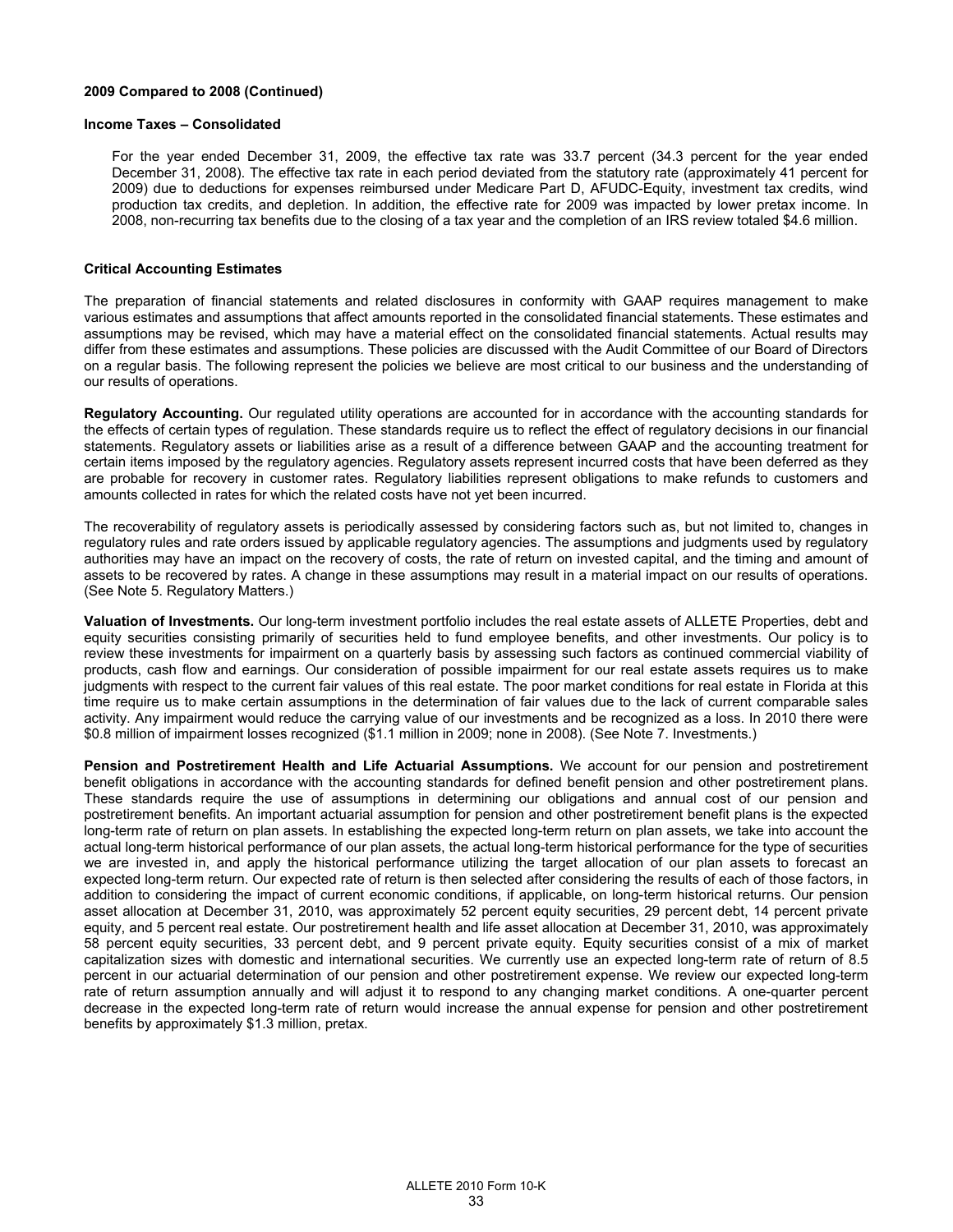#### **Critical Accounting Estimates (Continued)**

The discount rate is computed using a yield curve adjusted for ALLETE's projected cash flows to match our plan characteristics. The yield curve is determined using high-quality long-term corporate bond rates at the valuation date. We believe the adjusted discount curve used in this comparison does not materially differ in duration and cash flows from our pension and other postretirement obligation. In 2010, we used a discount rate of 5.81 percent for our actuarial determination of our pension and other postretirement expense. We review our discount rate annually and will adjust it to respond to any changing market conditions. A one-quarter percent decrease in the discount rate would increase the annual expense for pension and other postretirement benefits by approximately \$1.8 million, pretax. (See Note 15. Pension and Other Postretirement Benefit Plans.)

**Taxation.** We are required to make judgments regarding the potential tax effects of various financial transactions and our ongoing operations to estimate our obligations to taxing authorities. These tax obligations include income, real estate and sales/use taxes. Judgments related to income taxes require the recognition in our financial statements of the largest tax benefit of a tax position that is "more-likely-than-not" to be sustained on audit. Tax positions that do not meet the "more-likelythan-not" criteria are reflected as a tax liability in accordance with the accounting standards for uncertainty in income taxes. We record a valuation allowance against our deferred tax assets to the extent it is more-likely-than-not that some portion or all of the deferred tax asset will not be realized.

#### **Outlook**

ALLETE is an energy company committed to earning a financial return that rewards our shareholders, allows for reinvestment in our businesses and sustains growth. The company has as a key objective of achieving minimum average EPS growth of 5 percent per year and maintaining a competitive dividend payout. To accomplish this, we intend to take the actions necessary to earn our allowed rate of return in our regulated businesses, while we pursue growth initiatives in renewable energy, transmission and other energy-centric businesses.

We believe that over the long term, less carbon intensive and more sustainable renewable energy sources will play an increasingly important role in our nation's energy mix. We intend to develop additional renewable resources which will be used to meet the renewable supply requirements of our regulated businesses. In addition, we intend to establish a non-regulated renewable business to produce and sell renewable energy to others, subject to securing long-term power purchase agreements prior to construction of facilities. The establishment of a non-regulated renewable business is subject to appropriate MPUC approvals.

For wind development, we will capitalize on our existing presence in North Dakota through BNI Coal, our recently acquired DC transmission line and our Bison 1 and 2 wind projects. Through BNI Coal we have a long-term business presence and established landowner relationships in North Dakota. See Renewable Energy below for more discussion on the DC line acquisition and our Bison 1 and 2 projects.

We also plan to make investments in upper Midwest transmission opportunities that strengthen or enhance the regional transmission grid, or take advantage of our geographical location between sources of renewable energy and end users. Minnesota Power is participating with other regional utilities in making regional transmission investments as a member of the CapX2020 initiative. In addition, we plan to make additional investments to fund our pro rata share of ATC's future capital expansion program. Both the CapX2020 initiative and our investment in ATC are discussed in more detail under Transmission below.

We are also exploring investing in other energy-centric businesses that will complement our non-regulated renewable energy business, or leverage demand trends related to transmission, environmental control or energy efficiency.

ALLETE intends to sell its Florida land assets at reasonable prices, over time or in bulk transactions, and reinvest the proceeds in its growth initiatives. ALLETE Properties does not intend to acquire additional real estate.

**Regulated Operations.** Minnesota Power's long-term strategy is to maintain its competitively priced production of energy, while complying with environmental permit conditions and renewable requirements, and earn our allowed rate of return. Keeping the production of energy competitive enables Minnesota Power to effectively compete in the wholesale power markets, and minimizes retail rate increases to help maintain the viability of its customers. As part of maintaining cost competitiveness, Minnesota Power intends to reduce its exposure to possible future carbon and GHG legislation by reshaping its generation portfolio, over time, to reduce its reliance on coal. We will monitor and review environmental proposals and may challenge those that add considerable cost with limited environmental benefit. Current economic conditions require a very careful balancing of the benefit of further environmental controls with the impacts of the costs of those controls on our customers as well as on the Company and its competitive position. We will pursue current cost recovery riders to recover environmental and renewable investments, and will work with our legislators and regulators to earn a fair return.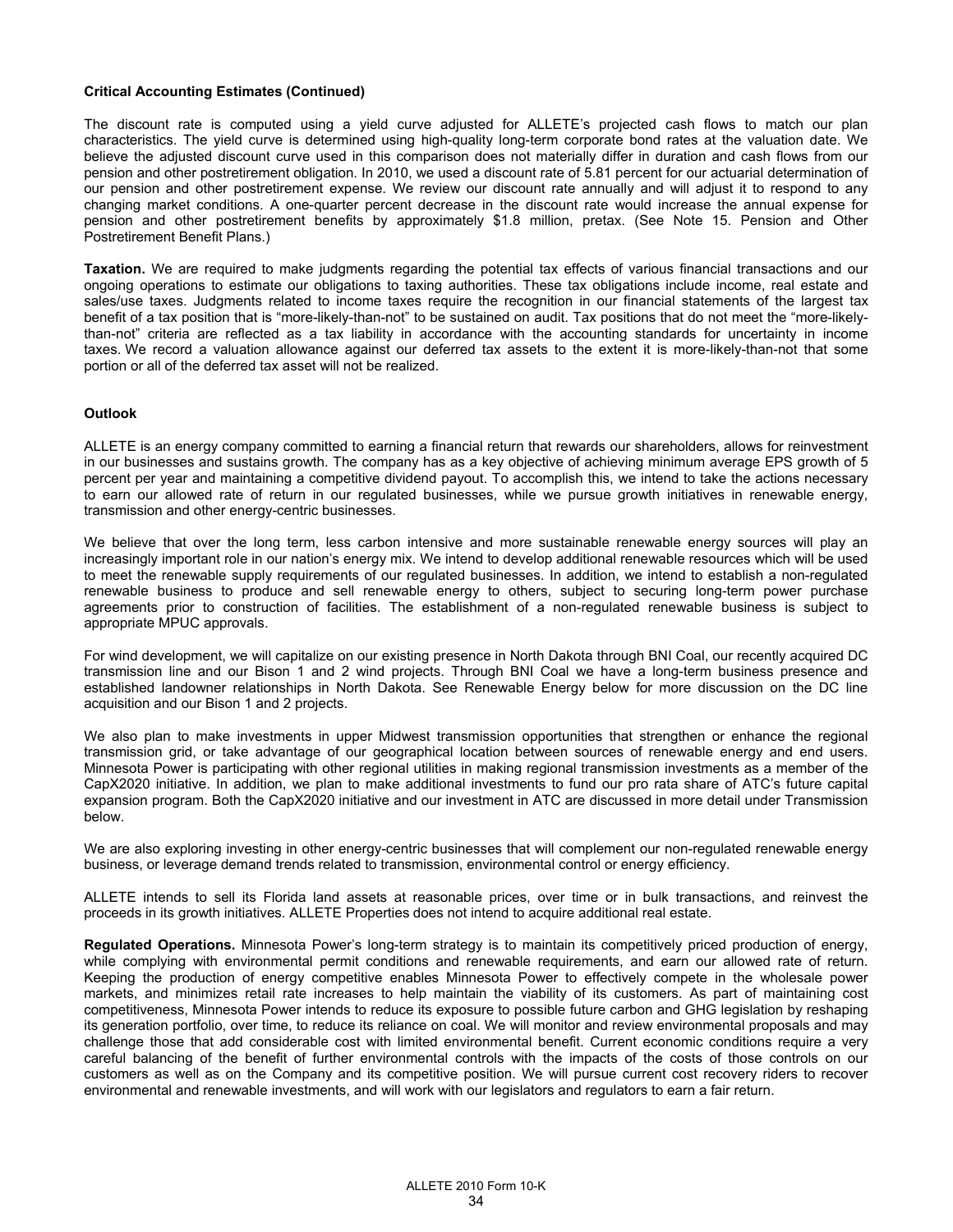## **Outlook (Continued) Rates (Continued)**

*Rates*. Entities within our Regulated Operations segment file for periodic rate revisions with the MPUC, the FERC or the PSCW.

*2010 Rate Case.* On November 2, 2009, Minnesota Power filed an \$81 million retail rate increase request to recover the costs of significant investments to ensure current and future system reliability, enhance environmental performance, and bring new renewable energy to northeastern Minnesota. Interim rates were put into effect on January 1, 2010, and were originally estimated to increase revenues by \$48.5 million in 2010. In April 2010, we adjusted our initial filing for events that had occurred since November 2009 – primarily increased sales to our industrial customers – resulting in a retail rate increase request of \$72 million, a return on equity request of 11.25 percent, and a capital structure consisting of 54.29 percent equity and 45.71 percent debt. As a result of these increased sales, interim rates were approximately \$52 million for 2010.

On November 2, 2010, Minnesota Power received a written order from the MPUC approving a retail electric rate increase of approximately \$54 million, a 10.38 percent return on common equity and a 54.29 percent equity ratio, subject to reconsideration. In a hearing on January 19, 2011, the MPUC denied all reconsideration requests. It is estimated final rates will be implemented in the second quarter of 2011, after review and acceptance of the required compliance filing. Minnesota Power will continue to collect interim rates from its customers until the new rates go into effect. We expect no interim rate refunds will be issued.

*FERC-Approved Wholesale Rates.* Minnesota Power's non-affiliated municipal customers consist of 16 municipalities in Minnesota and 1 private utility in Wisconsin. SWL&P, a wholly-owned subsidiary of ALLETE, is also a private utility in Wisconsin and a customer of Minnesota Power. In 2008, Minnesota Power entered into formula-based rate contracts with these customers. The rates included in these contracts are calculated using a cost-based formula methodology that is set at the beginning of the year using estimated costs, and provides for a true-up calculation for actual costs. The estimated true-up is recorded in the current year, then finalized and billed or paid to customers in the following year. The contracts include a termination clause requiring a 3 year notice to terminate. To date, no termination notices have been received. Under the formula-based rates provision, wholesale rates, including the estimate to true-up to actual costs, were comparable in 2010 to 2009, and are projected to be comparable in 2011.

*Wisconsin Rates.* SWL&P's 2011 retail rates are based on a 2010 PSCW retail rate order, effective January 1, 2011, and allows for a 10.9 percent return on common equity. The new rates reflect a 2.4 percent average increase in retail utility rates for SWL&P customers (a 12.80 percent increase in water rates, a 2.49 percent increase in natural gas rates and a 0.68 percent increase in electric rates). On an annualized basis, the rate increase will generate approximately \$2 million in additional revenue.

*Industrial Customers.* Electric power is one of several key inputs in the taconite mining, paper production, and pipeline industries. In 2010, approximately 52 percent (37 percent in 2009) of our Regulated Utility kilowatt-hour sales were made to our industrial customers, which includes the taconite, paper and pulp, and pipeline industries.

During 2010, the domestic steel industry rebounded from the low levels of production seen in 2009. According to the American Iron and Steel Institute (AISI), United States raw steel production operated at approximately 70 percent of capacity in 2010, up significantly from 2009, which was at approximately 50 percent capacity. Domestic steel demand rebounded for automobiles and durable goods, while structural and construction steel products were still down. Annual taconite production in Minnesota rebounded from the 18 million tons produced in 2009 to approximately 36 million tons in 2010 (40 million tons in 2008).

Projections from the AISI translate to U.S. steel production levels at about 75 percent of capacity in 2011. There has been a general historical correlation between U.S. steel production and Minnesota taconite production. Based on these projections, Minnesota Power expects 2011 taconite production in Minnesota to be in the range of 2010 production levels. We will continue to market available power to Other Power Suppliers, when necessary, in an effort to mitigate the earnings impact of lower industrial sales. Other Power Supply sales are dependent upon the availability of generation and are sold at market-based prices into the MISO market on a daily basis or through bilateral agreements of various durations.

Minnesota Power's paper and pulp customers ran at, or very near, full capacity for the majority of 2010, as the paper industry stabilized and pricing and demand levels recovered following the global recession.

Our pipeline customers have a common reliance on the importation of Canadian crude oil. After near capacity operations in the past, our two pipeline customers have completed expansion projects to transport Western Canadian crude oil reserves (Alberta Oil Sands) to United States markets. Access to traditional Midwest markets is being expanded to Southern markets as the Canadian supply is displacing domestic production and deliveries imported from the Gulf Coast.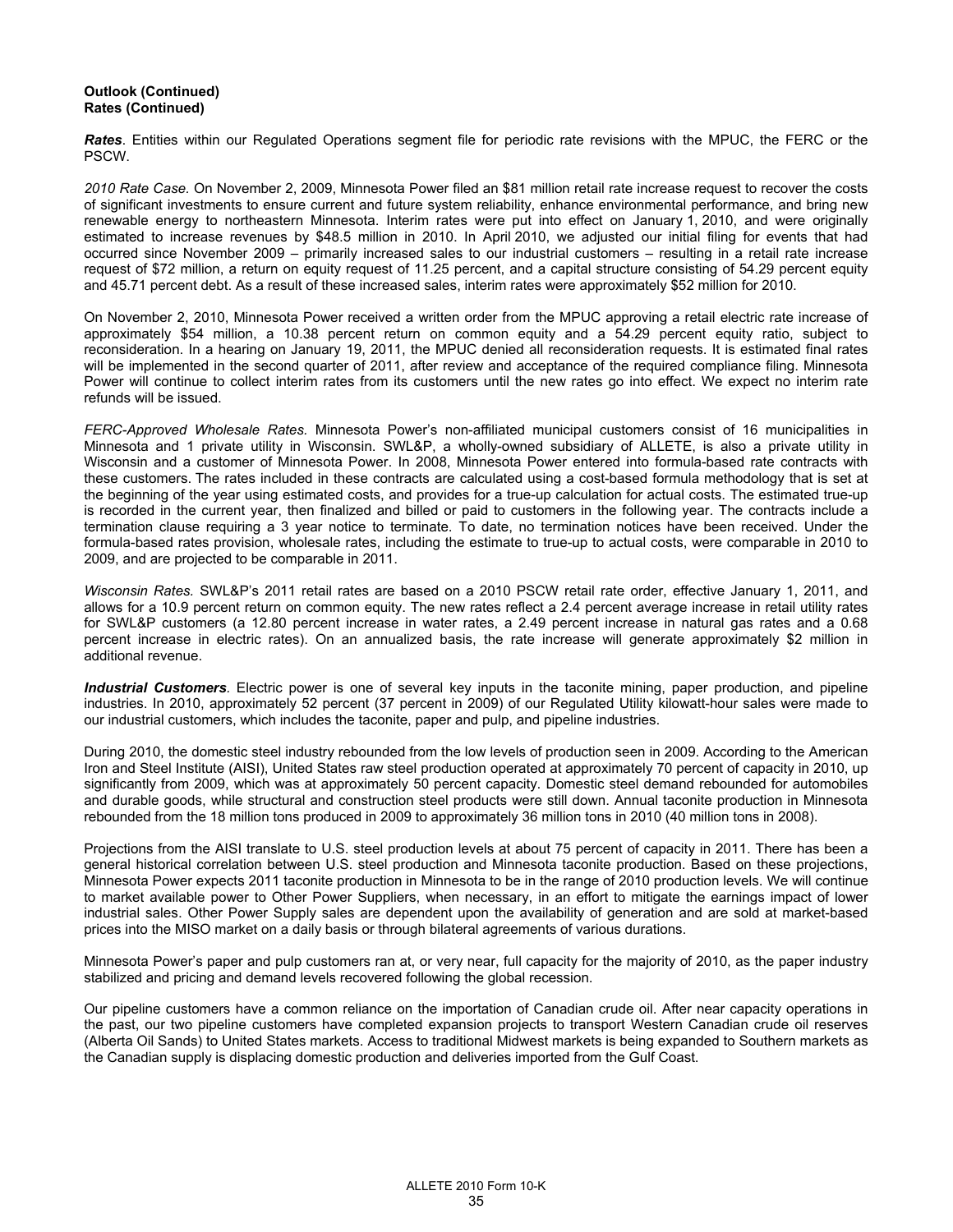## **Outlook (Continued) Industrial Customers (Continued)**

*Prospective Additional Load.* Minnesota Power is, and will continue, to pursue new wholesale and retail loads in and around its service territory. Currently, several companies in northeastern Minnesota continue to progress in development of natural resource based projects that represent long-term growth potential and load diversity for Minnesota Power. These potential projects are in the ferrous and non-ferrous mining and steel industries and include PolyMet, Mesabi Nugget, and United States Steel Corporation's expansion at its Keewatin taconite facility. Additionally, Essar Steel Limited Minnesota (Essar) continues to work with local agencies on infrastructure development for its taconite mine, direct reduction iron-making facility, and steel mill within the Nashwauk, Minnesota municipal utility service boundary. Some, or potentially all, of these projects may not materialize. If some or all of these projects are completed, Minnesota Power could serve up to 600 MW of new load.

*PolyMet*. Minnesota Power has executed a long-term contract with PolyMet, a new industrial customer planning to start a copper-nickel and precious metal (non-ferrous) mining operation in northeastern Minnesota. PolyMet began work on a Supplemental Draft Environmental Impact Statement (SDEIS) in 2010. The SDEIS further addresses environmental issues, most notably those dealing with the land exchange between PolyMet and the U.S. Forest Service (USFS). This land exchange is critical to the mine site development. The EPA and the USFS joined as lead agencies in the SDEIS process. Release of the SDEIS is expected in mid-2011, to be followed by a public review and comment period. Assuming successful completion of the Environmental Impact Statement process and subsequent issuance of permits, Minnesota Power could begin to supply between 45-70 MW of power in approximately 2013 through a 10-year long-term power supply contract that begins upon startup.

*Mesabi Nugget.* The construction of the initial Mesabi Nugget facility is essentially complete and the first production occurred in January 2010. Steel Dynamics, Inc., the principal owner of Mesabi Nugget, has indicated that production ramp-up activities will continue in 2011, with full production levels expected to be reached during the year. Mesabi Nugget is currently pursuing permits for taconite mining activities on lands formerly mined by Erie Mining Company and LTV Steel Mining Company near Hoyt Lakes, Minnesota. Permits to mine are expected by the end of 2011. Mining activities could begin in 2012, which would allow Mesabi Nugget to self-supply its own taconite concentrates and would result in increased electrical loads above the current 15 MW long-term power supply contract with Mesabi Nugget lasting at least through 2017.

*Keewatin Taconite.* In February 2008, United States Steel Corporation announced its intent to restart a pellet line at its Keewatin Taconite processing facility (Keetac). This pellet line, which has been idled since 1980, could be restarted and updated as part of a \$300 million investment, bringing about 3.6 million tons of additional pellet making capability to northeastern Minnesota. The Final Environmental Impact Statement has been judged to be adequate by the Minnesota Department of Natural Resources. Approval by the US Army Corps of Engineers is expected in the first quarter of 2011. Production could begin in 2014.

*City of Nashwauk.* On February 7, 2011, Minnesota Power signed a 10-year electric service agreement with the City of Nashwauk (the City). Pending FERC approval, the agreement is effective upon expiration of the current electric service agreement in place with the City in 2012. Under the new agreement, Minnesota Power will provide all of the City's electric service requirements, including any development within the municipality. This could include service beginning in 2012, for Essar's proposed taconite facility of approximately 100 MW which is currently under construction, as well as Essar's proposed approximate 300 MW expansion to include a direct reduced iron and steelmaking facility being considered for 2015.

*Renewable Energy.* In February 2007, Minnesota enacted a law requiring 25 percent of Minnesota Power's total retail energy sales in Minnesota to come from renewable energy sources by 2025. The law also requires Minnesota Power to meet interim milestones of 12 percent by 2012, 17 percent by 2016, and 20 percent by 2020. Minnesota Power has developed a plan to meet the renewable goals set by Minnesota and has included this plan in its 2010 Integrated Resource Plan, filed October 5, 2009, with the MPUC. The law allows the MPUC to modify or delay meeting a milestone if implementation will cause significant ratepayer cost or technical reliability issues. If a utility is not in compliance with a milestone, the MPUC may order the utility to construct facilities, purchase renewable energy or purchase renewable energy credits. We are currently on track to meet the 12 percent renewable energy sales milestone by 2012.

Our renewable energy strategy is currently being executed through two long-term power purchase agreements with NextEra Energy for wind energy in North Dakota (Oliver Wind I and II), Taconite Ridge Wind I, our wind facility located in northeastern Minnesota, our Bison 1 and Bison 2 wind development projects and our Hibbard biomass upgrade project.

*North Dakota Wind Development.* On December 31, 2009, we purchased an existing 250 kV DC transmission line from Square Butte for \$69.7 million. The 465-mile transmission line runs from Center, North Dakota, to Duluth, Minnesota. We use this line to transport increasing amounts of wind energy from North Dakota while gradually phasing out coal-based electricity currently being delivered to our system over this transmission line from Square Butte's lignite coal-fired generating unit.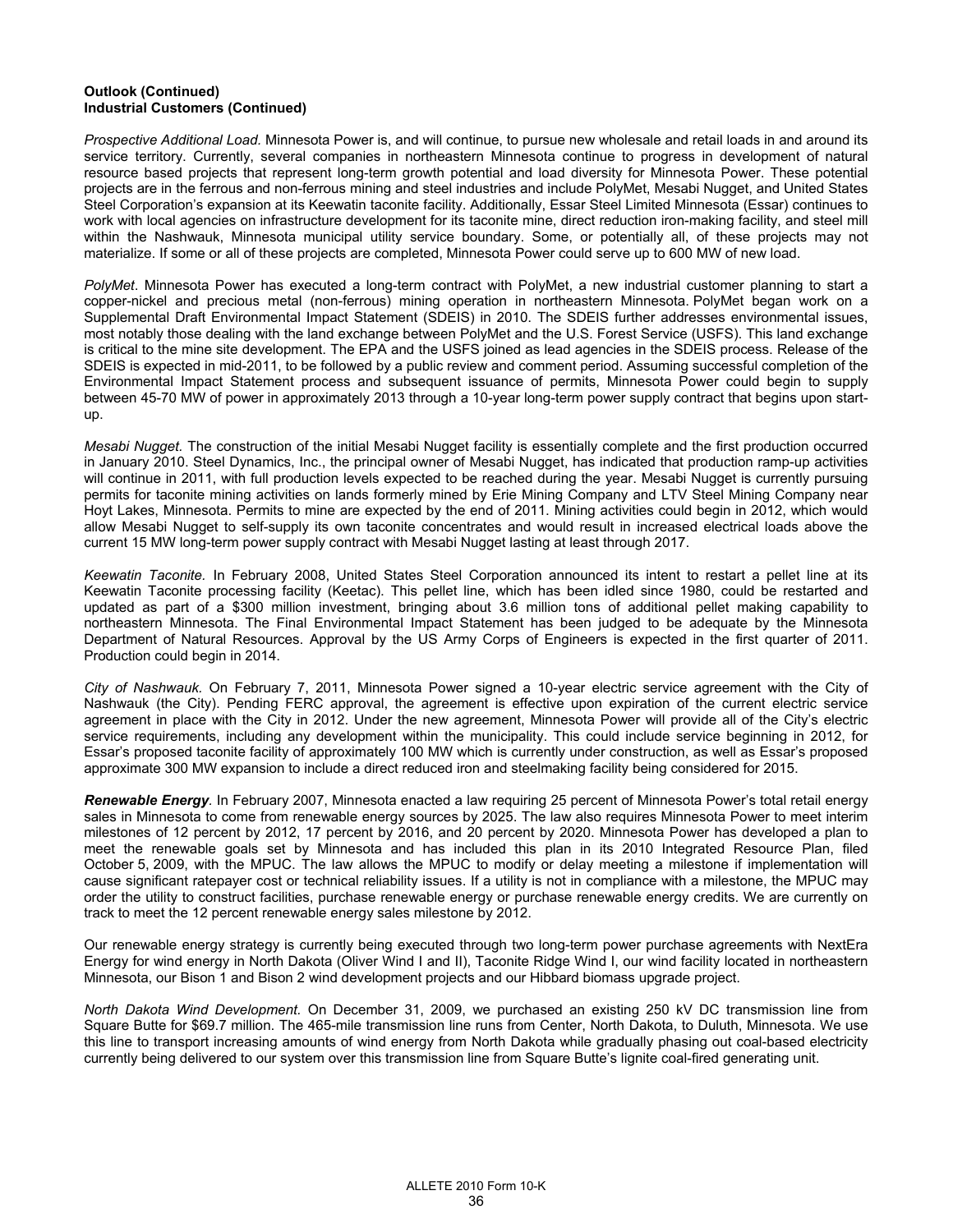## **Outlook (Continued) Renewable Energy (Continued)**

Bison 1 is a two phase, 82 MW wind project in North Dakota. All permitting has been received and the first phase was completed in 2010. Phase one included construction of a 22-mile, 230 kV transmission line and the installation of 16 2.3 MW wind turbines, all of which were in-service at the end of 2010. Phase two is expected to be completed late in 2011 and consists of the installation of 15 3.0 MW wind turbines. Bison 1 is expected to have a total capital cost of approximately \$177 million, of which \$121 million was spent through December 31, 2010. In 2009, the MPUC approved Minnesota Power's petition seeking current cost recovery eligibility for investments and expenditures related to Bison 1, and in July 2010, the MPUC approved our petition establishing rates effective August 1, 2010.

Bison 2 is a 105 MW wind project in North Dakota which, if approved by the MPUC, is expected to be completed by the end of 2012. Total project cost is estimated to be approximately \$160 million, and construction would begin upon the receipt of all regulatory and permitting approvals. We will seek both MPUC approval for the project and NDPSC site permit approval in the first quarter of 2011. We will file for current cost recovery eligibility for Bison 2 from the MPUC once the project and related permitting have been approved.

*Manitoba Hydro.* Minnesota Power has a long-term power purchase agreement with Manitoba Hydro expiring in 2015. (See Item 1. Business – Power Supply.) In addition, on April 30, 2010, Minnesota Power signed a definitive agreement with Manitoba Hydro, subject to MPUC approval, to purchase surplus energy beginning in May 2011 through April 2022. This energy-only transaction primarily consists of surplus hydro energy on Manitoba Hydro's system that is delivered to Minnesota Power on a non-firm basis. The pricing is based on forward market prices. Under this agreement with Manitoba Hydro, Minnesota Power will be purchasing at least one million MWh of energy over the contract term. On September 1, 2010, we filed a petition with the MPUC to approve our PPA with Manitoba Hydro. On October 28, 2010, the OES filed comments recommending approval.

*Hibbard Biomass Upgrade Project.* Hibbard is a 50 MW biomass/coal/natural gas facility located in Duluth, Minnesota. The upgrade project, which was approved by the MPUC in September 2009, is designed to leverage existing assets to increase biomass renewable energy production at an expected total cost of approximately \$22 million. Upon receipt of any necessary permitting approvals, construction would begin in 2011, and could be completed by the end of 2012. We also plan to seek current cost recovery authorization for the project from the MPUC in 2011.

*Integrated Resource Plan.* On October 5, 2009, Minnesota Power filed with the MPUC its 2010 Integrated Resource Plan, a comprehensive estimate of future capacity needs within Minnesota Power's service territory. Minnesota Power does not anticipate the need for new base load generation within the Minnesota Power service territory through 2025, and plans to meet estimated future customer demand while achieving:

- Increased system flexibility to adapt to volatile business cycles and varied future industrial load scenarios;
- Reductions in the emission of GHGs (primarily  $CO<sub>2</sub>$ ); and
- Compliance with mandated renewable energy standards.

To achieve these objectives over the coming years, we plan to reshape our generation portfolio by adding 300 to 500 MW of renewable energy to our generation mix, and we are exploring options to incorporate peaking or intermediate resources. The first phase of the Bison 1 wind project in North Dakota was put into service in 2010 and the second phase is expected to be in service in late 2011, increasing our renewable generation by 82 MW. The Bison 2 105 MW wind project, if approved by the MPUC, along with the Hibbard Biomass Upgrade Project, will continue our expansion into renewable energy to meet our Integrated Resource Plan goals.

We project average annual long-term growth, excluding prospective additional load from industrial and municipal customers, of approximately one percent in electric usage through 2025. We will also focus on conservation and demand side management to meet the energy savings goals established in Minnesota legislation. We expect MPUC action on our Integrated Resource Plan filing in 2011.

*Transmission*. We plan to make investments in upper Midwest transmission opportunities that strengthen or enhance the regional transmission grid. These investments include the CapX2020 initiative, investments in our transmission assets, and our investment in ATC.

*CapX2020*. Minnesota Power is a participant in the CapX2020 initiative which represents an effort to ensure electric transmission and distribution reliability in Minnesota and the surrounding region for the future. CapX2020, which consists of electric cooperatives, municipals and investor-owned utilities, including Minnesota's largest transmission owners, has assessed the transmission system and projected growth in customer demand for electricity through 2020. Studies show that the region's transmission system will require major upgrades and expansion to accommodate increased electricity demand as well as support renewable energy expansion through 2020. As future CapX2020 projects are identified, Minnesota Power may elect to participate on a project–by-project basis.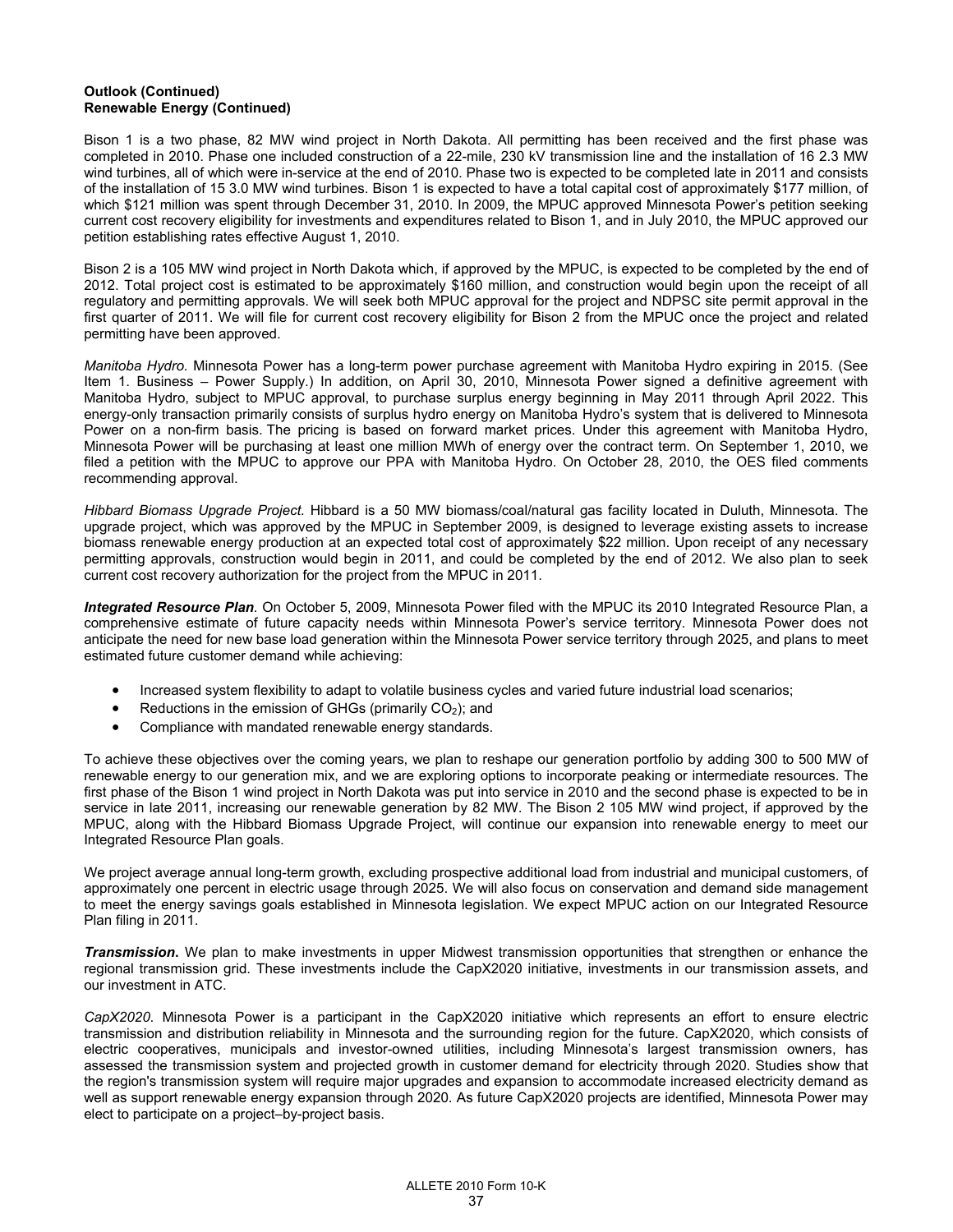## **Outlook (Continued) Transmission (Continued)**

Minnesota Power is currently participating in three CapX2020 projects: the Fargo to St. Cloud project, the Monticello to St. Cloud project, which together total a 238-mile, 345 kV line from Fargo to Monticello, and the 70-mile, 230 kV line between Bemidji and Minnesota Power's Boswell Energy Center near Grand Rapids, Minnesota. Based on projected costs of the three transmission lines and the percentage agreements among participating utilities, Minnesota Power plans to invest between \$100 million and \$125 million in the CapX2020 initiative through 2015, of which \$11.3 million was spent through December 31, 2010.

In July 2010, the MPUC granted a route permit for the 28-mile 345 kV transmission line between Monticello and St. Cloud. Construction of the project is expected to be complete in late 2011. The 210-mile 345 kV transmission line from St. Cloud to Fargo is expected to be complete by 2015. Construction for the Bemidji to Grand Rapids 230 kV line project commenced in January 2011.

We have an approved cost recovery rider in place for certain transmission expenditures, and our current billing factor was approved by the MPUC in June 2009. The billing factor allows us to charge our retail customers on a current basis for the costs of constructing certain transmission facilities plus a return on the capital invested. In our 2010 rate case we moved completed transmission projects from the current cost recovery rider to base rates. In July 2010, we filed for an updated billing factor that includes additional transmission projects and expenses, including CapX2020 projects, which we expect to be approved in early 2011.

*Investment in ATC.* At December 31, 2010, our equity investment was \$93.3 million, representing an approximate 8 percent ownership interest. ATC rates are based on a FERC approved 12.2 percent return on common equity dedicated to utility plant. ATC has identified \$3.4 billion in future projects needed over the next 10 years to improve the adequacy and reliability of the electric transmission system as well as to meet regional needs based on economic benefits and public policy initiatives for renewable energy. This investment is expected to be funded through a combination of internally generated cash, debt, and investor contributions. As additional opportunities arise, we plan to make additional investments in ATC through general capital calls based upon our pro-rata ownership interest in ATC. On January 31, 2011, we invested an additional \$0.8 million in ATC. In total, we expect to invest approximately \$2 million throughout 2011. (See Note 6. Investment in ATC.)

## **Investments and Other**

*BNI Coal.* In 2010, BNI Coal sold approximately 3.8 million tons of coal (4.2 million tons in 2009) and anticipates 2011 sales to be similar to 2009.

*ALLETE Properties.* ALLETE Properties is our Florida real estate investment. Our current strategy for the assets is to complete and maintain key entitlements and infrastructure improvements without requiring significant additional investment, and sell the portfolio over time or in bulk transactions. ALLETE intends to sell its Florida land assets at reasonable prices when opportunities arise, and reinvest the proceeds in ALLETE's growth initiatives. ALLETE does not intend to acquire additional Florida real estate.

Our two major development projects are Town Center and Palm Coast Park. Ormond Crossings is a third major project that is currently in the planning stage. On February 16, 2010, the City of Ormond Beach, Florida, approved a new Development Agreement for Ormond Crossings. The agreement will facilitate development of the project as currently planned. Separately, Lake Swamp wetland mitigation bank was permitted on land that was previously part of Ormond Crossings.

| <b>Summary of Development Projects</b><br><b>Land Available-for-Sale</b> | Ownership | Total<br>Acres (a) | <b>Residential</b><br>Units $(b)$ | Non-<br>residential<br>Sq. Ft. $(b, c)$ |
|--------------------------------------------------------------------------|-----------|--------------------|-----------------------------------|-----------------------------------------|
| <b>Current Development Projects</b>                                      |           |                    |                                   |                                         |
| Town Center                                                              | 80%       | 862                | 2.177                             | 2.225.200                               |
| Palm Coast Park                                                          | 100%      | 3.842              | 3.564                             | 3.056.800                               |
| <b>Total Current Development Projects</b>                                |           | 4.704              | 5.741                             | 5,282,000                               |
| Proposed Development Project                                             |           |                    |                                   |                                         |
| <b>Ormond Crossings</b>                                                  | 100%      | 2.924              | 2.950                             | 3.215.000                               |
| Other                                                                    |           |                    |                                   |                                         |
| Lake Swamp Wetland Mitigation Project                                    | 100%      | 3.049              | (d)                               | (d)                                     |
| <b>Total of Development Projects</b>                                     |           | 10.677             | 8.691                             | 8,497,000                               |

*(a) Acreage amounts are approximate and shown on a gross basis, including wetlands and non-controlling interest.* 

*(b) Estimated and includes non-controlling interest. Density at build out may differ from these estimates.* 

*(c) Depending on the project, non-residential includes retail commercial, non-retail commercial, office, industrial, warehouse, storage and institutional.* 

*(d) Lake Swamp wetland mitigation bank is a regionally significant wetlands mitigation bank that was permitted by the St. Johns River Water Management District in 2008 and by the U.S. Army Corps of Engineers in December 2009. Wetland mitigation credits will be used at Ormond Crossings and will also be available for sale to developers of other projects that are located in the bank's service area.*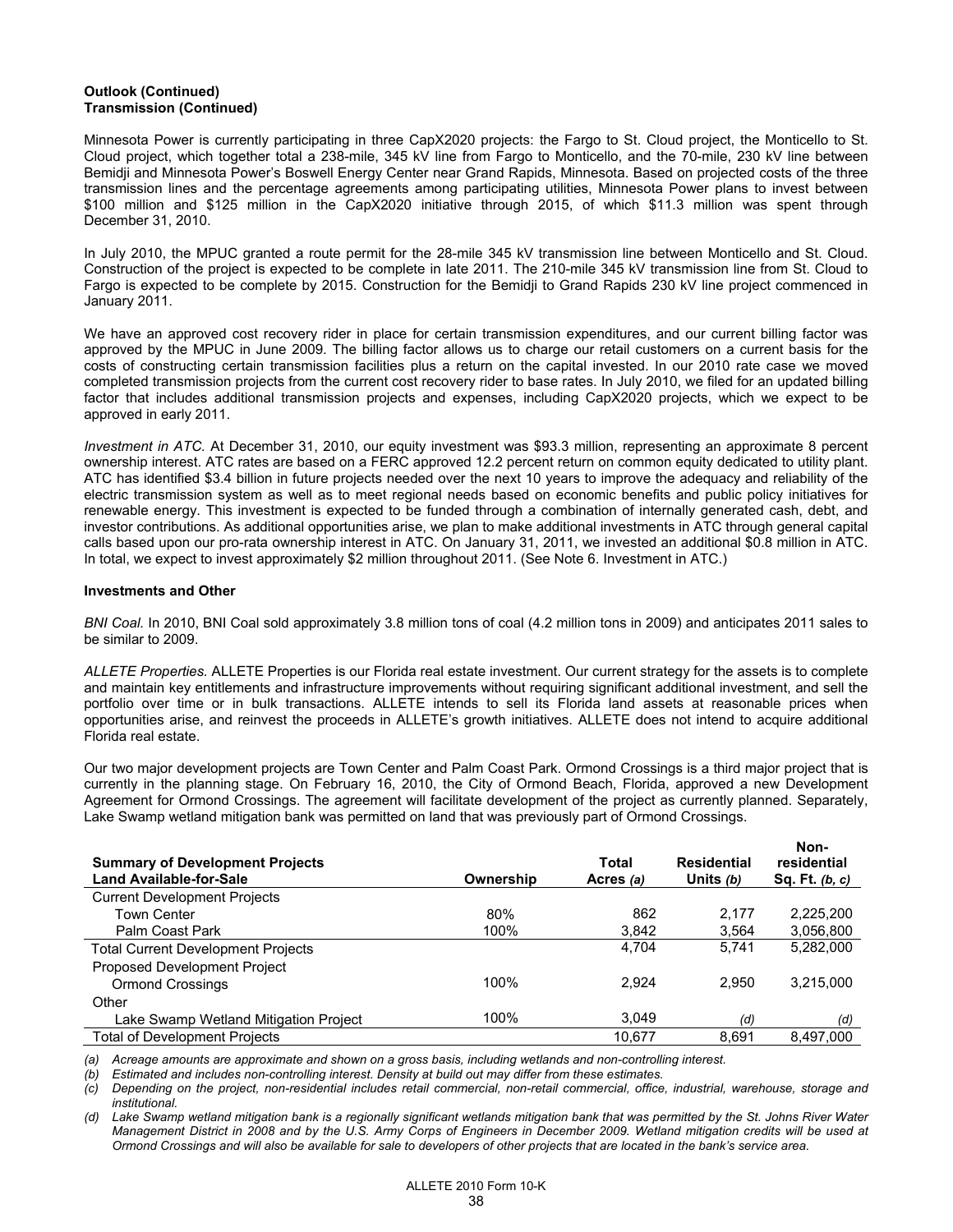# **Outlook (Continued) Investments and Other (Continued)**

ALLETE Properties also has 1,979 acres of other land available-for-sale outside of the three development projects.

ALLETE intends to sell its Florida land assets at reasonable prices when opportunities arise. However, if weak market conditions continue for an extended period of time, the impact on our future operations would be the continuation of little to no sales while still incurring operating expenses such as community development district assessments and property taxes.

**Income Taxes***.* ALLETE's aggregate federal and multi-state statutory tax rate is approximately 41 percent for 2011. On an ongoing basis, ALLETE has certain tax credits and other tax adjustments that reduce the statutory rate to the effective tax rate. These tax credits and adjustments historically have included items such as investment tax credits, wind production tax credits, AFUDC-Equity, domestic manufacturer's deduction, depletion, as well as other items. The annual effective rate can also be impacted by such items as changes in income from operations before non-controlling interest and income taxes, state and federal tax law changes that become effective during the year, business combinations and configuration changes, tax planning initiatives and resolution of prior years' tax matters. Due primarily to increased production tax credits as a result of additional wind generation, we expect our effective tax rate to be approximately 30 percent for 2011.

## **Liquidity and Capital Resources**

**Liquidity Position.** ALLETE is well-positioned to meet the Company's immediate cash flow needs. At December 31, 2010, we had a cash and cash equivalents balance of approximately \$45 million, \$153 million in available consolidated lines of credit which included a committed, syndicated, unsecured revolving line of credit of \$150 million, and a debt-to-capital ratio of 44 percent. As of December 31, 2010, we project sufficient capital availability.

**Capital Structure.** ALLETE's capital structure for each of the last three years is as follows:

| <b>Year Ended December 31</b>                 | 2010      | %   | 2009      | %                        | 2008      | %                        |
|-----------------------------------------------|-----------|-----|-----------|--------------------------|-----------|--------------------------|
| <b>Millions</b>                               |           |     |           |                          |           |                          |
| Common Equity                                 | \$976.0   | 55  | \$929.5   | 57                       | \$827.1   | 57                       |
| Non-Controlling Interest                      | 9.0       |     | 9.5       | -                        | 9.8       |                          |
| Long-Term Debt (Including Current Maturities) | 785.0     | 44  | 701.0     | 43                       | 598.7     | 42                       |
| Short-Term Debt                               | 1.0       |     | 1.9       | $\overline{\phantom{0}}$ | 6.0       | $\overline{\phantom{0}}$ |
|                                               | \$1,771.0 | 100 | \$1.641.9 | 100                      | \$1,441.6 | 100                      |

**Cash Flows.** Selected information from ALLETE's Consolidated Statement of Cash Flows is as follows:

| <b>Year Ended December 31</b>                    | 2010    | 2009    | 2008    |
|--------------------------------------------------|---------|---------|---------|
| <b>Millions</b>                                  |         |         |         |
| Cash and Cash Equivalents at Beginning of Period | \$25.7  | \$102.0 | \$23.3  |
| Cash Flows from (used for)                       |         |         |         |
| <b>Operating Activities</b>                      | 228.7   | 137.4   | 153.6   |
| <b>Investing Activities</b>                      | (250.9) | (320.0) | (276.1) |
| <b>Financing Activities</b>                      | 41.4    | 106.3   | 201.2   |
| Change in Cash and Cash Equivalents              | 19.2    | (76.3)  | 78.7    |
| Cash and Cash Equivalents at End of Period       | \$44.9  | \$25.7  | \$102.0 |

**Operating Activities.** Cash from operating activities was \$228.7 million for 2010 (\$137.4 million for 2009; \$153.6 million for 2008). Cash from operating activities was higher in 2010 primarily due to higher net income, higher depreciation expense related to increased plant in service in 2010, and collections of income tax receivables due to bonus depreciation as a result of the American Recovery and Reinvestment Act of 2009 (the Act) and tax planning initiatives. This increase was partially offset by higher cash contributions to the defined benefit pension and other postretirement benefit plans in 2010 of \$26.5 million and \$12.8 million respectively (\$20.9 million and \$9.3 million in 2009).

Cash from operating activities was lower in 2009 than 2008 primarily due to lower net income, an increase in accounts receivable, and higher deferred regulatory assets, partially offset by higher deferred tax and depreciation expense. Accounts receivable increased due to a receivable for 2009 income tax refunds primarily resulting from substantial income tax deductions under bonus depreciation. Deferred regulatory assets increased due to the collection of certain current cost recovery rider revenue attributable to 2009 being deferred into a later year. Deferred tax expense increased also due to the bonus depreciation provisions of the Act, and depreciation expense increased in conjunction with the increase in property, plant and equipment.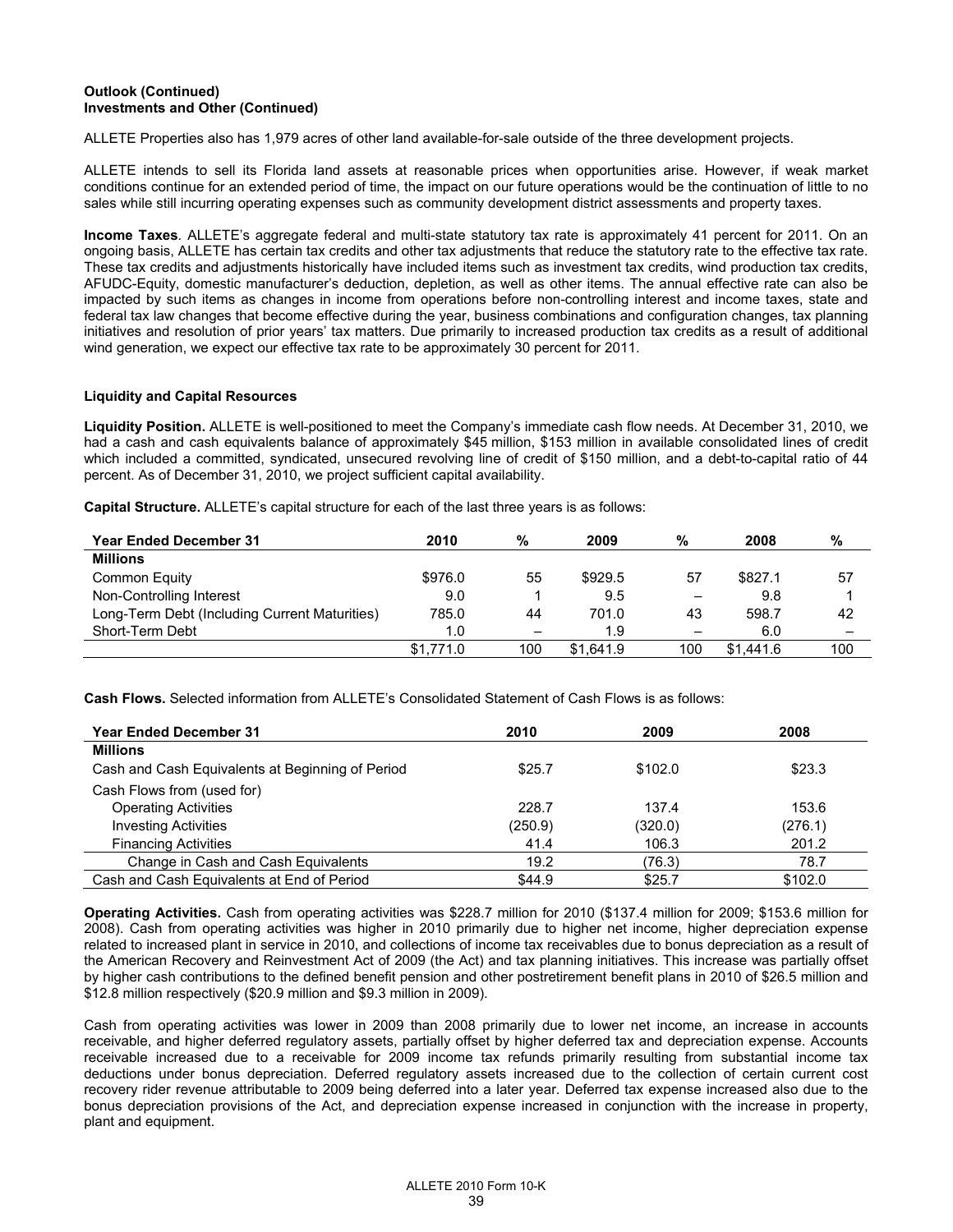### **Liquidity and Capital Resources (Continued)**

**Investing Activities.** Cash used for investing activities was \$250.9 million for 2010 (\$320.0 million for 2009; \$276.1 million for 2008). Cash used for investing activities was lower than 2009 reflecting decreased capital additions to property, plant and equipment, and lower investments in ATC.

Cash used for investing activities was higher in 2009 than 2008 reflecting increased capital additions to property, plant, and equipment. Capital additions to property, plant, and equipment increased due to the purchase of an existing 250 kV DC transmission line for \$69.7 million offset by a decrease in other capital additions because of the completion of some major capital projects in 2008 and 2009. In addition, 2008 included higher net sales of short-term investments and proceeds from the sale of assets (retail shopping center) in Winter Haven, Florida.

**Financing Activities.** Cash from financing activities was \$41.4 million for 2010 (\$106.3 million for 2009; \$201.2 million for 2008). Cash from financing activities was lower in 2010 due to higher internally generated cash and lower capital expenditures which resulted in lower common stock issuances and less incremental external financing required. Cash from financing activities in 2010 included new debt issuances of \$155 million compared to \$111.4 million in 2009, of which \$65 million of the proceeds were used to pay off the syndicated revolving credit facility that was drawn in late 2009.

Cash from financing activities was lower in 2009 than 2008 due to less debt and common stock issuance. During 2009, \$111.4 million of debt was issued, while in 2008 \$198.7 million of debt was issued. During 2009, proceeds from common stock issuances totaled \$65.2 million, while in 2008, proceeds from common stock issuances totaled \$71.1 million. Lower debt and common stock issuance in 2009 was a result of issuing capital in 2008 ahead of the need for this capital.

**Working Capital**. Additional working capital, if and when needed, generally is provided by consolidated bank lines of credit or the sale of securities or commercial paper. As of December 31, 2010, we had available consolidated bank lines of credit aggregating \$153.0 million, the majority of which expire in January 2012. We expect to enter into new bank lines of credit during 2011 to replace the expiring facility. In addition, we had 1.9 million original issue shares of our common stock available for issuance through *Invest Direct*, our direct stock purchase and dividend reinvestment plan, and 3.1 million original issue shares of common stock available for issuance through a distribution agreement with KCCI, Inc. The amount and timing of future sales of our securities will depend upon market conditions and our specific needs.

**Securities**. In February 2010, we issued \$80.0 million in principal amount of unregistered First Mortgage Bonds (Bonds) in the private placement market in three series. We used the proceeds from the sale of Bonds to pay down \$65 million on our syndicated revolving credit facility, to fund utility capital investments and for general corporate purposes.

In August 2010, we issued \$75.0 million in principal amount of unregistered First Mortgage Bonds in the private placement market in two series. We used the proceeds to fund utility capital expenditures and for general corporate purposes.

For the February and August 2010 bond issuances we have the option to prepay all or a portion of the Bonds at our discretion, subject to a make-whole provision. The Bonds are subject to the terms and conditions of our utility mortgage. The Bonds were sold in reliance on an exemption from registration under Section 4(2) of the Securities Act of 1933, as amended, to institutional accredited investors. (See Note 9. Short-Term and Long-Term Debt.)

We entered into a distribution agreement with KCCI, Inc., in February 2008, as amended, with respect to the issuance and sale of up to an aggregate of 6.6 million shares of our common stock, without par value. For the year ended December 31, 2010, 0.2 million shares of common stock were issued under this agreement resulting in net proceeds of \$6.0 million. During 2009, 1.7 million shares of common stock were issued for net proceeds of \$51.9 million. As of December 31, 2010, approximately 3.1 million shares of common stock remain available for issuance pursuant to the amended distribution agreement. The shares issued in 2010 and 2009 were offered for sale, from time to time, in accordance with the terms of the amended distribution agreement pursuant to Registration Statement No. 333-147965. The remaining shares may be offered for sale, from time to time, in accordance with the terms of the amended distribution agreement pursuant to Registration Statement No. 333-170289.

In 2010, we issued 0.5 million shares of common stock through Invest Direct, the Employee Stock Purchase Plan and the RSOP, resulting in net proceeds of \$14.5 million. These shares of common stock were registered under Registration Statement Nos. 333-150681, 333-105225, and 333-124455, respectively.

**Financial Covenants**. See Note 9. Short-Term and Long-Term Debt for information regarding our financial covenants.

**Off-Balance Sheet Arrangements**. Off-balance sheet arrangements are discussed in Note 10. Commitments, Guarantees and Contingencies.

**Contractual Obligations and Commercial Commitments**. Minnesota Power has contractual obligations and other commitments that will need to be funded in the future, in addition to its capital expenditure programs. Following is a summarized table of contractual obligations and other commercial commitments at December 31, 2010.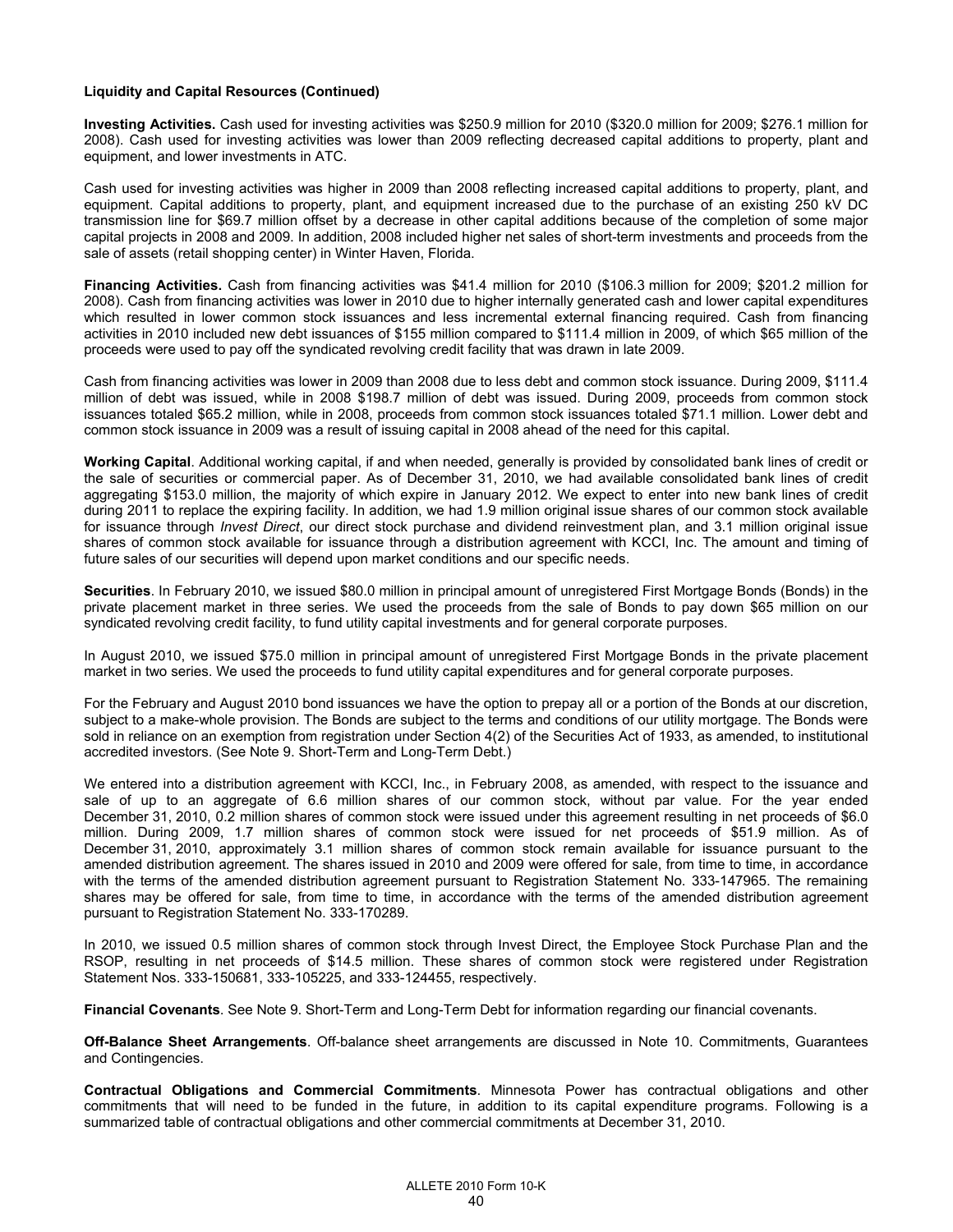## **Liquidity and Capital Resources (Continued) Contractual Obligations and Commercial Commitments (Continued)**

|                                           | <b>Payments Due by Period</b> |           |          |         |           |  |  |  |
|-------------------------------------------|-------------------------------|-----------|----------|---------|-----------|--|--|--|
| <b>Contractual Obligations</b>            |                               | Less than | 1 to $3$ | 4 to 5  | After     |  |  |  |
| As of December 31, 2010                   | <b>Total</b>                  | 1 Year    | Years    | Years   | 5 Years   |  |  |  |
| <b>Millions</b>                           |                               |           |          |         |           |  |  |  |
| Long-Term Debt                            | \$1,322.5                     | \$54.3    | \$210.3  | \$105.8 | \$952.1   |  |  |  |
| Pension                                   | 102.0                         | 7.8       | 74.2     | 20.0    |           |  |  |  |
| <b>Other Postretirement Benefit Plans</b> | 68.5                          | 12.9      | 35.9     | 19.7    |           |  |  |  |
| Operating Lease Obligations               | 86.8                          | 8.1       | 25.6     | 15.0    | 38.1      |  |  |  |
| Uncertain Tax Positions (a)               |                               |           |          |         |           |  |  |  |
| Unconditional Purchase Obligations        | 444.6                         | 124.4     | 106.0    | 43.4    | 170.8     |  |  |  |
|                                           | \$2.024.4                     | \$207.5   | \$452.0  | \$203.9 | \$1,161.0 |  |  |  |

*(a) Excludes \$12.3 million of non-current unrecognized tax benefits due to uncertainty regarding the timing of future cash payments related to uncertain tax positions.* 

*Long-Term Debt.* Our long-term debt obligations, including long-term debt due within one year, represent the principal amount of bonds, notes and loans which are recorded on our consolidated balance sheet, plus interest. The table above assumes that the interest rate in effect at December 31, 2010, remains constant through the remaining term. (See Note 9. Short-Term and Long-Term Debt.)

*Pension and Other Postretirement Benefit Plans.* Our pension and other postretirement benefit plan obligations represent our current estimate of employer contributions. The Pension Protection Act changed the minimum funding requirements for defined benefit pension plans beginning in 2008. Pension contributions will be dependent on several factors including realized asset performance, future discount rate and other actuarial assumptions, IRS and other regulatory requirements, and contributions required to avoid benefit restrictions for the pension plans. Funding for the other postretirement benefit plans is impacted by realized asset performance, future discount rate and other actuarial assumptions, and utility regulatory requirements. These amounts are estimates and will change based on actual market performance, changes in interest rates and any changes in governmental regulations. (See Note 15. Pension and Other Postretirement Benefit Plans.)

*Unconditional Purchase Obligations.* Unconditional purchase obligations represent our Square Butte power purchase agreements, minimum purchase commitments under coal and rail contracts, and purchase obligations for certain capital expenditure projects. (See Note 10. Commitments, Guarantees and Contingencies.)

Under our power purchase agreement with Square Butte that extends through 2026, we are obligated to pay our pro rata share of Square Butte's costs based on our entitlement to the output of Square Butte's 455-MW coal-fired generating unit near Center, North Dakota. Minnesota Power's payment obligation will be suspended if Square Butte fails to deliver any power, whether produced or purchased, for a period of one year. Square Butte's fixed costs consist primarily of debt service. The table above reflects our share of future debt service based on our output entitlement of 50 percent. This debt service may be reduced if the contingent power sales agreement with Minnkota Power goes into effect in 2013. For further information on Square Butte see Note 10. Commitments, Guarantees and Contingencies.

We have two wind power purchase agreements with an affiliate of NextEra Energy to purchase the output from two wind facilities, Oliver Wind I and Oliver Wind II located near Center, North Dakota. We began purchasing the output from Oliver Wind I, a 50-MW facility, in December 2006 and the output from Oliver Wind II, a 48-MW facility in November 2007. Each agreement is for 25 years and provides for the purchase of all output from the facilities at fixed prices. There are no fixed capacity charges, and we only pay for energy as it is delivered to us.

**Credit Ratings**. Access to reasonably priced capital markets is dependent in part on credit and ratings. Our securities have been rated by Standard & Poor's and by Moody's. Rating agencies use both quantitative and qualitative measures in determining a company's credit rating. These measures include business risk, liquidity risk, competitive position, capital mix, financial condition, predictability of cash flows, management strength and future direction. Some of the quantitative measures can be analyzed through a few key financial ratios, while the qualitative ones are more subjective. The disclosure of these credit ratings is not a recommendation to buy, sell or hold our securities. Ratings are subject to revision or withdrawal at any time by the assigning rating organization. Each rating should be evaluated independently of any other rating.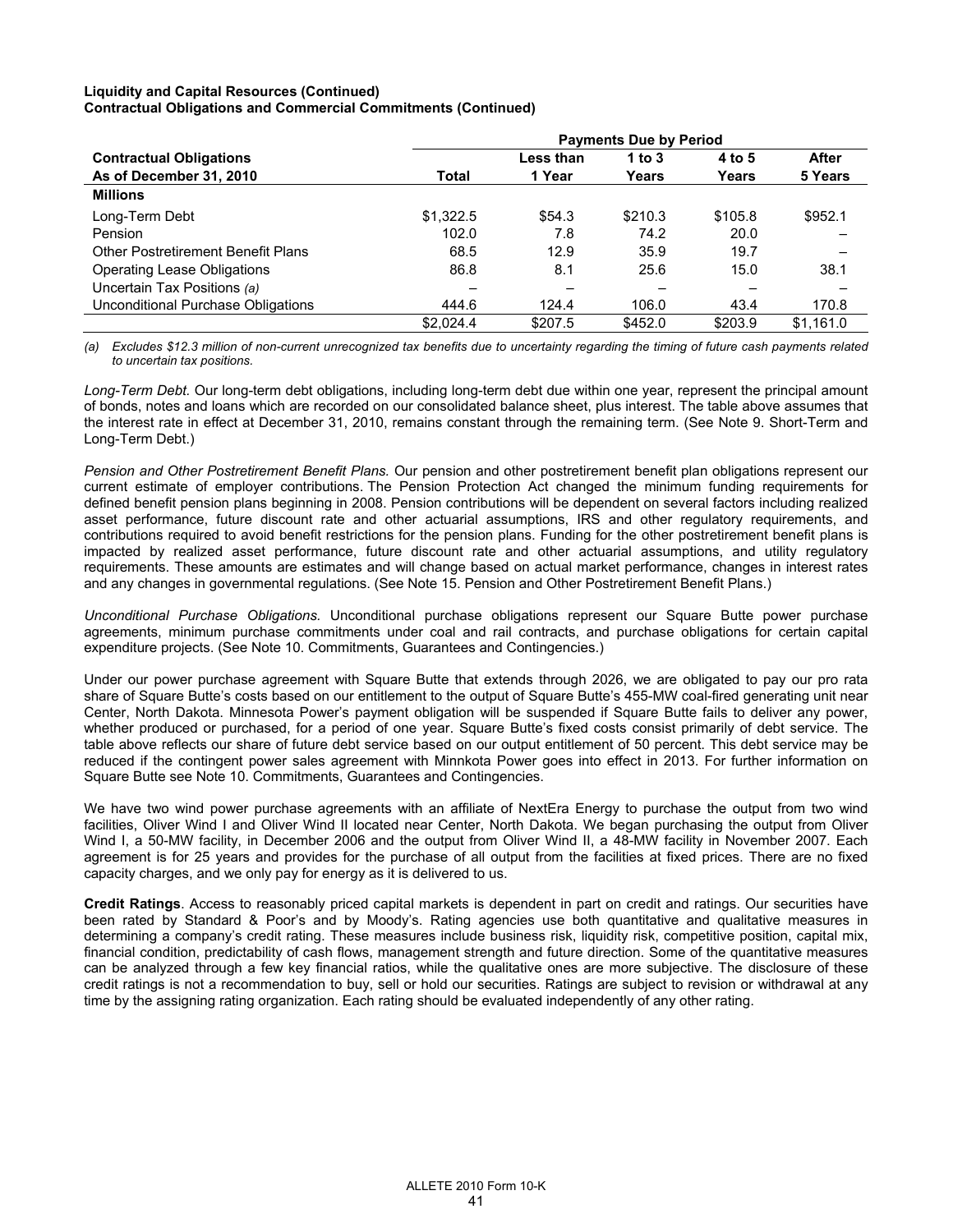# **Liquidity and Capital Resources (Continued) Credit Ratings (Continued)**

| <b>Credit Ratings</b>                                            | <b>Standard &amp; Poor's</b> | Moody's |
|------------------------------------------------------------------|------------------------------|---------|
| <b>Issuer Credit Rating</b>                                      | BBB+                         | Baa1    |
| <b>Commercial Paper</b>                                          | $A-2$                        | $P-2$   |
| Senior Secured                                                   |                              |         |
| First Mortgage Bonds (a)                                         | A–                           | A2      |
| Unsecured Debt                                                   |                              |         |
| Collier County Industrial Development Revenue Bonds - Fixed Rate | <b>BBB</b>                   | -       |

*(a) Includes collateralized pollution control bonds.*

**Common Stock Dividends**. ALLETE is committed to providing an attractive, secure dividend to its shareholders while at the same time funding its growth. The Company's long-term objective is to maintain a dividend payout ratio similar to our peers and provide for future dividend increases. In 2010, we paid out 81 percent (93 percent in 2009; 61 percent in 2008) of our per share earnings in dividends. On January 20, 2011, our Board of Directors declared a dividend of \$0.445 per share, which is payable on March 1, 2011, to shareholders of record at the close of business on February 15, 2011.

# **Capital Requirements**

ALLETE's projected capital expenditures for the years 2011 through 2015 are presented in the table below. Actual capital expenditures may vary from the estimates due to changes in forecasted plant maintenance, regulatory decisions or approvals, future environmental requirements, base load growth, capital market conditions or executions of new business strategies.

| <b>Capital Expenditures</b>                   | 2011  | 2012  | 2013  | 2014  | 2015  | Total |
|-----------------------------------------------|-------|-------|-------|-------|-------|-------|
| <b>Millions</b>                               |       |       |       |       |       |       |
| <b>Regulated Utility Operations</b>           |       |       |       |       |       |       |
| Base and Other                                | \$88  | \$91  | \$92  | \$94  | \$99  | \$464 |
| Current Cost Recovery (a)                     |       |       |       |       |       |       |
| Renewable                                     | 126   | 117   | 2     | 8     |       | 254   |
| Transmission (b)                              | 15    | 33    | 49    | 25    | 3     | 125   |
| <b>Total Current Cost Recovery</b>            | 141   | 150   | 51    | 33    | 4     | 379   |
| <b>Requlated Utility Capital Expenditures</b> | 229   | 241   | 143   | 127   | 103   | 843   |
| Other                                         | 22    | 25    | 14    | 8     | 8     | 77    |
| <b>Total Capital Expenditures</b>             | \$251 | \$266 | \$157 | \$135 | \$111 | \$920 |

*(a) Estimated current capital expenditures recoverable outside of a rate case.*

*(b) Transmission capital expenditures related to CapX2020 are estimated at approximately \$115 million.*

We intend to finance expenditures from both internally generated funds and incremental debt and equity. Based on our above anticipated capital expenditures, we project our rate base to grow by approximately 20 percent through 2015. Pending environmental regulations could result in significant capital expenditures in the future that are not included in the table above. Currently, future CapX2020 projects are under discussions. Minnesota Power may elect to participate on a project by project basis.

## **Environmental and Other Matters**

Our businesses are subject to regulation of environmental matters by various federal, state and local authorities. Due to future restrictive environmental requirements through legislation and/or rulemaking, we anticipate that potential expenditures for environmental matters will be material and will require significant capital investments. We are unable to predict the outcome of the issues discussed in Note 10. Commitments, Guarantees and Contingencies. (See Item 1. Business – Environmental Matters.)

## **Market Risk**

## **Securities Investments**

*Available-for-Sale Securities.* At December 31, 2010, our available-for-sale securities portfolio consisted of securities established to fund certain employee benefits and auction rate securities. (See Note 7. Investments.)

**Interest Rate Risk**. We are exposed to risks resulting from changes in interest rates as a result of our issuance of variable rate debt. We manage our interest rate risk by varying the issuance and maturity dates of our fixed rate debt, limiting the amount of variable rate debt, and continually monitoring the effects of market changes in interest rates. The table below presents the long-term debt obligations and the corresponding weighted average interest rate at December 31, 2010.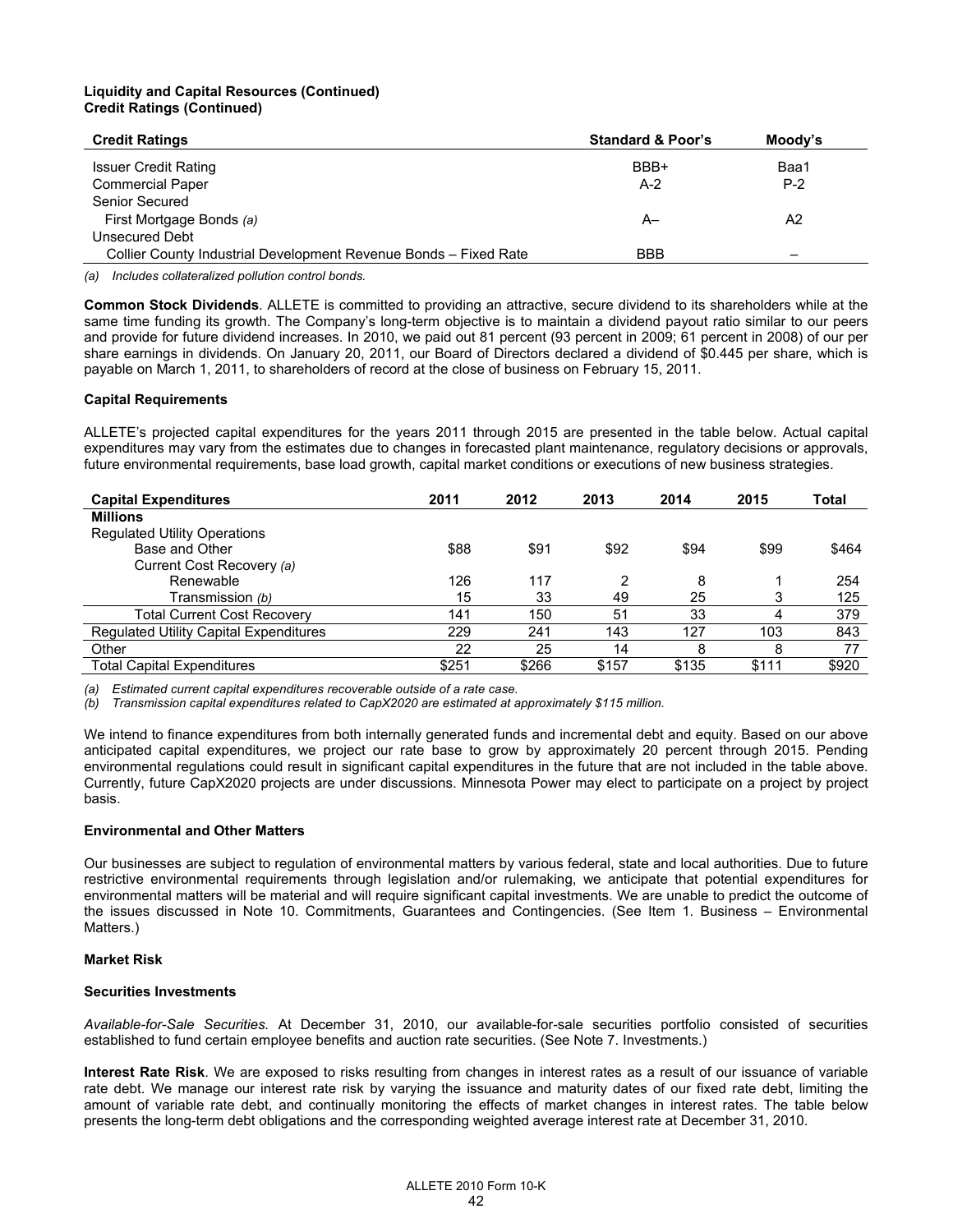## **Liquidity and Capital Resources (Continued) Interest Rate Risk (Continued)**

|                                                                |        |       |        |                          | <b>Expected Maturity Date</b> |                   |         |               |
|----------------------------------------------------------------|--------|-------|--------|--------------------------|-------------------------------|-------------------|---------|---------------|
| <b>Interest Rate Sensitive</b><br><b>Financial Instruments</b> | 2011   | 2012  | 2013   | 2014                     | 2015                          | <b>Thereafter</b> | Total   | Fair<br>Value |
| <b>Dollars in Millions</b>                                     |        |       |        |                          |                               |                   |         |               |
| Long-Term Debt                                                 |        |       |        |                          |                               |                   |         |               |
| <b>Fixed Rate</b>                                              | \$1.6  | \$1.6 | \$71.1 | \$19.5                   | \$0.6                         | \$617.3           | \$711.7 | \$723.4       |
| Average Interest Rate $-$ %                                    | 5.9    | 5.9   | 5.2    | 6.9                      | 5.3                           | 6.0               | 5.8     |               |
| Variable Rate                                                  | \$11.8 | \$1.7 | \$2.8  | $\overline{\phantom{m}}$ | \$15.7                        | \$41.3            | \$73.3  | \$73.3        |
| Average Interest Rate $-$ % (a)                                | 3.5    | 1.7   | 0.6    | -                        | 0.5                           | 0.3               | 1.0     |               |

*(a) Assumes rate in effect at December 31, 2010, remains constant through remaining term.* 

Interest rates on variable rate long-term debt are reset on a periodic basis reflecting prevailing market conditions. Based on the variable rate debt outstanding at December 31, 2010, and assuming no other changes to our financial structure, an increase of 100 basis points in interest rates would impact the amount of pretax interest expense by \$0.7 million. This amount was determined by considering the impact of a hypothetical 100 basis point increase to the average variable interest rate on the variable rate debt outstanding as of December 31, 2010.

**Commodity Price Risk**. Our regulated utility operations incur costs for power and fuel (primarily coal and related transportation) in Minnesota, and power and natural gas purchased for resale in our regulated service territory in Wisconsin. Our Minnesota regulated utility's exposure to price risk for these commodities is significantly mitigated by the current ratemaking process and regulatory environment, which allows recovery of fuel costs in excess of those included in base rates. Conversely, costs below those in base rates result in a credit to our ratepayers. We seek to prudently manage our customers' exposure to price risk by entering into contracts of various durations and terms for the purchase of power and coal and related transportation costs (in Minnesota) and natural gas (in Wisconsin).

**Power Marketing**. Our power marketing activities consist of (1) purchasing energy in the wholesale market to serve our regulated service territory when retail energy requirements exceed generation output and (2) selling excess available energy and purchased power. From time to time, our utility operations may have excess energy that is temporarily not required by retail and wholesale customers in our regulated service territory. We actively sell to the wholesale market to optimize the value of this energy.

We are exposed to credit risk primarily through our power marketing activities. We use credit policies to manage credit risk, which includes utilizing an established credit approval process and monitoring counterparty limits.

# **Recently Adopted Accounting Standards.**

Recently adopted accounting standards are discussed in Note 1.

## **Item 7A. Quantitative and Qualitative Disclosures about Market Risk**

See Item 7. Management's Discussion and Analysis of Financial Condition and Results of Operations – Market Risk for information related to quantitative and qualitative disclosure about market risk.

## **Item 8. Financial Statements and Supplementary Data**

See our consolidated financial statements as of December 31, 2010 and 2009, and for each of the three years in the period ended December 31, 2010, and supplementary data, which are indexed in Item 15(a).

## **Item 9. Changes in and Disagreements with Accountants on Accounting and Financial Disclosure**

Not applicable.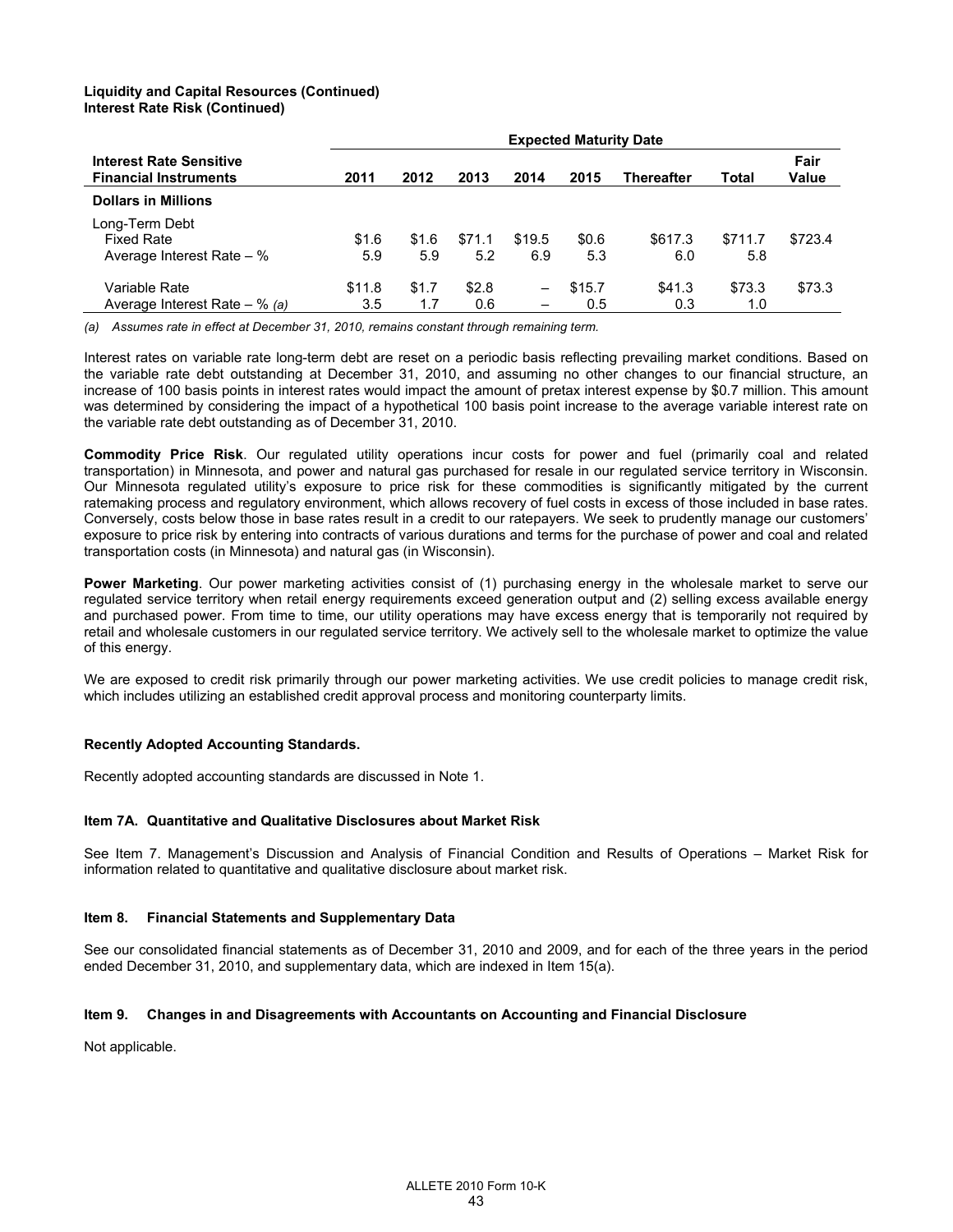### **Item 9A. Controls and Procedures**

### **Conclusion Regarding the Effectiveness of Disclosure Controls and Procedures**

Under the supervision and with the participation of management, including our principal executive officer and principal financial officer, we conducted an evaluation of the effectiveness of the design and operation of ALLETE's disclosure controls and procedures (as defined in Rules 13a-15(e) and 15d-15(e) of the Securities Exchange Act of 1934 ("Exchange Act")). Based upon those evaluations, our principal executive officer and principal financial officer have concluded that such disclosure controls and procedures are effective to provide assurance that information required to be disclosed in ALLETE's reports filed or submitted under the Exchange Act is recorded, processed, summarized, and reported within the time periods specified in the SEC's rules and forms and such information is accumulated and communicated to our management, including our principal executive and principal financial officer, to allow timely decisions regarding required disclosure.

### **Management's Report on Internal Control Over Financial Reporting**

Our management is responsible for establishing and maintaining adequate internal control over financial reporting, as such term is defined in Exchange Act Rule 13a-15(f). Under the supervision and with the participation of our management, including our principal executive officer and principal financial officer, we conducted an evaluation of the effectiveness of our internal control over financial reporting based on the framework in Internal Control—Integrated Framework issued by the Committee of Sponsoring Organizations of the Treadway Commission. Based on our evaluation under the framework in Internal Control— Integrated Framework, our management concluded that our internal control over financial reporting was effective as of December 31, 2010.

The effectiveness of the Company's internal control over financial reporting as of December 31, 2010, has been audited by PricewaterhouseCoopers LLP, an independent registered public accounting firm, as stated in their report which is included herein.

### **Changes in Internal Controls**

There has been no change in our internal control over financial reporting that occurred during our most recent fiscal quarter that has materially affected, or is reasonably likely to materially affect, our internal control over financial reporting.

### **Item 9B. Other Information**

### *Mine Safety Disclosures – Required by the Dodd-Frank Wall Street Reform and Consumer Protection Act*

The Dodd-Frank Act requires issuers to include in periodic reports filed with the SEC certain information relating to citations or orders for violations of standards under the Federal Mine Safety and Health Act of 1977 (Mine Safety Act).

For the six months ended December 31, 2010, we received five citations under Section 104(a) for BNI Coal, however; fines or penalties were not assessed as of the filing of this Form 10-K. We do not expect these citations to result in material fine or penalties. For the six months ended December 31, 2010, there were no citations, orders or notices received under Sections 104, 104(b), 104(d), 107(a) or 104(e) of the Mine Safety Act, no violations of Section 110(b)(2) of the Mine Safety Act, and there were no fatalities.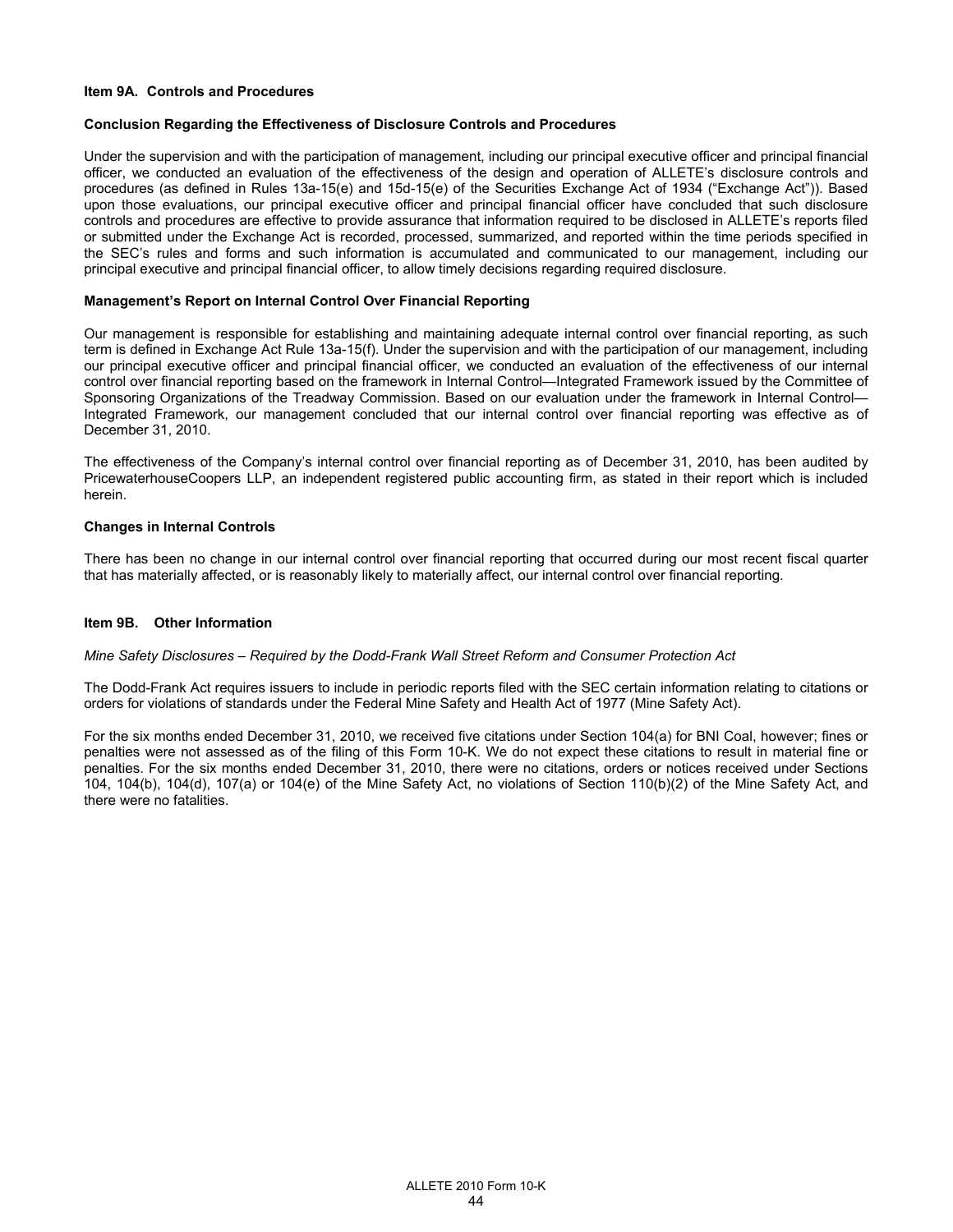### **Part III**

## **Item 10. Directors, Executive Officers and Corporate Governance**

Unless otherwise stated, the information required for this Item is incorporated by reference herein from our Proxy Statement for the 2011 Annual Meeting of Shareholders (2011 Proxy Statement) under the following headings:

- **Directors.** The information regarding directors will be included in the "Election of Directors" section;
- **Audit Committee Financial Expert.** The information regarding the Audit Committee financial expert will be included in the "Audit Committee Report" section;
- **Audit Committee Members.** The identity of the Audit Committee members is included in the "Audit Committee Report" section;
- **Executive Officers.** The information regarding executive officers is included in Part I of this Form 10-K; and
- **Section 16(a) Compliance.** The information regarding Section 16(a) compliance will be included in the "Ownership of ALLETE Common Stock – Section 16(a) Beneficial Ownership Reporting Compliance" section.

Our 2011 Proxy Statement will be filed with the SEC within 120 days after the end of our 2010 fiscal year.

**Code of Ethics.** We have adopted a written Code of Ethics that applies to all of our employees, including our chief executive officer, chief financial officer and controller. A copy of our Code of Ethics is available on our website at www.allete.com and print copies are available without charge upon request to ALLETE, Inc., Attention: Secretary, 30 West Superior St., Duluth, Minnesota 55802. Any amendment to the Code of Ethics or any waiver of the Code of Ethics will be disclosed on our website at www.allete.com promptly following the date of such amendment or waiver.

**Corporate Governance.** The following documents are available on our website at www.allete.com and print copies are available upon request:

- Corporate Governance Guidelines;
- Audit Committee Charter;
- Executive Compensation Committee Charter; and
- Corporate Governance and Nominating Committee Charter.

Any amendment to these documents will be disclosed on our website at www.allete.com promptly following the date of such amendment.

### **Item 11. Executive Compensation**

The information required for this Item is incorporated by reference herein from the "Compensation of Directors and Executive Officers," the "Compensation Discussion and Analysis", the "Executive Compensation Committee Report" and the "Director Compensation 2010" sections in our 2011 Proxy Statement.

### **Item 12. Security Ownership of Certain Beneficial Owners and Management and Related Stockholder Matters**

The information required for this Item is incorporated by reference herein from the "Ownership of ALLETE Common Stock – Securities Owned by Certain Beneficial Owners," the "Ownership of ALLETE Common Stock – Securities Owned by Directors and Management" and the "Equity Compensation Plan Information" sections in our 2011 Proxy Statement.

### **Item 13. Certain Relationships and Related Transactions, and Director Independence**

The information required for this Item is incorporated by reference herein from the "Corporate Governance" section in our 2011 Proxy Statement.

We have adopted a Related Person Transaction Policy which is available on our website at www.allete.com. Print copies are available without charge, upon request. Any amendment to this policy will be disclosed on our website at www.allete.com promptly following the date of such amendment.

### **Item 14. Principal Accounting Fees and Services**

The information required for this Item is incorporated by reference herein from the "Audit Committee Report" section in our 2011 Proxy Statement.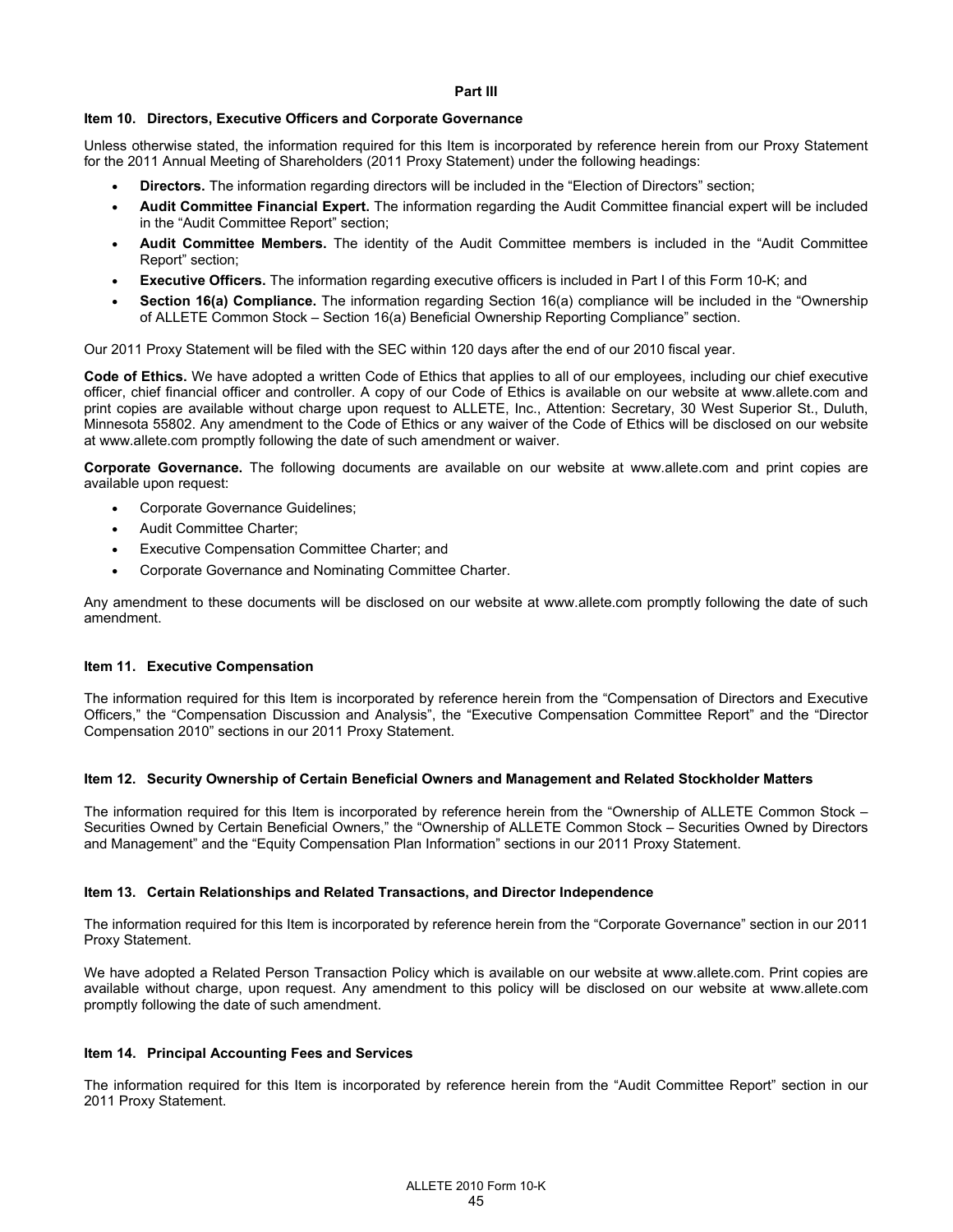## **Item 15. Exhibits and Financial Statement Schedules**

(a) Certain Documents Filed as Part of this Form 10-K.

| (1) | <b>Financial Statements</b>                                                                                                                                                                                    | Page |
|-----|----------------------------------------------------------------------------------------------------------------------------------------------------------------------------------------------------------------|------|
|     | <b>ALLETE</b>                                                                                                                                                                                                  |      |
|     |                                                                                                                                                                                                                | 52   |
|     |                                                                                                                                                                                                                | 53   |
|     | For the Three Years Ended December 31, 2010                                                                                                                                                                    |      |
|     |                                                                                                                                                                                                                | 54   |
|     |                                                                                                                                                                                                                | 55   |
|     |                                                                                                                                                                                                                | 56   |
|     |                                                                                                                                                                                                                | 57   |
| (2) | <b>Financial Statement Schedules</b>                                                                                                                                                                           |      |
|     |                                                                                                                                                                                                                | 92   |
|     | All other schedules have been omitted either because the information is not required to be reported by ALLETE or<br>because the information is included in the consolidated financial statements or the notes. |      |

(3) Exhibits including those incorporated by reference.

### **Exhibit Number**

- $*3(a)1$  Articles of Incorporation amended and restated as of May 8, 2001 (filed as Exhibit 3(b) to the March 31, 2001, Form 10-Q, File No. 1-3548).
- \*3(a)2 Amendment to Articles of Incorporation, dated as of May 12, 2009 (filed as Exhibit 3 to the June 30, 2009, Form 10-Q, File No. 1-3548).
- \*3(a)3 Amendment to Articles of Incorporation, dated as of May 19, 2010 (filed as Exhibit 3(a) to the May 14, 2010, Form 8-K, File No. 1-3548).
- \*3(a)4 Amendment to Certificate of Assumed Name, filed with the Minnesota Secretary of State on May 8, 2001 (filed as Exhibit 3(a) to the March 31, 2001, Form 10-Q, File No. 1-3548).
- \*3(b) Bylaws, as amended effective May 11, 2010 (filed as Exhibit 3(b) to the May 14, 2010, Form 8-K, File No. 1-3548).
- \*4(a)1 Mortgage and Deed of Trust, dated as of September 1, 1945, between Minnesota Power & Light Company (now ALLETE) and The Bank of New York Mellon (formerly Irving Trust Company) and Ming Ryan (successor to Richard H. West), Trustees (filed as Exhibit 7(c), File No. 2-5865).

\*4(a)2 - Supplemental Indentures to ALLETE's Mortgage and Deed of Trust:

| −(aj∠ |                | ouppicmental indentiales to ALLETE's inortyage and Decu or Trust. |                                   |                |  |  |  |  |  |
|-------|----------------|-------------------------------------------------------------------|-----------------------------------|----------------|--|--|--|--|--|
|       | <b>Number</b>  | Dated as of                                                       | <b>Reference File</b>             | <b>Exhibit</b> |  |  |  |  |  |
|       | First          | March 1, 1949                                                     | 2-7826                            | 7(b)           |  |  |  |  |  |
|       | Second         | July 1, 1951                                                      | 2-9036                            | 7(c)           |  |  |  |  |  |
|       | Third          | March 1, 1957                                                     | 2-13075                           | 2(c)           |  |  |  |  |  |
|       | Fourth         | January 1, 1968                                                   | 2-27794                           | 2(c)           |  |  |  |  |  |
|       | Fifth          | April 1, 1971                                                     | 2-39537                           | 2(c)           |  |  |  |  |  |
|       | Sixth          | August 1, 1975                                                    | 2-54116                           | 2(c)           |  |  |  |  |  |
|       | Seventh        | September 1, 1976                                                 | 2-57014                           | 2(c)           |  |  |  |  |  |
|       | Eighth         | September 1, 1977                                                 | 2-59690                           | 2(c)           |  |  |  |  |  |
|       | Ninth          | April 1, 1978                                                     | 2-60866                           | 2(c)           |  |  |  |  |  |
|       | Tenth          | August 1, 1978                                                    | 2-62852                           | 2(d)2          |  |  |  |  |  |
|       | Eleventh       | December 1, 1982                                                  | 2-56649                           | 4(a)3          |  |  |  |  |  |
|       | Twelfth        | April 1, 1987                                                     | 33-30224                          | 4(a)3          |  |  |  |  |  |
|       | Thirteenth     | March 1, 1992                                                     | 33-47438                          | 4(b)           |  |  |  |  |  |
|       | Fourteenth     | June 1, 1992                                                      | 33-55240                          | 4(b)           |  |  |  |  |  |
|       | Fifteenth      | July 1, 1992                                                      | 33-55240                          | 4(c)           |  |  |  |  |  |
|       | Sixteenth      | July 1, 1992                                                      | 33-55240                          | 4(d)           |  |  |  |  |  |
|       | Seventeenth    | February 1, 1993                                                  | 33-50143                          | 4(b)           |  |  |  |  |  |
|       | Eighteenth     | July 1, 1993                                                      | 33-50143                          | 4(c)           |  |  |  |  |  |
|       | Nineteenth     | February 1, 1997                                                  | 1-3548 (1996 Form 10-K)           | 4(a)3          |  |  |  |  |  |
|       | Twentieth      | November 1, 1997                                                  | 1-3548 (1997 Form 10-K)           | 4(a)3          |  |  |  |  |  |
|       | Twenty-first   | October 1, 2000                                                   | 333-54330                         | 4(c)3          |  |  |  |  |  |
|       | Twenty-second  | July 1, 2003                                                      | 1-3548 (June 30, 2003 Form 10-Q)  | 4              |  |  |  |  |  |
|       | Twenty-third   | August 1, 2004                                                    | 1-3548 (Sept. 30, 2004 Form 10-Q) | 4(a)           |  |  |  |  |  |
|       | Twenty-fourth  | March 1, 2005                                                     | 1-3548 (March 31, 2005 Form 10-Q) | 4              |  |  |  |  |  |
|       | Twenty-fifth   | December 1, 2005                                                  | 1-3548 (March 31, 2006 Form 10-Q) | 4              |  |  |  |  |  |
|       | Twenty-sixth   | October 1, 2006                                                   | 1-3548 (2006 Form 10-K)           | 4              |  |  |  |  |  |
|       | Twenty-seventh | February 1, 2008                                                  | 1-3548 (2007 Form 10-K)           | 4(a)3          |  |  |  |  |  |
|       | Twenty-eighth  | May 1, 2008                                                       | 1-3548 (June 30, 2008 Form 10-Q)  | 4              |  |  |  |  |  |
|       |                |                                                                   |                                   |                |  |  |  |  |  |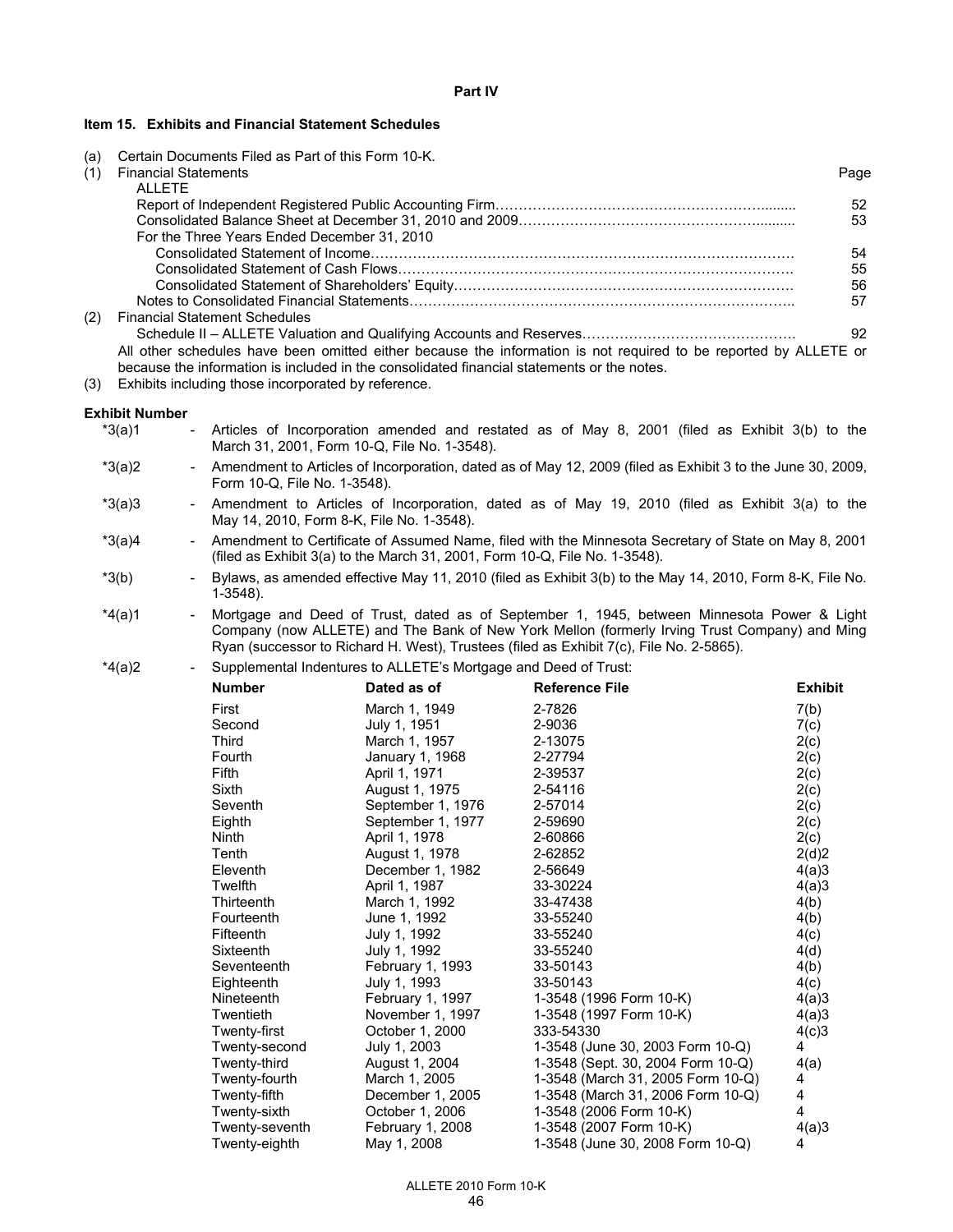|            |                | Twenty-ninth<br>Thirtieth<br>Thirty-first                                        | November 1, 2008<br>January 1, 2009<br>February 1, 2010                                                                                                                                                                                                                                 | 1-3548 (2008 Form 10-K)<br>1-3548 (2008 Form 10-K)<br>1-3548 (March 31, 2010 Form 10-Q)                                                                                                                                                                                                                                                             | 4(a)3<br>4(a)4<br>4                                                   |  |  |  |
|------------|----------------|----------------------------------------------------------------------------------|-----------------------------------------------------------------------------------------------------------------------------------------------------------------------------------------------------------------------------------------------------------------------------------------|-----------------------------------------------------------------------------------------------------------------------------------------------------------------------------------------------------------------------------------------------------------------------------------------------------------------------------------------------------|-----------------------------------------------------------------------|--|--|--|
| $*4(b)1$   |                | Thirty-second                                                                    | August 1, 2010                                                                                                                                                                                                                                                                          | 1-3548 (Sept. 30, 2010 Form 10-Q)<br>Indenture of Trust, dated as of August 1, 2004, between the City of Cohasset, Minnesota and U.S. Bank<br>National Association, as Trustee relating to \$111 Million Collateralized Pollution Control Refunding<br>Revenue Bonds (filed as Exhibit 4(b) to the September 30, 2004, Form 10-Q, File No. 1-3548). | 4                                                                     |  |  |  |
| $*4(b)2$   |                |                                                                                  | the September 30, 2004, Form 10-Q, File No. 1-3548).                                                                                                                                                                                                                                    | Loan Agreement, dated as of August 1, 2004, between the City of Cohasset, Minnesota and ALLETE<br>relating to \$111 Million Collateralized Pollution Control Refunding Revenue Bonds (filed as Exhibit 4(c) to                                                                                                                                      |                                                                       |  |  |  |
| $*4(c)1$   |                |                                                                                  | Mortgage and Deed of Trust, dated as of March 1, 1943, between Superior Water, Light and Power<br>Company and Chemical Bank & Trust Company and Howard B. Smith, as Trustees, both succeeded by<br>U.S. Bank National Association, as Trustee (filed as Exhibit 7(c), File No. 2-8668). |                                                                                                                                                                                                                                                                                                                                                     |                                                                       |  |  |  |
| $*4(c)2$   |                |                                                                                  |                                                                                                                                                                                                                                                                                         | Supplemental Indentures to Superior Water, Light and Power Company's Mortgage and Deed of Trust:                                                                                                                                                                                                                                                    |                                                                       |  |  |  |
|            |                | <b>Number</b>                                                                    | Dated as of                                                                                                                                                                                                                                                                             | <b>Reference File</b>                                                                                                                                                                                                                                                                                                                               | <b>Exhibit</b>                                                        |  |  |  |
|            |                | First<br>Second<br><b>Third</b><br>Fourth<br>Fifth<br>Sixth<br>Seventh<br>Eighth | March 1, 1951<br>March 1, 1962<br>July 1, 1976<br>March 1, 1985<br>December 1, 1992<br>March 24, 1994<br>November 1, 1994<br>January 1, 1997                                                                                                                                            | 2-59690<br>2-27794<br>2-57478<br>2-78641<br>1-3548 (1992 Form 10-K)<br>1-3548 (1996 Form 10-K)<br>1-3548 (1996 Form 10-K)<br>1-3548 (1996 Form 10-K)                                                                                                                                                                                                | 2(d)(1)<br>2(d)1<br>2(e)1<br>4(b)<br>4(b)1<br>4(b)1<br>4(b)2<br>4(b)3 |  |  |  |
|            |                | Ninth                                                                            | October 1, 2007                                                                                                                                                                                                                                                                         | 1-3548 (2007 Form 10-K)                                                                                                                                                                                                                                                                                                                             | 4(c)3                                                                 |  |  |  |
|            |                | Tenth                                                                            | October 1, 2007                                                                                                                                                                                                                                                                         | 1-3548 (2007 Form 10-K)                                                                                                                                                                                                                                                                                                                             | 4(c)4                                                                 |  |  |  |
|            |                | Eleventh                                                                         | December 1, 2008                                                                                                                                                                                                                                                                        | 1-3548 (2008 Form 10-K)                                                                                                                                                                                                                                                                                                                             | 4(c)3                                                                 |  |  |  |
| *10(a)     |                | No. 1-3548).                                                                     |                                                                                                                                                                                                                                                                                         | Power Purchase and Sale Agreement, dated as of May 29, 1998, between Minnesota Power, Inc. (now<br>ALLETE) and Square Butte Electric Cooperative (filed as Exhibit 10 to the June 30, 1998, Form 10-Q, File                                                                                                                                         |                                                                       |  |  |  |
| $*10(d)1$  |                |                                                                                  | 10(d)1 to the 2009 Form 10-K, File No. 1-3548).                                                                                                                                                                                                                                         | Fourth Amended and Restated Committed Facility Letter, dated January 11, 2006, by and among<br>ALLETE and Bank of America (formerly LaSalle Bank National Association), as Agent (filed as Exhibit                                                                                                                                                  |                                                                       |  |  |  |
| $*10(d)2$  |                |                                                                                  | First Amendment to Fourth Amended and Restated Committed Facility Letter dated June 19, 2006, by<br>and among ALLETE and Bank of America (formerly LaSalle Bank National Association), as Agent (filed<br>as Exhibit 10(a) to the June 30, 2006, Form 10-Q, File No. 1-3548).           |                                                                                                                                                                                                                                                                                                                                                     |                                                                       |  |  |  |
| $*10(d)3$  | $\blacksquare$ |                                                                                  |                                                                                                                                                                                                                                                                                         | Second Amendment to Fourth Amended and Restated Committed Facility Letter dated<br>December 14, 2006, by and among ALLETE and Bank of America (formerly LaSalle Bank National<br>Association), as Agent (filed as Exhibit 10(d)3 to the 2006 Form 10-K, File No. 1-3548).                                                                           |                                                                       |  |  |  |
| $*10(e)1$  |                |                                                                                  |                                                                                                                                                                                                                                                                                         | Financing Agreement between Collier County Industrial Development Authority and ALLETE dated as of<br>July 1, 2006 (filed as Exhibit 10(b)1 to the June 30, 2006, Form 10-Q, File No. 1-3548).                                                                                                                                                      |                                                                       |  |  |  |
| $*10(e)2$  |                |                                                                                  | the June 30, 2006, Form 10-Q, File No. 1-3548).                                                                                                                                                                                                                                         | Letter of Credit Agreement, dated as of July 5, 2006, among ALLETE, the Participating Banks and Wells<br>Fargo Bank, National Association, as Administrative Agent and Issuing Bank (filed as Exhibit 10(b)2 to                                                                                                                                     |                                                                       |  |  |  |
| *10(g)     |                |                                                                                  |                                                                                                                                                                                                                                                                                         | Agreement dated December 16, 2005, among ALLETE, Wisconsin Public Service Corporation and WPS<br>Investments, LLC (filed as Exhibit 10(g) to the 2009 Form 10-K, File No. 1-3548).                                                                                                                                                                  |                                                                       |  |  |  |
| $+10(h)1$  |                |                                                                                  |                                                                                                                                                                                                                                                                                         | ALLETE Executive Annual Incentive Plan, as amended and restated, effective January 1, 2011.                                                                                                                                                                                                                                                         |                                                                       |  |  |  |
| $+*10(h)2$ |                | 2008 Form 10-K, File No. 1-3548).                                                |                                                                                                                                                                                                                                                                                         | ALLETE Executive Annual Incentive Plan Form of Awards Effective 2009 (filed as Exhibit 10(h)7 to the                                                                                                                                                                                                                                                |                                                                       |  |  |  |
| $+*10(h)3$ |                | 2009 Form 10-K, File No. 1-3548).                                                |                                                                                                                                                                                                                                                                                         | ALLETE Executive Annual Incentive Plan Form of Awards Effective 2010 (filed as Exhibit 10(h)3 to the                                                                                                                                                                                                                                                |                                                                       |  |  |  |
| +10(h)4    |                |                                                                                  | ALLETE Executive Annual Incentive Plan Form of Awards Effective 2011.                                                                                                                                                                                                                   |                                                                                                                                                                                                                                                                                                                                                     |                                                                       |  |  |  |
| $+*10(i)1$ |                |                                                                                  |                                                                                                                                                                                                                                                                                         | ALLETE and Affiliated Companies Supplemental Executive Retirement Plan (SERP I), as amended and<br>restated, effective January 1, 2009 (filed as Exhibit 10(i)4 to the 2008 Form 10-K, File No. 1-3548).                                                                                                                                            |                                                                       |  |  |  |
| $+10(i)2$  |                | effective January 1, 2011.                                                       |                                                                                                                                                                                                                                                                                         | Amendment to the ALLETE and Affiliated Companies Supplemental Executive Retirement Plan (SERP I),                                                                                                                                                                                                                                                   |                                                                       |  |  |  |
| $+10(i)3$  |                | and restated, effective January 1, 2011.                                         |                                                                                                                                                                                                                                                                                         | ALLETE and Affiliated Companies Supplemental Executive Retirement Plan II (SERP II), as amended                                                                                                                                                                                                                                                     |                                                                       |  |  |  |
| $+*10(j)1$ |                |                                                                                  |                                                                                                                                                                                                                                                                                         | Minnesota Power and Affiliated Companies Executive Investment Plan I, as amended and restated,<br>effective November 1, 1988 (filed as Exhibit 10(c) to the 1988 Form 10-K, File No. 1-3548).                                                                                                                                                       |                                                                       |  |  |  |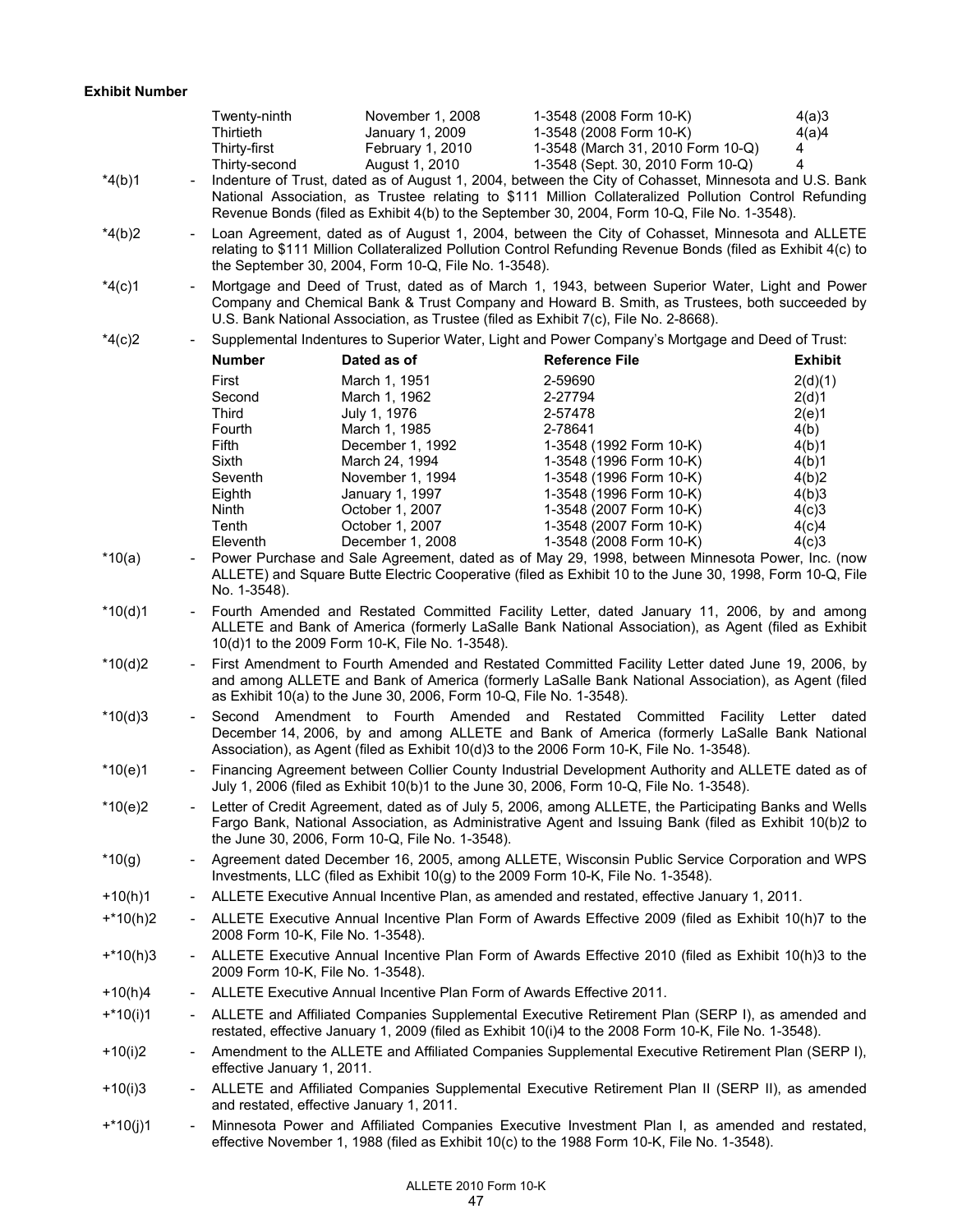# **Exhibit Number**

| $+*10(j)2$  |                          | Amendments through December 2003 to the Minnesota Power and Affiliated Companies Executive<br>Investment Plan I (filed as Exhibit 10(v)2 to the 2003 Form 10-K, File No. 1-3548).              |
|-------------|--------------------------|------------------------------------------------------------------------------------------------------------------------------------------------------------------------------------------------|
| $+*10(j)3$  |                          | July 2004 Amendment to the Minnesota Power and Affiliated Companies Executive Investment Plan I<br>(filed as Exhibit 10(b) to the June 30, 2004, Form 10-Q, File No. 1-3548).                  |
| $+*10(j)4$  |                          | August 2006 Amendment to the Minnesota Power and Affiliated Companies Executive Investment Plan I<br>(filed as Exhibit 10(b) to the September 30, 2006, Form 10-Q, File No. 1-3548).           |
| $+*10(k)1$  | $\sim$                   | Minnesota Power and Affiliated Companies Executive Investment Plan II, as amended and restated,<br>effective November 1, 1988 (filed as Exhibit 10(d) to the 1988 Form 10-K, File No. 1-3548). |
| $+*10(k)2$  | $\sim$                   | Amendments through December 2003 to the Minnesota Power and Affiliated Companies Executive<br>Investment Plan II (filed as Exhibit 10(w)2 to the 2003 Form 10-K, File No. 1-3548).             |
| $+*10(k)3$  |                          | July 2004 Amendment to the Minnesota Power and Affiliated Companies Executive Investment Plan II<br>(filed as Exhibit 10(c) to the June 30, 2004, Form 10-Q, File No. 1-3548).                 |
| $+*10(k)4$  |                          | August 2006 Amendment to the Minnesota Power and Affiliated Companies Executive Investment Plan II<br>(filed as Exhibit 10(c) to the September 30, 2006, Form 10-Q, File No. 1-3548).          |
| $+*10(l)$   | $\overline{\phantom{a}}$ | Deferred Compensation Trust Agreement, as amended and restated, effective January 1, 1989 (filed as<br>Exhibit 10(f) to the 1988 Form 10-K, File No. 1-3548).                                  |
| $+*10(m)1$  | $\overline{\phantom{a}}$ | ALLETE Executive Long-Term Incentive Compensation Plan as amended and restated effective<br>January 1, 2006 (filed as Exhibit 10 to the May 16, 2005, Form 8-K, File No. 1-3548).              |
| $+10(m)2$   |                          | Amendment to the ALLETE Executive Long-Term Incentive Compensation Plan, effective January 1,<br>2011.                                                                                         |
| $+*10(m)3$  |                          | Form of ALLETE Executive Long-Term Incentive Compensation Plan 2006 Nonqualified Stock Option<br>Grant (filed as Exhibit 10(a)1 to the January 30, 2006, Form 8-K, File No. 1-3548).           |
| $+*10(m)4$  |                          | Form of ALLETE Executive Long-Term Incentive Compensation Plan Nonqualified Stock Option Grant<br>Effective 2007 (filed as Exhibit 10(m)6 to the 2006 Form 10-K, File No. 1-3548).             |
| $+*10(m)5$  |                          | Form of ALLETE Executive Long-Term Incentive Compensation Plan Performance Share Grant Effective<br>2007 (filed as Exhibit 10(m)7 to the 2006 Form 10-K, File No. 1-3548).                     |
| $+*10(m)6$  |                          | Form of ALLETE Executive Long-Term Incentive Compensation Plan Performance Share Grant Effective<br>2008 (filed as Exhibit 10(m)10 to the 2007 Form 10-K, File No. 1-3548).                    |
| $+*10(m)7$  |                          | Form of ALLETE Executive Long-Term Incentive Compensation Plan Performance Share Grant Effective<br>2009 (filed as Exhibit 10(m)11 to the 2008 Form 10-K, File No. 1-3548).                    |
| $+*10(m)8$  |                          | Form of ALLETE Executive Long-Term Incentive Compensation Plan - Restricted Stock Unit Grant<br>Effective 2009 (filed as Exhibit 10(m)12 to the 2008 Form 10-K, File No. 1-3548).              |
| $+*10(m)9$  |                          | Form of ALLETE Executive Long-Term Incentive Compensation Plan Performance Share Grant Effective<br>2010 (filed as Exhibit 10(m)8 to the 2009 Form 10-K, File No. 1-3548).                     |
| $+*10(m)10$ |                          | Form of ALLETE Executive Long-Term Incentive Compensation Plan - Restricted Stock Unit Grant<br>Effective 2010 (filed as Exhibit 10(m)9 to the 2009 Form 10-K, File No. 1-3548).               |
| $+10(m)11$  |                          | Form of ALLETE Executive Long-Term Incentive Compensation Plan Performance Share Grant Effective<br>2011.                                                                                      |
| $+10(m)12$  |                          | Form of ALLETE Executive Long-Term Incentive Compensation Plan - Restricted Stock Unit Grant<br>Effective 2011.                                                                                |
| $+*10(n)1$  |                          | Minnesota Power (now ALLETE) Director Stock Plan, effective January 1, 1995 (filed as Exhibit 10 to the<br>March 31, 1995, Form 10-Q, File No. 1-3548).                                        |
| $+*10(n)2$  |                          | Amendments through December 2003 to the Minnesota Power (now ALLETE) Director Stock Plan (filed<br>as Exhibit 10(z)2 to the 2003 Form 10-K, File No. 1-3548).                                  |
| $+*10(n)3$  |                          | July 2004 Amendment to the ALLETE Director Stock Plan (filed as Exhibit 10(e) to the June 30, 2004,<br>Form 10-Q, File No. 1-3548).                                                            |
| $+*10(n)4$  |                          | January 2007 Amendment to the ALLETE Director Stock Plan (filed as Exhibit 10(n)4 to the 2006 Form<br>10-K, File No. 1-3548).                                                                  |
| $+*10(n)5$  |                          | May 2009 Amendment to the ALLETE Director Stock Plan (filed as Exhibit 10(b) to the June 30, 2009,<br>Form 10-Q, File No. 1-3548).                                                             |
| $+*10(n)6$  |                          | May 2010 Amendment to the ALLETE Director Stock Plan (filed as Exhibit 10(a) to the June 30, 2010,<br>Form 10-Q, File No. 1-3548).                                                             |
| $+*10(n)7$  | $\overline{\phantom{a}}$ | October 2010 Amendment to the ALLETE Director Stock Plan (filed as Exhibit 10 to the<br>September 30, 2010, Form 10-Q, File No. 1-3548).                                                       |
| $+*10(n)8$  |                          | ALLETE Non-Management Director Compensation Summary Effective May 1, 2010 (filed as Exhibit 10(b)<br>to the March 31, 2010, Form 10-Q, File No. 1-3548).                                       |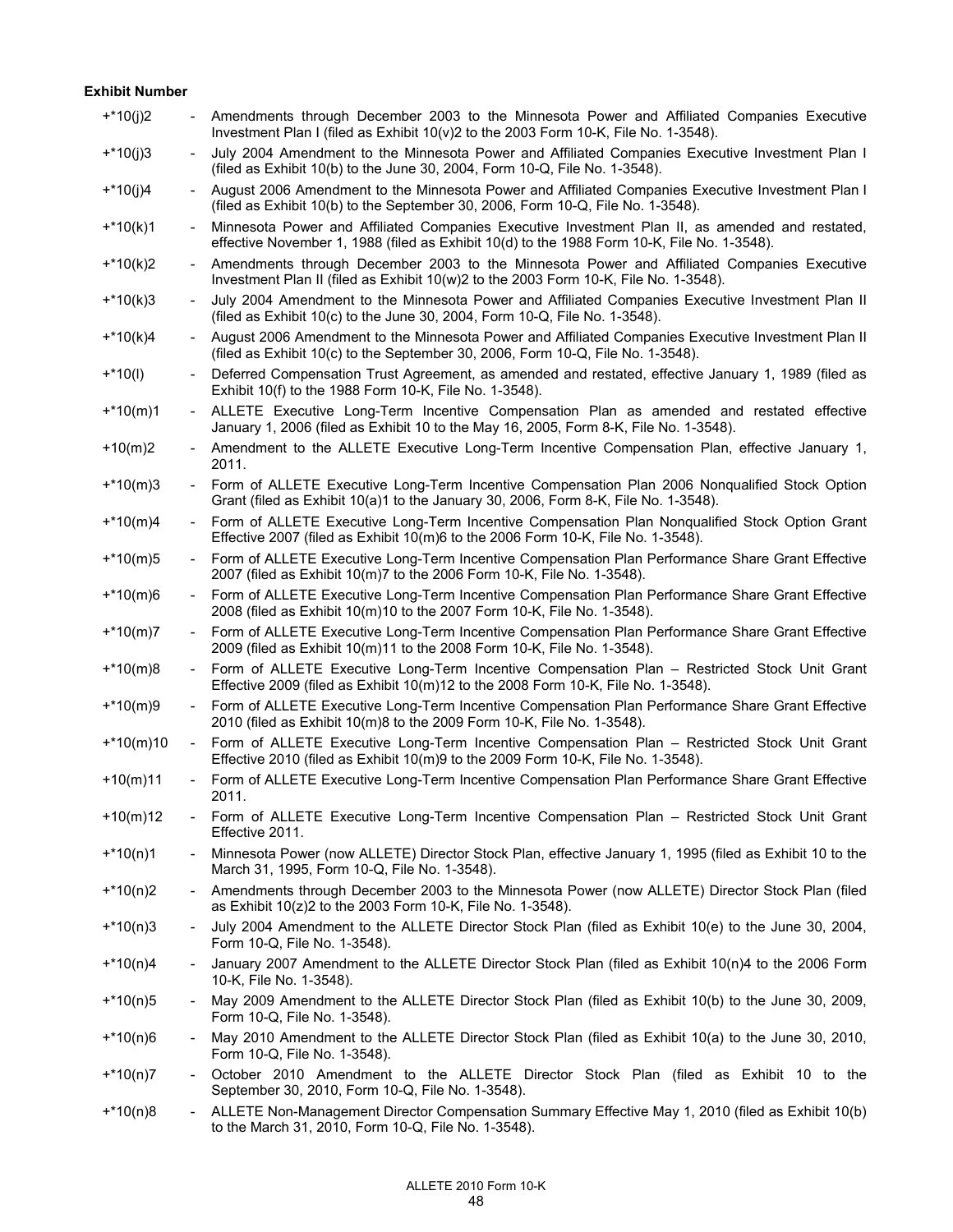### **Exhibit Number**

| $+10(n)9$       | $\overline{\phantom{a}}$     | ALLETE Non-Management Director Compensation Summary effective January 19, 2011.                                                                                                                                                                                                                                                                                                                                                       |
|-----------------|------------------------------|---------------------------------------------------------------------------------------------------------------------------------------------------------------------------------------------------------------------------------------------------------------------------------------------------------------------------------------------------------------------------------------------------------------------------------------|
| $+*10(0)1$      | $\overline{\phantom{a}}$     | Minnesota Power (now ALLETE) Director Compensation Deferral Plan Amended and Restated, effective<br>January 1, 1990 (filed as Exhibit 10(ac) to the 2002 Form 10-K, File No. 1-3548).                                                                                                                                                                                                                                                 |
| $+*10(0)2$      | $\qquad \qquad \blacksquare$ | October 2003 Amendment to the Minnesota Power (now ALLETE) Director Compensation Deferral Plan<br>(filed as Exhibit 10(aa)2 to the 2003 Form 10-K, File No. 1-3548).                                                                                                                                                                                                                                                                  |
| $+*10(0)3$      |                              | January 2005 Amendment to the ALLETE Director Compensation Deferral Plan (filed as Exhibit 10(c) to<br>the March 31, 2005, Form 10-Q, File No. 1-3548).                                                                                                                                                                                                                                                                               |
| $+*10(0)4$      |                              | August 2006 Amendment to the ALLETE Director Compensation Deferral Plan (filed as Exhibit 10(d) to<br>the September 30, 2006, Form 10-Q, File No. 1-3548).                                                                                                                                                                                                                                                                            |
| $+*10(0)5$      |                              | ALLETE Non-Employee Director Compensation Deferral Plan II, effective May 1, 2009 (filed as Exhibit<br>10(a) to the June 30, 2009, Form 10-Q, File No. 1-3548).                                                                                                                                                                                                                                                                       |
| $+*10(p)$       | $\overline{\phantom{0}}$     | ALLETE Director Compensation Trust Agreement, effective October 11, 2004 (filed as Exhibit 10(a) to<br>the September 30, 2004, Form 10-Q, File No. 1-3548).                                                                                                                                                                                                                                                                           |
| $+10(q)$        | $\overline{\phantom{a}}$     | ALLETE and Affiliated Companies Change in Control Severance Plan, as amended and restated,<br>effective January 19, 2011.                                                                                                                                                                                                                                                                                                             |
| 12 <sup>°</sup> | $\overline{\phantom{a}}$     | Computation of Ratios of Earnings to Fixed Charges.                                                                                                                                                                                                                                                                                                                                                                                   |
| 21              | $\overline{\phantom{a}}$     | Subsidiaries of the Registrant.                                                                                                                                                                                                                                                                                                                                                                                                       |
| 23(a)           | $\overline{\phantom{a}}$     | Consent of Independent Registered Public Accounting Firm.                                                                                                                                                                                                                                                                                                                                                                             |
| 31(a)           | $\overline{\phantom{a}}$     | Rule 13a-14(a)/15d-14(a) Certification by the Chief Executive Officer Pursuant to Section 302 of the<br>Sarbanes-Oxley Act of 2002.                                                                                                                                                                                                                                                                                                   |
| 31(b)           | $\overline{a}$               | Rule 13a-14(a)/15d-14(a) Certification by the Chief Financial Officer Pursuant to Section 302 of the<br>Sarbanes-Oxley Act of 2002.                                                                                                                                                                                                                                                                                                   |
| 32              | $\overline{\phantom{a}}$     | Section 1350 Certification of Annual Report by the Chief Executive Officer and Chief Financial Officer<br>Pursuant to Section 906 of the Sarbanes-Oxley Act of 2002.                                                                                                                                                                                                                                                                  |
| 99              | $\frac{1}{2}$                | ALLETE News Release dated February 16, 2011, announcing earnings for the year ended<br>December 31, 2010. (This exhibit has been furnished and shall not be deemed "filed" for purposes<br>of Section 18 of the Securities Exchange Act of 1934, nor shall it be deemed incorporated by<br>reference in any filing under the Securities Act of 1933, except as shall be expressly set forth by<br>specific reference in such filing.) |

SWL&P is a party to other long-term debt instruments, \$6,370,000 of City of Superior, Wisconsin, Collateralized Utility Revenue Refunding Bonds Series 2007A and \$6,130,000 of City of Superior, Wisconsin, Collateralized Utility Revenue Bonds Series 2007B, that, pursuant to Regulation S-K, Item 601(b)(4)(iii), are not filed as exhibits since the total amount of debt authorized under each of these omitted instruments does not exceed 10 percent of our total consolidated assets. We will furnish copies of these instruments to the SEC upon its request.

We are a party to another long-term debt instrument, \$38,995,000 original principal amount, of City of Cohasset, Minnesota, Variable Rate Demand Revenue Refunding Bonds (ALLETE, formerly Minnesota Power & Light Company, Project) Series 1997A, Series 1997B and Series 1997C (\$36,495,000 remaining principal balance) that, pursuant to Regulation S-K, Item 601(b)(4)(iii), is not filed as an exhibit since the total amount of debt authorized under this omitted instrument does not exceed 10 percent of our total consolidated assets. We will furnish copies of this instrument to the SEC upon its request.

*Incorporated herein by reference as indicated.* 

*<sup>+</sup> Management contract or compensatory plan or arrangement pursuant to Item 15(b).*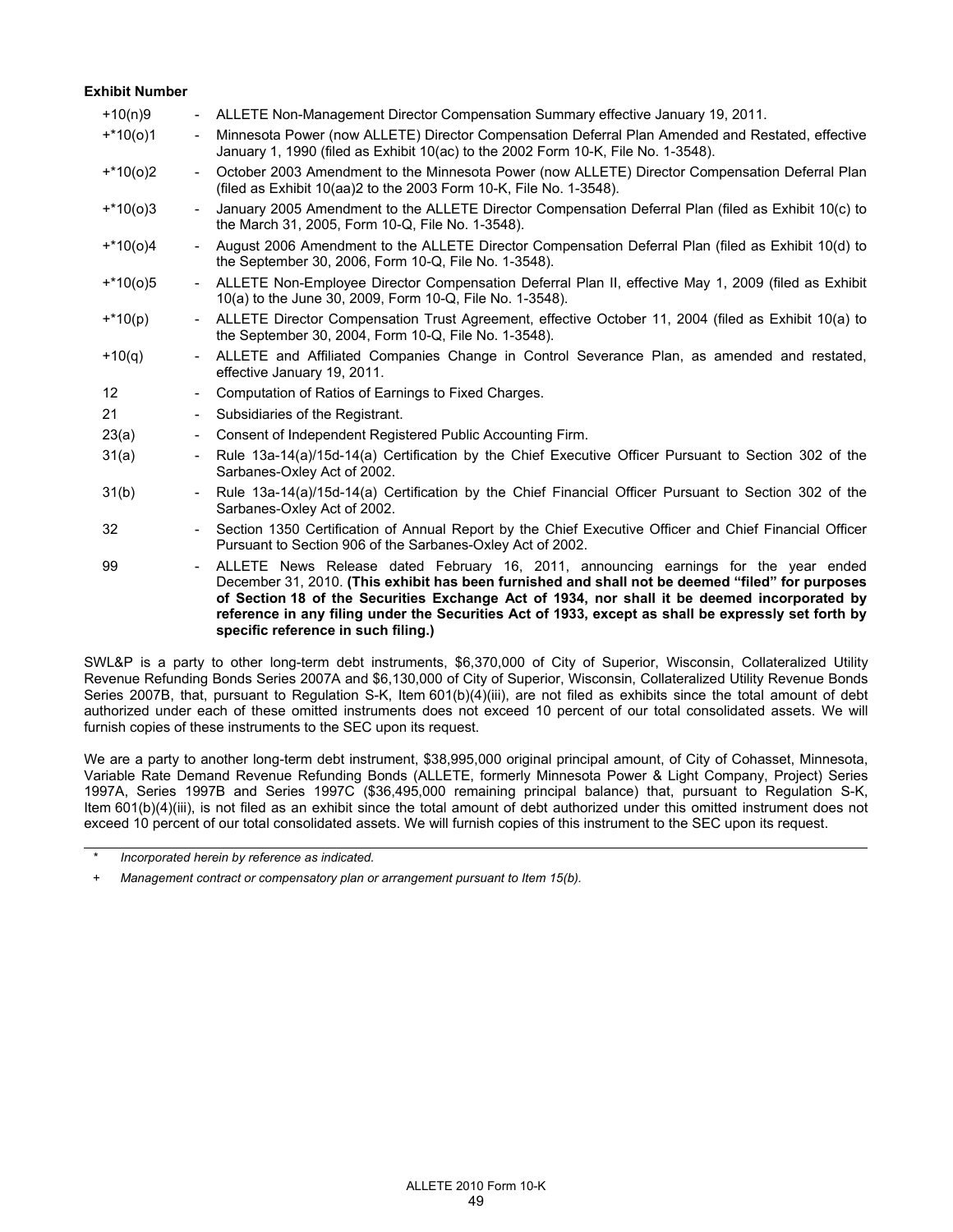# **Signatures**

Pursuant to the requirements of Section 13 or 15(d) of the Securities Exchange Act of 1934, the registrant has duly caused this report to be signed on its behalf by the undersigned, thereunto duly authorized.

# **ALLETE, Inc.**

Dated: February 16, 2011 **By Alan R. Hodnik** By **Alan R. Hodnik** Alan R. Hodnik President and Chief Executive Officer

Pursuant to the requirements of the Securities Exchange Act of 1934, this report has been signed below by the following persons on behalf of the registrant and in the capacities and on the dates indicated.

| <b>Signature</b>                       | Title                                                                              | Date              |
|----------------------------------------|------------------------------------------------------------------------------------|-------------------|
| Alan R. Hodnik<br>Alan R. Hodnik       | President and Chief Executive Officer<br>(Principal Executive Officer)             | February 16, 2011 |
| Mark A. Schober<br>Mark A. Schober     | Senior Vice President and Chief Financial Officer<br>(Principal Financial Officer) | February 16, 2011 |
| Steven Q. DeVinck<br>Steven Q. DeVinck | Controller and Vice President – Business Support<br>(Principal Accounting Officer) | February 16, 2011 |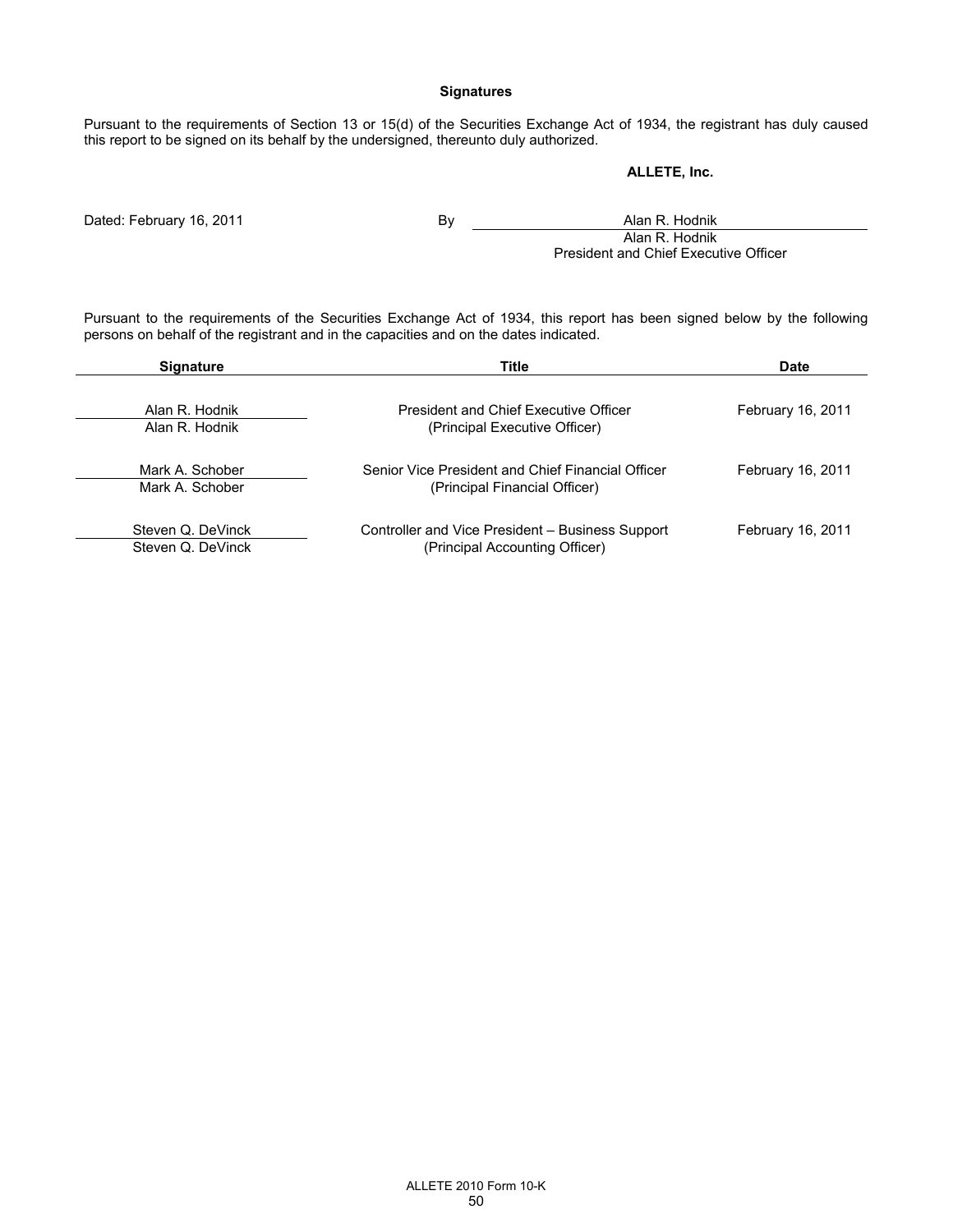# **Signatures (Continued)**

| Signature                                    | <b>Title</b>    | <b>Date</b>       |
|----------------------------------------------|-----------------|-------------------|
| Kathleen A. Brekken<br>Kathleen A. Brekken   | Director        | February 16, 2011 |
| Kathryn W. Dindo<br>Kathryn W. Dindo         | <b>Director</b> | February 16, 2011 |
| Heidi J. Eddins<br>Heidi J. Eddins           | <b>Director</b> | February 16, 2011 |
| Sidney W. Emery, Jr.<br>Sidney W. Emery, Jr. | <b>Director</b> | February 16, 2011 |
| James S. Haines, Jr<br>James S. Haines, Jr   | Director        | February 16, 2011 |
| James J. Hoolihan<br>James J. Hoolihan       | <b>Director</b> | February 16, 2011 |
| Madeleine W. Ludlow<br>Madeleine W. Ludlow   | <b>Director</b> | February 16, 2011 |
| Douglas C. Neve<br>Douglas C. Neve           | Director        | February 16, 2011 |
| Leonard C. Rodman<br>Leonard C. Rodman       | <b>Director</b> | February 16, 2011 |
| Donald J. Shippar<br>Donald J. Shippar       | Director        | February 16, 2011 |
| Bruce W. Stender<br>Bruce W. Stender         | <b>Director</b> | February 16, 2011 |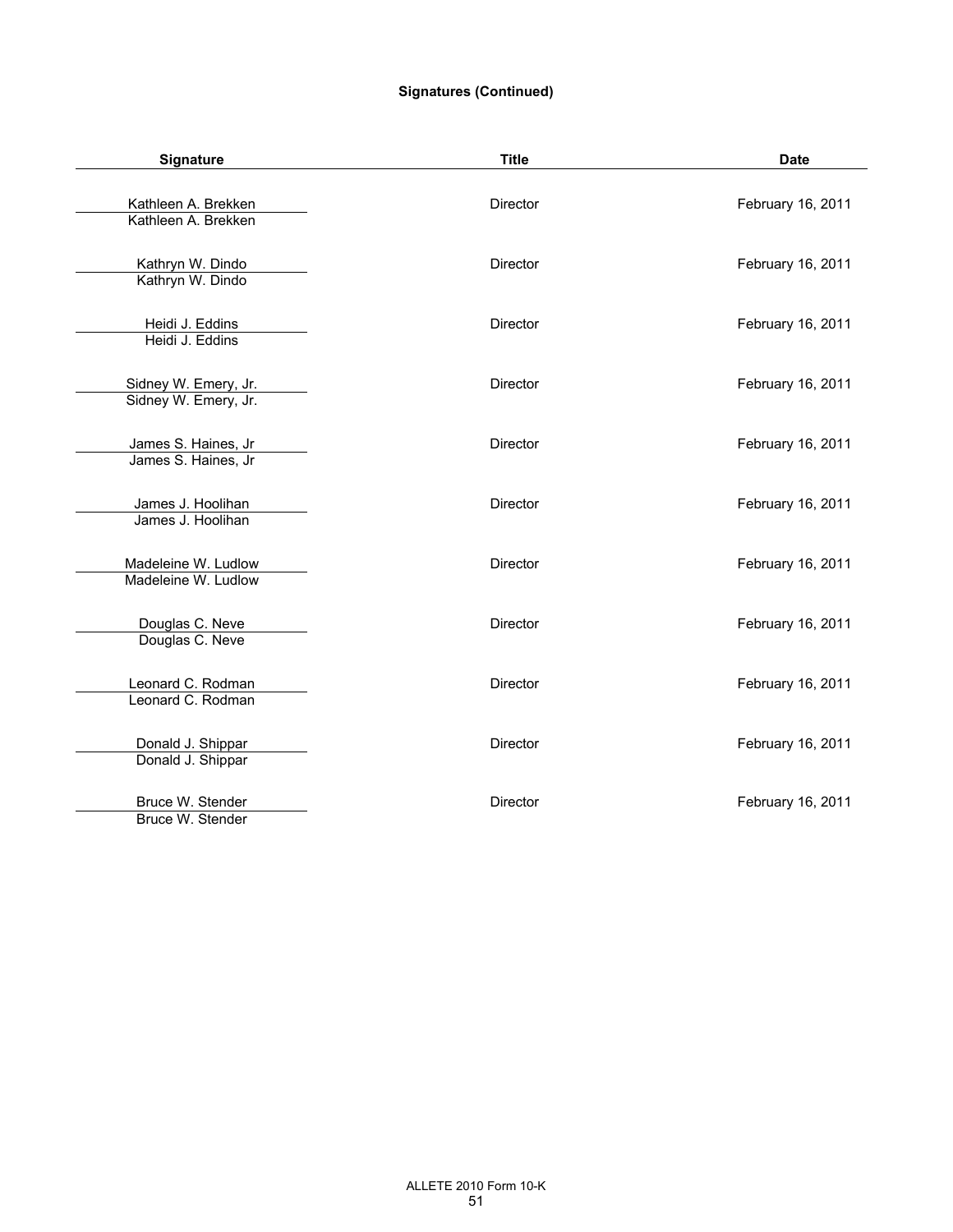# **Report of Independent Registered Public Accounting Firm**

To the Board of Directors and Shareholders of ALLETE, Inc:

In our opinion, the accompanying consolidated financial statements listed in the index appearing under Item 15(a)(1) present fairly, in all material respects, the financial position of ALLETE, Inc. and its subsidiaries (the Company) at December 31, 2010 and 2009, and the results of their operations and their cash flows for each of the three years in the period ended December 31, 2010 in conformity with accounting principles generally accepted in the United States of America. In addition, in our opinion, the financial statement schedule listed in the index appearing under Item  $15(a)(2)$  presents fairly, in all material respects, the information set forth therein when read in conjunction with the related consolidated financial statements. Also in our opinion, the Company maintained, in all material respects, effective internal control over financial reporting as of December 31, 2010, based on criteria established in *Internal Control - Integrated Framework* issued by the Committee of Sponsoring Organizations of the Treadway Commission (COSO). The Company's management is responsible for these financial statements and financial statement schedule, for maintaining effective internal control over financial reporting and for its assessment of the effectiveness of internal control over financial reporting, included in Management's Report on Internal Control over Financial Reporting appearing under Item 9A. Our responsibility is to express opinions on these financial statements, on the financial statement schedule, and on the Company's internal control over financial reporting based on our integrated audits. We conducted our audits in accordance with the standards of the Public Company Accounting Oversight Board (United States). Those standards require that we plan and perform the audits to obtain reasonable assurance about whether the financial statements are free of material misstatement and whether effective internal control over financial reporting was maintained in all material respects. Our audits of the financial statements included examining, on a test basis, evidence supporting the amounts and disclosures in the financial statements, assessing the accounting principles used and significant estimates made by management, and evaluating the overall financial statement presentation. Our audit of internal control over financial reporting included obtaining an understanding of internal control over financial reporting, assessing the risk that a material weakness exists, and testing and evaluating the design and operating effectiveness of internal control based on the assessed risk. Our audits also included performing such other procedures as we considered necessary in the circumstances. We believe that our audits provide a reasonable basis for our opinions.

A company's internal control over financial reporting is a process designed to provide reasonable assurance regarding the reliability of financial reporting and the preparation of financial statements for external purposes in accordance with generally accepted accounting principles. A company's internal control over financial reporting includes those policies and procedures that (i) pertain to the maintenance of records that, in reasonable detail, accurately and fairly reflect the transactions and dispositions of the assets of the company; (ii) provide reasonable assurance that transactions are recorded as necessary to permit preparation of financial statements in accordance with generally accepted accounting principles, and that receipts and expenditures of the company are being made only in accordance with authorizations of management and directors of the company; and (iii) provide reasonable assurance regarding prevention or timely detection of unauthorized acquisition, use, or disposition of the company's assets that could have a material effect on the financial statements.

Because of its inherent limitations, internal control over financial reporting may not prevent or detect misstatements. Also, projections of any evaluation of effectiveness to future periods are subject to the risk that controls may become inadequate because of changes in conditions, or that the degree of compliance with the policies or procedures may deteriorate.

PricewaterhouseCoopers LLP Minneapolis, Minnesota February 16, 2011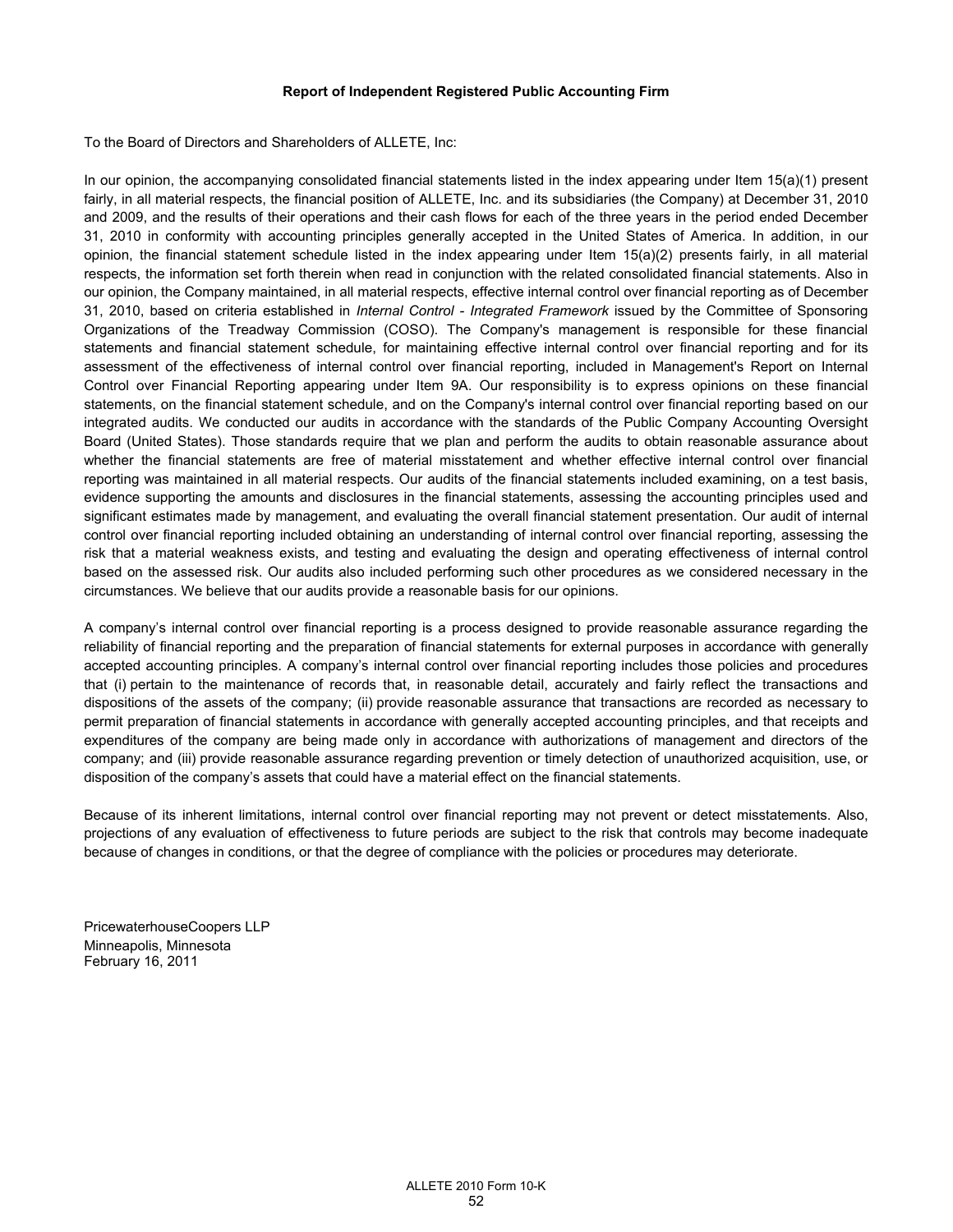# **Consolidated Financial Statements**

# **ALLETE Consolidated Balance Sheet**

| As of December 31                                                     | 2010      | 2009      |
|-----------------------------------------------------------------------|-----------|-----------|
| <b>Millions</b>                                                       |           |           |
| <b>Assets</b>                                                         |           |           |
| <b>Current Assets</b>                                                 |           |           |
| Cash and Cash Equivalents                                             | \$44.9    | \$25.7    |
| <b>Short-Term Investments</b>                                         | 6.7       |           |
| Accounts Receivable (Less Allowance of \$0.9 and \$0.9)               | 99.5      | 118.5     |
| Inventories                                                           | 60.0      | 57.0      |
| Prepayments and Other                                                 | 28.6      | 24.3      |
| <b>Total Current Assets</b>                                           | 239.7     | 225.5     |
| Property, Plant and Equipment - Net                                   | 1,805.6   | 1,622.7   |
| <b>Regulatory Assets</b>                                              | 310.2     | 293.2     |
| Investment in ATC                                                     | 93.3      | 88.4      |
| <b>Other Investments</b>                                              | 126.0     | 130.5     |
| <b>Other Non-Current Assets</b>                                       | 34.3      | 32.8      |
| <b>Total Assets</b>                                                   | \$2,609.1 | \$2,393.1 |
| <b>Liabilities and Equity</b>                                         |           |           |
| <b>Liabilities</b>                                                    |           |           |
| <b>Current Liabilities</b>                                            |           |           |
| <b>Accounts Payable</b>                                               | \$75.4    | \$62.1    |
| <b>Accrued Taxes</b>                                                  | 22.0      | 20.6      |
| <b>Accrued Interest</b>                                               | 13.4      | 11.1      |
| Long-Term Debt Due Within One Year                                    | 13.4      | 5.2       |
| Notes Payable                                                         | 1.0       | 1.9       |
| Other                                                                 | 33.7      | 32.2      |
| <b>Total Current Liabilities</b>                                      | 158.9     | 133.1     |
| Long-Term Debt                                                        | 771.6     | 695.8     |
| Deferred Income Taxes                                                 | 325.2     | 253.1     |
| <b>Regulatory Liabilities</b>                                         | 43.6      | 47.1      |
| Other Non-Current Liabilities                                         | 324.8     | 325.0     |
| <b>Total Liabilities</b>                                              | 1,624.1   | 1,454.1   |
| <b>Commitments and Contingencies (Note 10)</b>                        |           |           |
| <b>Equity</b>                                                         |           |           |
| <b>ALLETE's Equity</b>                                                |           |           |
| Common Stock Without Par Value, 80.0 Shares Authorized, 35.8 and 35.2 |           |           |
| <b>Shares Outstanding</b>                                             | 636.1     | 613.4     |
| <b>Unearned ESOP Shares</b>                                           | (36.8)    | (45.3)    |
| Accumulated Other Comprehensive Loss                                  | (23.2)    | (24.0)    |
| <b>Retained Earnings</b>                                              | 399.9     | 385.4     |
| <b>Total ALLETE Equity</b>                                            | 976.0     | 929.5     |
| Non-Controlling Interest in Subsidiaries                              | 9.0       | 9.5       |
| <b>Total Equity</b>                                                   | 985.0     | 939.0     |
| <b>Total Liabilities and Equity</b>                                   | \$2,609.1 | \$2,393.1 |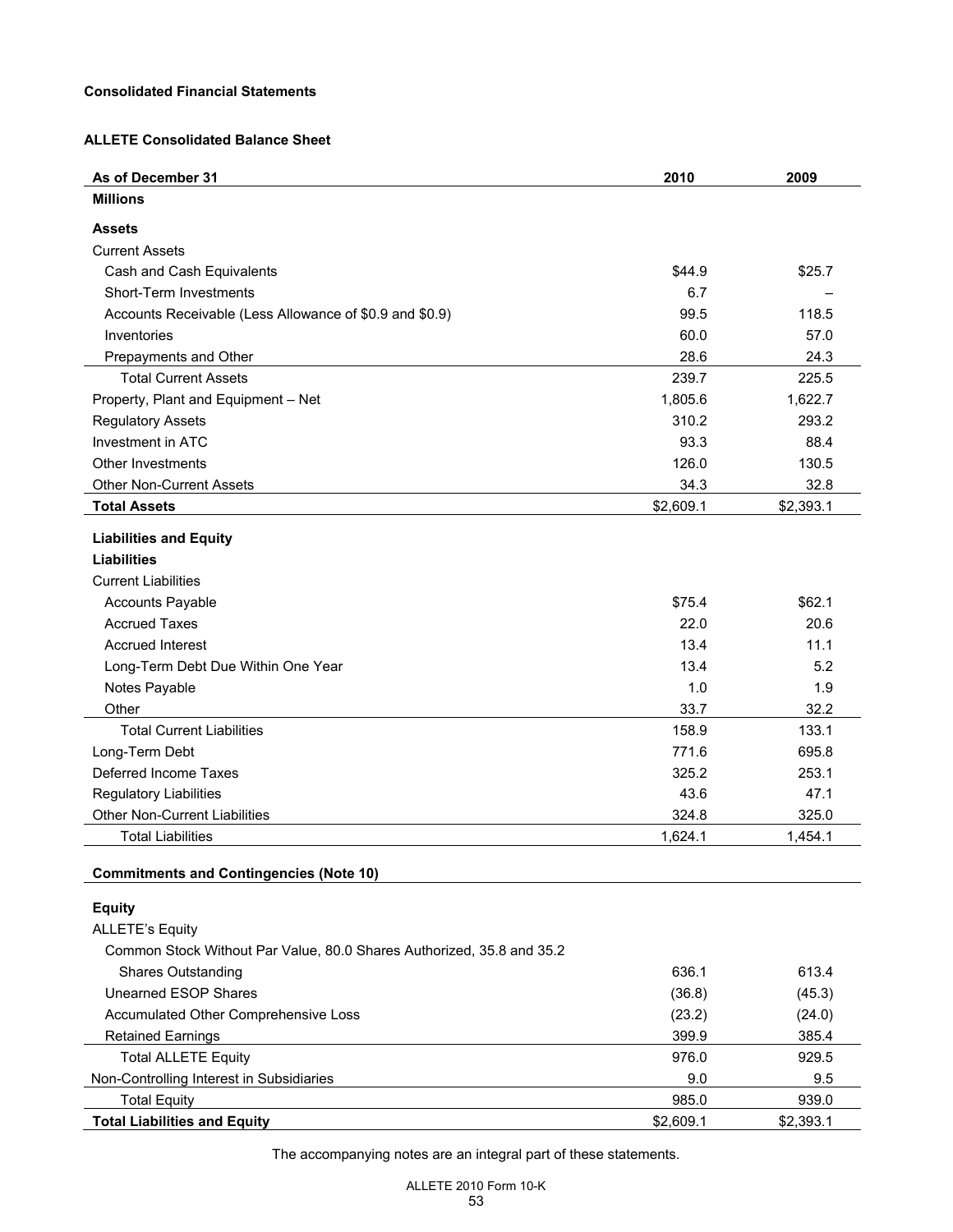# **ALLETE Consolidated Statement of Income**

| <b>Year Ended December 31</b>                           | 2010    | 2009    | 2008    |
|---------------------------------------------------------|---------|---------|---------|
| <b>Millions Except Per Share Amounts</b>                |         |         |         |
| <b>Operating Revenue</b>                                |         |         |         |
| <b>Operating Revenue</b>                                | \$907.0 | \$766.7 | \$801.0 |
| Prior Year Rate Refunds                                 |         | (7.6)   |         |
| <b>Total Operating Revenue</b>                          | 907.0   | 759.1   | 801.0   |
| <b>Operating Expenses</b>                               |         |         |         |
| <b>Fuel and Purchased Power</b>                         | 325.1   | 279.5   | 305.6   |
| Operating and Maintenance                               | 365.6   | 308.9   | 318.1   |
| Depreciation                                            | 80.5    | 64.7    | 55.5    |
| <b>Total Operating Expenses</b>                         | 771.2   | 653.1   | 679.2   |
| <b>Operating Income</b>                                 | 135.8   | 106.0   | 121.8   |
| <b>Other Income (Expense)</b>                           |         |         |         |
| Interest Expense                                        | (39.2)  | (33.8)  | (26.3)  |
| <b>Equity Earnings in ATC</b>                           | 17.9    | 17.5    | 15.3    |
| Other                                                   | 4.6     | 1.8     | 15.6    |
| Total Other Income (Expense)                            | (16.7)  | (14.5)  | 4.6     |
|                                                         |         |         |         |
| Income Before Non-Controlling Interest and Income Taxes | 119.1   | 91.5    | 126.4   |
| <b>Income Tax Expense</b>                               | 44.3    | 30.8    | 43.4    |
| <b>Net Income</b>                                       | 74.8    | 60.7    | 83.0    |
| Less: Non-Controlling Interest in Subsidiaries          | (0.5)   | (0.3)   | 0.5     |
| <b>Net Income Attributable to ALLETE</b>                | \$75.3  | \$61.0  | \$82.5  |
|                                                         |         |         |         |
| <b>Average Shares of Common Stock</b>                   |         |         |         |
| Basic                                                   | 34.2    | 32.2    | 29.2    |
| <b>Diluted</b>                                          | 34.3    | 32.2    | 29.3    |
|                                                         |         |         |         |
| <b>Basic Earnings Per Share of Common Stock</b>         | \$2.20  | \$1.89  | \$2.82  |
| <b>Diluted Earnings Per Share of Common Stock</b>       | \$2.19  | \$1.89  | \$2.82  |
| <b>Dividends Per Share of Common Stock</b>              | \$1.76  | \$1.76  | \$1.72  |
|                                                         |         |         |         |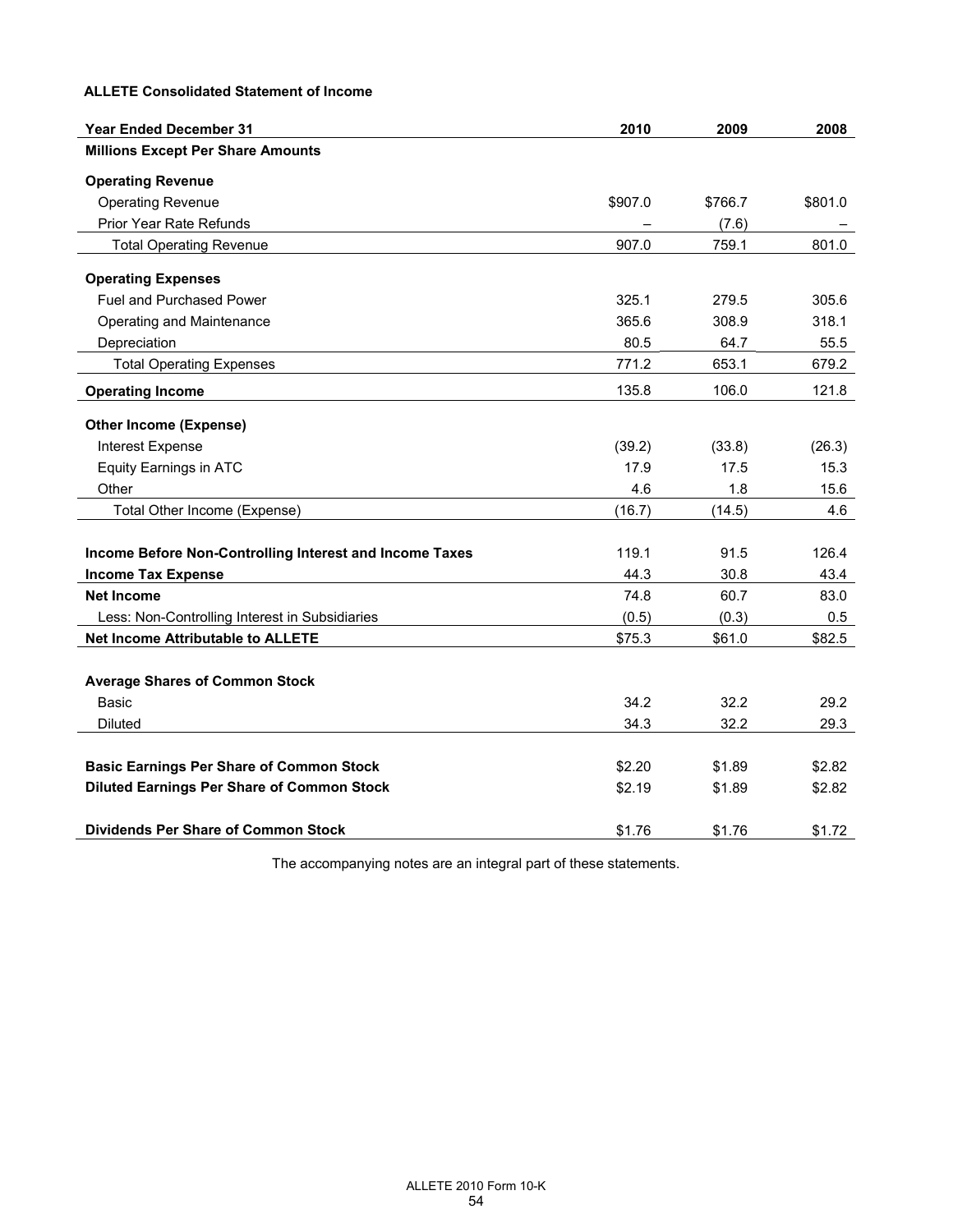# **ALLETE Consolidated Statement of Cash Flows**

| <b>Year Ended December 31</b>                           | 2010          | 2009          | 2008          |
|---------------------------------------------------------|---------------|---------------|---------------|
| <b>Millions</b>                                         |               |               |               |
| <b>Operating Activities</b>                             |               |               |               |
| Net Income                                              | \$74.8        | \$60.7        | \$83.0        |
| Allowance for Funds Used During Construction            | (4.2)         | (5.8)         | (3.3)         |
| Loss (Income) from Equity Investments, Net of Dividends | (3.1)         | 0.1           | (3.1)         |
| Gain on Real Estate Foreclosure                         | (0.7)         |               |               |
| Gain on Sale of Assets                                  |               | (0.2)         | (4.8)         |
| Gain on Sale of Available-for-sale Securities           |               |               | (6.4)         |
| Loss on Impairment of Assets                            |               | 3.1           |               |
| <b>Depreciation Expense</b>                             | 80.5          | 64.7          | 55.5          |
| Amortization of Debt Issuance Costs                     | 0.9           | 0.9           | 0.8           |
| Deferred Income Tax Expense                             | 66.0          | 75.2          | 38.8          |
| Share-Based Compensation Expense                        | 2.2           | 2.1           | 1.8           |
| <b>ESOP Compensation Expense</b>                        | 7.1           | 6.5           | 10.1          |
| <b>Bad Debt Expense</b>                                 | 1.1           | 1.3           | 0.7           |
| Changes in Operating Assets and Liabilities             |               |               |               |
| <b>Accounts Receivable</b>                              | 17.9          | (43.5)        | 2.4           |
| Inventories                                             | (3.0)         | (7.3)         | (0.2)         |
| Prepayments and Other                                   | (4.3)         |               | 11.2          |
| <b>Accounts Payable</b>                                 | 5.8           | 10.5          | (14.1)        |
| <b>Other Current Liabilities</b>                        | 5.2           | 5.3           | 5.9           |
| Regulatory and Other Assets                             | 16.3          | (18.3)        | (1.8)         |
| Regulatory and Other Liabilities                        | (33.8)        | (17.9)        | (22.9)        |
| Cash from Operating Activities                          | 228.7         | 137.4         | 153.6         |
| <b>Investing Activities</b>                             |               |               |               |
| Proceeds from Sale of Available-for-sale Securities     | 0.6           | 8.9           | 62.3          |
| Payments for Purchase of Available-for-sale Securities  | (2.3)         | (2.2)         | (44.8)        |
| Investment in ATC                                       | (1.6)         | (7.8)         | (7.4)         |
| Changes to Other Investments                            | 1.3           | (0.7)         | (9.2)         |
| Additions to Property, Plant and Equipment              | (248.9)       | (318.5)       | (301.1)       |
| Proceeds from Sale of Assets                            |               | 0.3           | 20.4          |
| Other                                                   |               |               | 3.7           |
| Cash for Investing Activities                           | (250.9)       | (320.0)       | (276.1)       |
|                                                         |               |               |               |
| <b>Financing Activities</b>                             |               |               |               |
| Proceeds from Issuance of Common Stock                  | 20.5<br>155.0 | 65.2<br>111.4 | 71.1<br>198.7 |
| Proceeds from Issuance of Long-Term Debt                |               |               |               |
| Changes in Notes Payable                                | (0.9)         | (4.1)         | 6.0           |
| Reductions of Long-Term Debt                            | (71.0)        | (9.1)         | (22.7)        |
| <b>Debt Issuance Costs</b>                              | (1.4)         | (0.6)         | (1.5)         |
| Dividends on Common Stock                               | (60.8)        | (56.5)        | (50.4)        |
| Cash from Financing Activities                          | 41.4          | 106.3         | 201.2         |
| <b>Change in Cash and Cash Equivalents</b>              | 19.2          | (76.3)        | 78.7          |
| Cash and Cash Equivalents at Beginning of Period        | 25.7          | 102.0         | 23.3          |
| Cash and Cash Equivalents at End of Period              | \$44.9        | \$25.7        | \$102.0       |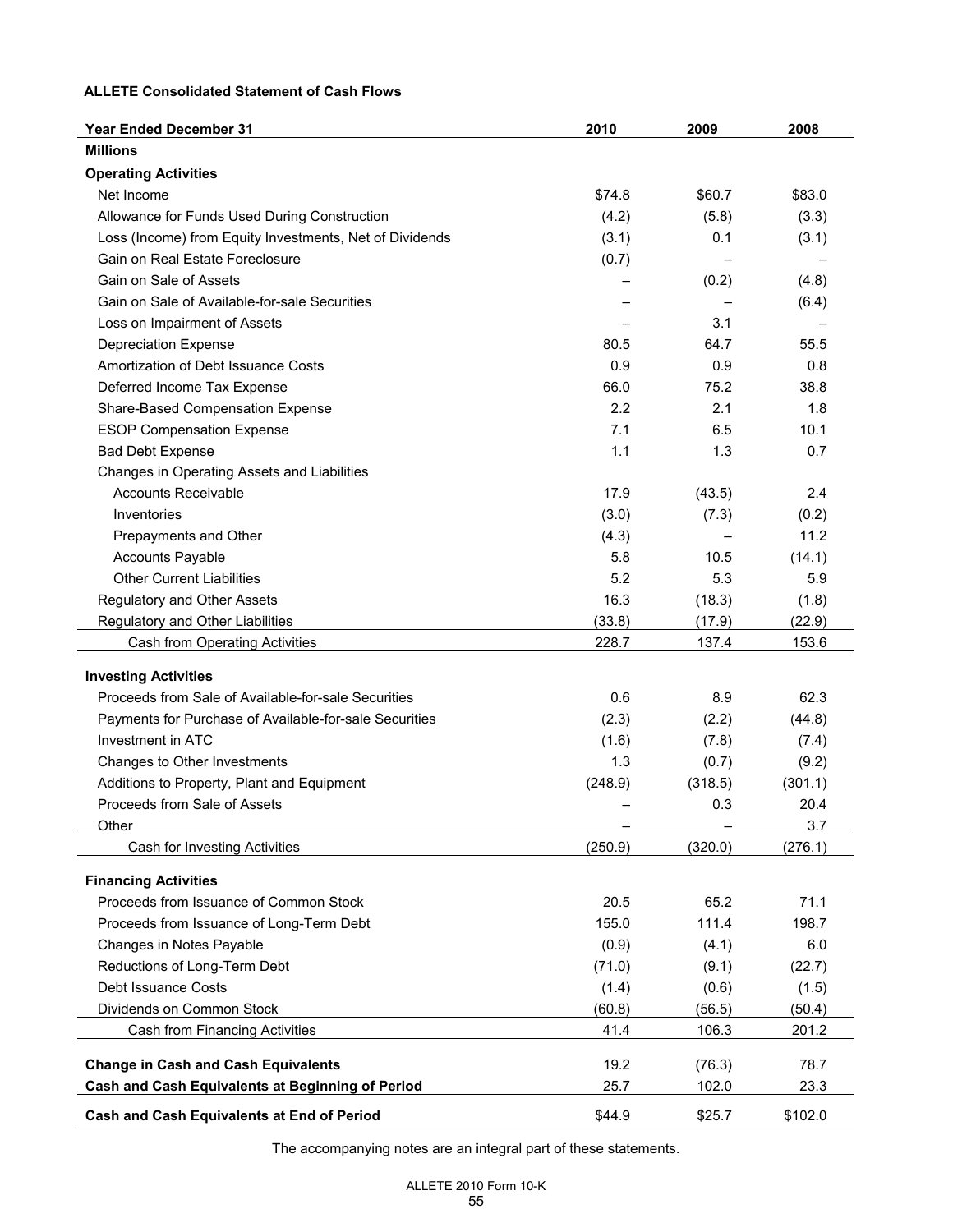# **ALLETE Consolidated Statement of Shareholders' Equity**

|                                                                              | Total<br>Shareholders'<br>Equity | <b>Retained</b><br><b>Earnings</b> | Accumulated<br>Other<br>Comprehensive<br>Income (Loss) | Unearned<br><b>ESOP</b><br><b>Shares</b> | Common<br><b>Stock</b> |
|------------------------------------------------------------------------------|----------------------------------|------------------------------------|--------------------------------------------------------|------------------------------------------|------------------------|
| <b>Millions</b>                                                              |                                  |                                    |                                                        |                                          |                        |
| Balance as of December 31, 2007                                              | \$742.6                          | \$350.4                            | \$(4.5)                                                | \$(64.5)                                 | \$461.2                |
| Comprehensive Income                                                         |                                  |                                    |                                                        |                                          |                        |
| Net Income                                                                   | 83.0                             | 83.0                               |                                                        |                                          |                        |
| Other Comprehensive Income - Net of Tax                                      |                                  |                                    |                                                        |                                          |                        |
| Unrealized Loss on Securities - Net                                          | (6.0)                            |                                    | (6.0)                                                  |                                          |                        |
| Reclassification Adjustment for Gains Included in Income                     | (3.7)                            |                                    | (3.7)                                                  |                                          |                        |
| Defined Benefit Pension and Other Postretirement Plans                       | (18.8)                           |                                    | (18.8)                                                 |                                          |                        |
| <b>Total Comprehensive Income</b>                                            | 54.5                             |                                    |                                                        |                                          |                        |
| Non-Controlling Interest in Subsidiaries                                     | (0.5)                            | (0.5)                              |                                                        |                                          |                        |
| Comprehensive Income Attributable to ALLETE                                  | 54.0                             |                                    |                                                        |                                          |                        |
| Adjustment to apply change in Pension and Postretirement<br>measurement date | (1.6)                            | (1.6)                              |                                                        |                                          |                        |
| Common Stock Issued - Net                                                    | 72.9                             |                                    |                                                        |                                          | 72.9                   |
| Dividends Declared                                                           | (50.4)                           | (50.4)                             |                                                        |                                          |                        |
| <b>ESOP Shares Earned</b>                                                    | 9.6                              |                                    |                                                        | 9.6                                      |                        |
| Balance as of December 31, 2008                                              | 827.1                            | 380.9                              | (33.0)                                                 | (54.9)                                   | 534.1                  |
| Comprehensive Income                                                         |                                  |                                    |                                                        |                                          |                        |
| Net Income                                                                   | 60.7                             | 60.7                               |                                                        |                                          |                        |
| Other Comprehensive Income - Net of Tax                                      |                                  |                                    |                                                        |                                          |                        |
| Unrealized Gain on Securities - Net                                          | 2.8                              |                                    | 2.8                                                    |                                          |                        |
| Defined Benefit Pension and Other Postretirement Plans                       | 6.2                              |                                    | 6.2                                                    |                                          |                        |
| <b>Total Comprehensive Income</b>                                            | 69.7                             |                                    |                                                        |                                          |                        |
| Non-Controlling Interest in Subsidiaries                                     | 0.3                              | 0.3                                |                                                        |                                          |                        |
| Comprehensive Income Attributable to ALLETE                                  | 70.0                             |                                    |                                                        |                                          |                        |
| Common Stock Issued - Net                                                    | 79.3                             |                                    |                                                        |                                          | 79.3                   |
| Dividends Declared                                                           | (56.5)                           | (56.5)                             |                                                        |                                          |                        |
| <b>ESOP Shares Earned</b>                                                    | 9.6                              |                                    |                                                        | 9.6                                      |                        |
| Balance as of December 31, 2009                                              | 929.5                            | 385.4                              | (24.0)                                                 | (45.3)                                   | 613.4                  |
| Comprehensive Income                                                         |                                  |                                    |                                                        |                                          |                        |
| Net Income                                                                   | 74.8                             | 74.8                               |                                                        |                                          |                        |
| Other Comprehensive Income - Net of Tax                                      |                                  |                                    |                                                        |                                          |                        |
| Unrealized Gain on Securities - Net                                          | 0.8                              |                                    | 0.8                                                    |                                          |                        |
| <b>Total Comprehensive Income</b>                                            | 75.6                             |                                    |                                                        |                                          |                        |
| Non-Controlling Interest in Subsidiaries                                     | 0.5                              | 0.5                                |                                                        |                                          |                        |
| Comprehensive Income Attributable to ALLETE                                  | 76.1                             |                                    |                                                        |                                          |                        |
| Common Stock Issued - Net                                                    | 22.7                             |                                    |                                                        |                                          | 22.7                   |
| Dividends Declared                                                           | (60.8)                           | (60.8)                             |                                                        |                                          |                        |
| <b>ESOP Shares Earned</b>                                                    | 8.5                              |                                    |                                                        | 8.5                                      |                        |
| Balance as of December 31, 2010                                              | \$976.0                          | \$399.9                            | \$(23.2)                                               | \$(36.8)                                 | \$636.1                |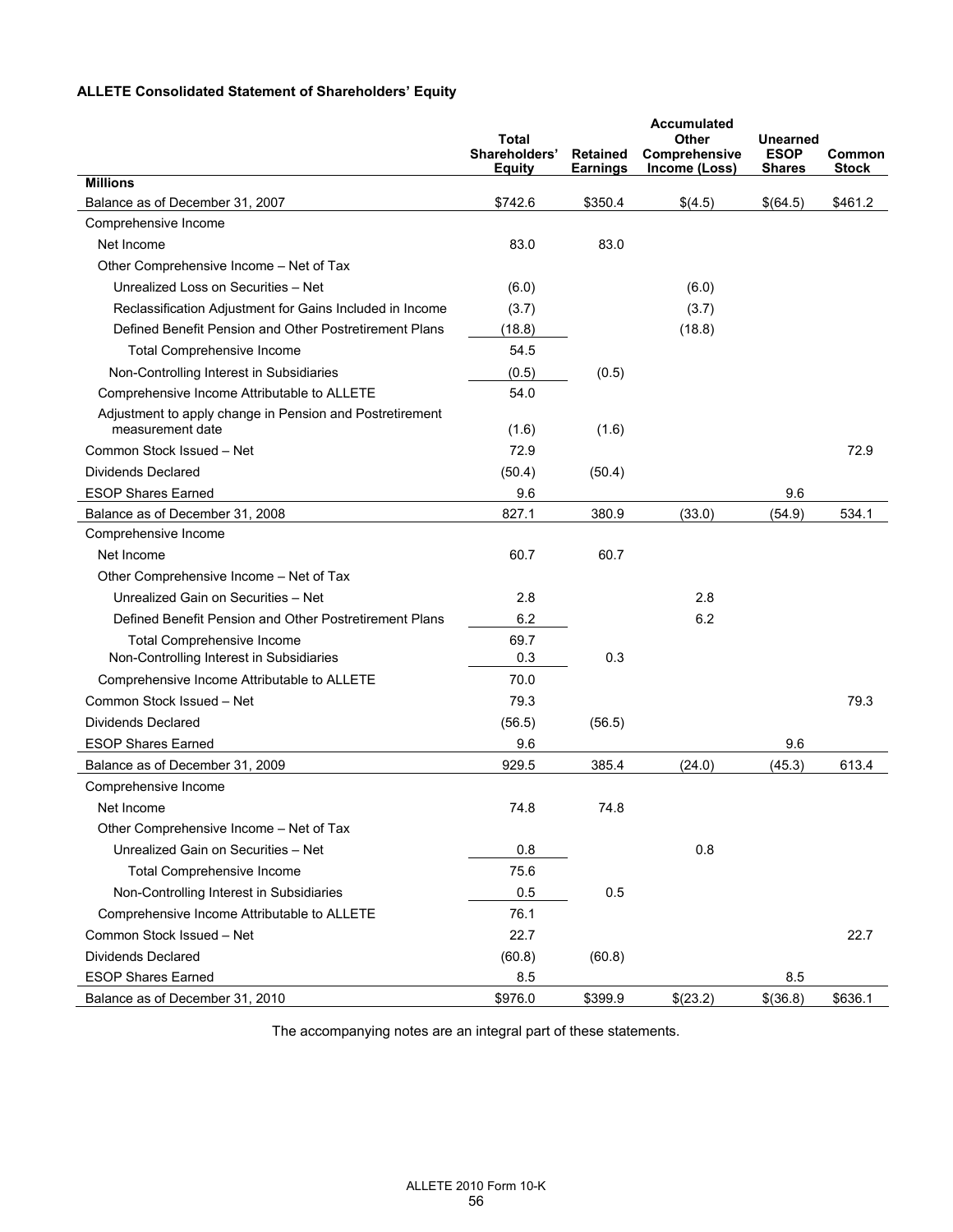### **Notes to Consolidated Financial Statements**

### **Note 1. Operations and Significant Accounting Policies**

**Financial Statement Preparation.** References in this report to "we," "us," and "our" are to ALLETE and its subsidiaries, collectively. We prepare our financial statements in conformity with accounting principles generally accepted in the United States of America. These principles require management to make informed judgments, best estimates, and assumptions that affect the reported amounts of assets, liabilities, revenue, and expenses. Actual results could differ from those estimates.

**Subsequent Events.** The Company performed an evaluation of subsequent events for potential recognition and disclosure through the time of the financial statements issuance.

**Principles of Consolidation.** Our consolidated financial statements include the accounts of ALLETE and all of our majorityowned subsidiary companies. All material intercompany balances and transactions have been eliminated in consolidation.

**Business Segments.** Our Regulated Operations and Investments and Other segments were determined in accordance with the guidance on segment reporting. Segmentation is based on the manner in which we operate, assess, and allocate resources to the business. We measure performance of our operations through budgeting and monitoring of contributions to consolidated net income by each business segment.

**Regulated Operations** includes retail and wholesale rate-regulated electric, natural gas, and water services in northeastern Minnesota and northwestern Wisconsin along with our Investment in ATC. Minnesota Power provides regulated utility electric service to 146,000 retail customers in northeastern Minnesota. SWL&P, a wholly-owned subsidiary, provides regulated utility electric, natural gas and water service in northwestern Wisconsin to 15,000 electric customers, 12,000 natural gas customers and 10,000 water customers. Regulated utility rates are under the jurisdiction of Minnesota, Wisconsin and federal regulatory authorities. Our Investment in ATC includes our approximate 8 percent equity ownership interest in ATC, a Wisconsin-based utility that owns and maintains electric transmission assets in parts of Wisconsin, Michigan, Minnesota and Illinois. (See Note 6. Investment in ATC.)

**Investments and Other** is comprised primarily of BNI Coal, our coal mining operations in North Dakota, and ALLETE Properties, our Florida real estate investment. This segment also includes a small amount of non-rate base generation, approximately 7,000 acres of land available-for-sale in Minnesota, and earnings on cash and investments.

BNI Coal, a wholly-owned subsidiary, mines and sells lignite coal to two North Dakota mine-mouth generating units, one of which is Square Butte. In 2010, Square Butte supplied approximately 50 percent (227.5 MW) of its output to Minnesota Power under a long-term contract. (See Note 10. Commitments, Guarantees and Contingencies.) Coal sales are recognized when delivered at the cost of production plus a specified profit per ton of coal delivered.

ALLETE Properties is our Florida real estate investment. Our current strategy for the assets is to complete and maintain key entitlements and infrastructure improvements without requiring significant additional investment, and sell the portfolio over time or in bulk transactions.

Full profit recognition is recorded on sales upon closing, provided that cash collections are at least 20 percent of the contract price and the other requirements under the guidance for sales of real estate, are met. In certain cases, where there are obligations to perform significant development activities after the date of sale, we recognize profit on a percentage-ofcompletion basis. From time to time, certain contracts with customers allow us to receive participation revenue from land sales to third parties if various formula-based criteria are achieved.

In certain cases, we pay fees or construct improvements to mitigate offsite traffic impacts. In return, we receive traffic impact fee credits as a result of some of these expenditures. We recognize revenue from the sale of traffic impact fee credits when payment is received.

Land held-for-sale is recorded at the lower of cost or fair value determined by the evaluation of individual land parcels and is included in Other Investments on our consolidated balance sheet. Real estate costs include the cost of land acquired, subsequent development costs and costs of improvements, capitalized development period interest, real estate taxes and payroll costs of certain employees devoted directly to the development effort. These real estate costs incurred are capitalized to the cost of real estate parcels based upon the relative sales value of parcels within each development project in accordance with the accounting standards for real estate. The cost of real estate includes the actual costs incurred and the estimate of future completion costs allocated to the real estate sold based upon the relative sales value method. Whenever events or circumstances indicate that the carrying value of the real estate may not be recoverable, impairments would be recorded and the related assets would be adjusted to their estimated fair value, less costs to sell. (See Note 7. Investments.)

**Cash and Cash Equivalents.** We consider all investments purchased with original maturities of three months or less to be cash equivalents.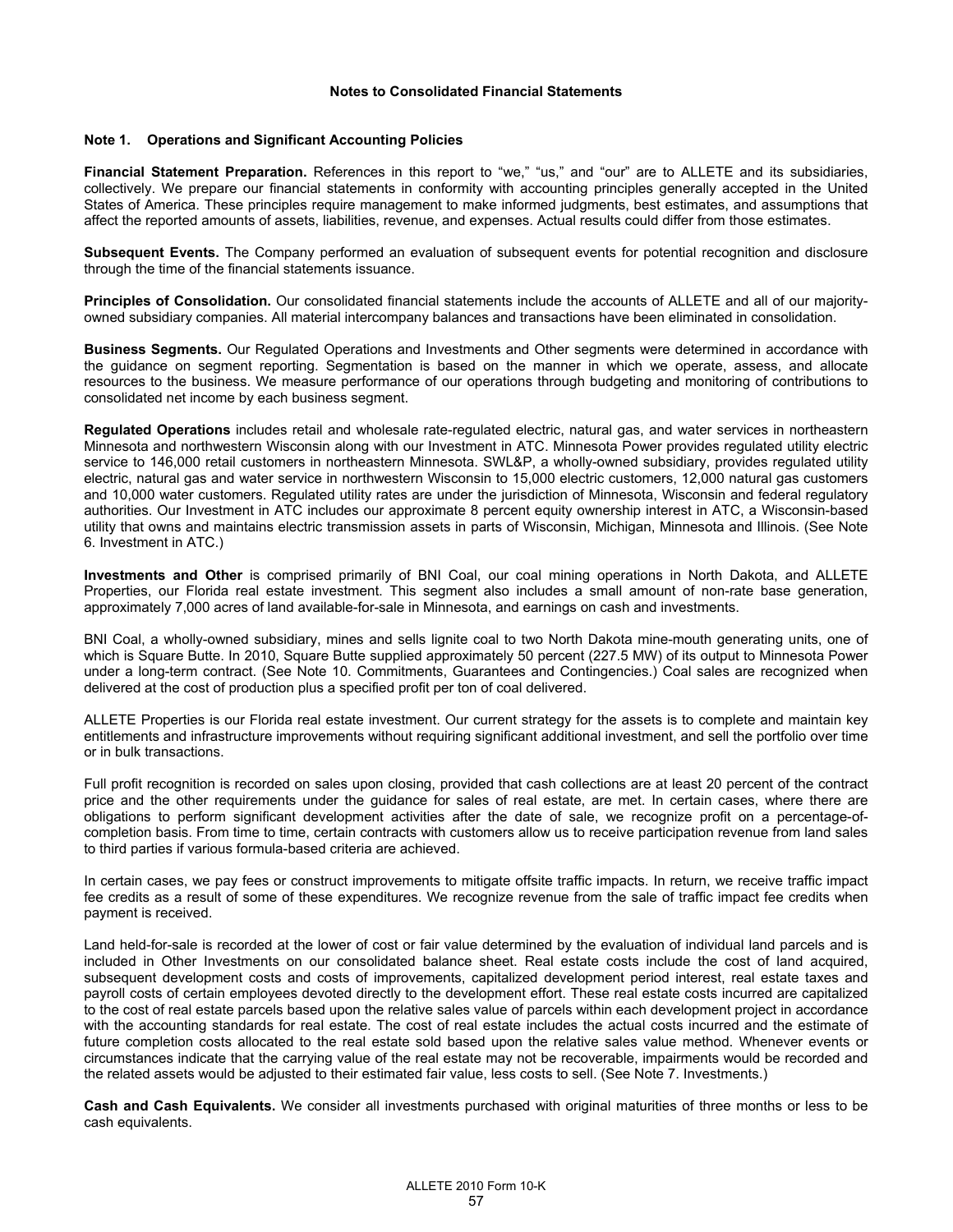## **Note 1. Operations and Significant Accounting Policies (Continued)**

### **Supplemental Statement of Cash Flow Information**

#### **Consolidated Statement of Cash Flows Supplemental Disclosure**

| Supplemental Disclosure                                             |          |          |        |
|---------------------------------------------------------------------|----------|----------|--------|
| <b>Year Ended December 31</b>                                       | 2010     | 2009     | 2008   |
| <b>Millions</b>                                                     |          |          |        |
| Cash Paid During the Period for                                     |          |          |        |
| Interest – Net of Amounts Capitalized                               | \$35.7   | \$29.8   | \$25.2 |
| Income Taxes (Net of refunds received of \$57.1, \$6.7 and \$–) (a) | \$(54.2) | \$(5.6)  | \$6.5  |
| Noncash Investing and Financing Activities                          |          |          |        |
| Increase (Decrease) in Accounts Payable for Capital Additions to    |          |          |        |
| Property, Plant and Equipment                                       | \$7.5    | \$(24.1) | \$17.1 |
| AFUDC - Equity                                                      | \$4.2    | \$5.8    | \$3.3  |
| ALLETE Common Stock contributed to the Pension Plan                 |          | \$(12.0) |        |

*(a) Due to bonus depreciation provisions in the Small Business Jobs Act of 2010 and the American Recovery and Reinvestment Act of 2009, lower estimated tax payments were made in 2010 and 2009. Refunds received in 2010 resulted from a 2009 NOL which was utilized by carrying it back against prior years' taxable income and the completion of a state income tax audit.* 

**Accounts Receivable.** Accounts receivable are reported on the balance sheet net of an allowance for doubtful accounts. The allowance is based on our evaluation of the receivable portfolio under current conditions, overall portfolio quality, review of specific problems and such other factors that, in our judgment, deserve recognition in estimating losses.

| <b>Accounts Receivable</b>             |        |         |
|----------------------------------------|--------|---------|
| As of December 31                      | 2010   | 2009    |
| <b>Millions</b>                        |        |         |
| Trade Accounts Receivable              |        |         |
| Billed                                 | \$67.6 | \$56.5  |
| Unbilled                               | 18.9   | 15.1    |
| Less: Allowance for Doubtful Accounts  | 0.9    | 0.9     |
| <b>Total Trade Accounts Receivable</b> | 85.6   | 70.7    |
| Income Taxes Receivable                | 13.9   | 47.8    |
| Total Accounts Receivable - Net        | \$99.5 | \$118.5 |

**Concentration of Credit Risk.** Financial instruments that subject us to concentrations of credit risk consist primarily of accounts receivable. Minnesota Power sells electricity to 10 Large Power Customers. Receivables from these customers totaled \$17.3 million at December 31, 2010 (\$9.6 million at December 2009). Minnesota Power does not obtain collateral to support utility receivables, but monitors the credit standing of major customers. In addition, our taconite-producing Large Power Customers are on a weekly billing cycle, which allows us to closely manage collection of amounts due.

**Long-Term Finance Receivables.** Long-term finance receivables relating to our real estate operations are collateralized by property sold, accrue interest at market-based rates and are net of an allowance for doubtful accounts. We assess delinquent finance receivables by comparing the balance of such receivable to the estimated fair value of the collateralized property. If the fair value of the property is less than the finance receivable, we record a reserve for the difference. We estimate fair value based on recent property tax assessed values or current appraisals. (See Note 7. Investments.)

**Available-for-Sale Securities.** Available-for-sale securities are recorded at fair value with unrealized gains and losses included in accumulated other comprehensive income (loss), net of tax. Unrealized losses that are other than temporary are recognized in earnings. We use the specific identification method as the basis for determining the cost of securities sold. Our policy is to review available-for-sale securities for other than temporary impairment on a quarterly basis by assessing such factors as the share price trends and the impact of overall market conditions. (See Note 7. Investments.)

**Inventories.** Inventories are stated at the lower of cost or market. Amounts removed from inventory are recorded on an average cost basis.

| <b>Inventories</b>       |        |        |
|--------------------------|--------|--------|
| As of December 31        | 2010   | 2009   |
| <b>Millions</b>          |        |        |
| Fuel                     | \$22.9 | \$23.0 |
| Materials and Supplies   | 37.1   | 34.0   |
| <b>Total Inventories</b> | \$60.0 | \$57.0 |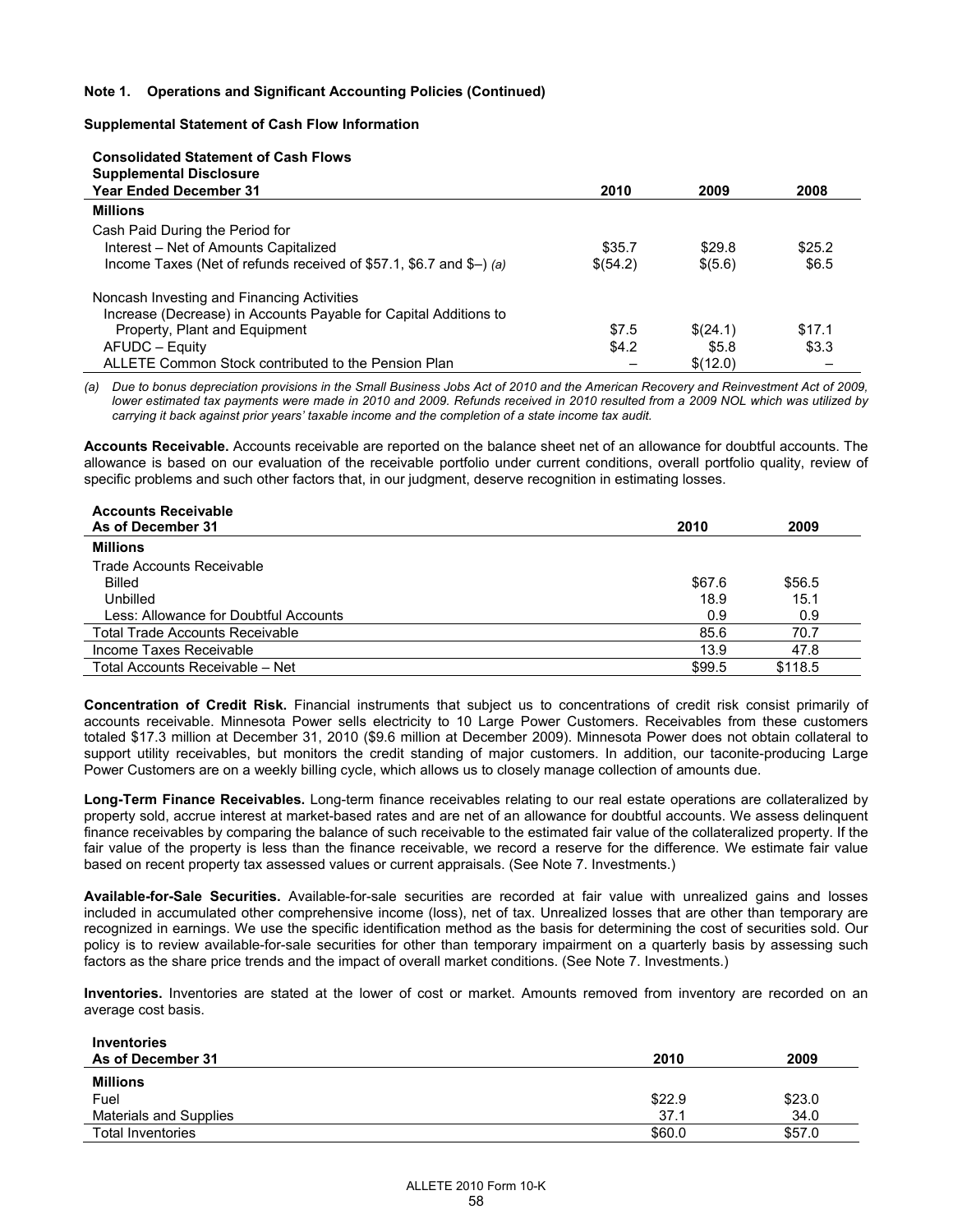## **Note 1. Operations and Significant Accounting Policies (Continued)**

**Property, Plant and Equipment.** Property, plant and equipment are recorded at original cost and are reported on the balance sheet net of accumulated depreciation. Expenditures for additions, significant replacements, improvements and major plant overhauls are capitalized; maintenance and repair costs are expensed as incurred. Gains or losses on non-rate base property, plant and equipment are recognized when they are retired or otherwise disposed. When regulated utility property, plant and equipment are retired or otherwise disposed, no gain or loss is recognized in accordance with the accounting standards for Regulated Operations. Our Regulated Operations capitalize AFUDC, which includes both an interest and equity component. AFUDC represents the cost of both debt and equity funds used to finance utility plant additions during construction periods. AFUDC amounts capitalized are included in rate base and are recovered from customers as the related property is depreciated. However, the MPUC has approved current cost recovery for several large capital projects recently, resulting in lower recognition of AFUDC. (See Note 3. Property, Plant and Equipment.)

**Long-Lived Asset Impairments.** We account for our long-lived assets at depreciated historical cost. A long-lived asset is tested for recoverability whenever events or changes in circumstances indicate that its carrying amount may not be recoverable. We conduct this assessment in accordance with the accounting standards for impairment or disposal of long-lived assets. Judgments and uncertainties affecting the application of accounting for asset impairment include economic conditions affecting market valuations, changes in our business strategy, and changes in our forecast of future operating cash flows and earnings. We would recognize an impairment loss only if the carrying amount of a long-lived asset is not recoverable from its undiscounted future cash flows. Management judgment is involved in both deciding if testing for recoverability is necessary and in estimating undiscounted future cash flows.

**Derivatives.** We review all material power purchase and sales contracts for derivative treatment to determine if they qualify for the normal purchase normal sale exception under the guidance for derivatives and hedging.

**Accounting for Stock-Based Compensation.** We apply the fair value recognition guidance for share-based payments. Under this guidance, we recognize stock-based compensation expense for all share-based payments granted, net of an estimated forfeiture rate. (See Note 16. Employee Stock and Incentive Plans.)

| <b>Prepayments and Other Current Assets</b><br>As of December 31 | 2010   | 2009   |
|------------------------------------------------------------------|--------|--------|
| <b>Millions</b>                                                  |        |        |
| Deferred Fuel Adjustment Clause (See Note 5. Regulatory Matters) | \$20.6 | \$15.5 |
| Other                                                            | 8.0    | 8.8    |
| <b>Total Prepayments and Other Current Assets</b>                | \$28.6 | \$24.3 |

# **Other Non-Current Liabilities As of December 31 2010 2009 Millions**  Future Benefit Obligation Under Defined Benefit Pension and Other Postretirement Plans \$231.4 \$231.2 Asset Retirement Obligation (See Note 3. Property, Plant and Equipment) 50.3 44.6 Other 49.2 Total Other Non-Current Liabilities **\$325.0** \$325.0

**Environmental Liabilities.** We review environmental matters for disclosure on a quarterly basis. Accruals for environmental matters are recorded when it is probable that a liability has been incurred and the amount of the liability can be reasonably estimated, based on current law and existing technologies. These accruals are adjusted periodically as assessment and remediation efforts progress or as additional technical or legal information becomes available. Accruals for environmental liabilities are included in the balance sheet at undiscounted amounts and exclude claims for recoveries from insurance or other third parties. Costs related to environmental contamination treatment and cleanup are charged to operating expense unless recoverable in rates from customers. (See Note 10. Commitments, Guarantees and Contingencies.)

**Revenue Recognition.** Regulated utility rates are under the jurisdiction of Minnesota, Wisconsin and federal regulatory authorities. Customers are billed on a cycle basis. Revenue is accrued for service provided but not billed. Regulated utility electric rates include adjustment clauses that: (1) bill or credit customers for fuel and purchased energy costs above or below the base levels in rate schedules; (2) bill retail customers for the recovery of conservation improvement program expenditures not collected in base rates; and (3) bill customers for the recovery of certain environmental and renewable energy expenditures. Fuel and purchased power expense is deferred to match the period in which the revenue for fuel and purchased power expense is collected from customers pursuant to the fuel adjustment clause.

**Unamortized Discount and Premium on Debt.** Discount and premium on debt are deferred and amortized over the terms of the related debt instruments using the straight-line method.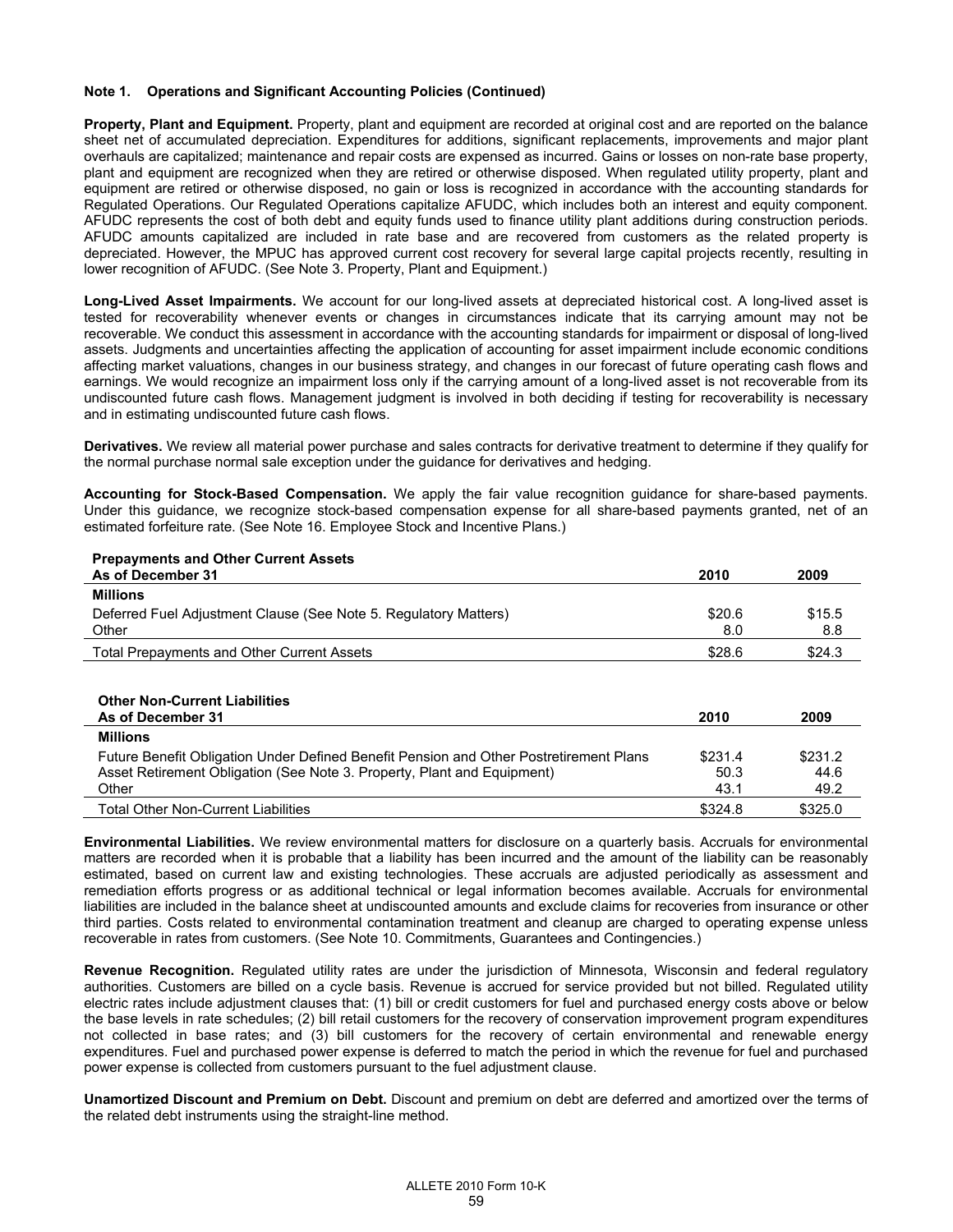### **Note 1. Operations and Significant Accounting Policies (Continued)**

**Income Taxes.** We file a consolidated federal income tax return. We account for income taxes using the liability method in accordance with the accounting standards for income taxes. Under the liability method, deferred income tax assets and liabilities are established for all temporary differences in the book and tax basis of assets and liabilities, based upon enacted tax laws and rates applicable to the periods in which the taxes become payable. Due to the effects of regulation on Minnesota Power and SWL&P, certain adjustments made to deferred income taxes are, in turn, recorded as regulatory assets or liabilities. Federal investment tax credits have been recorded as deferred credits and are being amortized to income tax expense over the service lives of the related property. In accordance with the accounting standards for uncertainty in income taxes, we are required to recognize in our financial statements the largest tax benefit of a tax position that is "more-likely-thannot" to be sustained on audit, based solely on the technical merits of the position as of the reporting date. The term "morelikely-than-not" means more than 50 percent likely. (See Note 13. Income Tax Expense.)

**Excise Taxes.** We collect excise taxes from our customers levied by government entities. These taxes are stated separately on the billing to the customer and recorded as a liability to be remitted to the government entity. We account for the collection and payment of these taxes on a net basis.

### **Recently Adopted Accounting Standards.**

*Receivables*. In July 2010, the FASB issued an accounting standards update requiring expanded disclosures on allowances for credit losses and the credit quality of the financing receivables of an entity. This guidance also requires a roll forward schedule of the allowance for credit losses for each reporting period. The guidance for greater transparency was adopted December 31, 2010, and did not have an impact on our consolidated financial position, results of operations or cash flows. The guidance for the roll forward requirement is effective January 1, 2011, and is not expected to have an impact on our consolidated financial position, results of operations or cash flows as the amended guidance provides only disclosure requirements.

*Derivative Instruments and Hedging Activities.* In March 2010, the FASB issued new guidance on the accounting for credit derivatives that are embedded in beneficial interests in securitized financial assets. This new guidance eliminated the scope exception for embedded credit derivatives and provided new guidance on the evaluation to be performed. This guidance was effective June 15, 2010. As of December 31, 2010, we did not have any embedded credit derivatives.

*Subsequent Events.* In February 2010, the FASB issued an accounting standards update that eliminates the requirement to disclose the date through which subsequent events have been evaluated. The amended guidance was adopted and effective during the first quarter of 2010, and did not have an impact on our consolidated financial position, results of operations or cash flows.

*Fair Value.* In January 2010, the FASB issued an amendment to the fair value measurement and disclosure standard improving disclosures about fair value measurements. This amended guidance requires separate disclosure of significant transfers in and out of Levels 1 and 2 and the reasons for the transfers. The amended guidance also requires that in the Level 3 reconciliation, the information about purchases, sales, issuances, and settlements be disclosed separately on a gross basis rather than as one net number. The guidance for the Level 1 and 2 disclosures was adopted January 1, 2010, and did not have an impact on our consolidated financial position, results of operations or cash flows. The guidance for the activity in Level 3 disclosures is effective January 1, 2011, and is not expected to have an impact on our consolidated financial position, results of operations or cash flows as the amended guidance provides only disclosure requirements.

*Variable Interest Entities (VIEs).* In June 2009, the FASB issued authoritative guidance changing the approach to determine a VIE's primary beneficiary and requiring ongoing assessments of whether an enterprise is the primary beneficiary of a VIE. This guidance also requires additional disclosures about a company's involvement with VIEs and any significant changes in risk exposure due to that involvement. This guidance was adopted January 1, 2010, and did not have an impact on our consolidated financial position, results of operations or cash flows.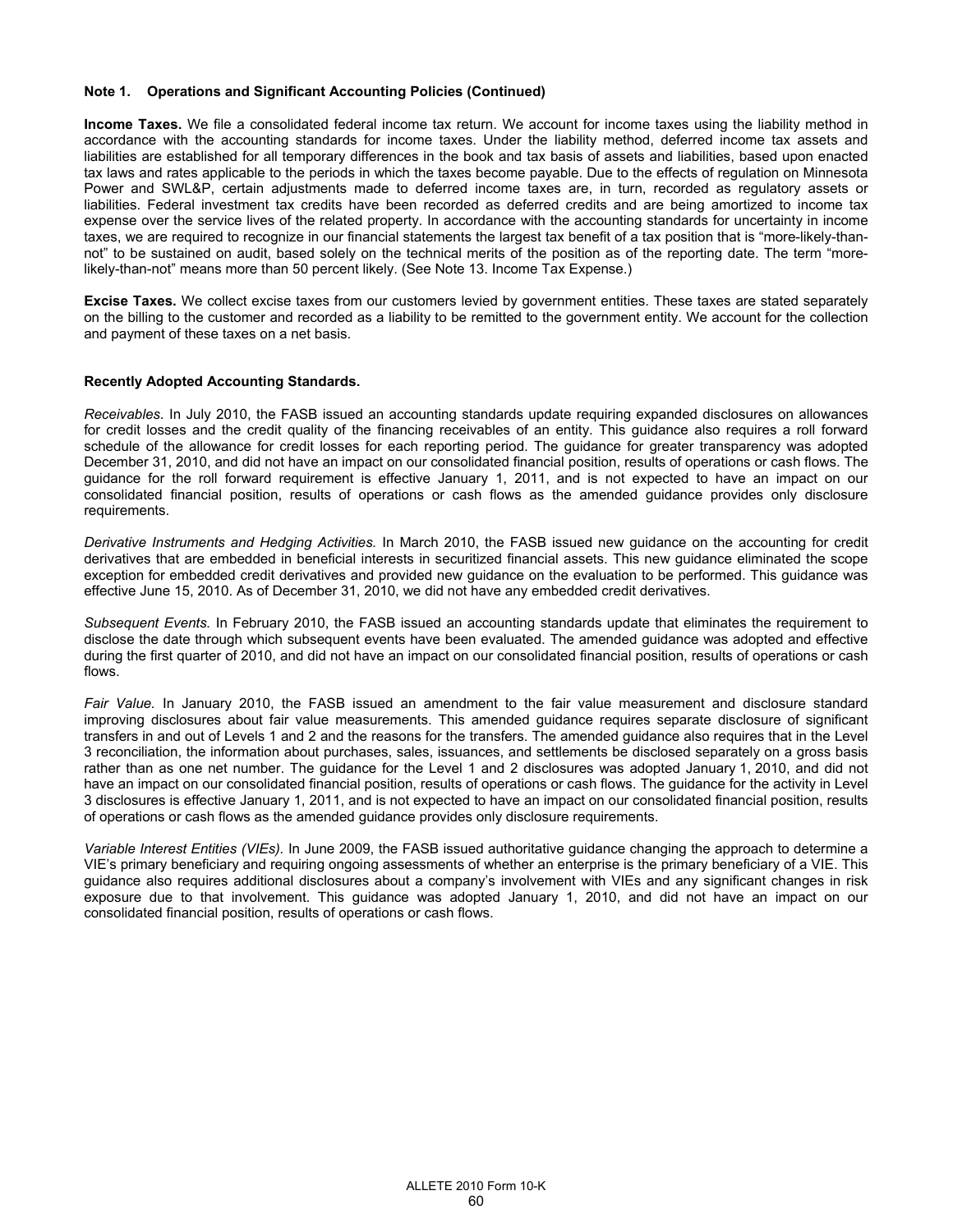## **Note 2. Business Segments**

Regulated Operations includes our regulated utilities, Minnesota Power and SWL&P, as well as our investment in ATC, a Wisconsin-based utility that owns and maintains electric transmission assets in parts of Wisconsin, Michigan, Minnesota, and Illinois. Investments and Other is comprised primarily of BNI Coal, our coal mining operations in North Dakota, and ALLETE Properties, our Florida real estate investment. This segment also includes a small amount of non-rate base generation, approximately 7,000 acres of land available-for-sale in Minnesota, and earnings on cash and investments. For a description of our reportable business segments, see Item 1. Business.

|                                                          | <b>Consolidated</b> | <b>Regulated</b><br><b>Operations</b> | <b>Investments</b><br>and Other |
|----------------------------------------------------------|---------------------|---------------------------------------|---------------------------------|
| <b>Millions</b>                                          |                     |                                       |                                 |
| 2010                                                     |                     |                                       |                                 |
| <b>Operating Revenue</b>                                 | \$907.0             | \$835.5                               | \$71.5                          |
| <b>Fuel and Purchased Power</b>                          | 325.1               | 325.1                                 |                                 |
| Operating and Maintenance                                | 365.6               | 292.3                                 | 73.3                            |
| <b>Depreciation Expense</b>                              | 80.5                | 76.1                                  | 4.4                             |
| Operating Income (Loss)                                  | 135.8               | 142.0                                 | (6.2)                           |
| Interest Expense                                         | (39.2)              | (32.3)                                | (6.9)                           |
| Equity Earnings in ATC                                   | 17.9                | 17.9                                  |                                 |
| Other Income                                             | 4.6                 | 3.8                                   | 0.8                             |
| Income (Loss) Before Non-Controlling Interest and Income | 119.1               | 131.4                                 |                                 |
| Taxes                                                    |                     |                                       | (12.3)                          |
| Income Tax Expense (Benefit)                             | 44.3                | 51.6                                  | (7.3)                           |
| Net Income (Loss)                                        | 74.8                | 79.8                                  | (5.0)                           |
| Less: Non-Controlling Interest in Subsidiaries           | (0.5)               |                                       | (0.5)                           |
| Net Income (Loss) Attributable to ALLETE                 | \$75.3              | \$79.8                                | \$(4.5)                         |
|                                                          |                     |                                       |                                 |
| <b>Total Assets</b>                                      | \$2,609.1           | \$2,375.4                             | \$233.7                         |
| <b>Capital Additions</b>                                 | \$260.0             | \$256.4                               | \$3.6                           |

|                                                          |                     | <b>Regulated</b>  | <b>Investments</b> |
|----------------------------------------------------------|---------------------|-------------------|--------------------|
|                                                          | <b>Consolidated</b> | <b>Operations</b> | and Other          |
| <b>Millions</b>                                          |                     |                   |                    |
| 2009                                                     |                     |                   |                    |
| <b>Operating Revenue</b>                                 | \$766.7             | \$689.4           | \$77.3             |
| Prior Year Rate Refunds                                  | (7.6)               | (7.6)             |                    |
| Total Operating Revenue                                  | 759.1               | 681.8             | 77.3               |
| <b>Fuel and Purchased Power</b>                          | 279.5               | 279.5             |                    |
| Operating and Maintenance                                | 308.9               | 235.8             | 73.1               |
| Depreciation Expense                                     | 64.7                | 60.2              | 4.5                |
| Operating Income (Loss)                                  | 106.0               | 106.3             | (0.3)              |
| Interest Expense                                         | (33.8)              | (28.3)            | (5.5)              |
| <b>Equity Earnings in ATC</b>                            | 17.5                | 17.5              |                    |
| Other Income (Expense)                                   | 1.8                 | 5.8               | (4.0)              |
| Income (Loss) Before Non-Controlling Interest and Income |                     |                   |                    |
| Taxes                                                    | 91.5                | 101.3             | (9.8)              |
| Income Tax Expense (Benefit)                             | 30.8                | 35.4              | (4.6)              |
| Net Income (Loss)                                        | 60.7                | 65.9              | (5.2)              |
| Less: Non-Controlling Interest in Subsidiaries           | (0.3)               |                   | (0.3)              |
| Net Income (Loss) Attributable to ALLETE                 | \$61.0              | \$65.9            | \$(4.9)            |
|                                                          |                     |                   |                    |
| <b>Total Assets</b>                                      | \$2,393.1           | \$2,184.0         | \$209.1            |
| <b>Capital Additions</b>                                 | \$303.7             | \$299.2           | \$4.5              |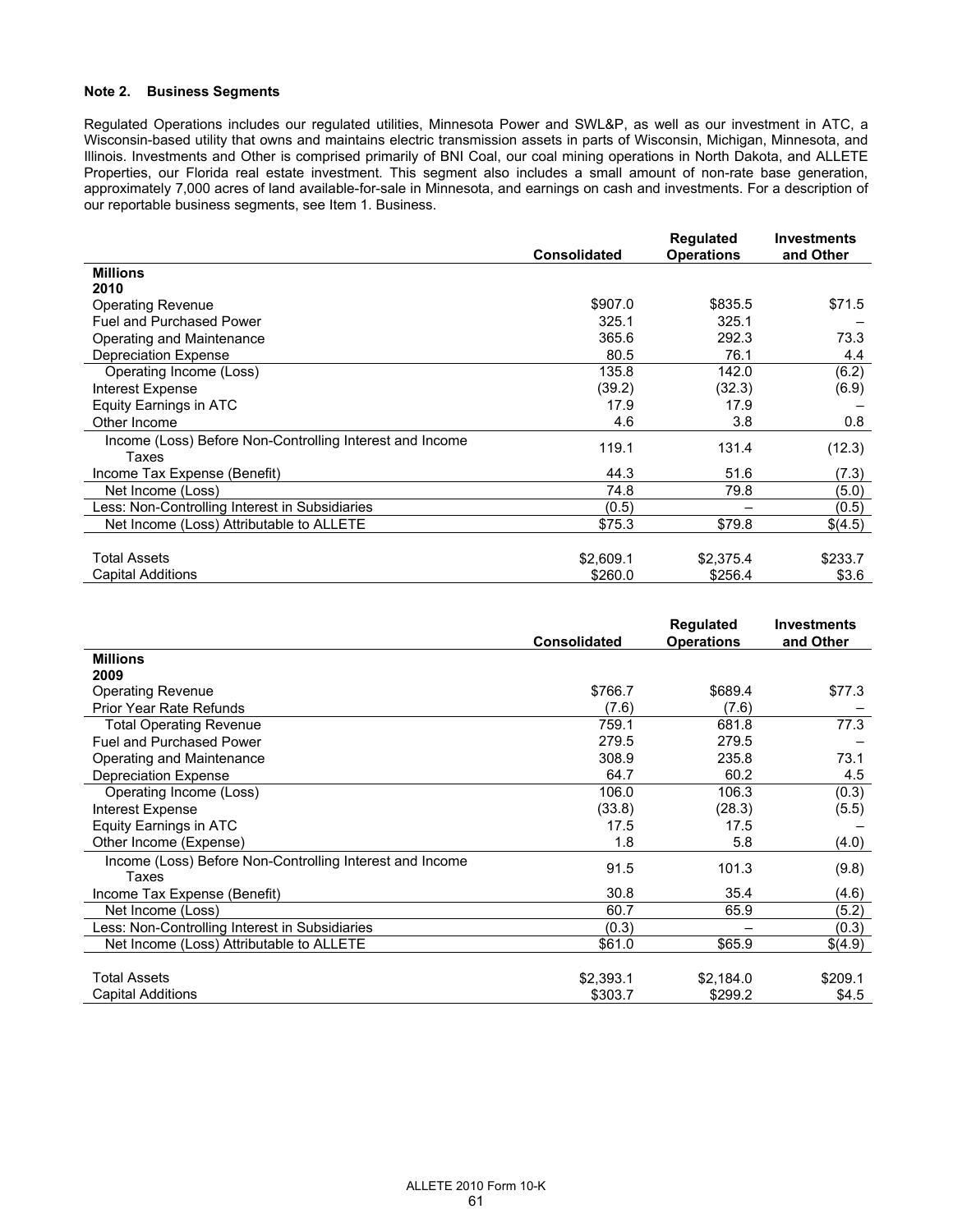## **Note 2. Business Segments (Continued)**

|                                                         | <b>Consolidated</b> | <b>Regulated</b><br><b>Operations</b> | <b>Investments</b><br>and Other |
|---------------------------------------------------------|---------------------|---------------------------------------|---------------------------------|
| <b>Millions</b>                                         |                     |                                       |                                 |
| 2008                                                    |                     |                                       |                                 |
| <b>Operating Revenue</b>                                | \$801.0             | \$712.2                               | \$88.8                          |
| <b>Fuel and Purchased Power</b>                         | 305.6               | 305.6                                 |                                 |
| Operating and Maintenance                               | 318.1               | 239.3                                 | 78.8                            |
| <b>Depreciation Expense</b>                             | 55.5                | 50.7                                  | 4.8                             |
| Operating Income                                        | 121.8               | 116.6                                 | 5.2                             |
| Interest Expense                                        | (26.3)              | (24.0)                                | (2.3)                           |
| Equity Earnings in ATC                                  | 15.3                | 15.3                                  |                                 |
| Other Income                                            | 15.6                | 3.6                                   | 12.0                            |
| Income Before Non-Controlling Interest and Income Taxes | 126.4               | 111.5                                 | 14.9                            |
| Income Tax Expense (Benefit)                            | 43.4                | 43.6                                  | (0.2)                           |
| Net Income                                              | 83.0                | 67.9                                  | 15.1                            |
| Less: Non-Controlling Interest in Subsidiaries          | 0.5                 |                                       | 0.5                             |
| Net Income Attributable to ALLETE                       | \$82.5              | \$67.9                                | \$14.6                          |
|                                                         |                     |                                       |                                 |
| <b>Total Assets</b>                                     | \$2,134.8           | \$1,832.1                             | \$302.7                         |
| <b>Capital Additions</b>                                | \$322.9             | \$317.0                               | \$5.9                           |

## **Note 3. Property, Plant and Equipment**

| <b>Property, Plant and Equipment</b><br>As of December 31 | 2010      | 2009      |
|-----------------------------------------------------------|-----------|-----------|
|                                                           |           |           |
| <b>Millions</b>                                           |           |           |
| <b>Regulated Utility</b>                                  | \$2,649.2 | \$2.415.7 |
| <b>Construction Work in Progress</b>                      | 86.6      | 89.6      |
| Accumulated Depreciation                                  | (975.8)   | (928.8)   |
| Regulated Utility Plant - Net                             | 1.760.0   | 1,576.5   |
| Non-Rate Base Energy Operations                           | 88.4      | 87.0      |
| <b>Construction Work in Progress</b>                      | 4.5       | 3.6       |
| <b>Accumulated Depreciation</b>                           | (48.0)    | (45.5)    |
| Non-Rate Base Energy Operations Plant - Net               | 44.9      | 45.1      |
| Other Plant - Net                                         | 0.7       | 1.1       |
| Property, Plant and Equipment - Net                       | \$1,805.6 | \$1.622.7 |

Depreciation is computed using the straight-line method over the estimated useful lives of the various classes of assets. The MPUC and the PSCW have approved depreciation rates for our Regulated Utility plant.

### **Estimated Useful Lives of Property, Plant and Equipment**

| Regulated Utility - | Generation                   | 1 to 35 years                    | Non-Rate Base Operations | 3 to 61 years |
|---------------------|------------------------------|----------------------------------|--------------------------|---------------|
|                     | Transmission<br>Distribution | 42 to 61 years<br>14 to 65 vears | Other Plant              | 5 to 25 years |

**Asset Retirement Obligations.** We recognize, at fair value, obligations associated with the retirement of certain tangible, long-lived assets that result from the acquisition, construction or development and/or normal operation of the asset. Asset retirement obligations (ARO) relate primarily to the decommissioning of our utility steam generating facilities and land reclamation at BNI Coal, and are included in Other Non-Current Liabilities on our consolidated balance sheet. The associated retirement costs are capitalized as part of the related long-lived asset and depreciated over the useful life of the asset. Removal costs associated with certain distribution and transmission assets have not been recognized, as these facilities have indeterminate useful lives. Conditional asset retirement obligations have been identified for treated wood poles and remaining polychlorinated biphenyl and asbestos-containing assets; however, removal costs have not been recognized because they are considered immaterial to our consolidated financial statements.

Long-standing ratemaking practices approved by applicable state and federal regulatory commissions have allowed provisions for future plant removal costs in depreciation rates. These plant removal cost recoveries were included in accumulated depreciation. These plant removal cost recoveries are classified either as AROs or as a regulatory liability for non-ARO obligations. To the extent annual accruals for plant removal costs differ from accruals under approved depreciation rates, a regulatory asset has been established in accordance with the guidance for AROs. (See Note 5. Regulatory Matters.)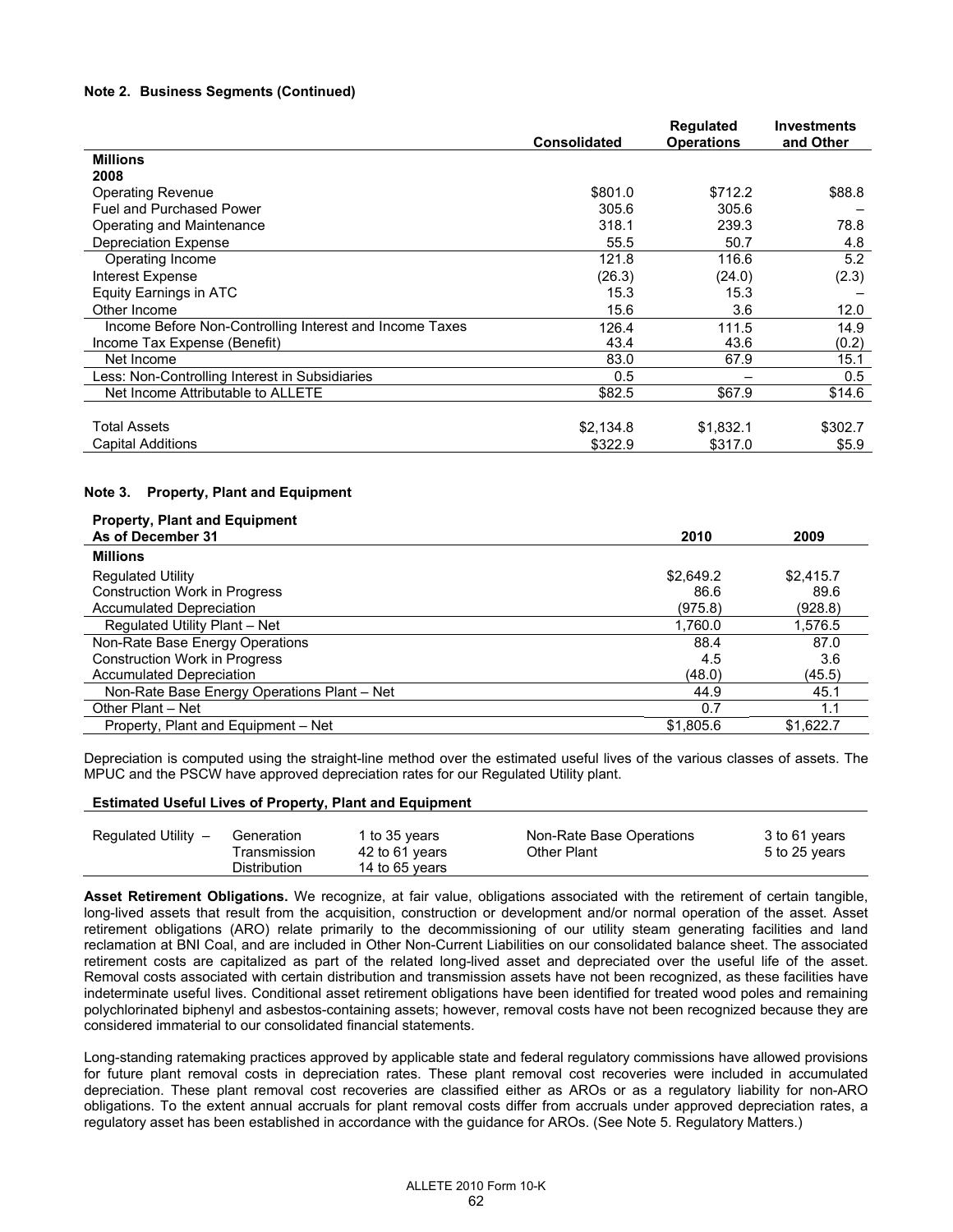## **Note 3. Property, Plant and Equipment (Continued)**

| Asset Retirement Obligation                                                                                                  |                      |
|------------------------------------------------------------------------------------------------------------------------------|----------------------|
| <b>Millions</b><br>Obligation as of December 31, 2008<br><b>Accretion Expense</b><br>Additional Liabilities Incurred in 2009 | \$39.5<br>2.3<br>2.8 |
| Obligation as of December 31, 2009<br><b>Accretion Expense</b><br>Additional Liabilities Incurred in 2010                    | 44.6<br>2.9<br>2.8   |
| Obligation as of December 31, 2010                                                                                           | \$50.3               |

## **Note 4. Jointly-Owned Electric Facility**

**Asset Retirement Obligation** 

Following are our investments in jointly owned plants and the related ownership percentages as of December 31, 2010:

|                            | <b>Plant in</b><br><b>Service</b> | Accumulated<br><b>Depreciation</b> | <b>Construction</b><br>Work in<br><b>Progress</b> | % Ownership        |
|----------------------------|-----------------------------------|------------------------------------|---------------------------------------------------|--------------------|
| <b>Millions</b>            |                                   |                                    |                                                   |                    |
| Boswell Unit 4<br>CapX2020 | \$407.5                           | \$175.5<br>-                       | \$19.6<br>11.3                                    | 80<br>$9.3 - 14.7$ |
| Total                      | \$407.5                           | \$175.5                            | \$30.9                                            |                    |

We own 80 percent of the 585-MW Boswell Energy Center Unit 4 (Boswell Unit 4). While we operate the plant, certain decisions about the operations of Boswell Unit 4 are subject to the oversight of a committee on which we and WPPI Energy, the owner of the remaining 20 percent of Boswell Unit 4, have equal representation and voting rights. Each of us must provide our own financing and is obligated to pay our ownership share of operating costs. Our share of direct operating expenses of Boswell Unit 4 is included in operating expense on our consolidated statement of income. We are a participant in the CapX2020 initiative to ensure reliable electric transmission and distribution in the surrounding region, along with other electric cooperatives, municipals, and investor-owned utilities. We are currently participating in three CapX2020 projects with varying ownership percentages.

### **Note 5. Regulatory Matters**

**Electric Rates.** Entities within our Regulated Operations segment file for periodic rate revisions with the MPUC, the FERC or the PSCW.

*2010 Rate Case.* On November 2, 2009, Minnesota Power filed an \$81 million retail rate increase request to recover the costs of significant investments to ensure current and future system reliability, enhance environmental performance, and bring new renewable energy to northeastern Minnesota. Interim rates were put into effect on January 1, 2010, and were originally estimated to increase revenues by \$48.5 million in 2010. In April 2010, we adjusted our initial filing for events that had occurred since November 2009 – primarily increased sales to our industrial customers – resulting in a retail rate increase request of \$72 million, a return on equity request of 11.25 percent, and a capital structure consisting of 54.29 percent equity and 45.71 percent debt. As a result of these increased sales, interim rates were approximately \$52 million for 2010.

On November 2, 2010, Minnesota Power received a written order from the MPUC approving a retail rate increase of approximately \$54 million, a 10.38 percent return on common equity and a 54.29 percent equity ratio, subject to reconsideration. In a hearing on January 19, 2011, the MPUC denied all reconsideration requests. Final rates will be implemented after acceptance of the compliance filing, estimated in the second quarter of 2011. Minnesota Power will continue to collect interim rates from its customers until the new rates go into effect. We expect no interim rate refunds will be issued.

*FERC-Approved Wholesale Rates.* Minnesota Power's non-affiliated municipal customers consist of 16 municipalities in Minnesota and 1 private utility in Wisconsin. SWL&P, a wholly-owned subsidiary of ALLETE, is also a private utility in Wisconsin and a customer of Minnesota Power. In 2008, Minnesota Power entered into formula-based rate contracts with these customers. The rates included in these contracts are calculated using a cost-based formula methodology that is set at the beginning of the year using estimated costs, and provides for a true-up calculation for actual costs. The estimated true-up is recorded in the current year, then finalized and billed or paid to customers in the following year. The contracts include a termination clause requiring a 3 year notice to terminate. To date, no termination notices have been received.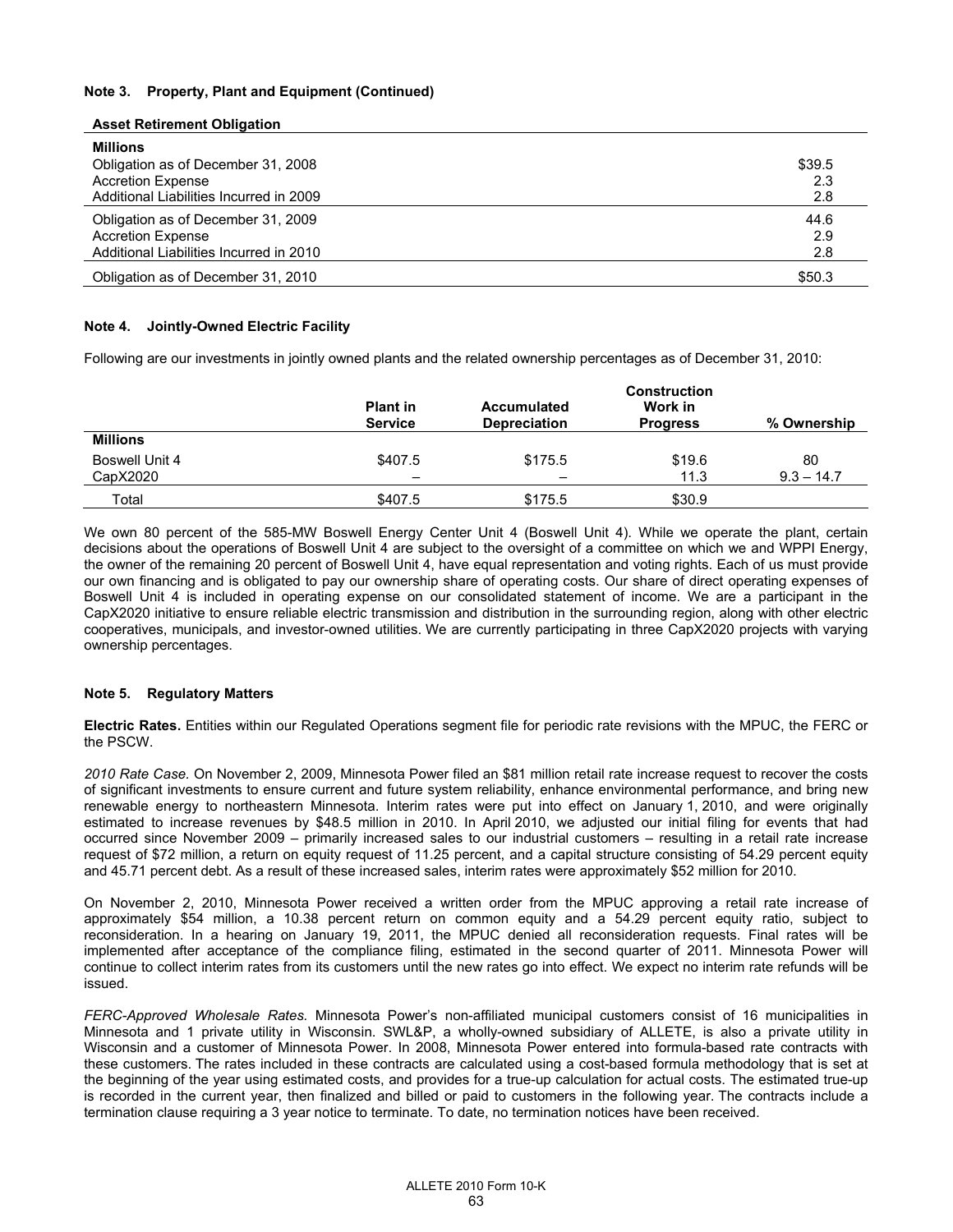# **Note 5. Regulatory Matters (Continued)**

*2010 Wisconsin Rate Increase.* During 2010, SWL&P's retail rates were based on a 2008 PSCW retail rate order, which was effective January 1, 2009. SWL&P's 2011 retail rates are based on a 2010 PSCW retail rate order, effective January 1, 2011, and allows for a 10.9 percent return on common equity. The new rates reflect a 2.4 percent average increase in retail utility rates for SWL&P customers (a 12.80 percent increase in water rates, a 2.49 percent increase in natural gas rates and a 0.68 percent increase in electric rates). On an annualized basis, the rate increase will generate approximately \$2 million in additional revenue.

**Deferred Regulatory Assets and Liabilities.** Our regulated utility operations are subject to the accounting guidance on Regulated Operations. We capitalize incurred costs, as regulatory assets, which are probable of recovery in future utility rates. Regulatory liabilities represent amounts expected to be refunded or credited to customers in rates. No regulatory assets or liabilities are currently earning a return.

| <b>Deferred Regulatory Assets and Liabilities</b>          |         |         |
|------------------------------------------------------------|---------|---------|
| As of December 31                                          | 2010    | 2009    |
| <b>Millions</b>                                            |         |         |
| <b>Deferred Regulatory Assets</b>                          |         |         |
| Future Benefit Obligations Under                           |         |         |
| Defined Benefit Pension and Other Postretirement Plans (a) | \$257.9 | \$235.8 |
| Boswell Unit 3 Environmental Rider (b)                     | 20.5    | 20.9    |
| Deferred Fuel (c)                                          | 20.6    | 20.8    |
| Income Taxes                                               | 17.3    | 15.7    |
| <b>Asset Retirement Obligation</b>                         | 7.8     | 6.3     |
| Deferred MISO Costs                                        | 0.9     | 2.4     |
| Premium on Reacquired Debt                                 | 1.8     | 2.0     |
| Other                                                      | 4.0     | 4.8     |
| <b>Total Deferred Regulatory Assets</b>                    | \$330.8 | \$308.7 |
| <b>Deferred Regulatory Liabilities</b>                     |         |         |
| Income Taxes                                               | \$23.4  | \$25.9  |
| <b>Plant Removal Obligations</b>                           | 16.9    | 16.9    |
| Other                                                      | 3.3     | 4.3     |
| Total Deferred Regulatory Liabilities                      | \$43.6  | \$47.1  |
|                                                            |         |         |

*(a) See Note 15. Pension and Other Postretirement Benefit Plans.* 

*(b) MPUC-approved current cost recovery rider related to environmental improvements that were placed in service in November 2009. As part of our 2010 rate case, on November 2, 2010, the MPUC approved a proposal to move the rider balance to Property, Plant and Equipment to recover in rate base, which will be effective upon a final rate order.* 

*(c) As of December 31, 2009, under our 2008 rate case, \$5 million of this balance related to deferred fuel costs incurred under the former base cost of fuel calculation. During the fourth quarter of 2010, it was determined that the asset was no longer probable of recovery in future utility rates and was therefore written off.* 

| <b>Current and Non-Current Deferred Regulatory Assets and Liabilities</b> | 2010    |         |
|---------------------------------------------------------------------------|---------|---------|
| As of December 31                                                         |         | 2009    |
| <b>Millions</b>                                                           |         |         |
| Total Current Deferred Regulatory Assets (a)                              | \$20.6  | \$15.5  |
| <b>Total Non-Current Deferred Regulatory Assets</b>                       | 310.2   | 293.2   |
| <b>Total Deferred Regulatory Assets</b>                                   | \$330.8 | \$308.7 |
| <b>Total Current Deferred Regulatory Liabilities</b>                      |         |         |
| <b>Total Non-Current Deferred Regulatory Liabilities</b>                  | \$43.6  | \$47.1  |
| <b>Total Deferred Requlatory Liabilities</b>                              | \$43.6  | \$47.1  |

*(a) Current deferred regulatory assets consist of deferred fuel costs and are included in prepayments and other on the consolidated balance sheet.* 

## **Note 6. Investment in ATC**

**Investment in ATC.** Our wholly-owned subsidiary, Rainy River Energy, owns approximately 8 percent of ATC, a Wisconsinbased utility that owns and maintains electric transmission assets in parts of Wisconsin, Michigan, Minnesota, and Illinois. ATC rates are FERC approved and are based on a 12.2 percent return on common equity dedicated to utility plant. We account for our investment in ATC under the equity method of accounting. As of December 31, 2010, our equity investment balance in ATC was \$93.3 million (\$88.4 million at December 31, 2009). On January 31, 2011, we invested an additional \$0.8 million in ATC. In total, we expect to invest approximately \$2 million throughout 2011.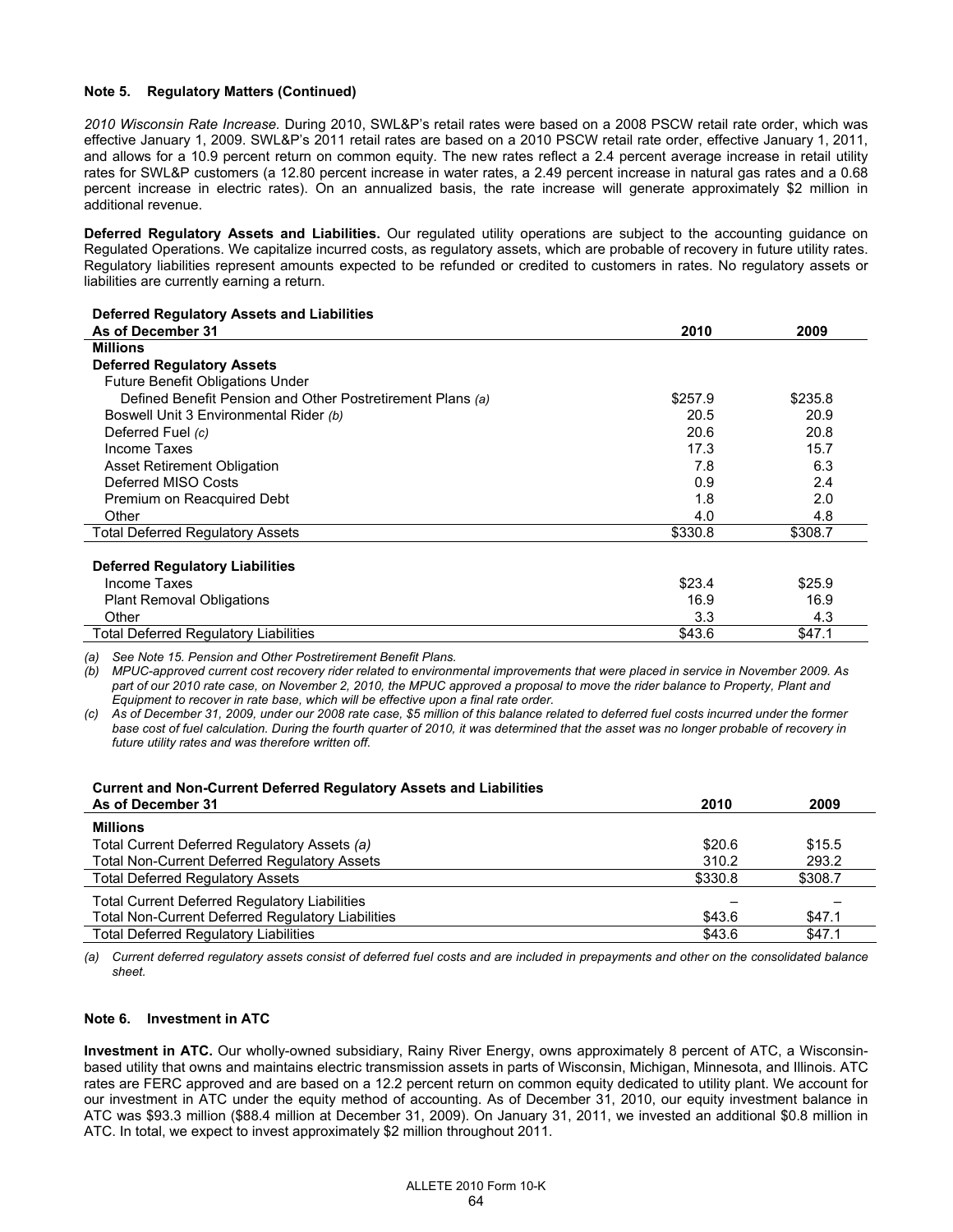# **Note 6. Investment in ATC (Continued)**

| <b>ALLETE's Interest in ATC</b>                                   |         |           |           |
|-------------------------------------------------------------------|---------|-----------|-----------|
| <b>Year Ended December 31</b>                                     |         | 2010      | 2009      |
| <b>Millions</b>                                                   |         |           |           |
| Equity Investment Beginning Balance                               |         | \$88.4    | \$76.9    |
| Cash Investments                                                  |         | 1.6       | 7.8       |
| Equity in ATC Earnings                                            |         | 17.9      | 17.5      |
| Distributed ATC Earnings                                          |         | (14.6)    | (13.8)    |
| <b>Equity Investment Ending Balance</b>                           |         | \$93.3    | \$88.4    |
|                                                                   |         |           |           |
| <b>ATC Summarized Financial Data</b><br><b>Balance Sheet Data</b> |         |           |           |
| As of December 31                                                 |         | 2010      | 2009      |
| <b>Millions</b>                                                   |         |           |           |
| <b>Current Assets</b>                                             |         | \$59.9    | \$51.1    |
| <b>Non-Current Assets</b>                                         |         | 2.888.4   | 2,767.3   |
| <b>Total Assets</b>                                               |         | \$2.948.3 | \$2,818.4 |
|                                                                   |         |           |           |
| <b>Current Liabilities</b>                                        |         | \$428.4   | \$285.5   |
| Long-Term Debt                                                    |         | 1,175.0   | 1,259.6   |
| <b>Other Non-Current Liabilities</b>                              |         | 84.9      | 76.9      |
| Members' Equity                                                   |         | 1,260.0   | 1,196.4   |
| Total Liabilities and Members' Equity                             |         | \$2,948.3 | \$2,818.4 |
|                                                                   |         |           |           |
| <b>Income Statement Data</b>                                      |         |           |           |
| <b>Year Ended December 31</b>                                     | 2010    | 2009      | 2008      |
| <b>Millions</b>                                                   |         |           |           |
| Revenue                                                           | \$556.7 | \$521.5   | \$466.6   |
| <b>Operating Expense</b>                                          | 251.1   | 230.3     | 209.0     |
| <b>Other Expense</b>                                              | 85.9    | 77.8      | 69.6      |
| Net Income                                                        | \$219.7 | \$213.4   | \$188.0   |
| ALLETE's Equity in Net Income                                     | \$17.9  | \$17.5    | \$15.3    |

## **Note 7. Investments**

**Investments.** At December 31, 2010, our long-term investment portfolio included the real estate assets of ALLETE Properties, debt and equity securities consisting primarily of securities held to fund employee benefits and land held-for-sale in Minnesota.

| <b>Other Investments</b>          |         |         |
|-----------------------------------|---------|---------|
| As of December 31                 | 2010    | 2009    |
| <b>Millions</b>                   |         |         |
| <b>ALLETE Properties</b>          | \$94.0  | \$93.1  |
| Available-for-sale Securities (a) | 25.2    | 29.5    |
| Other                             | 6.8     | 7.9     |
| Total Other Investments           | \$126.0 | \$130.5 |

*(a) As of December 31, 2010, our remaining \$6.7 million of Auction Rate Securities were classified as short-term as they were called prior to December 31, 2010, and redeemed at carrying value on January 5, 2011.*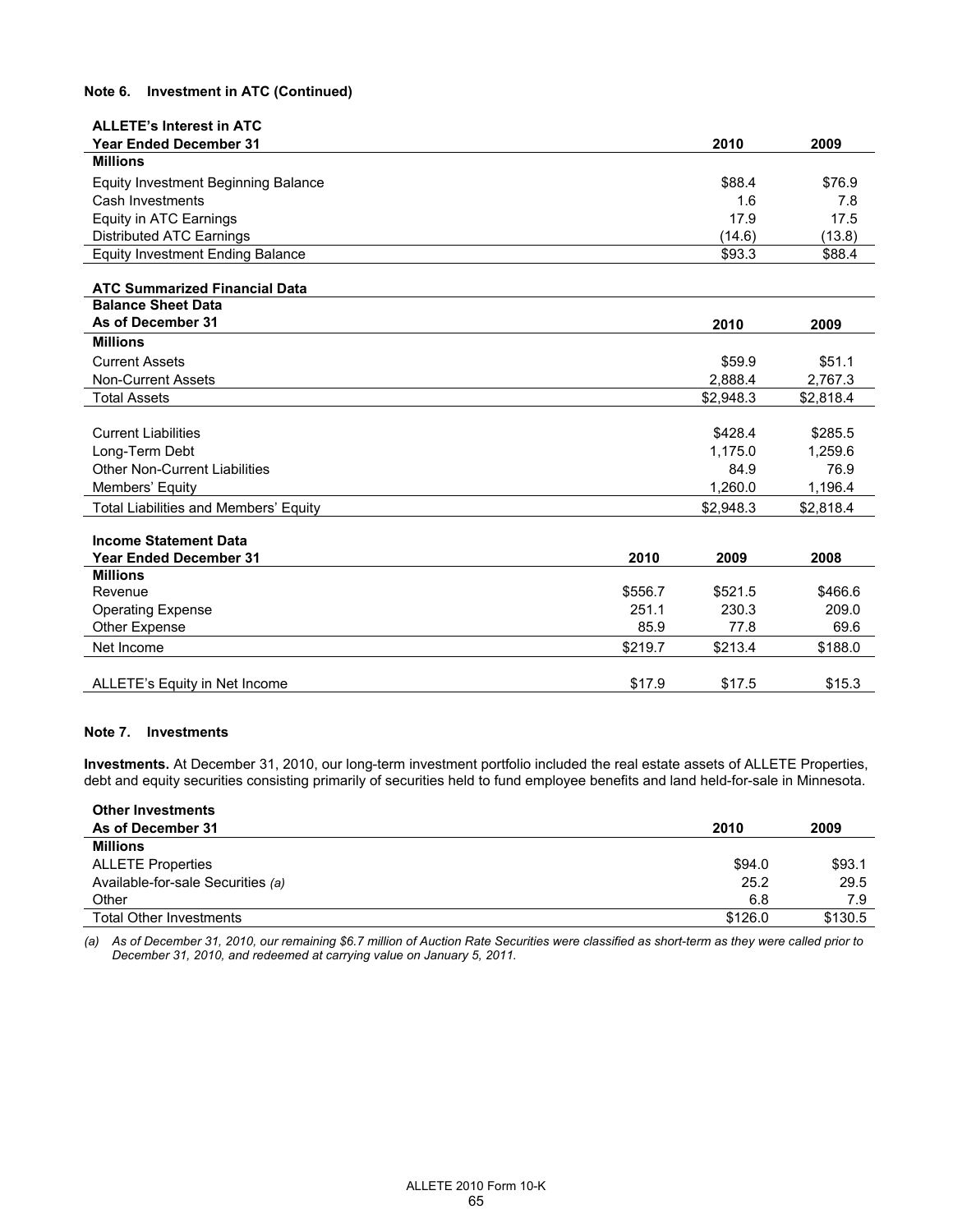## **Note 7. Investments (Continued)**

| <b>ALLETE Properties</b>                                                 |        |        |
|--------------------------------------------------------------------------|--------|--------|
| As of December 31                                                        | 2010   | 2009   |
| <b>Millions</b>                                                          |        |        |
| Land Held-for-Sale Beginning Balance                                     | \$74.9 | \$71.2 |
| Additions during period:                                                 |        |        |
| Deeds to Collateralized Property (a)                                     | 9.9    |        |
| Capitalized Improvements and Other                                       | 1.2    | 5.6    |
| Deductions during period: Cost of Real Estate Sold                       |        | (1.9)  |
| Land Held-for-Sale Ending Balance                                        | 86.0   | 74.9   |
| Long-Term Finance Receivables (net of allowances of \$0.8 and \$0.4) (a) | 3.7    | 12.9   |
| Other                                                                    | 4.3    | 5.3    |
| <b>Total Real Estate Assets</b>                                          | \$94.0 | \$93.1 |

*(a) The deeds to collateralized property resulted primarily from an entity which filed for voluntary Chapter 11 bankruptcy and were*  recorded at fair value net of estimated selling costs. The change in the long-term finance receivables was primarily a result of the same *transaction.* 

*Land Held-for-sale.* Land held-for-sale is recorded at the lower of cost or fair value determined by the evaluation of individual land parcels. Land values are reviewed for impairment and no impairments were recorded for the year ended December 31, 2010 (none in 2009).

*Long-Term Finance Receivables*. As of December 31, 2010, long-term finance receivables were \$3.7 million net of allowance (\$12.9 million net of allowance as of December 31, 2009). Long-term finance receivables are collateralized by property sold, accrue interest at market-based rates and are net of an allowance for doubtful accounts. As of December 31, 2010, the reserve balance was due to an impairment of \$0.8 million on a delinquent note receivable where the fair value of the collateralized property was less than the note balance (\$0.3 million of impairments in 2009). This valuation technique constitutes a Level 3 non-recurring fair value measurement.

If a purchaser defaults on a sales contract, the legal remedy is usually limited to terminating the contract and retaining the purchaser's deposit. The property is then available for resale. In many cases, contract purchasers incur significant costs during due diligence, planning, designing and marketing the property before the contract closes, therefore they have substantially more at risk than the deposit.

In June 2010, ALLETE Properties received deeds in lieu of foreclosure to properties which had been sold in multiple transactions over various years to one purchaser. The properties were sold with seller financing, of which \$7.0 million remained due and owing from the purchaser that filed for voluntary Chapter 11 bankruptcy protection in June 2009. The bankruptcy trustee approved the transfer of the properties back to ALLETE Properties in satisfaction of the amount owed. The fair value of the properties received net of selling expenses was \$8.8 million. The receipt of properties resulted in a pretax gain of \$0.7 million after reflecting other liabilities assumed and non-controlling interest.

**Available-for-Sale Investments.** We account for our available-for-sale portfolio in accordance with the guidance for certain investments in debt and equity securities. Our available-for-sale securities portfolio consisted of securities established to fund certain employee benefits and auction rate securities.

| <b>Available-For-Sale Securities</b> |                         |                          |         |                   |
|--------------------------------------|-------------------------|--------------------------|---------|-------------------|
| <b>Million</b>                       | <b>Gross Unrealized</b> |                          |         |                   |
| As of December 31                    | Cost                    | Gain                     | (Loss)  | <b>Fair Value</b> |
|                                      |                         |                          |         |                   |
| 2010                                 | \$27.4                  | \$0.2                    | \$(2.4) | \$25.2            |
| 2009                                 | \$33.1                  | \$0.1                    | \$(3.7) | \$29.5            |
| 2008                                 | \$40.5                  | $\overline{\phantom{0}}$ | \$(7.9) | \$32.6            |

|                               | <b>Net</b>      | <b>Gross Realized</b> |         | <b>Net Unrealized</b><br>Gain (Loss) in Other |
|-------------------------------|-----------------|-----------------------|---------|-----------------------------------------------|
| <b>Year Ended December 31</b> | <b>Proceeds</b> | Gain                  | (Loss)  | <b>Comprehensive Income</b>                   |
|                               |                 |                       |         |                                               |
| 2010                          | \$(1.7)         | -                     |         | \$1.4                                         |
| 2009                          | \$6.7           |                       |         | \$4.5                                         |
| 2008                          | \$17.5          | \$6.5                 | \$(0.1) | \$(9.7)                                       |

*Auction Rate Securities.* As of December 31, 2010, our ARS were classified as a short-term investment as the remaining balance of \$6.7 million was redeemed at carrying value on January 5, 2011. As of December 31, 2009, our ARS were classified as long-term investments.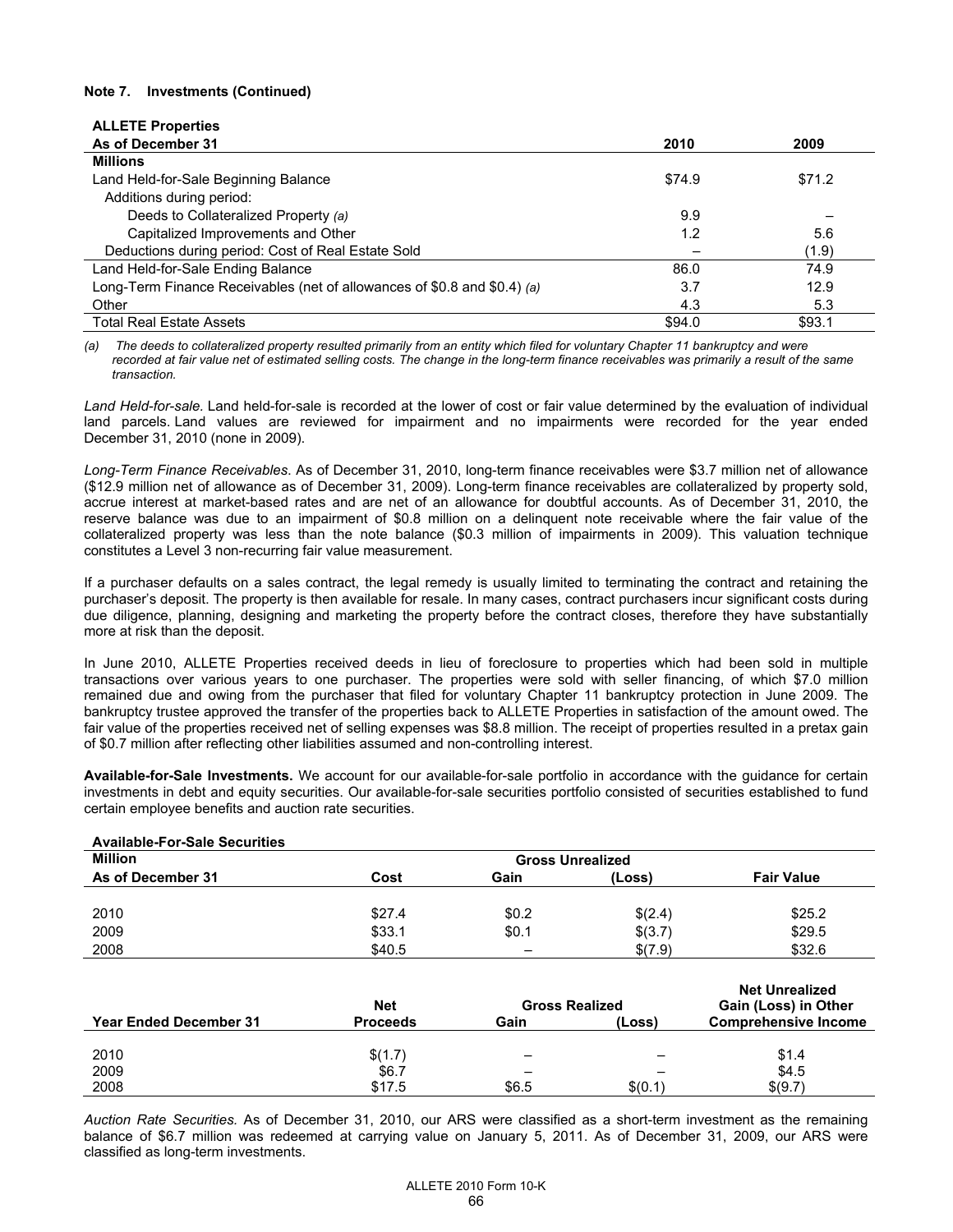### **Note 8. Fair Value**

Fair value is the price that would be received to sell an asset or paid to transfer a liability in an orderly transaction between market participants at the measurement date (exit price). We utilize market data or assumptions that market participants would use in pricing the asset or liability, including assumptions about risk and the risks inherent in the inputs to the valuation technique. These inputs can be readily observable, market corroborated, or generally unobservable. We primarily apply the market approach for recurring fair value measurements and endeavor to utilize the best available information. Accordingly, we utilize valuation techniques that maximize the use of observable inputs and minimize the use of unobservable inputs. These inputs, which are used to measure fair value, are prioritized through the fair value hierarchy. The hierarchy gives the highest priority to unadjusted quoted prices in active markets for identical assets or liabilities (Level 1 measurement) and the lowest priority to unobservable inputs (Level 3 measurement). The three levels of the fair value hierarchy are as follows:

Level 1 — Quoted prices are available in active markets for identical assets or liabilities as of the reported date. Active markets are those in which transactions for the asset or liability occur in sufficient frequency and volume to provide pricing information on an ongoing basis. This category includes primarily mutual fund investments held to fund employee benefits.

Level 2 — Pricing inputs are other than quoted prices in active markets, but are either directly or indirectly observable as of the reported date. The types of assets and liabilities included in Level 2 are typically either comparable to actively traded securities or contracts, such as treasury securities with pricing interpolated from recent trades of similar securities, or priced with models using highly observable inputs, such as commodity options priced using observable forward prices and volatilities. This category includes deferred compensation, fixed income securities, and derivative instruments consisting of cash flow hedges.

Level 3 — Significant inputs that are generally less observable from objective sources. The types of assets and liabilities included in Level 3 are those with inputs requiring significant management judgment or estimation, such as the complex and subjective models and forecasts used to determine the fair value. This category includes ARS consisting of guaranteed student loans and derivative instruments consisting of FTRs.

The following tables set forth by level within the fair value hierarchy, our assets and liabilities that were accounted for at fair value on a recurring basis as of December 31, 2010, and December 31, 2009. Each asset and liability is classified based on the lowest level of input that is significant to the fair value measurement. Our assessment of the significance of a particular input to the fair value measurement requires judgment, which may affect the valuation of fair value assets and liabilities and their placement within the fair value hierarchy levels.

|                                                                 | At Fair Value as of December 31, 2010 |         |         |        |
|-----------------------------------------------------------------|---------------------------------------|---------|---------|--------|
| <b>Recurring Fair Value Measures</b>                            | Level 1                               | Level 2 | Level 3 | Total  |
| <b>Millions</b>                                                 |                                       |         |         |        |
| <b>Assets:</b>                                                  |                                       |         |         |        |
| <b>Equity Securities</b>                                        | \$19.4                                |         |         | \$19.4 |
| Available-for-sale Securities                                   |                                       |         |         |        |
| <b>Corporate Debt Securities</b>                                |                                       | \$7.5   |         | 7.5    |
| Debt Securities Issued by States of the United States (ARS) (a) |                                       |         | \$6.7   | 6.7    |
| Total Available-for-sale Securities                             |                                       | 7.5     | 6.7     | 14.2   |
| Money Market Funds                                              | 0.8                                   |         |         | 0.8    |
| <b>Total Fair Value of Assets</b>                               | \$20.2                                | \$7.5   | \$6.7   | \$34.4 |
|                                                                 |                                       |         |         |        |
| Liabilities:                                                    |                                       |         |         |        |
| Deferred Compensation                                           |                                       | \$13.3  |         | \$13.3 |
| <b>Total Fair Value of Liabilities</b>                          |                                       | \$13.3  |         | \$13.3 |
|                                                                 |                                       |         |         |        |
| Total Net Fair Value of Assets (Liabilities)                    | \$20.2                                | \$(5.8) | \$6.7   | \$21.1 |

*(a) The remaining \$6.7 million of ARS were redeemed at carrying value on January 5, 2011.* 

| <b>Recurring Fair Value Measures</b><br><b>Activity in Level 3</b> | <b>Derivatives</b> | <b>Debt Securities</b><br><b>Issued by the States</b><br>of the United States<br>(ARS) |
|--------------------------------------------------------------------|--------------------|----------------------------------------------------------------------------------------|
| <b>Millions</b>                                                    |                    |                                                                                        |
| Balance as of December 31, 2009                                    | \$0.7              | \$6.7                                                                                  |
| Purchases, sales, issuances and settlements, net                   | (0.7)              |                                                                                        |
| Level 3 transfers in                                               |                    |                                                                                        |
| Balance as of December 31, 2010 (a)                                |                    | \$6.7                                                                                  |

*(a) The remaining \$6.7 million of ARS were redeemed at carrying value on January 5, 2011.*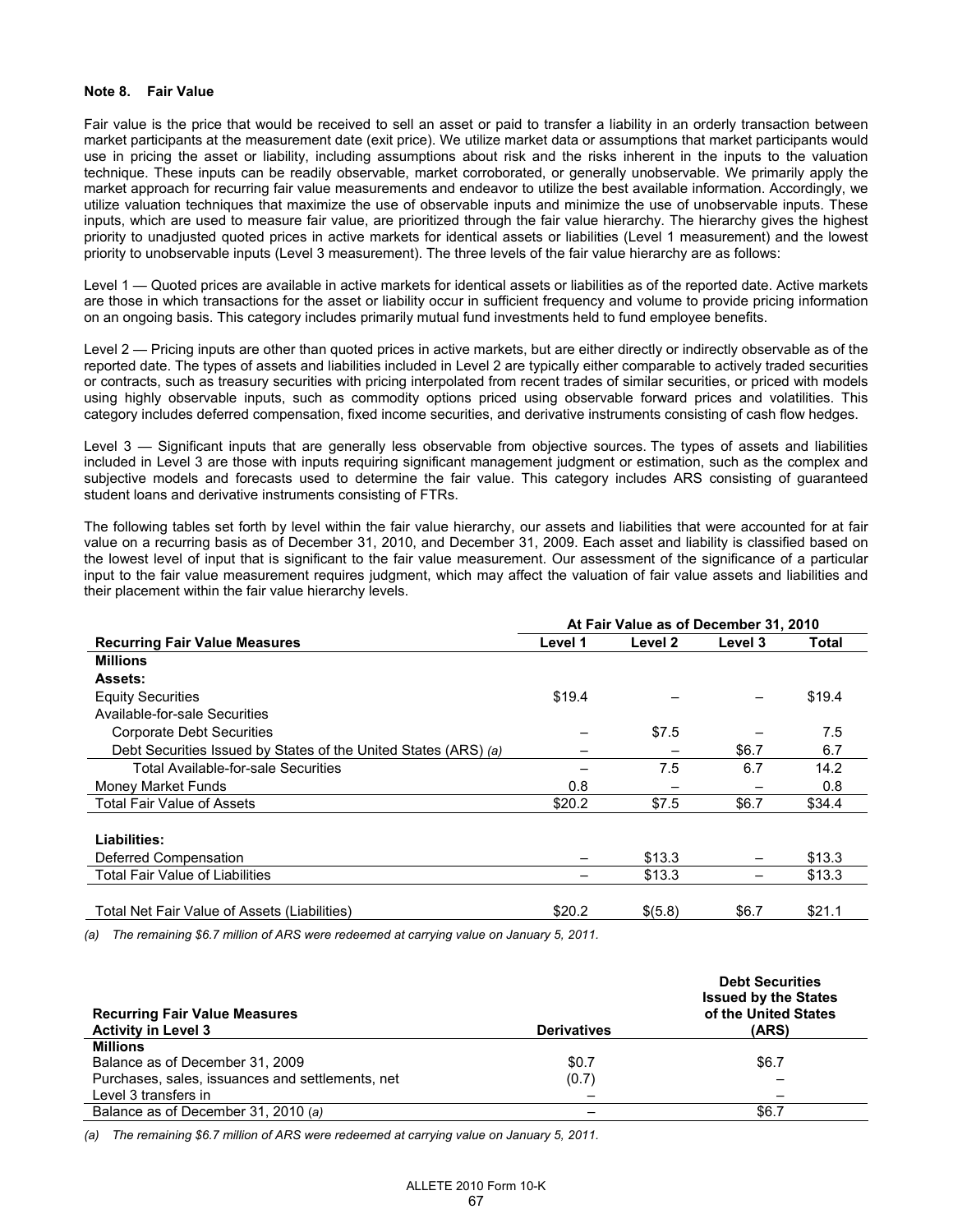## **Note 8. Fair Value (Continued)**

|                                                       | At Fair Value as of December 31, 2009 |         |         |        |
|-------------------------------------------------------|---------------------------------------|---------|---------|--------|
| <b>Recurring Fair Value Measures</b>                  | Level 1                               | Level 2 | Level 3 | Total  |
| <b>Millions</b>                                       |                                       |         |         |        |
| <b>Assets:</b>                                        |                                       |         |         |        |
| <b>Equity Securities</b>                              | \$17.8                                |         |         | \$17.8 |
| Available-for-sale Securities                         |                                       |         |         |        |
| Corporate Debt Securities                             |                                       | \$6.4   |         | 6.4    |
| Debt Securities Issued by States of the United States |                                       |         | \$6.7   | 6.7    |
| <b>Total Available-for-sale Securities</b>            |                                       | 6.4     | 6.7     | 13.1   |
| Derivatives                                           |                                       |         | 0.7     | 0.7    |
| Money Market Funds                                    | 1.4                                   |         |         | 1.4    |
| <b>Total Fair Value of Assets</b>                     | \$19.2                                | \$6.4   | \$7.4   | \$33.0 |
|                                                       |                                       |         |         |        |
| Liabilities:                                          |                                       |         |         |        |
| Deferred Compensation                                 |                                       | \$14.6  |         | \$14.6 |
| <b>Total Fair Value of Liabilities</b>                |                                       | \$14.6  |         | \$14.6 |
| Total Net Fair Value of Assets (Liabilities)          | \$19.2                                | \$(8.2) | \$7.4   | \$18.4 |
|                                                       |                                       |         |         |        |

|                    | <b>Debt Securities</b><br><b>Issued by the States</b> |
|--------------------|-------------------------------------------------------|
|                    | of the United States                                  |
| <b>Derivatives</b> | (ARS)                                                 |
|                    |                                                       |
|                    | \$15.2                                                |
| \$0.7              | (8.5)                                                 |
|                    |                                                       |
| \$0.7              | \$6.7                                                 |
|                    |                                                       |

*(a) ARS were redeemed during 2009 at carrying value.* 

The Company's policy is to recognize transfers in and transfers out as of the actual date of the event or change in circumstances that caused the transfer. For the year ended December 31, 2010 and 2009, there were no transfers in or out of Levels 1, 2 or 3.

**Fair Value of Financial Instruments.** With the exception of the items listed below, the estimated fair value of all financial instruments approximates the carrying amount. The fair value for the items below were based on quoted market prices for the same or similar instruments.

| <b>Financial Instruments</b>              | <b>Carrying Amount</b> | <b>Fair Value</b> |
|-------------------------------------------|------------------------|-------------------|
| <b>Millions</b>                           |                        |                   |
| Long-Term Debt, Including Current Portion |                        |                   |
| December 31, 2010                         | \$785.0                | \$796.7           |
| December 31, 2009                         | \$701.0                | \$734.8           |

## **Note 9. Short-Term and Long-Term Debt**

**Short-Term Debt.** Total short-term debt outstanding as of December 31, 2010, was \$14.4 million (\$7.1 million at December 31, 2009) and consisted of long-term debt due within one year and notes payable. (See ALLETE consolidated balance sheet.)

As of December 31, 2010, we had bank lines of credit aggregating \$154.0 million (\$157.0 million at December 31, 2009), the majority of which expire in January 2012. We expect to enter into new bank lines of credit during 2011 to replace the expiring facility. These bank lines of credit are available to provide short-term bank loans and credit support for commercial paper. At December 31, 2010, \$1.0 million (\$69.2 million at December 31, 2009) was drawn on our lines of credit leaving a \$153.0 million balance available for use (\$87.8 million at December 31, 2009). In December 2009, we drew \$65.0 million on our \$150.0 million syndicated revolving credit facility to temporarily fund the purchase of the 250 kV DC transmission line. In February 2010, we issued \$80.0 million of First Mortgage Bonds (Bonds) (see Long-Term Debt, below). We used the proceeds from the sale of the Bonds to pay off the outstanding amount drawn on the line, resulting in the \$65.0 million borrowing under our line of credit being classified as long-term debt at December 31, 2009.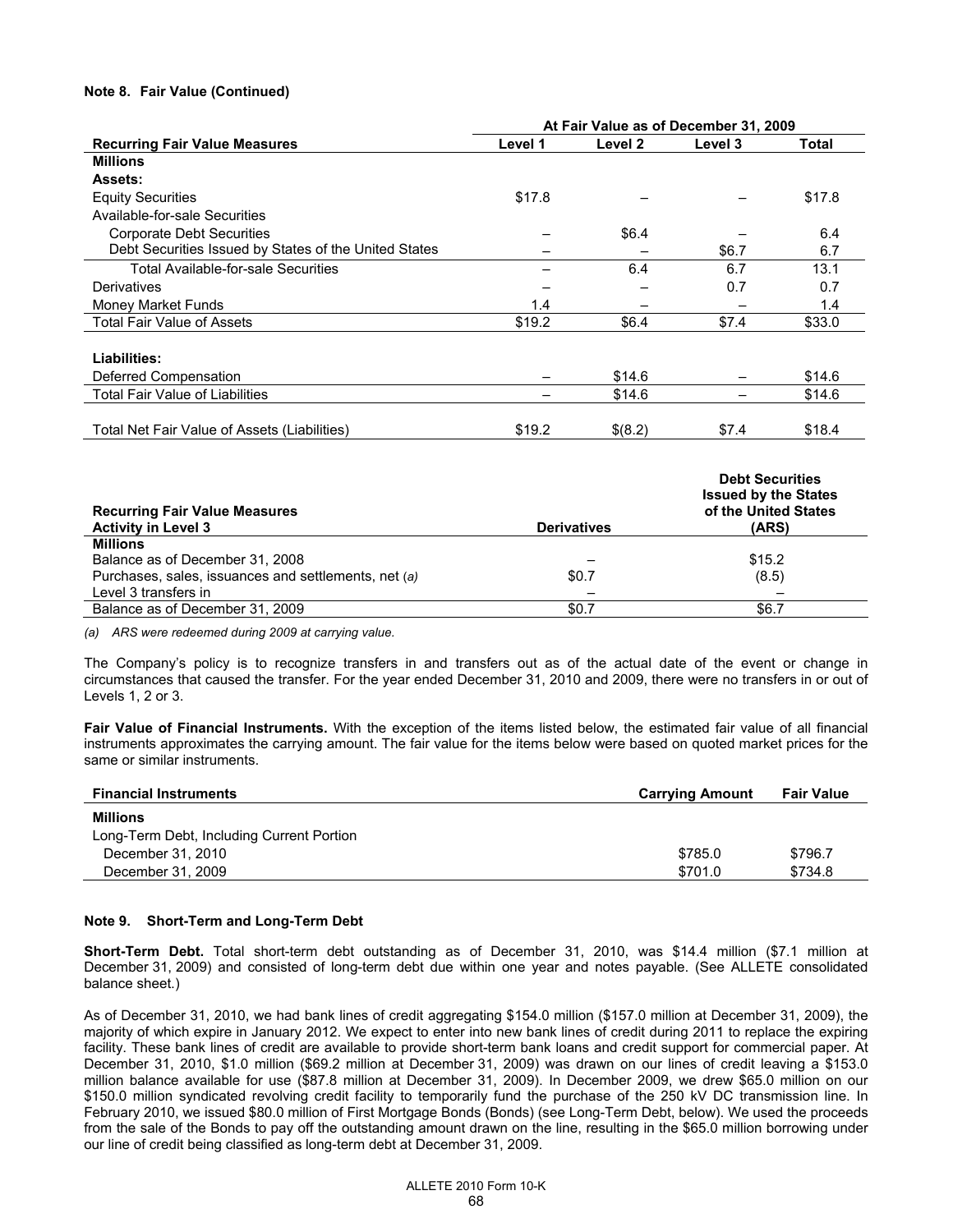## **Note 9. Short-Term and Long-Term Debt (Continued)**

On November 12, 2009, BNI Coal replaced a \$6.0 million Promissory Note and Supplement (Line of Credit) with CoBANK, ACB with a \$3.0 million Line of Credit and a \$3.0 million term loan with CoBANK, ACB. The Line of Credit was renewed on December 22, 2010, and now expires on November 20, 2012. The Line of Credit is being used for general corporate purposes. As of December 31, 2010, \$1.0 million was drawn on the Line of Credit. The \$3.0 million term loan has a fixed interest rate of 5.19 percent and is payable in 28 equal quarterly installments commencing January 20, 2010, and ending on October 20, 2016.

**Long-Term Debt.** The aggregate amount of long-term debt maturing during 2011 is \$13.4 million (\$3.3 million in 2012; \$73.9 million in 2013; \$19.5 million in 2014; \$16.3 million in 2015; and \$658.6 million thereafter). Substantially all of our electric plant is subject to the lien of the mortgages collateralizing various First Mortgage Bonds. The mortgages contain non-financial covenants customary in utility mortgages, including restrictions on our ability to incur liens, dispose of assets, and merge with other entities.

In February 2010, we issued \$80.0 million in principal amount of unregistered First Mortgage Bonds in the private placement market in three series as follows:

| <b>Issue Date</b> | <b>Maturity</b> | <b>Principal Amount</b> | <b>Interest Rate</b> |
|-------------------|-----------------|-------------------------|----------------------|
| February 17, 2010 | April 15, 2021  | \$15 Million            | 4.85%                |
| February 17, 2010 | April 15, 2025  | \$30 Million            | 5.10%                |
| February 17, 2010 | April 15, 2040  | \$35 Million            | 6.00%                |

We used the proceeds from the sale of the bonds to pay off an outstanding balance of \$65 million on our syndicated revolving credit facility, to fund utility capital investments and for general corporate purposes.

In August 2010, we issued \$75.0 million in principal amount of unregistered First Mortgage Bonds in the private placement market in two series as follows:

| <b>Issue Date</b> | <b>Maturity</b>  | <b>Principal Amount</b> | <b>Interest Rate</b> |
|-------------------|------------------|-------------------------|----------------------|
| August 17, 2010   | October 15, 2025 | \$30 Million            | 4.90%                |
| August 17, 2010   | April 15, 2040   | \$45 Million            | 5.82%                |

We used the proceeds to fund utility capital investments and for general corporate purposes.

For the February and August 2010 bond issuances (the Bonds), we have the option to prepay all or a portion of the Bonds at our discretion, subject to a make-whole provision. The Bonds are subject to the terms and conditions of our utility mortgage. The Bonds were sold in reliance on an exemption from registration under Section 4(2) of the Securities Act of 1933, as amended, to institutional accredited investors.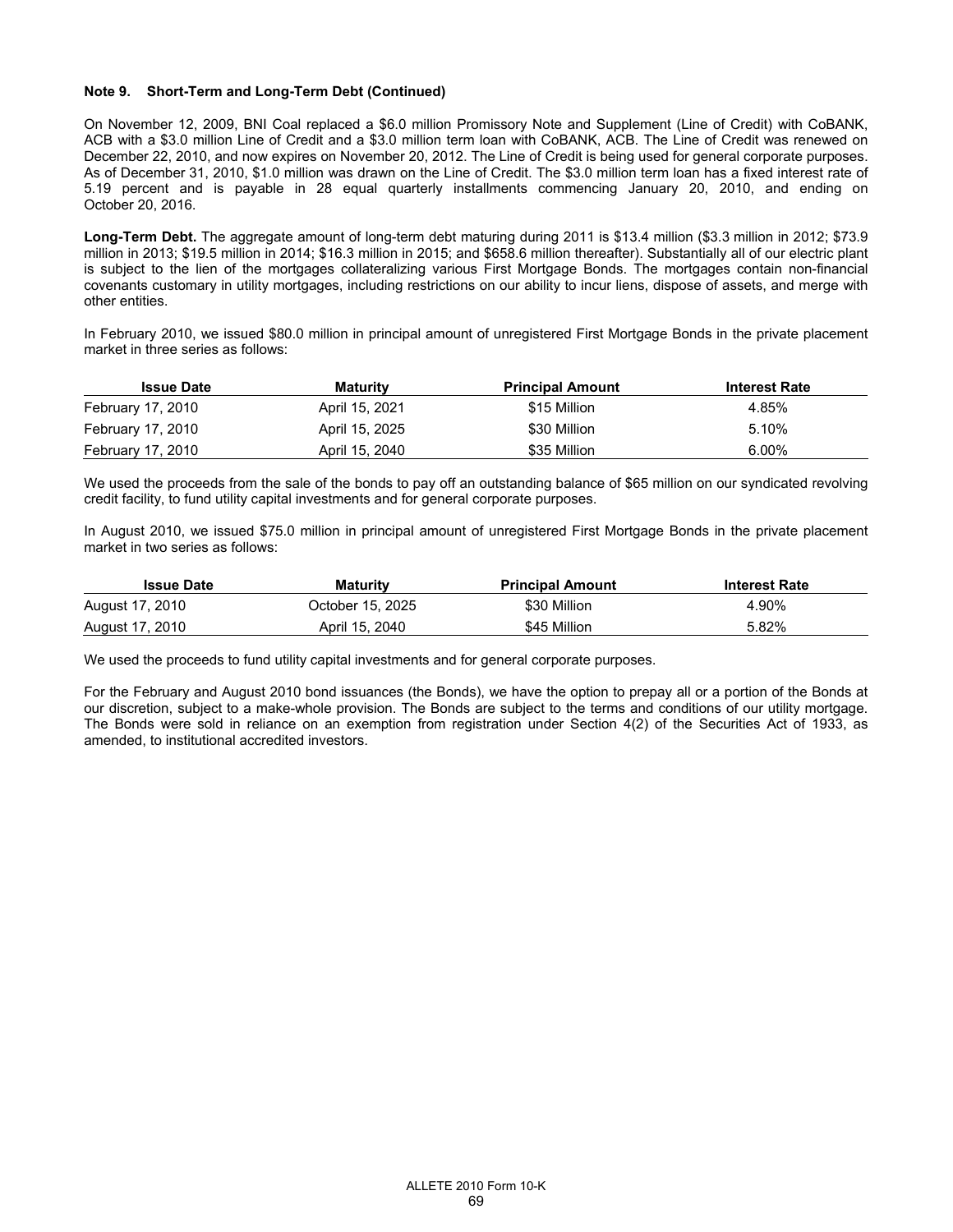### **Note 9. Short-Term and Long-Term Debt (Continued)**

| <b>Long-Term Debt</b>                                                           |         |         |
|---------------------------------------------------------------------------------|---------|---------|
| As of December 31                                                               | 2010    | 2009    |
| <b>Millions</b>                                                                 |         |         |
| First Mortgage Bonds                                                            |         |         |
| 4.86% Series Due 2013                                                           | \$60.0  | \$60.0  |
| 6.94% Series Due 2014                                                           | 18.0    | 18.0    |
| 7.70% Series Due 2016                                                           | 20.0    | 20.0    |
| 8.17% Series Due 2019                                                           | 42.0    | 42.0    |
| 5.28% Series Due 2020                                                           | 35.0    | 35.0    |
| 4.85% Series Due 2021                                                           | 15.0    |         |
| 4.95% Pollution Control Series F Due 2022                                       | 111.0   | 111.0   |
| 6.02% Series Due 2023                                                           | 75.0    | 75.0    |
| 4.90% Series Due 2025                                                           | 30.0    |         |
| 5.10% Series Due 2025                                                           | 30.0    |         |
| 5.99% Series Due 2027                                                           | 60.0    | 60.0    |
| 5.69% Series Due 2036                                                           | 50.0    | 50.0    |
| 6.00% Series Due 2040                                                           | 35.0    |         |
| 5.82% Series Due 2040                                                           | 45.0    |         |
| SWL&P First Mortgage Bonds                                                      |         |         |
| 7.25% Series Due 2013                                                           | 10.0    | 10.0    |
| Senior Unsecured Notes 5.99% Due 2017                                           | 50.0    | 50.0    |
| Variable Demand Revenue Refunding Bonds Series 1997 A, B, and C Due 2012 – 2020 | 28.3    | 28.3    |
| Industrial Development Revenue Bonds 6.5% Due 2025                              | 6.0     | 6.0     |
| Industrial Development Variable Rate Demand Refunding                           |         |         |
| Revenue Bonds Series 2006 Due 2025                                              | 27.8    | 27.8    |
| Line of Credit Facility (a)                                                     |         | 65.0    |
| Other Long-Term Debt, 1.0% - 8.0% Due 2011 - 2037                               | 36.9    | 42.9    |
| Total Long-Term Debt                                                            | 785.0   | 701.0   |
| Less: Due Within One Year                                                       | 13.4    | 5.2     |
| Net Long-Term Debt                                                              | \$771.6 | \$695.8 |

 *(a) A portion of the proceeds from the issuance on February 17, 2010, of \$80 million principal amount of First Mortgage Bonds due in 2021, 2025 and 2040, was used to repay the outstanding borrowings on the Line of Credit Facility as of December 31, 2009.* 

**Financial Covenants.** Our long-term debt arrangements contain customary covenants. In addition, our lines of credit and letters of credit supporting certain long-term debt arrangements contain financial covenants. The most restrictive covenant requires ALLETE to maintain a ratio of its Funded Debt to Total Capital (as the amounts are calculated in accordance with the respective long-term debt arrangements) of less than or equal to 0.65 to 1.00 measured quarterly. As of December 31, 2010, our ratio was approximately 0.43 to 1.00. Failure to meet this covenant would give rise to an event of default if not cured after notice from the lender, in which event ALLETE may need to pursue alternative sources of funding. Some of ALLETE's debt arrangements contain "cross-default" provisions that would result in an event of default if there is a failure under other financing arrangements to meet payment terms or to observe other covenants that would result in an acceleration of payments due. As of December 31, 2010, ALLETE was in compliance with its financial covenants.

## **Note 10. Commitments, Guarantees and Contingencies**

**Power Purchase Agreements.** Our long-term PPAs have been evaluated under the accounting guidance for variable interest entities. We have determined that either we have no variable interest in the PPA, or where we do have variable interests, we are not the primary beneficiary; therefore, consolidation is not required. These conclusions are based on the fact that we do not have both control over activities that are most significant to the entity and an obligation to absorb losses or receive benefits from the entity's performance. Our financial exposure relating to these PPA is limited to our fixed capacity and energy payments.

*Square Butte PPA.* Minnesota Power has a power purchase agreement with Square Butte that extends through 2026 (Agreement). It provides a long-term supply of energy to customers in our electric service territory and enables Minnesota Power to meet power pool reserve requirements. Square Butte, a North Dakota cooperative corporation, owns a 455-MW coalfired generating unit (Unit) near Center, North Dakota. The Unit is adjacent to a generating unit owned by Minnkota Power, a North Dakota cooperative corporation whose Class A members are also members of Square Butte. Minnkota Power serves as the operator of the Unit and also purchases power from Square Butte.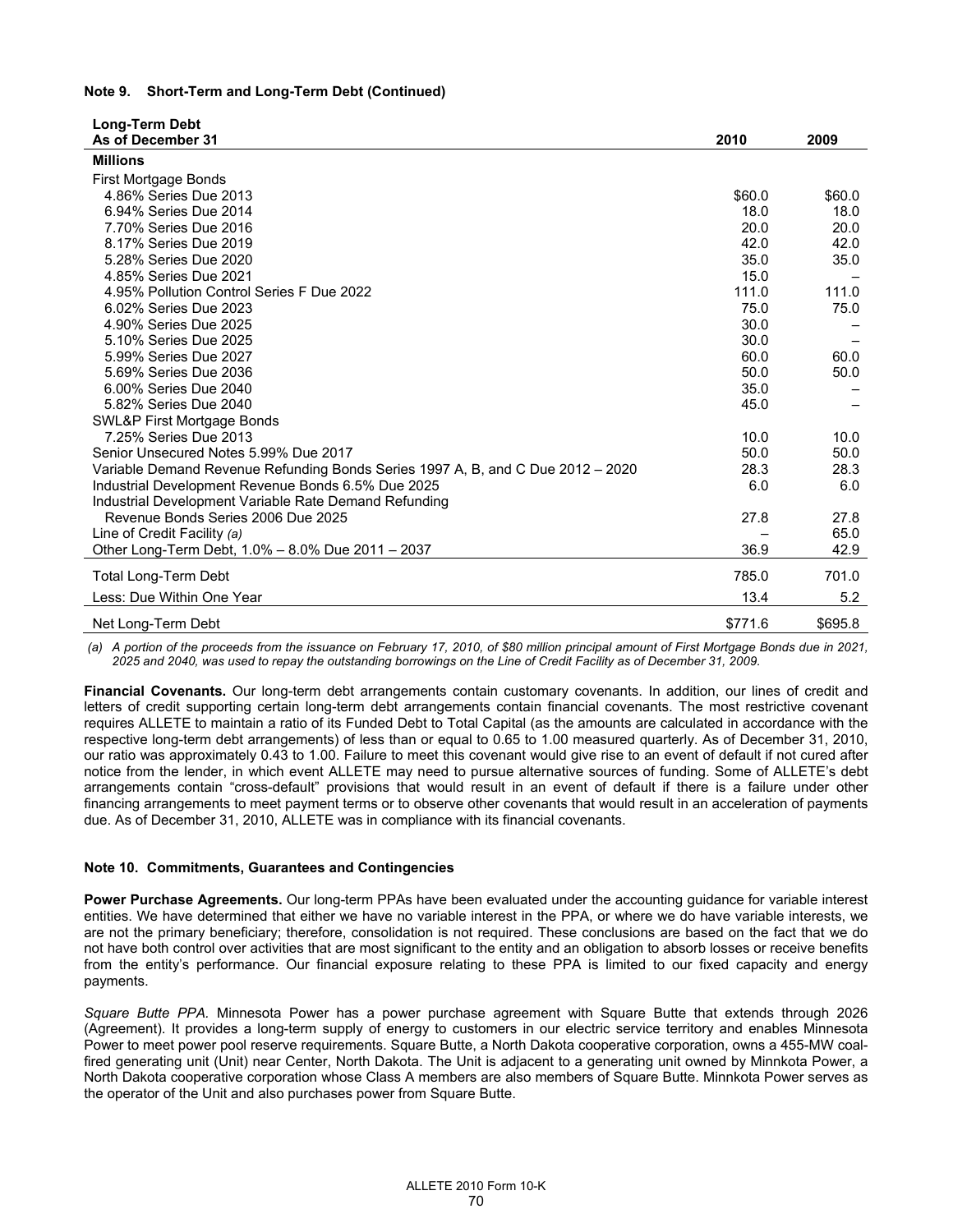### **Note 10. Commitments, Guarantees and Contingencies (Continued)**

Minnesota Power is obligated to pay its pro rata share of Square Butte's costs based on Minnesota Power's entitlement to Unit output. Our output entitlement under the Agreement is 50 percent for the remainder of the contract, subject to the provisions of the Minnkota power sales agreement described below. Minnesota Power's payment obligation will be suspended if Square Butte fails to deliver any power, whether produced or purchased, for a period of one year. Square Butte's costs consist primarily of debt service, operating and maintenance, depreciation and fuel expenses. We expect debt service, operating and maintenance and depreciation expenses for Square Butte to increase in 2011 due to environmental compliance obligations. As of December 31, 2010, Square Butte had total debt outstanding of \$379.6 million. Annual debt service for Square Butte is expected to be approximately \$39 million in each of the five years, 2011 through 2015. Fuel expenses are recoverable through our fuel adjustment clause and include the cost of coal purchased from BNI Coal, our subsidiary, under a long-term contract.

Minnesota Power's cost of power purchased from Square Butte during 2010 was \$55.2 million (\$53.9 million in 2009; \$56.7 million in 2008). This reflects Minnesota Power's pro rata share of total Square Butte costs, based on the 50 percent output entitlement in 2010 (50 percent in 2009; 55 percent in 2008). Included in this amount was Minnesota Power's pro rata share of interest expense of \$10.2 million in 2010 (\$11.0 million in 2009; \$11.6 million in 2008). Minnesota Power's payments to Square Butte are approved as a purchased power expense for ratemaking purposes by both the MPUC and the FERC.

*Minnkota Power Sales Agreement.* In conjunction with the purchase of the existing 250 kV DC transmission line from Square Butte on December 31, 2009, Minnesota Power entered into a contingent power sales agreement with Minnkota Power. Under the power sales agreement, Minnesota Power will sell a portion of its output from Square Butte to Minnkota, resulting in Minnkota's net entitlement increasing and Minnesota Power's net entitlement decreasing until Minnesota Power's share is eliminated at the end of 2025.

No power will be sold under this agreement until Minnkota Power has placed in service a new AC transmission line, which is anticipated to occur in 2013. This new AC transmission line will allow Minnkota to transmit its entitlement from Square Butte directly to its customers, which, in turn, will provide Minnesota Power with additional capacity on the DC line to transmit new wind generation.

*Wind PPA.* In 2006 and 2007, we entered into two long-term wind PPA with an affiliate of NextEra Energy, Inc. to purchase the output from two wind facilities, Oliver Wind I (50 MW) and Oliver Wind II (48 MW), located near Center, North Dakota. Each agreement is for 25 years and provides for the purchase of all output from the facilities at fixed prices. There are no fixed capacity charges, and we only pay for energy as it is delivered to us.

*Hydro PPA.* We have a PPA with Manitoba Hydro that began in May 2009 and expires in April 2015. Under the agreement with Manitoba Hydro, Minnesota Power is currently purchasing 50 MW of capacity and the energy associated with that capacity. Both the capacity price and the energy price are adjusted annually by the change in a governmental inflationary index.

On April 30, 2010, Minnesota Power signed a definitive agreement with Manitoba Hydro, subject to MPUC approval, to purchase surplus energy beginning in May 2011 through April 2022. This energy-only transaction primarily consists of surplus hydro energy on Manitoba Hydro's system that is delivered to Minnesota Power on a non-firm basis. The pricing is based on forward market prices. Under this agreement with Manitoba Hydro, Minnesota Power will be purchasing at least one million MWh of energy over the contract term. On September 1, 2010, we filed a petition with the MPUC to approve our PPA with Manitoba Hydro. On October 28, 2010, the OES filed comments recommending approval.

**North Dakota Wind Development***.* On December 31, 2009, we purchased an existing 250 kV DC transmission line from Square Butte for \$69.7 million. The 465-mile transmission line runs from Center, North Dakota, to Duluth, Minnesota. We use this line to transport increasing amounts of wind energy from North Dakota while gradually phasing out coal-based electricity currently being delivered to our system over this transmission line from Square Butte's lignite coal-fired generating unit.

Bison 1 is a two phase, 82 MW wind project in North Dakota. All permitting has been received and the first phase was completed in 2010. Phase one included construction of a 22-mile, 230 kV transmission line and the installation of 16 2.3 MW wind turbines, all of which were in-service at the end of 2010. Phase two is expected to be completed late in 2011 and consists of the installation of 15 3.0 MW wind turbines. Bison 1 is expected to have a total capital cost of approximately \$177 million, of which \$121 million was spent through December 31, 2010. In 2009, the MPUC approved Minnesota Power's petition seeking current cost recovery eligibility for investments and expenditures related to Bison 1, and in July 2010, the MPUC approved our petition establishing rates effective August 1, 2010.

**Leasing Agreements.** BNI Coal is obligated to make lease payments for a dragline totaling \$2.8 million annually for the lease term which expires in 2027. BNI Coal has the option at the end of the lease term to renew the lease at fair market value, to purchase the dragline at fair market value, or to surrender the dragline and pay a \$3.0 million termination fee. We lease other properties and equipment under operating lease agreements with terms expiring through 2016. The aggregate amount of minimum lease payments for all operating leases is \$8.1 million in 2011, \$8.4 million in 2012, \$8.5 million in 2013, \$8.7 million in 2014, \$8.4 million in 2015 and \$44.7 million thereafter. Total rent and lease expense was \$9.4 million in 2010 (\$9.3 million in 2009; \$8.5 million in 2008).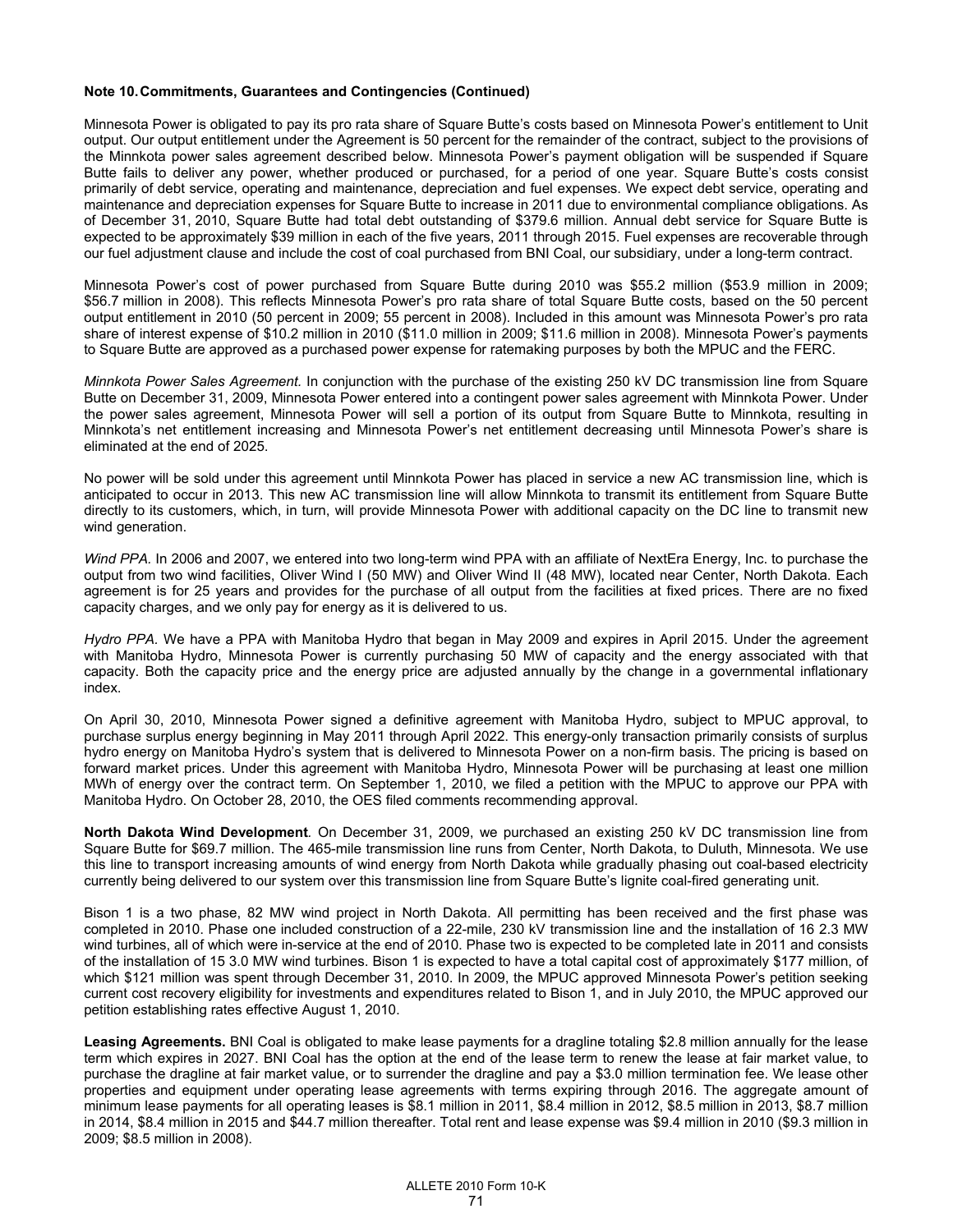### **Note 10. Commitments, Guarantees and Contingencies (Continued)**

**Coal, Rail and Shipping Contracts.** We have coal supply agreements and transportation agreements providing for the purchase and delivery of a significant portion of our coal requirements. These coal and transportation agreements, including option terms, expire in various years between 2011 and 2015. Our minimum annual payment obligation for 2011 is \$41.0 million, 2012 is \$1.6 million, and 2013 is \$1.4 million. Our minimum annual payment obligations will increase when annual nominations are made for coal deliveries in future years. The delivered costs of fuel for Minnesota Power's generation are recoverable from Minnesota Power's utility customers through the fuel adjustment clause.

**CapX2020 Transmission Projects.** Minnesota Power is a participant in the CapX2020 initiative which represents an effort to ensure electric transmission and distribution reliability in Minnesota and the surrounding region for the future. CapX2020, which consists of electric cooperatives, municipals and investor-owned utilities, including Minnesota's largest transmission owners, has assessed the transmission system and projected growth in customer demand for electricity through 2020. Studies show that the region's transmission system will require major upgrades and expansion to accommodate increased electricity demand as well as support renewable energy expansion through 2020. As future CapX2020 projects are identified, Minnesota Power may elect to participate on a project–by-project basis.

Minnesota Power is currently participating in three CapX2020 projects: the Fargo to St. Cloud project, the Monticello to St. Cloud project, which together total a 238-mile, 345 kV line from Fargo to Monticello, and the 70-mile, 230 kV line between Bemidji and Minnesota Power's Boswell Energy Center near Grand Rapids, Minnesota. Based on projected costs of the three transmission lines and the percentage agreements among participating utilities, Minnesota Power plans to invest between \$100 million and \$125 million in the CapX2020 initiative through 2015, of which \$11.3 million was spent through December 31, 2010.

In July 2010, the MPUC granted a route permit for the 28-mile 345 kV transmission line between Monticello and St. Cloud. Construction of the project is expected to be complete in late 2011. The 210-mile 345 kV transmission line from St. Cloud to Fargo is expected to be complete by 2015. Construction for the Bemidji to Grand Rapids 230 kV line project commenced in January 2011.

We have an approved cost recovery rider in place for certain transmission expenditures, and our current billing factor was approved by the MPUC in June 2009. The billing factor allows us to charge our retail customers on a current basis for the costs of constructing certain transmission facilities plus a return on the capital invested. In our 2010 rate case we moved completed transmission projects from the current cost recovery rider to base rates. In July 2010, we filed for an updated billing factor that includes additional transmission projects and expenses, including the CapX2020 projects, which we expect to be approved in early 2011.

### **Environmental Matters.**

Our businesses are subject to regulation of environmental matters by various federal, state and local authorities. Currently, a number of regulatory changes to the Clean Air Act, the Clean Water Act, and various waste management requirements are under consideration by both Congress and the EPA. Minnesota Power's fossil fuel facilities will likely be subject to regulation under these proposals. Our intention is to reduce our exposure to these requirements by reshaping our generation portfolio, over time, to reduce our reliance on coal.

We consider our businesses to be in substantial compliance with currently applicable environmental regulations and believe all necessary permits to conduct such operations have been obtained. Due to future restrictive environmental requirements through legislation and/or rulemaking, we anticipate that potential expenditures for environmental matters will be material and will require significant capital investments.

We review environmental matters on a quarterly basis. Accruals for environmental matters are recorded when it is probable that a liability has been incurred and the amount of the liability can be reasonably estimated, based on current law and existing technologies. These accruals are adjusted periodically as assessment and remediation efforts progress or as additional technical or legal information become available. Accruals for environmental liabilities are included in the consolidated balance sheet at undiscounted amounts and exclude claims for recoveries from insurance or other third parties. Costs related to environmental contamination treatment and cleanup are charged to expense unless recoverable in rates from customers.

Air. The electric utility industry is heavily regulated both at the Federal and State level to address air emissions. Minnesota Power's generating facilities mainly burn low-sulfur western sub-bituminous coal. Square Butte, located in North Dakota, burns lignite coal. All of Minnesota Power's generating facilities are equipped with pollution control equipment such as scrubbers, bag houses, and low  $NO_x$  technologies. At this time, these facilities are substantially compliant with applicable emission requirements.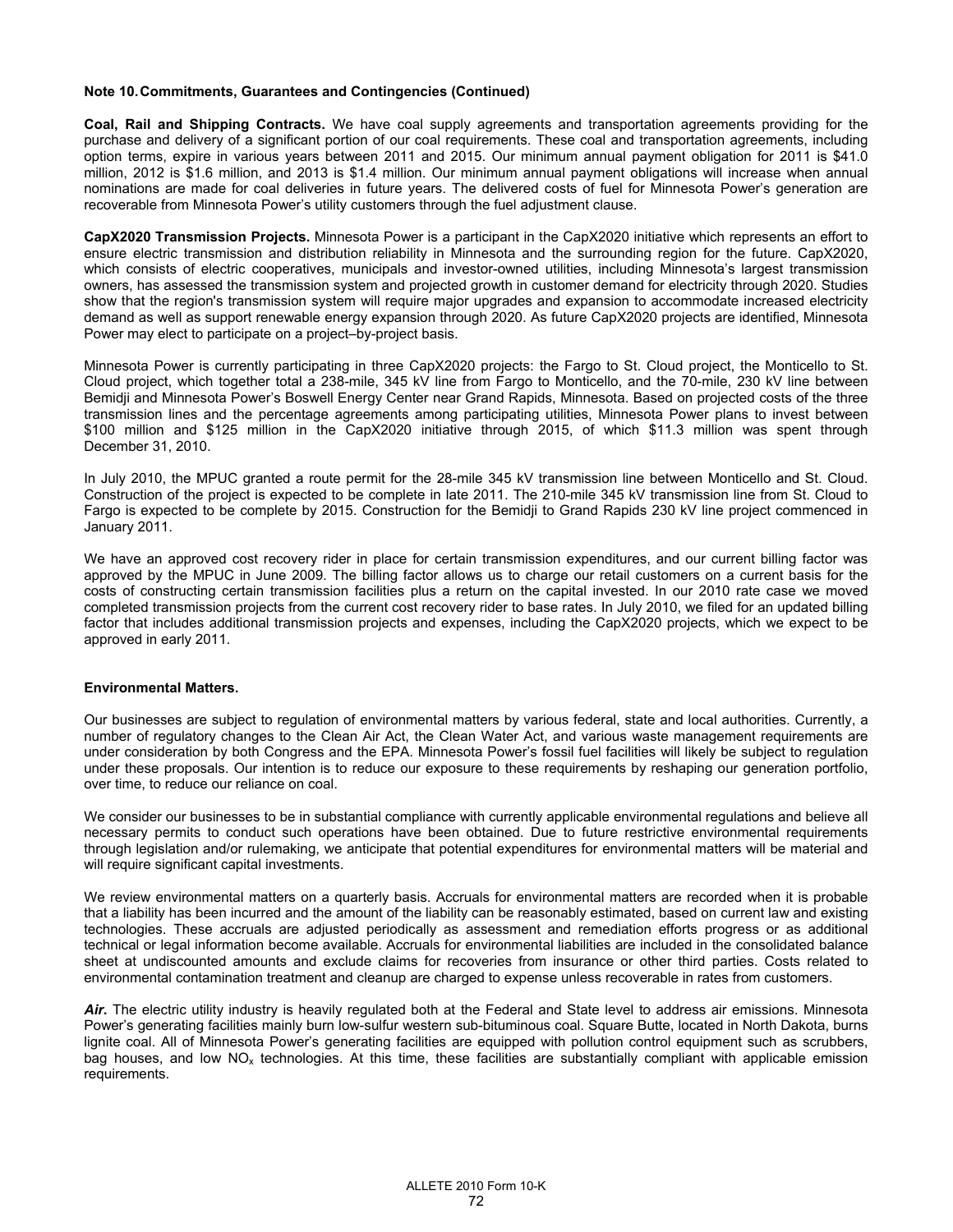#### **Note 10. Commitments, Guarantees and Contingencies (Continued) Environmental Matters (Continued)**

*New Source Review.* In August 2008, Minnesota Power received a Notice of Violation (NOV) from the United States EPA asserting violations of the New Source Review (NSR) requirements of the Clean Air Act at Boswell Units 1-4 and Laskin Unit 2. The NOV asserts that seven projects undertaken at these coal-fired plants between the years 1981 and 2000 should have been reviewed under the NSR requirements, and that the Boswell Unit 4 Title V permit was violated. Minnesota Power believes the projects were in full compliance with the Clean Air Act, NSR requirements and applicable permits.

We are engaged in discussions with the EPA regarding resolution of these matters, but we are unable to predict the outcome of these discussions. Since 2006, Minnesota Power has significantly reduced emissions at Laskin and Boswell, and continues to reduce emissions at Boswell. The resolution could result in civil penalties and the installation of control technology, some of which is already planned or completed for other regulatory requirements. Any costs of installing pollution control technology would likely be eligible for recovery in rates over time subject to MPUC and FERC approval in a rate proceeding. We are unable to predict the ultimate financial impact or the resolution of these matters at this time.

*EPA Transport Rule.* On July 6, 2010, the EPA proposed a rule known as the Transport Rule (TR) requiring 31 states, including Minnesota and the District of Columbia, to reduce power plant  $SO<sub>2</sub>$  and  $NO<sub>x</sub>$  emissions that can significantly contribute to ozone and fine particle pollution problems in other states. If adopted, the TR will replace the Clean Air Interstate Rule (CAIR) that was issued by the EPA in March 2005. Minnesota was included as one of the original 28 CAIR states but, following Minnesota Power's successful challenge to CAIR, the EPA granted an administrative stay of the CAIR requirements in Minnesota while it prepared the TR. The proposed TR responds to the United States Court of Appeals for the District of Columbia Circuit's remand of CAIR by replacing and reforming provisions to address updated air quality standards, improved emissions data and reformed emissions transport modeling.

The EPA took public comments on the proposed rule through October 1, 2010, and plans to finalize the rule in June 2011. Emissions reductions are proposed to take effect in 2012, within one year of projected finalization of the rule.

The EPA has not yet determined whether trading of emission allowances between regulated generating units or states may be implemented. Since 2006, we have made substantial investments in pollution control equipment at our Laskin, Taconite Harbor and Boswell generating units which have significantly reduced emissions. These reductions may satisfy Minnesota Power's obligations with respect to these requirements. We are unable to predict any additional compliance costs we might incur at this time.

*Minnesota Regional Haze*. The federal regional haze rule requires states to submit state implementation plans (SIPs) to the EPA to address regional haze visibility impairment in 156 federally-protected parks and wilderness areas. Under the regional haze rule, certain large stationary sources, put in place between 1962 and 1977, with emissions contributing to visibility impairment are required to install emission controls, known as Best Available Retrofit Technology (BART). We have two steam units, Boswell Unit 3 and Taconite Harbor Unit 3, which are subject to BART requirements.

Pursuant to the regional haze rule, Minnesota was required to develop its SIP by December 2007. As a mechanism for demonstrating progress towards meeting the long-term regional haze goal, in April 2007 the MPCA advanced a draft conceptual SIP which relied on the implementation of CAIR. However, a formal SIP was not filed at that time due to the United States Court of Appeals for the District of Columbia Circuit's remand of CAIR. Subsequently, the MPCA requested that companies with BART eligible units complete and submit a BART emissions control retrofit study, which was completed for Taconite Harbor Unit 3 in November 2008. The retrofit work completed in 2009 at Boswell Unit 3 meets the BART requirements for that unit. In December 2009, the MPCA approved the SIP for submittal to the EPA for its review and approval. Approval by the EPA is pending on whether to approve the Minnesota SIP. If approved, Minnesota Power will have five years to bring Taconite Harbor Unit 3 into compliance. It is uncertain what controls will ultimately be required at Taconite Harbor Unit 3 in connection with the regional haze rule.

*EPA National Emission Standards for Hazardous Air Pollutants (NESHAPs) for Electric Utility Units.* Under Section 112 of the Clean Air Act, the EPA is required to set emission standards for hazardous air pollutants for certain source categories. In December 2009, Minnesota Power and other utilities received an Information Collection Request from the EPA requiring that emissions data be provided and stack testing be performed in order to develop a database upon which to base future regulations. On March 30, 2010, Minnesota Power responded to the Information Collection Request. Stack testing was completed during the third quarter of 2010 and the results were submitted to the EPA. The EPA is subject to a consent decree which requires the EPA to propose a utility NESHAPs rule by March 2011, with the final rule by November 2011. As part of the NESHAPs rulemaking, EPA will develop Maximum Achievable Control Technology standards for utilities. Costs for complying with potential future mercury and other hazardous air pollutant regulations under the Clean Air Act cannot be estimated at this time.

*Minnesota Mercury Emission Reduction Act.* Under Minnesota law, a mercury emissions reduction plan for Boswell Unit 4 is required to be submitted by July 1, 2015, with implementation no later than December 31, 2018. The statute also calls for an evaluation of a mercury control alternative which provides for environmental and public health benefits without imposing excessive costs on the utility's customers. Costs for the Boswell Unit 4 emission reduction plan cannot be estimated at this time.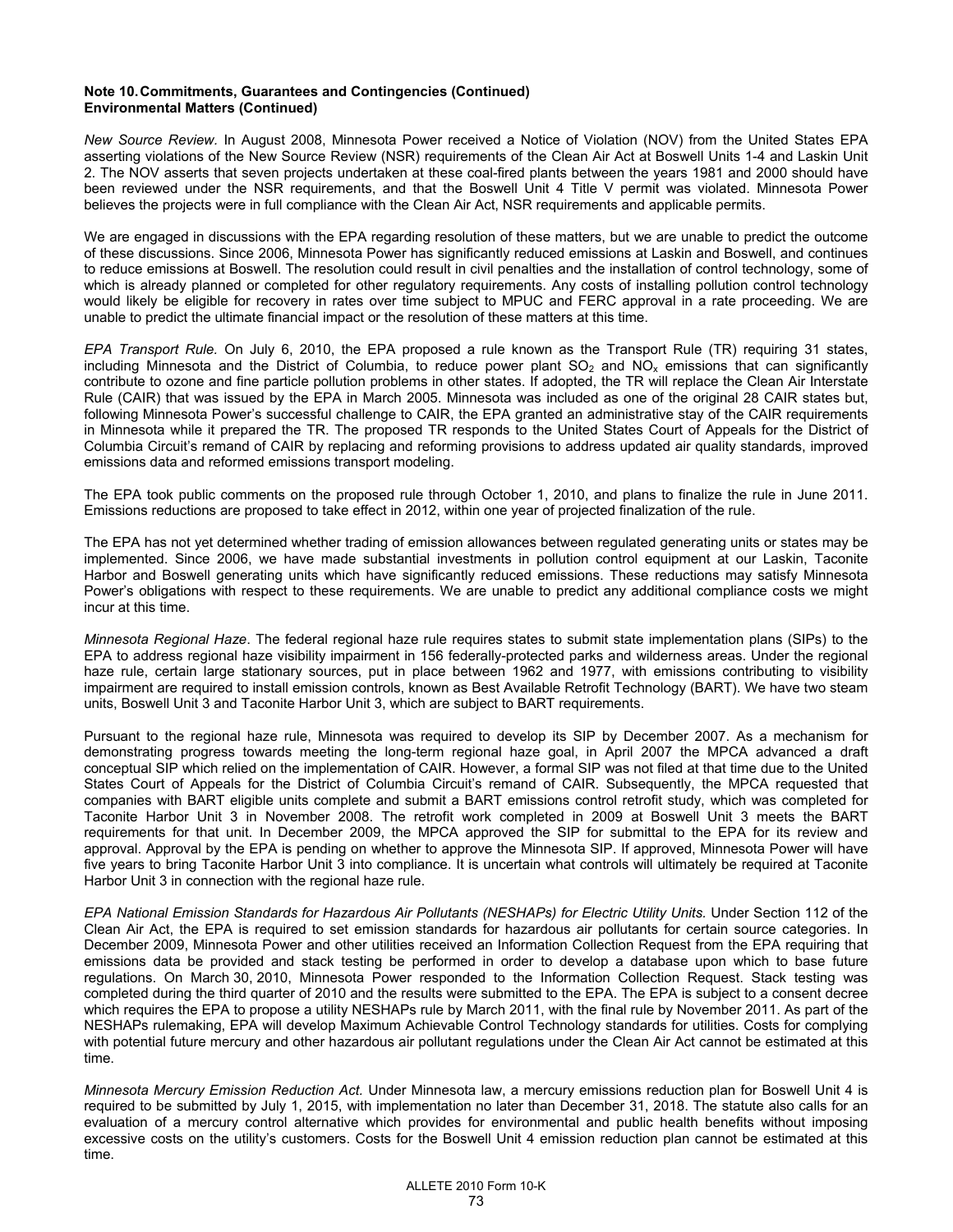#### **Note 10. Commitments, Guarantees and Contingencies (Continued) Environmental Matters (Continued)**

**Proposed and Finalized National Ambient Air Quality Standards.** The EPA is required to review the National Ambient Air Quality Standards (NAAQS) every five years. Each state is required to adopt plans describing how they will reduce emissions to attain these NAAQS if the state's air quality is not in compliance with a NAAQS. These state plans often include more stringent air emission limitations on sources of air pollutants in the state. Four NAAQS have either recently been revised, or are currently proposed for revision, as described below.

*Ozone NAAQS.* The EPA is proposing to more stringently control emissions that result in ground level ozone. In January 2010, the EPA proposed to reduce the eight-hour ozone standard and to adopt a secondary standard for the protection of sensitive vegetation from ozone-related damage. The EPA expects to issue final standards by July 2011. As proposed, states have until early 2014 to submit plans outlining how they will meet the standards.

*Particulate Matter NAAQS.* The EPA finalized the NAAQS Particulate Matter standards in September 2006. The EPA established a more stringent 24-hour average fine particulate  $(PM_{2.5})$  standard and kept the annual average fine particulate matter standard and the 24-hour coarse particulate matter standard unchanged. The District of Columbia Circuit Court of Appeals has remanded the PM<sub>2.5</sub> standard to the EPA, requiring consideration of lower annual average standard values. The EPA has indicated that ambient air quality monitoring for 2008 through 2010 will be used as a basis for states to characterize their attainment status. The EPA plans to finalize the new PM2.5 standards in 2011, and state attainment status determination will likely not occur prior to 2013. As early as late 2014, affected sources would have to take additional control measures if modeling demonstrates non-compliance at the property boundary.

*SO<sub>2</sub> and NO<sub>2</sub> NAAQS.* The EPA recently finalized a new one-hour NAAQS for SO<sub>2</sub> and NO<sub>2</sub>. Monitor data indicates that Minnesota will likely be in compliance with these new standards; however, the SO<sub>2</sub> NAAQS also requires the EPA to evaluate modeling data to determine attainment. It is unclear what the outcome of this evaluation will be. These NAAQS could also result in more stringent emission limits on our steam generating facilities, possibly resulting in additional control measures on some of our units.

We are unable to predict the nature or timing of any additional NAAQS regulation or compliance costs we might incur at this time.

*Climate Change.* Minnesota Power is addressing climate change by taking the following steps that also ensure reliable and environmentally compliant generation resources to meet our customer's requirements:

- Expand our renewable energy supply.
- Improve the efficiency of our coal-based generation facilities, as well as other process efficiencies.
- Provide energy conservation initiatives for our customers and engage in other demand side efforts.
- Support research of technologies to reduce carbon emissions from generation facilities and support carbon sequestration efforts.
- Achieve overall carbon emission reductions.

The scientific community generally accepts that emissions of GHGs are linked to global climate change. Climate change creates physical and financial risk. These physical risks could include, but are not limited to, increased or decreased precipitation and water levels in lakes and rivers; increased temperatures; and the intensity and frequency of extreme weather events. These all have the potential to affect the Company's business and operations.

*Midwestern Greenhouse Gas Reduction Accord.* Minnesota is also participating in the Midwestern Greenhouse Gas Reduction Accord (the Accord), a regional effort to develop a multi-state approach to GHG emission reductions. The Accord includes an agreement to develop a multi-sector cap-and-trade system to help meet the targets established by the group.

*EPA Regulation of GHG Emissions.* On May 13, 2010, the EPA issued the final Prevention of Significant Deterioration (PSD) and Title V Greenhouse Gas Tailoring Rule (Tailoring Rule). The PSD/Tailoring Rule establishes permitting thresholds required to address GHG emissions for new facilities, at existing facilities that undergo major modifications, and at other facilities characterized as major sources under the Clean Air Act's Title V program.

For our existing facilities, the rule does not require amending our existing Title V Operating Permits to include GHGs requirements. Implementation of the requirement to add GHG provisions to permits will be completed at the state level in Minnesota by the MPCA when the Title V permits are renewed. However, installation of new units or modification of existing units resulting in a significant increase in GHG emissions will require obtaining PSD permits and amending our operating permits to demonstrate that Best Available Control Technology (BACT) is being used at the facility to control GHG emissions. The EPA has defined significant emissions increase for existing sources as a GHG increase of 75,000 tons per year or more of total GHG on a  $CO<sub>2</sub>$  equivalent basis.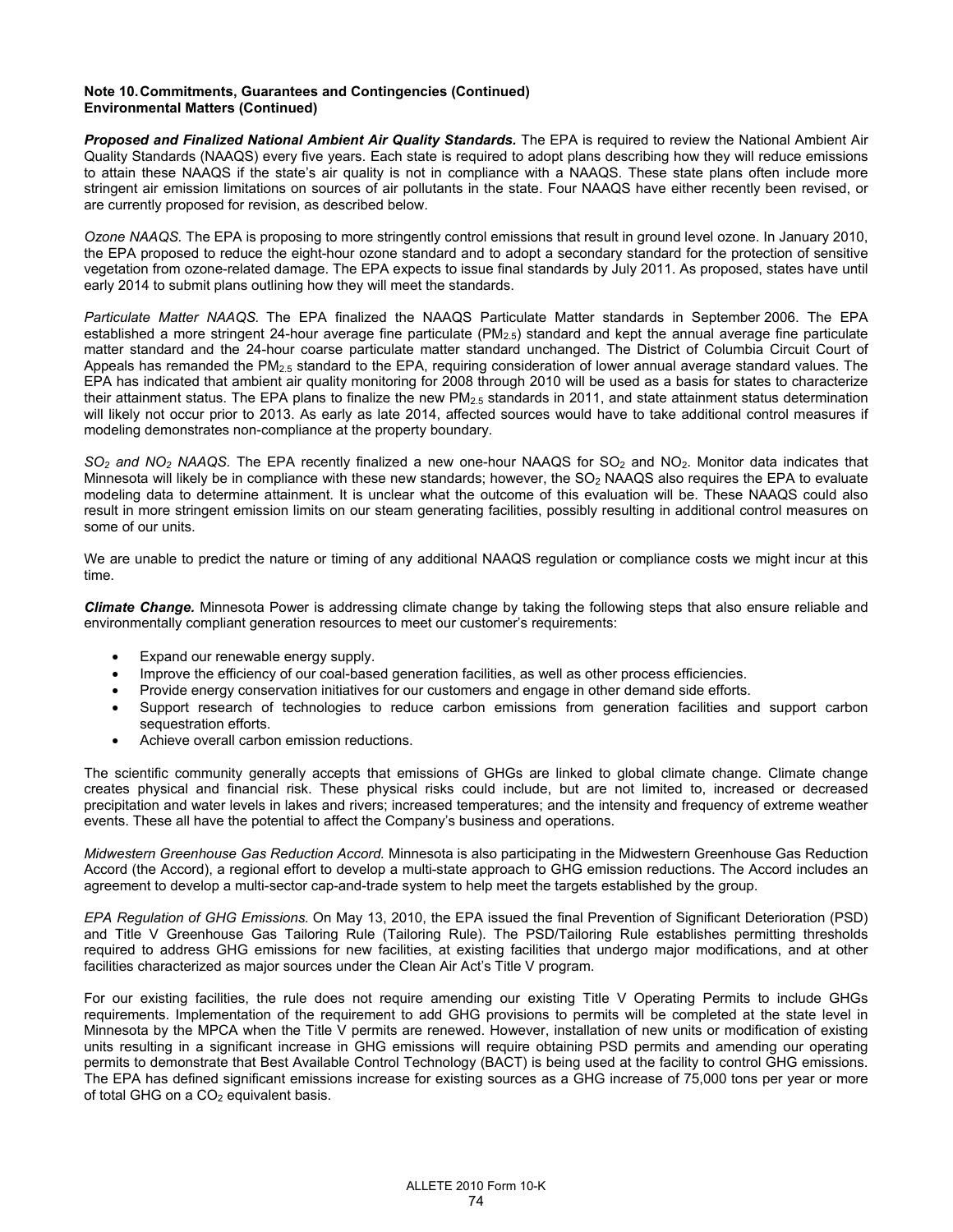#### **Note 10. Commitments, Guarantees and Contingencies (Continued) Environmental Matters (Continued)**

In late 2010, the EPA issued guidance to permitting authorities and affected sources to facilitate incorporation of the Tailoring Rule permitting requirements into the Title V and PSD permitting programs. The guidance stated that the project-specific topdown BACT determination process used for other pollutants will also be used to determine BACT for GHG emissions. Through sector-specific white papers, EPA also provided examples and technical summaries of GHG emission control technologies and techniques EPA considers available or likely to be available to sources. It is possible these control technologies could be determined to be BACT on a project by project basis. In the near term, one option appears to be energy efficiency maximization.

Legal challenges to the EPA's regulation of GHG emissions, including the Tailoring Rule, have been filed and are awaiting judicial determination. Comments to the Permitting Guidance were also submitted and may be addressed by EPA in the form of revised guidance documents.

We cannot predict the nature or timing of any additional GHG legislation or regulation. Although we are unable to predict the compliance costs we might incur, the costs could have a material impact on our financial results.

*Coal Ash Management Facilities.* Minnesota Power generates coal ash at all five of its steam electric stations. Two facilities store ash in onsite impoundments (ash ponds) with engineered liners and containment dikes. Another facility stores dry ash in a landfill with an engineered liner and leachate collection system. Two facilities generate a combined wood and coal ash that is either land applied as an approved beneficial use, or trucked to state permitted landfills. On June 18, 2010, the EPA proposed regulations for coal combustion residuals generated by the electric utility sector. The proposal sought comments on three general regulatory schemes for coal ash. Public comments were submitted to the EPA by November 19, 2010. We are unable to predict the compliance costs we might incur; however, there is the possibility they could have a material impact.

*Manufactured Gas Plant Site.* We are reviewing and addressing environmental conditions at a former manufactured gas plant site within the City of Superior, Wisconsin, and formerly operated by SWL&P. We have been working with the WDNR to determine the extent of contamination and the remediation of contaminated locations. At December 31, 2010, we have a \$0.5 million liability for this site, and a corresponding regulatory asset as we expect recovery of remediation costs to be allowed by the PSCW.

### **Other Matters**

**BNI Coal.** As of December 31, 2010, BNI Coal had surety bonds outstanding of \$18.4 million related to the reclamation liability for closing costs associated with its mine and mine facilities. Although the coal supply agreements obligate the customers to provide for the closing costs, additional assurance is required by federal and state regulations. In addition to the surety bonds, BNI Coal has secured a letter of credit with CoBANK ACB for an additional \$10.0 million, of which \$6.7 million is needed to meet the requirements for BNI Coal's total reclamation liability currently estimated at \$25.1 million. BNI Coal does not believe it is likely that any of these outstanding bonds will be drawn upon.

**ALLETE Properties.** As of December 31, 2010, ALLETE Properties, through its subsidiaries, had surety bonds outstanding of \$11.6 million primarily related to performance and maintenance obligations to governmental entities to construct improvements in their various projects. The remaining work to be completed on these improvements is estimated to be approximately \$9.0 million, and ALLETE Properties does not believe it is likely that any of these outstanding bonds will be drawn upon.

**Community Development District Obligations.** In March 2005, the Town Center District issued \$26.4 million of tax-exempt, 6 percent capital improvement revenue bonds; and in May 2006, the Palm Coast Park District issued \$31.8 million of taxexempt, 5.7 percent special assessment bonds. The capital improvement revenue bonds and the special assessment bonds are payable through property tax assessments on the land owners over 31 years (by May 1, 2036, and 2037, respectively). The bond proceeds were used to pay for the construction of a portion of the major infrastructure improvements in each district, and to mitigate traffic and environmental impacts. The bonds are payable from and secured by the revenue derived from assessments imposed, levied and collected by each district. The assessments were billed to the landowners in November 2006, for Town Center and November 2007, for Palm Coast Park. To the extent that we still own land at the time of the assessment, we will incur the cost of our portion of these assessments, based upon our ownership of benefited property. At December 31, 2010, we owned 69 percent of the assessable land in the Town Center District (69 percent at December 31, 2009) and 93 percent of the assessable land in the Palm Coast Park District (86 percent at December 31, 2009). At these ownership levels our annual assessments are \$1.4 million for Town Center and \$2.1 million for Palm Coast Park. As we sell property, the obligation to pay special assessments will pass to the new landowners. Under current accounting rules, these bonds are not reflected as debt on our consolidated balance sheet.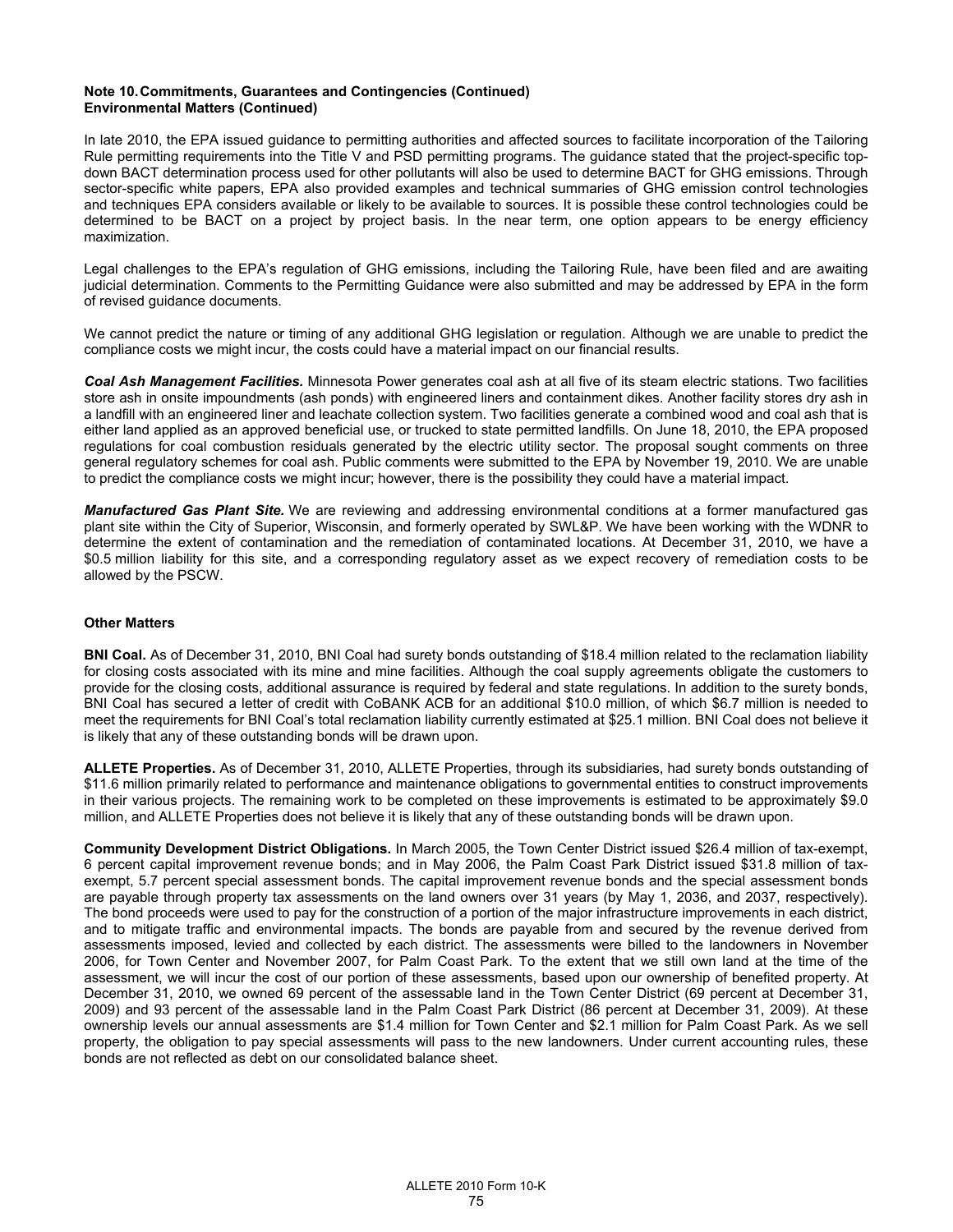#### **Note 10. Commitments, Guarantees and Contingencies (Continued)**

**Legal Proceedings.** In January 2011, the Company was named as a defendant in a lawsuit in the Sixth Judicial District for the State of Minnesota by one of our customer's, United Taconite, LLC, property and business interruption insurers. In October 2006, United Taconite experienced a fire as a result of the failure of certain electrical protective equipment. The equipment at issue in the incident was not owned, designed, or installed by Minnesota Power, but Minnesota Power had provided testing and calibration services related to the equipment. The lawsuit alleges approximately \$20 million in damages related to the fire. The Company believes that it has strong defenses to the lawsuit and intends to vigorously assert such defenses. An expense related to any damages that may result from the lawsuit has not been recorded as of December 31, 2010, because a potential loss is not currently probable or reasonably estimable; however, the Company believes it has adequate insurance coverage for potential loss.

**Other.** We are involved in litigation arising in the normal course of business. Also in the normal course of business, we are involved in tax, regulatory and other governmental audits, inspections, investigations and other proceedings that involve state and federal taxes, safety, compliance with regulations, rate base and cost of service issues, among other things. While the resolution of such matters could have a material effect on earnings and cash flows in the year of resolution, none of these matters are expected to materially change our present liquidity position, or have a material adverse effect on our financial condition.

#### **Note 11. Common Stock and Earnings Per Share**

| <b>Summary of Common Stock</b>       | <b>Shares</b>    | <b>Equity</b>   |
|--------------------------------------|------------------|-----------------|
|                                      | <b>Thousands</b> | <b>Millions</b> |
| Balance as of December 31, 2007      | 30,827           | \$461.2         |
| Employee Stock Purchase Plan<br>2008 | 17               | 0.6             |
| <b>Invest Direct</b>                 | 161              | 6.9             |
| <b>Options and Stock Awards</b>      | 24               | 4.6             |
| Equity Issuance Program              | 1,556            | 60.8            |
| Balance as of December 31, 2008      | 32,585           | \$534.1         |
| Employee Stock Purchase Plan<br>2009 | 24               | 0.7             |
| <b>Invest Direct</b>                 | 456              | 13.6            |
| <b>Options and Stock Awards</b>      | 8                | 1.1             |
| Equity Issuance Program              | 1,685            | 51.9            |
| Contributions to Pension             | 463              | 12.0            |
| Balance as of December 31, 2009      | 35.221           | \$613.4         |
| Employee Stock Purchase Plan<br>2010 | 19               | 0.6             |
| <b>Invest Direct</b>                 | 346              | 11.7            |
| <b>Options and Stock Awards</b>      | 51               | 4.4             |
| Equity Issuance Program              | 180              | 6.0             |
| Balance as of December 31, 2010      | 35,817           | \$636.1         |

**Equity Issuance Program.** We entered into a distribution agreement with KCCI, Inc., in February 2008, as amended, with respect to the issuance and sale of up to an aggregate of 6.6 million shares of our common stock, without par value. For the year ended December 31, 2010, 0.2 million shares of common stock were issued under this agreement resulting in net proceeds of \$6.0 million. During 2009, 1.7 million shares of common stock were issued for net proceeds of \$51.9 million. As of December 31, 2010, approximately 3.1 million shares of common stock remain available for issuance pursuant to the amended distribution agreement. The shares issued in 2010 and 2009 were offered for sale, from time to time, in accordance with the terms of the amended distribution agreement pursuant to Registration Statement No. 333-147965. The remaining shares may be offered for sale, from time to time, in accordance with the terms of the amended distribution agreement pursuant to Registration Statement No. 333-170289.

**Authorized Common Stock.** On May 12, 2009, shareholders approved an amendment to the Company's Amended and Restated Articles of Incorporation to increase the number of authorized shares of common stock from 43.3 million to 80.0 million.

**Earnings Per Share.** The difference between basic and diluted earnings per share arises, if any, from outstanding stock options, non-vested restricted stock, and performance share awards granted under our Executive and Director Long-Term Incentive Compensation Plans. In accordance with accounting standards for earnings per share, for 2010, 0.5 million options to purchase shares of common stock were excluded from the computation of diluted earnings per share because the option exercise prices were greater than the average market prices, and therefore, their effect would be anti-dilutive (0.6 million shares were excluded for 2009 and 0.6 million in 2008).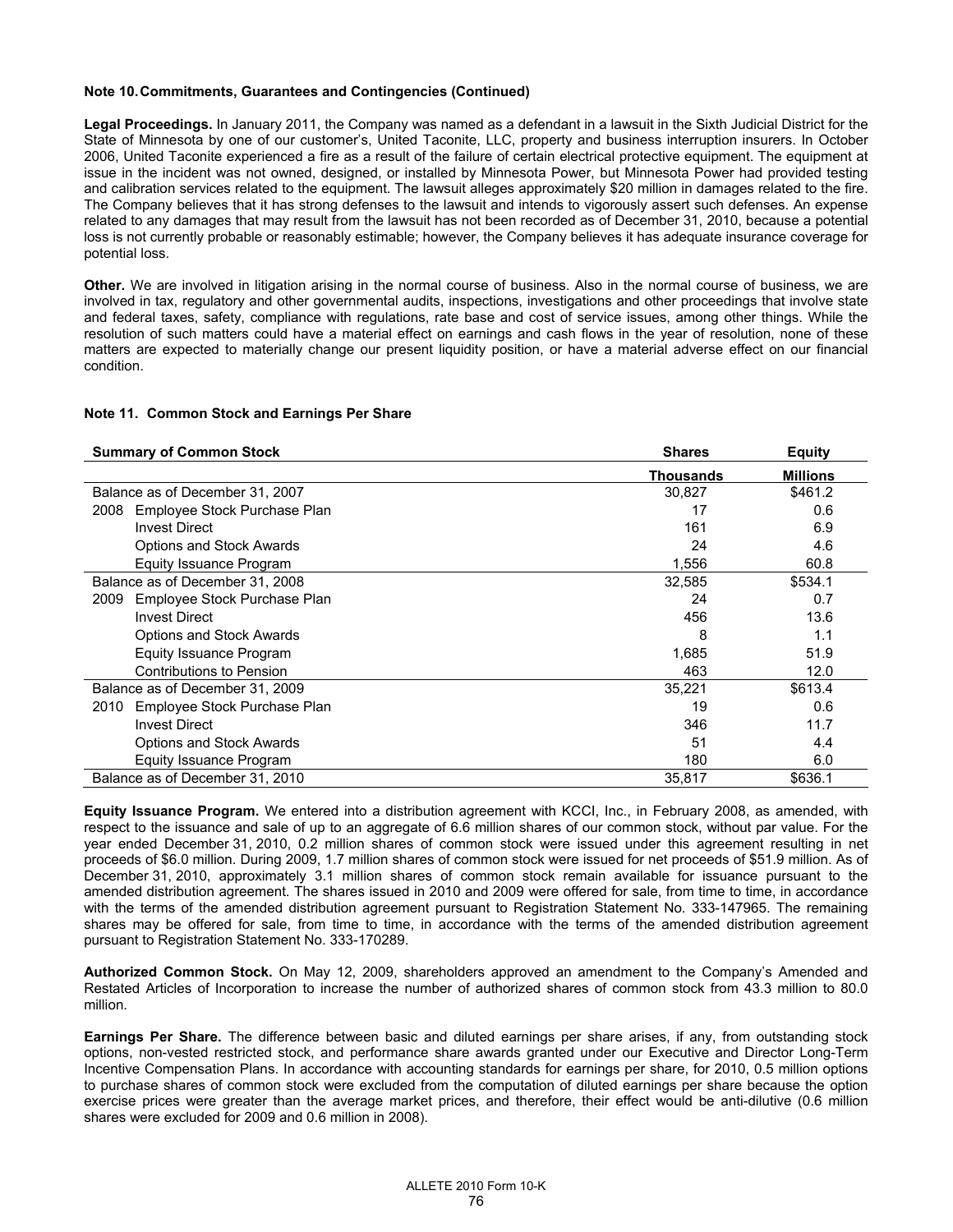### **Note 11. Common Stock and Earnings Per Share (Continued)**

| <b>Reconciliation of Basic and Diluted</b> |              |                   |                |
|--------------------------------------------|--------------|-------------------|----------------|
| <b>Earnings Per Share</b>                  |              | <b>Dilutive</b>   |                |
| <b>Year Ended December 31</b>              | <b>Basic</b> | <b>Securities</b> | <b>Diluted</b> |
| <b>Millions Except Per Share Amounts</b>   |              |                   |                |
|                                            |              |                   |                |
| 2010                                       |              |                   |                |
| Net Income Attributable to ALLETE          | \$75.3       |                   | \$75.3         |
| <b>Common Shares</b>                       | 34.2         | 0.1               | 34.3           |
| Per Share of Common Stock                  | \$2.20       |                   | \$2.19         |
| 2009                                       |              |                   |                |
| Net Income Attributable to ALLETE          | \$61.0       |                   | \$61.0         |
| Common Shares                              | 32.2         |                   | 32.2           |
| Per Share of Common Stock                  | \$1.89       |                   | \$1.89         |
| 2008                                       |              |                   |                |
| Net Income Attributable to ALLETE          | \$82.5       |                   | \$82.5         |
| <b>Common Shares</b>                       | 29.2         | 0.1               | 29.3           |
| Per Share of Common Stock                  | \$2.82       |                   | \$2.82         |

#### **Note 12. Other Income (Expense)**

| <b>Year Ended December 31</b>    | 2010  | 2009  | 2008   |
|----------------------------------|-------|-------|--------|
| <b>Millions</b>                  |       |       |        |
| AFUDC - Equity                   | \$4.2 | \$5.8 | \$3.3  |
| Investments and Other Income (a) | 0.4   | (4.0) | 12.3   |
| Total Other Income               | \$4.6 | \$1.8 | \$15.6 |

*(a) In 2008, Investment and Other Income included a gain from the sale of certain available-for-sale securities. The gain was triggered when securities were sold to reallocate investments to meet defined investment allocations based upon an approved investment strategy.* 

### **Note 13. Income Tax Expense**

On March 23, 2010, the Patient Protection and Affordable Care Act, which was subsequently amended on March 30, 2010, was signed into law by the President. The law includes provisions to generate tax revenue to help offset the cost of the new legislation. One of the provisions changes the tax treatment for retiree prescription drug expenses by eliminating the tax deduction for expenses that are reimbursed under Medicare Part D, beginning January 1, 2013. Based on this provision, we are subject to additional taxes in the future and were required to reverse previously recorded tax benefits in the period of enactment. Consequently, the elimination of the previously recorded tax benefit resulted in a non-recurring charge to net income of \$4.0 million in 2010. On October 8, 2010, we submitted a filing with the MPUC to request deferral of the retail portion of Medicare Part D of this legislation. As we are unable to predict the outcome at this time, we have not deferred any portion of this amount as a regulatory asset.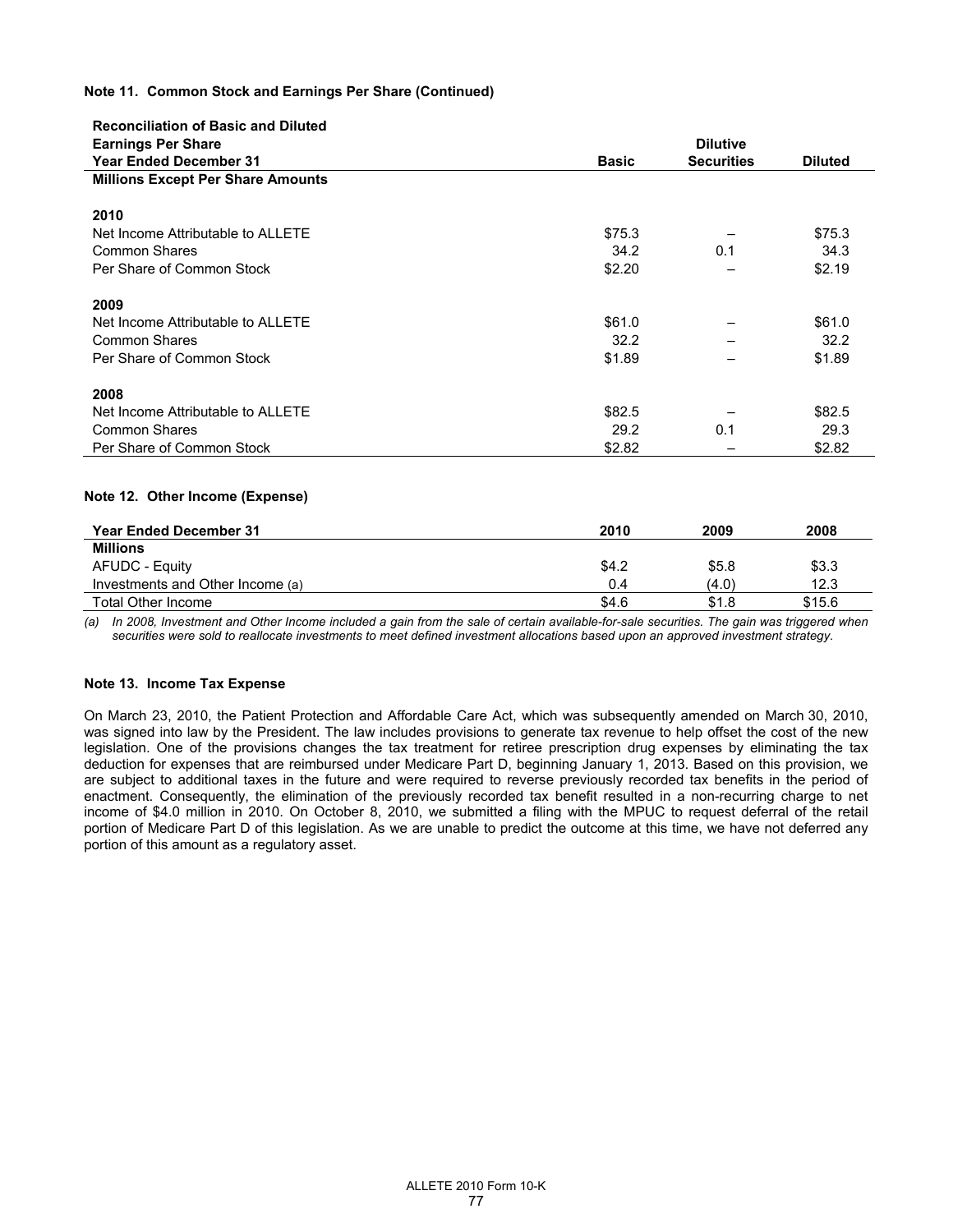### **Note 13. Income Tax Expense (Continued)**

| <b>Income Tax Expense</b>           |          |          |        |
|-------------------------------------|----------|----------|--------|
| <b>Year Ended December 31</b>       | 2010     | 2009     | 2008   |
| <b>Millions</b>                     |          |          |        |
| Current Tax Expense (Benefit)       |          |          |        |
| Federal (a)                         | \$(23.0) | \$(42.6) | \$6.2  |
| State                               | 1.3      | (1.8)    | (1.6)  |
| Total Current Tax Expense (Benefit) | (21.7)   | (44.4)   | 4.6    |
| Deferred Tax Expense                |          |          |        |
| Federal (b)                         | 61.4     | 66.0     | 29.3   |
| State                               | 5.3      | 10.3     | 13.4   |
| Change in Valuation Allowance       | 0.2      | (0.1)    | (2.9)  |
| Investment Tax Credit Amortization  | (0.9)    | (1.0)    | (1.0)  |
| <b>Total Deferred Tax Expense</b>   | 66.0     | 75.2     | 38.8   |
| <b>Total Income Tax Expense</b>     | \$44.3   | \$30.8   | \$43.4 |

*(a) The 2010 federal current tax benefit is primarily due to the implementation of tax planning initiatives and bonus depreciation provisions in the Tax Relief, Unemployment Insurance Reauthorization and Job Creation Act of 2010 and the Small Business Jobs Act of 2010. The 2009 federal current tax benefit is primarily due to bonus depreciation provisions of the American Recovery and Reinvestment Act of 2009.* 

*(b) The 2010 federal deferred tax expense is primarily due to tax planning initiatives and bonus depreciation provisions of the Small Business Jobs Act of 2010 and the Tax Relief, Unemployment Insurance Reauthorization and Job Creation Act of 2010. Also included in 2010 is a one-time charge of \$4.0 million as a result of the Patient Protection and Affordable Care Act. The 2009 federal deferred tax expense is primarily due to bonus depreciation provisions of the American Recovery and Reinvestment Act of 2009.* 

#### **Reconciliation of Taxes from Federal Statutory Rate to Total Income Tax Expense**

| <b>Year Ended December 31</b>                              | 2010    | 2009   | 2008    |
|------------------------------------------------------------|---------|--------|---------|
| <b>Millions</b>                                            |         |        |         |
| Income Before Non-Controlling Interest and Income Taxes    | \$119.1 | \$91.5 | \$126.4 |
| <b>Statutory Federal Income Tax Rate</b>                   | 35%     | 35%    | 35%     |
| Income Taxes Computed at 35 percent Statutory Federal Rate | \$41.7  | \$32.0 | \$44.2  |
| Increase (Decrease) in Tax Due to:                         |         |        |         |
| State Income Taxes - Net of Federal Income Tax Benefit     | 4.5     | 5.4    | 4.8     |
| Impact of Patient Protection and Affordable Care Act       | 4.0     |        |         |
| <b>Regulatory Differences for Utility Plant</b>            | (2.0)   | (2.5)  | (1.6)   |
| <b>Production Tax Credit</b>                               | (1.6)   | (1.2)  | (0.4)   |
| Other                                                      | (2.3)   | (2.9)  | (3.6)   |
| <b>Total Income Tax Expense</b>                            | \$44.3  | \$30.8 | \$43.4  |

The effective tax rate on income was 37.2 percent for 2010 (33.7 percent for 2009; 34.3 percent for 2008).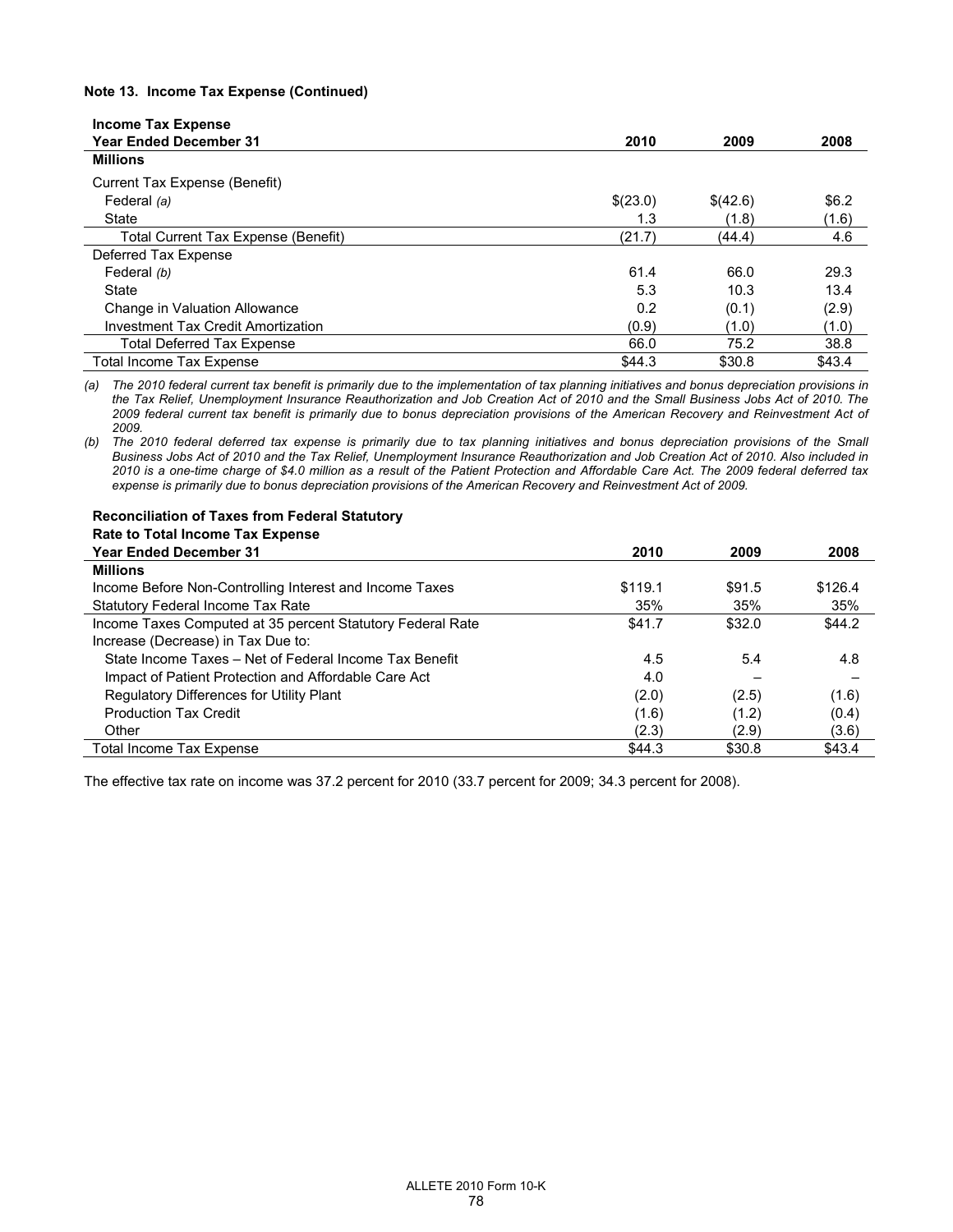#### **Note 13. Income Tax Expense (Continued)**

| <b>Deferred Tax Assets and Liabilities</b>                                                  |         |         |
|---------------------------------------------------------------------------------------------|---------|---------|
| As of December 31<br><b>Millions</b>                                                        | 2010    | 2009    |
| <b>Deferred Tax Assets</b>                                                                  |         |         |
|                                                                                             | \$121.8 | \$118.2 |
| Employee Benefits and Compensation (a)                                                      | 51.1    |         |
| <b>Property Related</b>                                                                     |         | 46.5    |
| NOL and Tax Credit Carryforward                                                             | 28.2    |         |
| <b>Investment Tax Credits</b>                                                               | 9.7     | 10.0    |
| Other                                                                                       | 12.7    | 14.4    |
| <b>Gross Deferred Tax Assets</b>                                                            | 223.5   | 189.1   |
| Deferred Tax Asset Valuation Allowance                                                      | (0.5)   | (0.3)   |
| <b>Total Deferred Tax Assets</b>                                                            | \$223.0 | \$188.8 |
| Deferred Tax Liabilities                                                                    |         |         |
| <b>Property Related</b>                                                                     | \$387.2 | \$294.1 |
| Regulatory Asset for Benefit Obligations                                                    | 105.8   | 96.5    |
| Unamortized Investment Tax Credits                                                          | 13.7    | 14.1    |
| Partnership Basis Differences                                                               | 19.4    | 14.6    |
| Other                                                                                       | 27.3    | 28.2    |
| <b>Total Deferred Tax Liabilities</b>                                                       | \$553.4 | \$447.5 |
| Net Deferred Income Taxes                                                                   | \$330.4 | \$258.7 |
| Recorded as:                                                                                |         |         |
| Net Current Deferred Tax Liabilities (b)                                                    | \$5.2   | \$5.6   |
| Net Long-Term Deferred Tax Liabilities                                                      | 325.2   | 253.1   |
| Net Deferred Income Taxes                                                                   | \$330.4 | \$258.7 |
|                                                                                             |         |         |
| Includes unfunded employee benefits<br>(a)<br>Included in Other Current Liabilities.<br>(b) |         |         |
| <b>NOL and Tax Credit Carryforwards</b>                                                     |         |         |
| <b>Year Ended December 31</b>                                                               | 2010    | 2009    |
| <b>Millions</b>                                                                             |         |         |
| Federal NOL carryforward (a)                                                                | \$62.0  | \$7.3   |
| Federal tax credit carryforwards                                                            | 3.7     | 1.9     |
| State NOL carryforward (a)                                                                  | 71.7    | 59.6    |
| State tax credit carryforwards, net of federal detriment                                    | 1.7     | 0.1     |

*(a) Pretax amounts* 

In 2010 we had federal and state NOLs and tax credit carryforwards primarily due to bonus depreciation provisions in the Tax Relief, Unemployment Insurance Reauthorization and Job Creation Act of 2010 and the Small Business Jobs Act of 2010. The 2010 federal NOL will be partially utilized by carrying it back against prior years' income with the remainder carried forward to offset future years' income. We expect to fully utilize the federal NOL and tax credit carryforwards; therefore a deferred tax asset has been recorded to recognize the resulting tax benefit. The state NOL and tax credits will be carried forward to future tax years. We have established a valuation allowance against certain state NOL and tax credits that we do not expect to utilize before their expiration. The 2009 federal and state NOL were primarily due to bonus depreciation provisions in the American Recovery and Reinvestment Act of 2009. The federal and state carryforward periods expire between 2014 and 2030.

| <b>Gross Unrecognized Income Tax Benefits</b>            | 2010   | 2009  | 2008  |
|----------------------------------------------------------|--------|-------|-------|
| <b>Millions</b>                                          |        |       |       |
| Balance at January 1                                     | \$9.5  | \$8.0 | \$5.3 |
| Additions for Tax Positions Related to the Current Year  |        | 0.5   | 0.7   |
| Reductions for Tax Positions Related to the Current Year | (0.2)  |       |       |
| Additions for Tax Positions Related to Prior Years       | 4.4    | 1.0   | 4.5   |
| Reduction for Tax Positions Related to Prior Years       |        |       | (2.5) |
| <b>Settlements</b>                                       | (0.3)  |       |       |
| Lapse of Statute                                         | (1.1)  |       |       |
| Balance as of December 31                                | \$12.3 | \$9.5 | \$8.0 |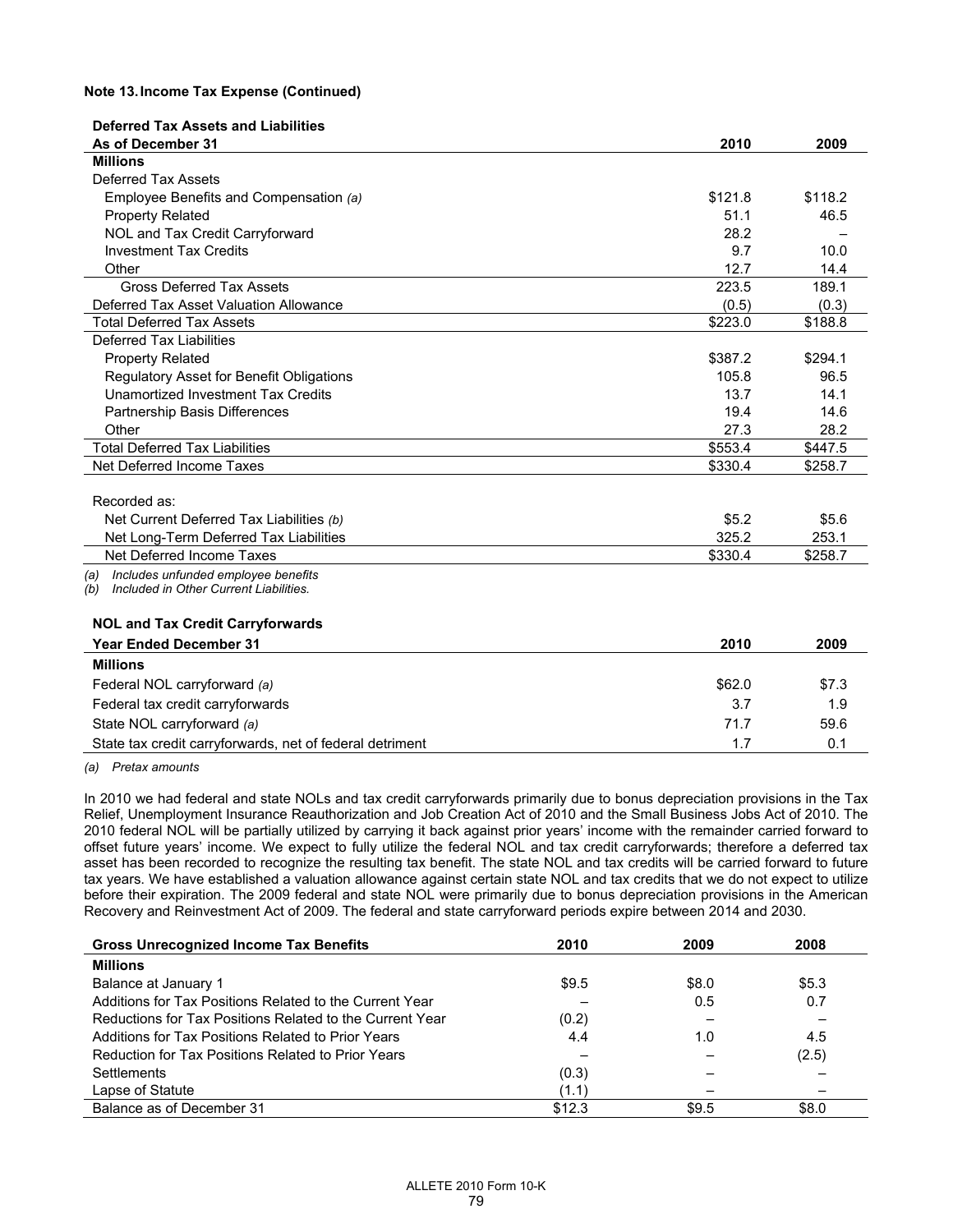#### **Note 13. Income Tax Expense (Continued)**

The gross unrecognized tax benefits as of December 31, 2010, includes \$0.6 million of net unrecognized tax benefits that, if recognized, would affect the annual effective income tax rate.

As of December 31, 2010, we had \$0.7 million (\$0.9 million for 2009 and \$0.6 million for 2008) of accrued interest related to unrecognized tax benefits included in the consolidated balance sheet. We classify interest related to unrecognized tax benefits as interest expense and tax-related penalties in operating expenses in the consolidated statement of income. In 2010, we recognized a \$0.2 million reduction of interest expense (interest expense of \$0.4 million for 2009 and \$0.4 million for 2008). There were no penalties recognized for 2010, 2009 or 2008.

We file a consolidated federal income tax return in the United States and state income tax returns in various jurisdictions. ALLETE is currently under examination by the IRS for the tax years 2005 through 2009. ALLETE is no longer subject to federal or state examination for years before 2005.

During the next 12 months it is reasonably possible the amount of unrecognized tax benefits could be reduced by \$4.0 million due to statute expirations and anticipated audit settlements. This amount is primarily due to timing issues.

#### **Note 14. Other Comprehensive Income (Loss)**

# **Other Comprehensive Income (Loss)**

| <b>Year Ended December 31</b>                                                                                                             | 2010   | 2009    | 2008    |
|-------------------------------------------------------------------------------------------------------------------------------------------|--------|---------|---------|
| <b>Millions</b>                                                                                                                           |        |         |         |
| Net Income                                                                                                                                | \$74.8 | \$60.7  | \$83.0  |
| Other Comprehensive Income                                                                                                                |        |         |         |
| Unrealized Gain on Securities<br>Net of income taxes of \$0.6, \$1.7, and \$(3.7)                                                         | 0.8    | 2.8     | (6.0)   |
| Reclassification Adjustment for Losses Included in Income<br>Net of income taxes of $\frac{6}{3}$ , $\frac{6}{3}$ , and $\frac{6}{2}$ .7) |        |         | (3.7)   |
| Defined Benefit Pension and Other Postretirement Plans<br>Net of income taxes of $\frac{6}{3}$ , \$4.1, and \$(13.3)                      |        | 6.2     | (18.8)  |
| Total Other Comprehensive Income (Loss)                                                                                                   | 0.8    | 9.0     | (28.5)  |
| Total Comprehensive Income                                                                                                                | \$75.6 | \$69.7  | \$54.5  |
| Less: Non-Controlling Interest in Subsidiaries                                                                                            | (0.5)  | (0.3)   | 0.5     |
| Comprehensive Income Attributable to ALLETE                                                                                               | \$76.1 | \$70.0  | \$54.0  |
| <b>Accumulated Other Comprehensive Income (Loss)</b><br>As of December 31                                                                 |        | 2010    | 2009    |
| <b>Millions</b>                                                                                                                           |        |         |         |
| Unrealized Loss on Securities                                                                                                             |        | \$(1.0) | \$(1.8) |
| Defined Benefit Pension and Other Postretirement Plans                                                                                    |        | (22.2)  | (22.2)  |

#### **Note 15. Pension and Other Postretirement Benefit Plans**

We have noncontributory union and non-union defined benefit pension plans covering eligible employees. The plans provide defined benefits based on years of service and final average pay. In 2010, we made total contributions of \$26.5 million (\$32.9 million in 2009 of which \$12.0 million was contributed in shares of ALLETE common stock). We also have defined contribution pension plans covering substantially all employees. The 2010 plan year employer contributions, which are made through our employee stock ownership plan, totaled \$7.2 million (\$7.1 million for the 2009 plan year.) (See Note 11. Common Stock and Earnings Per Share and Note 16. Employee Stock and Incentive Plans)

Total Accumulated Other Comprehensive Loss  $$(23.2)$   $$(24.0)$ 

In 2006, amendments were made to the non-union defined benefit pension plan and the RSOP. The non-union defined benefit pension plan was amended to suspend further crediting of service to the plan and closed the plan to new participants. In conjunction with the change, contributions were increased to the RSOP. In 2010, the Minnesota Power unions defined benefit pension plan was amended to close the plan to new participants.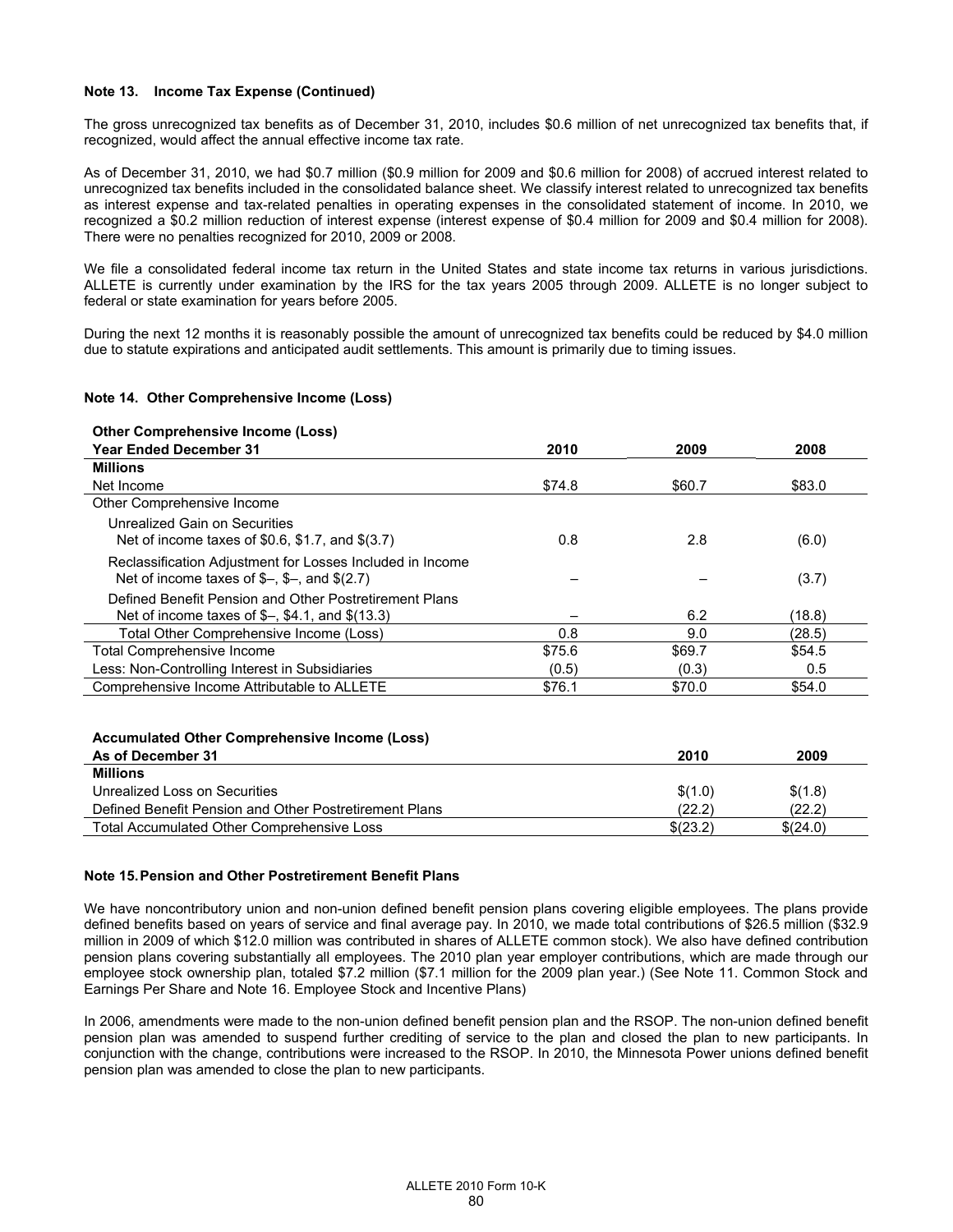We have postretirement health care and life insurance plans covering eligible employees. In 2010, our postretirement health plan was amended to close the plan to employees hired after January 31, 2011. The full eligibility requirement was also amended in 2010, to age 55 with 10 years of service. The postretirement health plans are contributory with participant contributions adjusted annually. Postretirement health and life benefits are funded through a combination of Voluntary Employee Benefit Association trusts (VEBAs), established under section 501(c)(9) of the Internal Revenue Code, and irrevocable grantor trusts. In 2010 \$12.8 million was contributed to the VEBAs. In 2009 we contributed \$9.3 million to the VEBAs and \$0.3 million to the grantor trust.

Management considers various factors when making funding decisions such as regulatory requirements, actuarially determined minimum contribution requirements, and contributions required to avoid benefit restrictions for the pension plans. Estimated defined benefit pension and postretirement health and life contributions for 2011 are expected to be \$7.8 million and \$12.9 million, respectively. Contributions are based on estimates and assumptions that are subject to change.

Accounting for Defined Benefit Pension and Postretirement Benefit Plans requires that employers recognize on a prospective basis the funded status of their defined benefit pension and other postretirement plans on their consolidated balance sheet and recognize as a component of other comprehensive income, net of tax, the gains or losses and prior service costs or credits that arise during the period but that are not recognized as components of net periodic benefit cost.

The defined benefit pension and postretirement health and life benefit costs recognized annually by our regulated companies are expected to be recovered through rates filed with our regulatory jurisdictions. As a result, these amounts that are required to otherwise be recognized in accumulated other comprehensive income have been recognized as a long-term regulatory asset on our consolidated balance sheet, in accordance with the accounting standards for Regulated Operations. The defined benefit pension and postretirement health and life benefit costs associated with our other non-rate base operations are recognized in accumulated other comprehensive income.

| <b>Year Ended December 31</b>         | 2010      | 2009      |
|---------------------------------------|-----------|-----------|
| <b>Millions</b>                       |           |           |
| <b>Accumulated Benefit Obligation</b> | \$485.6   | \$435.9   |
| Change in Benefit Obligation          |           |           |
| Obligation, Beginning of Year         | \$465.2   | \$440.4   |
| Service Cost                          | 6.2       | 5.7       |
| <b>Interest Cost</b>                  | 26.2      | 26.2      |
| <b>Actuarial Loss</b>                 | 47.1      | 14.6      |
| <b>Benefits Paid</b>                  | (27.2)    | (25.5)    |
| <b>Participant Contributions</b>      | 8.1       | 3.9       |
| Obligation, End of Year               | \$525.6   | \$465.3   |
| Change in Plan Assets                 |           |           |
| Fair Value, Beginning of Year         | \$327.6   | \$273.7   |
| Actual Return on Plan Assets          | 45.6      | 41.6      |
| <b>Employer Contribution</b>          | 36.0      | 37.8      |
| <b>Benefits Paid</b>                  | (27.2)    | (25.5)    |
| Fair Value, End of Year               | \$382.0   | \$327.6   |
| Funded Status, End of Year            | \$(143.6) | \$(137.7) |
|                                       |           |           |

# **Pension Obligation and Funded Status**

| Net Pension Amounts Recognized in Consolidated Balance Sheet Consist of: |           |           |
|--------------------------------------------------------------------------|-----------|-----------|
| <b>Current Liabilities</b>                                               | \$(0.9)   | \$(0.9)   |
| Noncurrent Liabilities                                                   | \$(142.8) | \$(136.8) |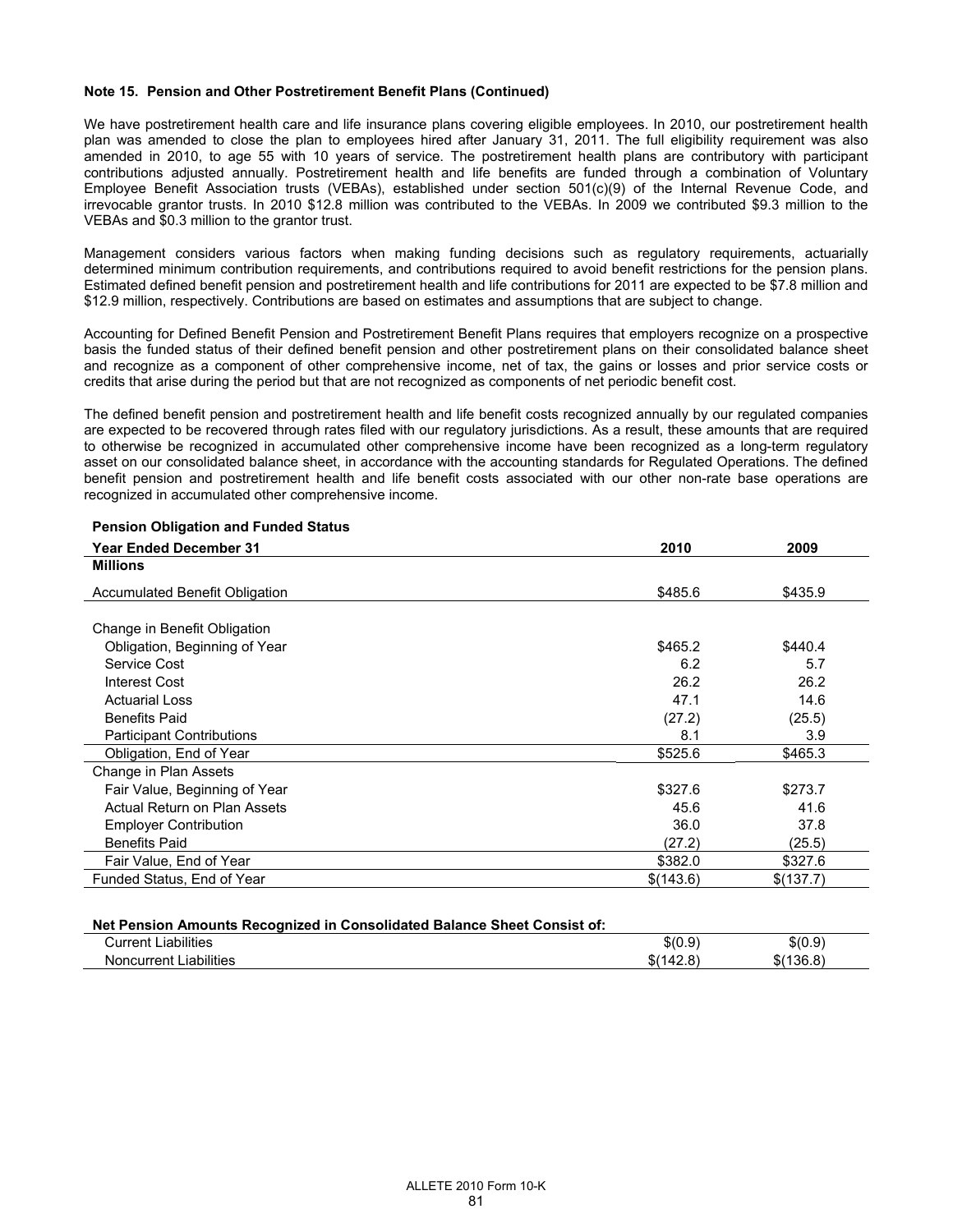The pension costs that are reported as a component within our consolidated balance sheet, reflected in regulatory long-term assets and accumulated other comprehensive income, consist of the following:

| <b>Unrecognized Pension Costs</b>       |         |         |
|-----------------------------------------|---------|---------|
| <b>Year Ended December 31</b>           | 2010    | 2009    |
| <b>Millions</b>                         |         |         |
| Net Loss                                | \$225.1 | \$196.5 |
| <b>Prior Service Cost</b>               | 1.4     | 1.8     |
| <b>Total Unrecognized Pension Costs</b> | \$226.5 | \$198.3 |

# **Components of Net Periodic Pension Expense**

| <b>Year Ended December 31</b>         | 2010   | 2009   | 2008   |
|---------------------------------------|--------|--------|--------|
| <b>Millions</b>                       |        |        |        |
| Service Cost                          | \$6.2  | \$5.7  | \$5.8  |
| Interest Cost                         | 26.2   | 26.2   | 25.4   |
| <b>Expected Return on Plan Assets</b> | (33.7) | (33.8) | (32.5) |
| Amortization of Loss                  | 6.6    | 3.4    | 1.6    |
| Amortization of Prior Service Costs   | 0.5    | 0.6    | 0.6    |
| Net Pension Expense                   | \$5.8  | \$2.1  | \$0.9  |

# **Other Changes in Pension Plan Assets and Benefit Obligations Recognized in Other Comprehensive Income and Regulatory Assets**

| <b>Year Ended December 31</b>                                        | 2010   | 2009  |
|----------------------------------------------------------------------|--------|-------|
| <b>Millions</b>                                                      |        |       |
| Net Loss                                                             | \$35.2 | \$6.8 |
| Amortization of Prior Service Costs                                  | (0.5)  | (0.6) |
| Amortization of Gain                                                 | (6.6)  | (3.4) |
| Total Recognized in Other Comprehensive Income and Regulatory Assets | \$28.1 | \$2.8 |

# **Information for Pension Plans with an Accumulated Benefit Obligation in Excess of Plan Assets**

| <b>Year Ended December 31</b><br><b>Millions</b> | 2010    | 2009    |
|--------------------------------------------------|---------|---------|
| <b>Projected Benefit Obligation</b>              | \$525.6 | \$465.3 |
| Accumulated Benefit Obligation                   | \$485.6 | \$435.9 |
| Fair Value of Plan Assets                        | \$382.0 | \$327.6 |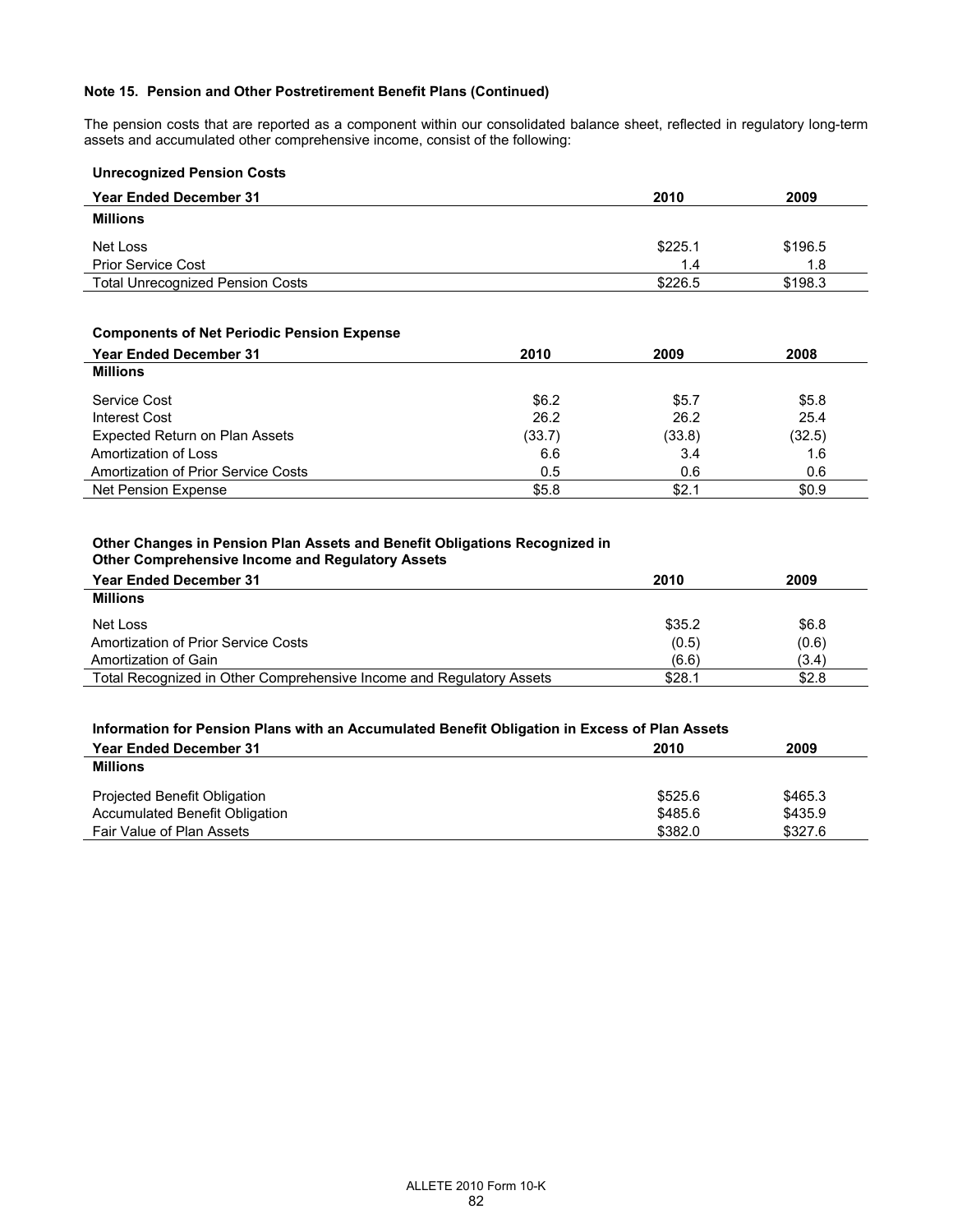#### **Postretirement Health and Life Obligation and Funded Status**

| <b>Year Ended December 31</b>    | 2010     | 2009     |
|----------------------------------|----------|----------|
| <b>Millions</b>                  |          |          |
| Change in Benefit Obligation     |          |          |
| Obligation, Beginning of Year    | \$192.1  | \$166.9  |
| Service Cost                     | 4.8      | 4.1      |
| <b>Interest Cost</b>             | 10.9     | 10.0     |
| <b>Actuarial Loss</b>            | 17.6     | 18.4     |
| <b>Participant Contributions</b> | 2.1      | 1.7      |
| <b>Plan Amendments</b>           | (14.2)   | (1.3)    |
| <b>Benefits Paid</b>             | (9.2)    | (7.7)    |
| Obligation, End of Year          | \$204.1  | \$192.1  |
| Change in Plan Assets            |          |          |
| Fair Value, Beginning of Year    | \$96.4   | \$78.6   |
| Actual Return on Plan Assets     | 12.0     | 13.9     |
| <b>Employer Contribution</b>     | 13.4     | 9.9      |
| <b>Participant Contributions</b> | 2.0      | 1.6      |
| <b>Benefits Paid</b>             | (9.1)    | (7.6)    |
| Fair Value, End of Year          | \$114.7  | \$96.4   |
| Funded Status, End of Year       | \$(89.4) | \$(95.7) |

#### **Net Postretirement Health and Life Amounts Recognized in Consolidated**

| <b>Balance Sheet Consist of:</b> |          |          |
|----------------------------------|----------|----------|
| Current Liabilities              | \$(0.8)  | \$(0.8)  |
| <b>Noncurrent Liabilities</b>    | \$(88.6) | \$(94.8) |

According to the accounting standards for Retirement Benefits only assets in the VEBAs are treated as plan assets in the above table for the purpose of determining funded status. In addition to the postretirement health and life assets reported in the previous table, we had \$19.8 million in irrevocable grantor trusts included in Other Investments on our consolidated balance sheet at December 31, 2010 (\$18.2 million at December 31, 2009).

The postretirement health and life costs that are reported as a component within our consolidated balance sheet, reflected in regulatory long-term assets and accumulated other comprehensive income, consist of the following:

#### **Unrecognized Postretirement Health and Life Costs**

| <b>Year Ended December 31</b>                           | 2010   | 2009   |
|---------------------------------------------------------|--------|--------|
| <b>Millions</b>                                         |        |        |
| Net Loss                                                | \$80.1 | \$69.6 |
| <b>Prior Service Cost</b>                               | (11.2) | (1.3)  |
| <b>Transition Obligation</b>                            | 0.2    | 6.9    |
| Total Unrecognized Postretirement Health and Life Costs | \$69.1 | \$75.2 |

# **Components of Net Periodic Postretirement Health and Life Expense**

| <b>Year Ended December 31</b>              | 2010   | 2009   | 2008   |
|--------------------------------------------|--------|--------|--------|
| <b>Millions</b>                            |        |        |        |
| Service Cost                               | \$4.8  | \$4.1  | \$4.0  |
| Interest Cost                              | 10.9   | 10.0   | 9.4    |
| <b>Expected Return on Plan Assets</b>      | (9.5)  | (8.3)  | (7.2)  |
| Amortization of Prior Service Cost         | (0.1)  |        |        |
| Amortization of Loss                       | 4.8    | 2.5    | 1.4    |
| Amortization of Transition Obligation      | 2.5    | 2.5    | 2.5    |
| Net Postretirement Health and Life Expense | \$13.4 | \$10.8 | \$10.1 |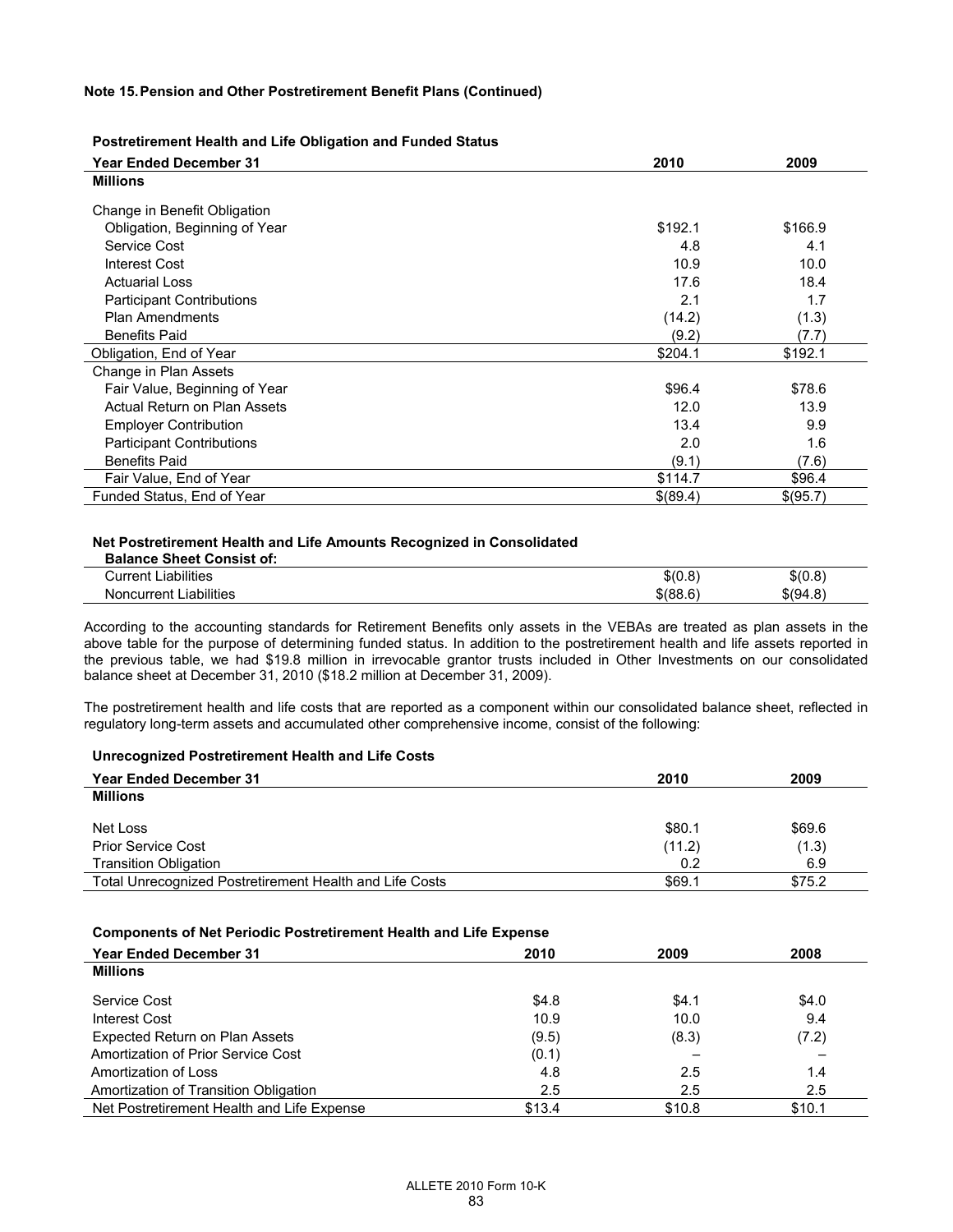#### **Other Changes in Postretirement Benefit Plan Assets and Benefit Obligations Recognized in Other Comprehensive Income and Regulatory Assets**

| <b>Year Ended December 31</b>                                        | 2010    | 2009   |
|----------------------------------------------------------------------|---------|--------|
| <b>Millions</b>                                                      |         |        |
| Net Loss                                                             | \$15.3  | \$12.9 |
| Prior Service Cost (Credit) Arising During the Period                | (14.2)  | (1.3)  |
| Amortization of Prior Service Cost                                   | 0.1     |        |
| Amortization of Transition Obligation                                | (2.5)   | (2.5)  |
| Amortization of Loss                                                 | (4.8)   | (2.5)  |
| Total Recognized in Other Comprehensive Income and Regulatory Assets | \$(6.1) | \$6.6  |

# **Estimated Future Benefit Payments**

|                   |                | <b>Postretirement</b>  |
|-------------------|----------------|------------------------|
|                   | <b>Pension</b> | <b>Health and Life</b> |
| <b>Millions</b>   |                |                        |
| 2011              | \$27.5         | \$8.5                  |
| 2012              | \$28.4         | \$9.5                  |
| 2013              | \$29.4         | \$10.5                 |
| 2014              | \$30.6         | \$11.6                 |
| 2015              | \$31.8         | \$12.7                 |
| Years 2016 - 2020 | \$174.6        | \$73.3                 |

The pension and postretirement health and life costs recorded in other long-term assets and accumulated other comprehensive income expected to be recognized as a component of net pension and postretirement benefit costs for the year ending December 31, 2011, are as follows:

|                                                        |                | <b>Postretirement</b>  |
|--------------------------------------------------------|----------------|------------------------|
|                                                        | <b>Pension</b> | <b>Health and Life</b> |
| <b>Millions</b>                                        |                |                        |
| Net Loss                                               | \$0.3          | \$8.5                  |
| <b>Prior Service Costs</b>                             | \$12.1         | \$(1.7)                |
| <b>Transition Obligations</b>                          |                | \$0.1                  |
| Total Pension and Postretirement Health and Life Costs | \$12.4         | \$6.9                  |

#### **Weighted-Average Assumptions Used to Determine Benefit Obligation**

| <b>Year Ended December 31</b>      | 2010          | 2009         |
|------------------------------------|---------------|--------------|
| Discount Rate                      |               |              |
| Pension                            | 5.36%         | 5.81%        |
| Postretirement Health and Life     | 5.40%         | 5.81%        |
| Rate of Compensation Increase      | $4.3 - 4.6\%$ | $4.3 - 4.6%$ |
| <b>Health Care Trend Rates</b>     |               |              |
| <b>Trend Rate</b>                  | 10%           | 8.5%         |
| Ultimate Trend Rate                | 5%            | 5%           |
| Year Ultimate Trend Rate Effective | 2018          | 2017         |

## **Weighted-Average Assumptions Used to Determine Net Periodic Benefit Costs**

| <b>Year Ended December 31</b>            | 2010          | 2009          | 2008          |
|------------------------------------------|---------------|---------------|---------------|
| Discount Rate                            | 5.81%         | 6.12%         | 6.25%         |
| Expected Long-Term Return on Plan Assets |               |               |               |
| Pension                                  | 8.5%          | 8.5%          | $9.0\%$       |
| Postretirement Health and Life           | $6.8 - 8.5\%$ | $6.8 - 8.5\%$ | $7.2 - 9.0\%$ |
| Rate of Compensation Increase            | $4.3 - 4.6\%$ | $4.3 - 4.6\%$ | $4.3 - 4.6\%$ |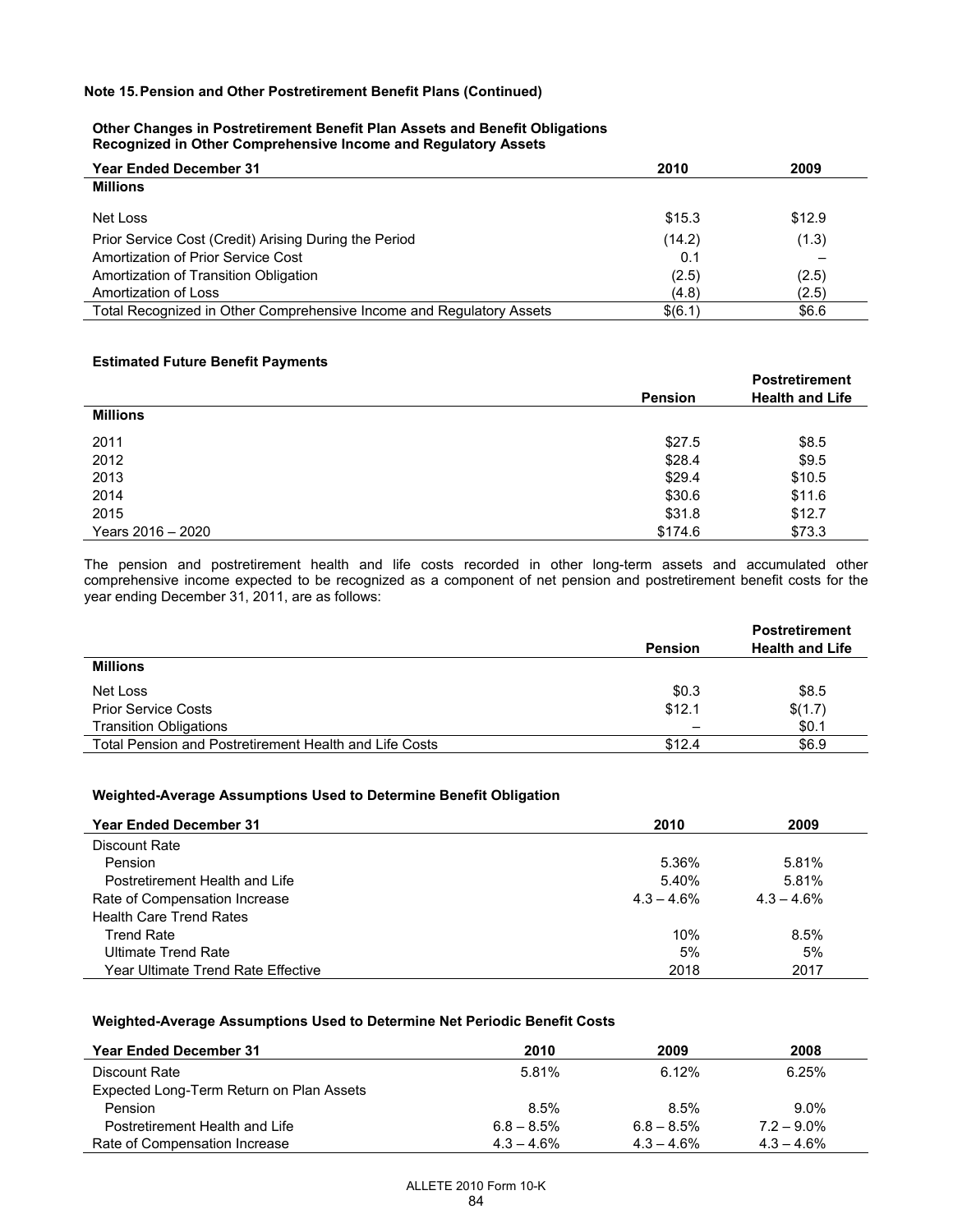In establishing the expected long-term return on plan assets, we take into account the actual long-term historical performance of our plan assets, the actual long-term historical performance for the type of securities we are invested in, and apply the historical performance utilizing the target allocation of our plan assets to forecast an expected long-term return. Our expected rate of return is then selected after considering the results of each of those factors, in addition to considering the impact of current economic conditions, if applicable, on long-term historical returns.

The discount rate is computed using a yield curve adjusted for ALLETE's projected cash flows to match our plan characteristics. The yield curve is determined using high-quality long-term corporate bond rates at the valuation date. We believe the adjusted discount curve used in this comparison does not materially differ in duration and cash flows from our pension obligation.

#### **Sensitivity of a One-Percentage-Point Change in Health Care Trend Rates**

|                                                                             | <b>One Percent</b> | <b>One Percent</b> |
|-----------------------------------------------------------------------------|--------------------|--------------------|
|                                                                             | <b>Increase</b>    | <b>Decrease</b>    |
| <b>Millions</b>                                                             |                    |                    |
| Effect on Total of Postretirement Health and Life Service and Interest Cost | \$2.5              | \$(2.0)            |
| Effect on Postretirement Health and Life Obligation                         | \$23.1             | \$(19.2)           |

#### **Actual Plan Asset Allocations**

|                          | <b>Pension</b> |      | <b>Postretirement</b><br>Health and Life (a) |      |
|--------------------------|----------------|------|----------------------------------------------|------|
|                          | 2010           | 2009 | 2010                                         | 2009 |
| <b>Equity Securities</b> | 52%            | 53%  | 58%                                          | 54%  |
| <b>Debt Securities</b>   | 29%            | 28%  | 33%                                          | 38%  |
| <b>Real Estate</b>       | 5%             | 5%   | -                                            |      |
| Private Equity           | 14%            | 14%  | 9%                                           | 8%   |
|                          | 100%           | 100% | 100%                                         | 100% |

*(a) Includes VEBAs and irrevocable grantor trusts.* 

Pension plan equity securities did not include any ALLETE common stock at December 31, 2010. At December 31, 2009, \$9.9 million, or 3.0 percent, of ALLETE common stock was included.

To achieve strong returns within managed risk, we diversify our asset portfolio to approximate the target allocations in the table below. Equity securities are diversified among domestic companies with large, mid and small market capitalizations, as well as investments in international companies. The majority of debt securities are made up of investment grade bonds.

### **Plan Asset Target Allocations**

|                          |                | <b>Postretirement</b> |
|--------------------------|----------------|-----------------------|
|                          | <b>Pension</b> | Health and Life (a)   |
| <b>Equity Securities</b> | 50%            | 48%                   |
| <b>Debt Securities</b>   | 30%            | 34%                   |
| <b>Real Estate</b>       | 10%            | 9%                    |
| Private Equity           | 10%            | 9%                    |
|                          | 100%           | 100%                  |

*(a) Includes VEBAs and irrevocable grantor trusts.* 

Fair value is the price that would be received to sell an asset or paid to transfer a liability in an orderly transaction between market participants at the measurement date (exit price). We utilize market data or assumptions that market participants would use in pricing the asset or liability, including assumptions about risk and the risks inherent in the inputs to the valuation technique. These inputs can be readily observable, market corroborated, or generally unobservable. We primarily apply the market approach for recurring fair value measurements and endeavor to utilize the best available information. Accordingly, we utilize valuation techniques that maximize the use of observable inputs and minimize the use of unobservable inputs. These inputs, which are used to measure fair value, are prioritized through the fair value hierarchy. The hierarchy gives the highest priority to unadjusted quoted prices in active markets for identical assets or liabilities (Level 1 measurement) and the lowest priority to unobservable inputs (Level 3 measurement). The three levels of the fair value hierarchy are as follows:

Level 1 — Quoted prices are available in active markets for identical assets as of the reported date. Active markets are those in which transactions for the asset occur in sufficient frequency and volume to provide pricing information on an ongoing basis.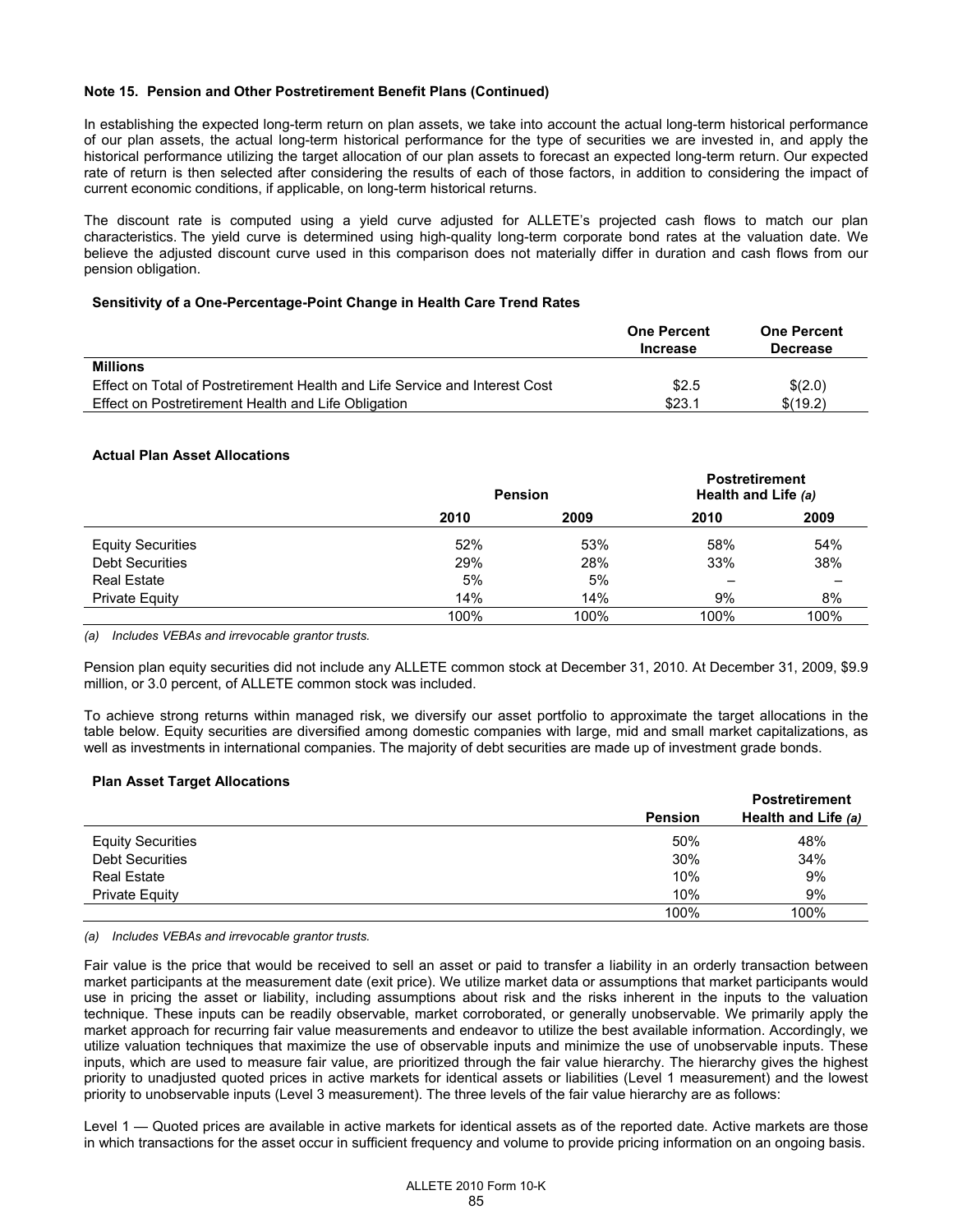Level 2 — Pricing inputs are other than quoted prices in active markets, but are either directly or indirectly observable as of the reported date. The types of assets included in Level 2 are typically either comparable to actively traded securities or contracts, such as treasury securities with pricing interpolated from recent trades of similar securities, or priced with models using highly observable inputs, such as commodity options priced using observable forward prices and volatilities.

Level 3 — Significant inputs that are generally less observable from objective sources. The types of assets included in Level 3 are those with inputs requiring significant management judgment or estimation, such as the complex and subjective models and forecasts used to determine the fair value.

# **Pension Fair Value**

|                                      | At Fair Value as of December 31, 2010 |                    |         |              |
|--------------------------------------|---------------------------------------|--------------------|---------|--------------|
| <b>Recurring Fair Value Measures</b> | Level 1                               | Level <sub>2</sub> | Level 3 | <b>Total</b> |
| <b>Millions</b>                      |                                       |                    |         |              |
| <b>Assets:</b>                       |                                       |                    |         |              |
| <b>Equity Securities</b>             |                                       |                    |         |              |
| U.S. Large-cap (a)                   | \$30.4                                | \$29.9             | \$3.5   | \$63.8       |
| U.S. Mid-cap Growth $(a)$            | 14.0                                  | 13.7               | 1.6     | 29.3         |
| U.S. Small-cap $(a)$                 | 13.7                                  | 13.5               | 1.6     | 28.8         |
| International                        |                                       | 77.1               |         | 77.1         |
| Debt Securities:                     |                                       |                    |         |              |
| Mutual Funds                         | 46.5                                  |                    |         | 46.5         |
| Fixed Income                         |                                       | 65.7               |         | 65.7         |
| Other Types of Investments:          |                                       |                    |         |              |
| <b>Private Equity Funds</b>          |                                       |                    | 50.7    | 50.7         |
| <b>Real Estate</b>                   |                                       |                    | 20.1    | 20.1         |
| <b>Total Fair Value of Assets</b>    | \$104.6                               | \$199.9            | \$77.5  | \$382.0      |

| <b>Activity in Level 3</b>             | <b>Equity Securities</b><br>(Auction Rate)<br>Securities) | <b>Private Equity</b><br><b>Funds</b> | <b>Real Estate</b> |
|----------------------------------------|-----------------------------------------------------------|---------------------------------------|--------------------|
| <b>Millions</b>                        |                                                           |                                       |                    |
| Balance as of December 31, 2009        | \$9.1                                                     | \$44.7                                | \$17.3             |
| Actual Return on Plan Assets           |                                                           | (4.1)                                 | (6.1)              |
| Purchases, sales, and settlements, net | (2.4)                                                     | 10.1                                  | 8.9                |
| Balance as of December 31, 2010        | \$6.7                                                     | \$50.7                                | \$20.1             |

|                                      | At Fair Value as of December 31, 2009 |                    |         |         |  |
|--------------------------------------|---------------------------------------|--------------------|---------|---------|--|
| <b>Recurring Fair Value Measures</b> | Level 1                               | Level <sub>2</sub> | Level 3 | Total   |  |
| <b>Millions</b>                      |                                       |                    |         |         |  |
| <b>Assets:</b>                       |                                       |                    |         |         |  |
| <b>Equity Securities</b>             |                                       |                    |         |         |  |
| U.S. Large-cap $(a)$                 | \$23.2                                | \$27.5             | \$5.2   | \$55.9  |  |
| U.S. Mid-cap Growth $(a)$            | 8.9                                   | 10.6               | 2.0     | 21.5    |  |
| U.S. Small-cap $(a)$                 | 8.6                                   | 10.1               | 1.9     | 20.6    |  |
| International                        |                                       | 66.4               |         | 66.4    |  |
| <b>ALLETE</b>                        | 9.9                                   |                    |         | 9.9     |  |
| Debt Securities:                     |                                       |                    |         |         |  |
| <b>Mutual Funds</b>                  | 32.0                                  |                    |         | 32.0    |  |
| Fixed Income                         |                                       | 59.3               |         | 59.3    |  |
| Other Types of Investments:          |                                       |                    |         |         |  |
| <b>Private Equity Funds</b>          |                                       |                    | 44.7    | 44.7    |  |
| <b>Real Estate</b>                   |                                       |                    | 17.3    | 17.3    |  |
| <b>Total Fair Value of Assets</b>    | \$82.6                                | \$173.9            | \$71.1  | \$327.6 |  |

*(a) The underlying investments classified under U.S. Equity Securities consist of Money Market Funds and U.S. Government Bonds (Level 1), Hedge Funds (Level 2), and Auction Rate Securities (Level 3), which are combined with futures, which settle daily, in a portable alpha program to achieve the returns of the U.S. Equity Securities Large-cap, Mid-cap Growth, and Small-cap funds. Our exposure with respect to these investments includes both the futures and the underlying investments.*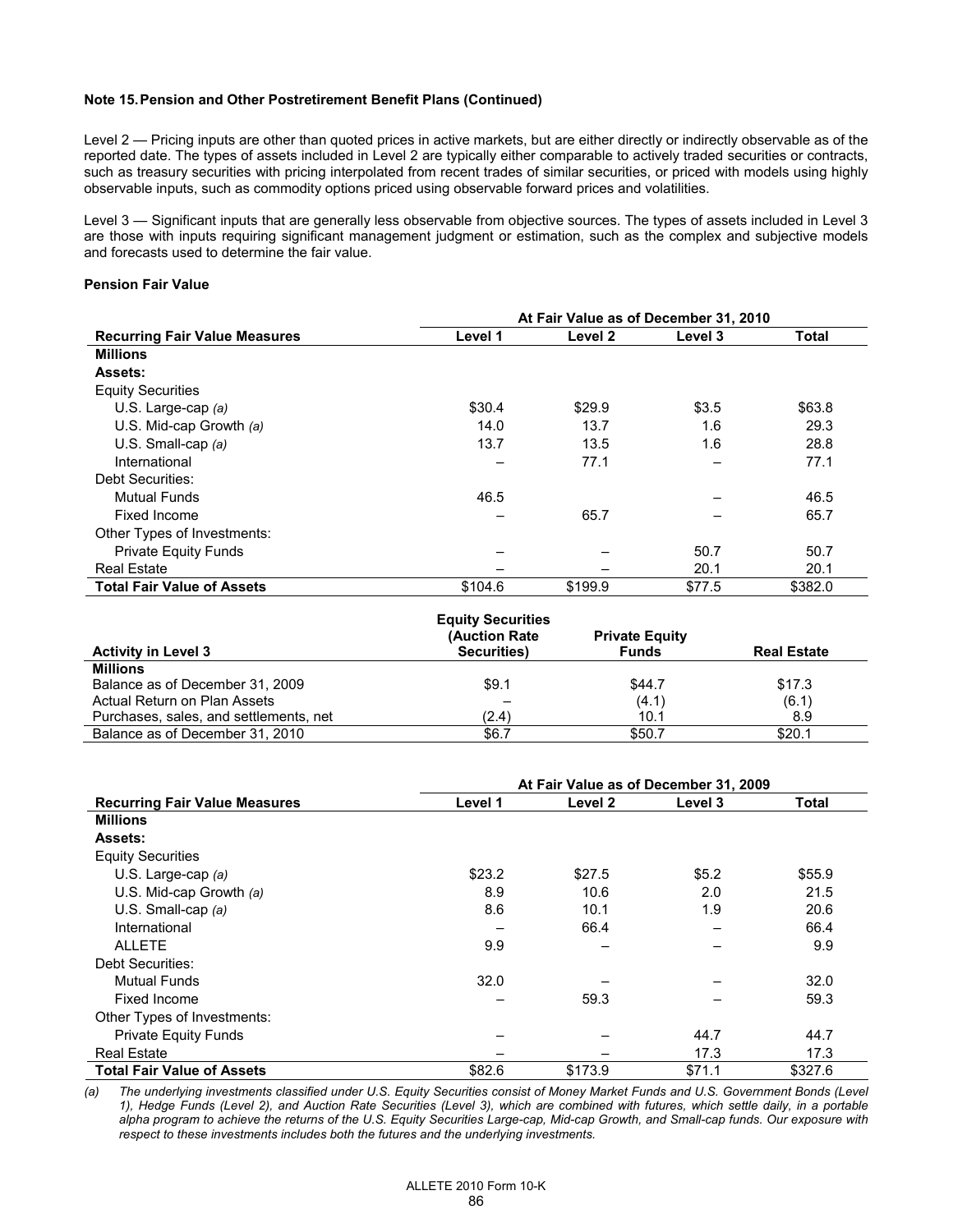| <b>Recurring Fair Value Measures</b>   | <b>Equity Securities</b> |                       |                    |
|----------------------------------------|--------------------------|-----------------------|--------------------|
|                                        | (Auction Rate)           | <b>Private Equity</b> |                    |
| <b>Activity in Level 3</b>             | Securities)              | <b>Funds</b>          | <b>Real Estate</b> |
| <b>Millions</b>                        |                          |                       |                    |
| Balance as of December 31, 2008        | \$10.2                   | \$43.2                | \$17.0             |
| Actual Return on Plan Assets           | 0.1                      | (8.7)                 | (8.6)              |
| Purchases, sales, and settlements, net | (1.1)                    | 10.2                  | 8.9                |
| Balance as of December 31, 2009        | \$9.1                    | \$44.7                | \$17.3             |

# **Postretirement Health and Life Fair Value**

|                                        |         |         | At Fair Value as of December 31, 2010 |                             |
|----------------------------------------|---------|---------|---------------------------------------|-----------------------------|
| <b>Recurring Fair Value Measures</b>   | Level 1 | Level 2 | Level 3                               | Total                       |
| <b>Millions</b>                        |         |         |                                       |                             |
| <b>Assets:</b>                         |         |         |                                       |                             |
| <b>Equity Securities</b>               |         |         |                                       |                             |
| U.S. Large-cap                         | \$15.7  |         |                                       | \$15.7                      |
| U.S. Mid-cap Growth                    | 11.4    |         |                                       | 11.4                        |
| U.S. Small-cap                         | 11.5    |         |                                       | 11.5                        |
| International                          | 26.8    |         |                                       | 26.8                        |
| Debt Securities:                       |         |         |                                       |                             |
| <b>Mutual Funds</b>                    | 9.0     |         |                                       | 9.0                         |
| Fixed Income                           |         | \$27.9  |                                       | 27.9                        |
| Other Types of Investments:            |         |         |                                       |                             |
| <b>Private Equity Funds</b>            |         |         | \$12.4                                | 12.4                        |
| <b>Total Fair Value of Assets</b>      | \$74.4  | \$27.9  | \$12.4                                | \$114.7                     |
| <b>Activity in Level 3</b>             |         |         |                                       | <b>Private Equity Funds</b> |
| <b>Millions</b>                        |         |         |                                       |                             |
| Balance as of December 31, 2009        |         |         |                                       | \$9.4                       |
| Actual Return on Plan Assets           |         |         |                                       | 1.4                         |
| Purchases, sales, and settlements, net |         |         |                                       | 1.6                         |
| Balance as of December 31, 2010        |         |         |                                       | \$12.4                      |

|                                      | At Fair Value as of December 31, 2009 |         |         |              |  |
|--------------------------------------|---------------------------------------|---------|---------|--------------|--|
| <b>Recurring Fair Value Measures</b> | Level 1                               | Level 2 | Level 3 | <b>Total</b> |  |
| <b>Millions</b>                      |                                       |         |         |              |  |
| <b>Assets:</b>                       |                                       |         |         |              |  |
| <b>Equity Securities</b>             |                                       |         |         |              |  |
| U.S. Large-cap                       | \$13.4                                |         |         | \$13.4       |  |
| U.S. Mid-cap Growth                  | 9.0                                   |         |         | 9.0          |  |
| U.S. Small-cap                       | 6.3                                   |         |         | 6.3          |  |
| International                        | 21.4                                  |         |         | 21.4         |  |
| Debt Securities:                     |                                       |         |         |              |  |
| <b>Mutual Funds</b>                  | 5.5                                   |         |         | 5.5          |  |
| Fixed Income                         |                                       | \$31.4  |         | 31.4         |  |
| Other Types of Investments:          |                                       |         |         |              |  |
| <b>Private Equity Funds</b>          |                                       |         | \$9.4   | 9.4          |  |
| <b>Total Fair Value of Assets</b>    | \$55.6                                | \$31.4  | \$9.4   | \$96.4       |  |
| <b>Activity in Level 3</b>           | <b>Private Equity Funds</b>           |         |         |              |  |

| <b>Millions</b>                        |       |
|----------------------------------------|-------|
| Balance as of December 31, 2008        | \$7.9 |
| Actual Return on Plan Assets           | (1.1) |
| Purchases, sales, and settlements, net | 2.6   |
| Balance as of December 31, 2009        | \$9.4 |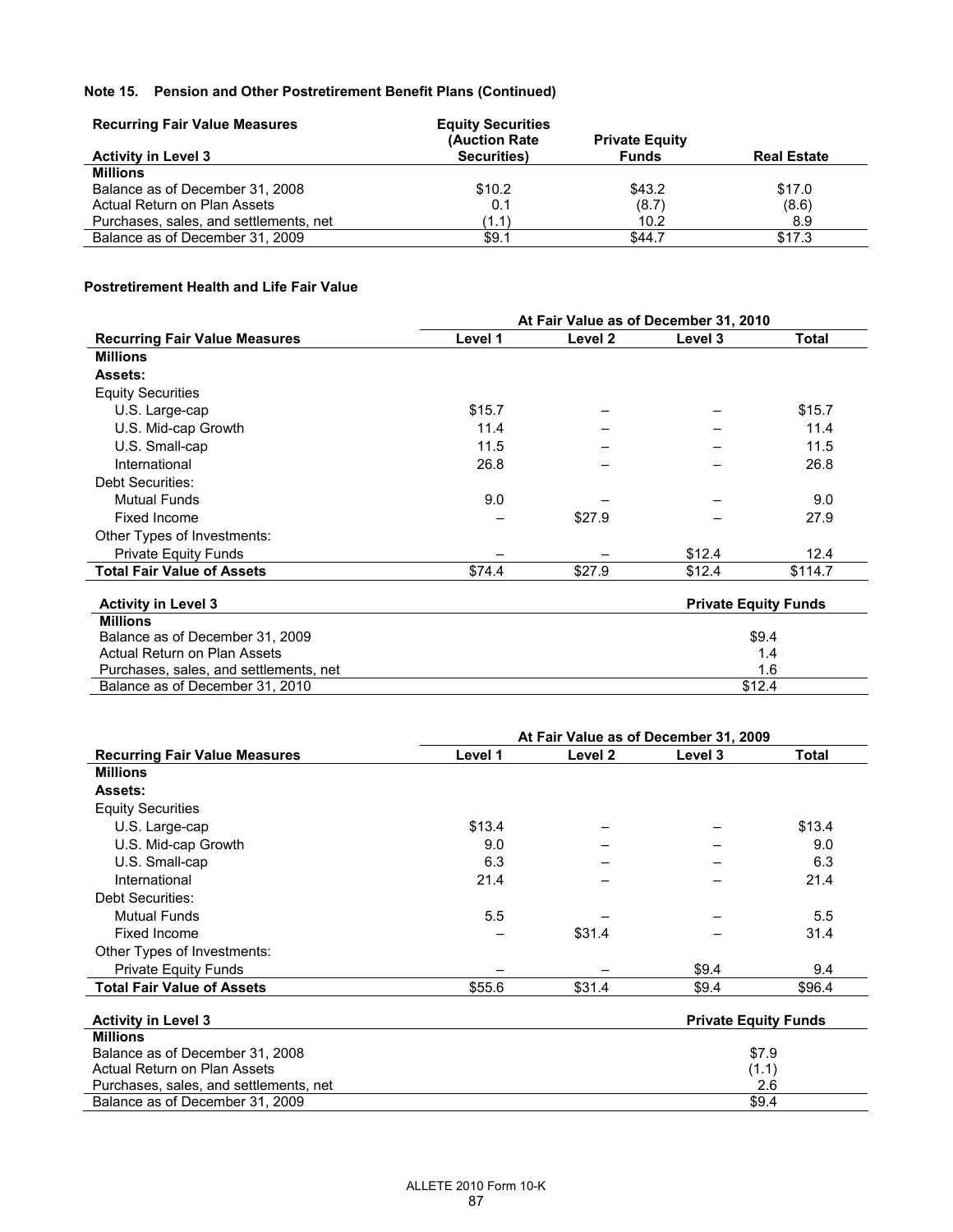Accounting and disclosure requirements for the Medicare Prescription Drug, Improvement and Modernization Act of 2003 (Act) provides guidance for employers that sponsor postretirement health care plans that provide prescription drug benefits. We provide postretirement health benefits that include prescription drug benefits, which qualify us for the federal subsidy under the Act.

#### **Note 16. Employee Stock and Incentive Plans**

**Employee Stock Ownership Plan.** We sponsor a leveraged ESOP within the RSOP. As of their date of hire, eligible employees may to contribute to the RSOP plan. In 1990, the ESOP issued a \$75 million note (term not to exceed 25 years at 10.25 percent) to us as consideration for 2.8 million shares (1.9 million shares adjusted for stock splits) of our newly issued common stock. The note was refinanced in 2006 at 6 percent. We make annual contributions to the ESOP equal to the ESOP's debt service less available dividends received by the ESOP. The majority of dividends received by the ESOP are used to pay debt service, with the balance distributed to participants. The ESOP shares were initially pledged as collateral for its debt. As the debt is repaid, shares are released from collateral and allocated to participants based on the proportion of debt service paid in the year. As shares are released from collateral, we report compensation expense equal to the current market price of the shares less dividends on allocated shares. Dividends on allocated ESOP shares are recorded as a reduction of retained earnings; available dividends on unallocated ESOP shares are recorded as a reduction of debt and accrued interest. ESOP compensation expense was \$7.1 million in 2010 (\$6.5 million in 2009; \$10.1 million in 2008).

According to the accounting standards for stock compensation, unallocated ALLETE common stock currently held and purchased by the ESOP will be treated as unearned ESOP shares and not considered as outstanding for earnings per share computations. ESOP shares are included in earnings per share computations after they are allocated to participants.

| <b>Year Ended December 31</b>    | 2010   | 2009   | 2008   |
|----------------------------------|--------|--------|--------|
| <b>Millions</b>                  |        |        |        |
| <b>ESOP Shares</b>               |        |        |        |
| Allocated                        | 2.2    | 2.2    | 2.0    |
| Unallocated                      | 1.3    | 1.5    | 1.9    |
| Total                            | 3.5    | 3.7    | 3.9    |
| Fair Value of Unallocated Shares | \$48.4 | \$49.0 | \$61.3 |

**Stock-Based Compensation.** *Stock Incentive Plan.* Under our Executive Long-Term Incentive Compensation Plan (Executive Plan), share-based awards may be issued to key employees through a broad range of methods, including non-qualified and incentive stock options, performance shares, performance units, restricted stock, stock appreciation rights and other awards. There are 1.4 million shares of common stock reserved for issuance under the Executive Plan, with 0.7 million of these shares available for issuance as of December 31, 2010.

We had a Director Long-Term Stock Incentive Plan (Director Plan) which expired on January 1, 2006. No grants have been made since 2003 under the Director Plan. Approximately 2,586 options were outstanding under the Director Plan at December 31, 2010.

We currently have the following types of share-based awards outstanding:

*Non-Qualified Stock Options*. The options allow for the purchase of shares of common stock at a price equal to the market value of our common stock at the date of grant. Options become exercisable beginning one year after the grant date, with one-third vesting each year over three years. Options may be exercised up to ten years following the date of grant. In the case of qualified retirement, death or disability, options vest immediately and the period over which the options can be exercised is three years. Employees have up to three months to exercise vested options upon voluntary termination or involuntary termination without cause. All options are cancelled upon termination for cause. All options vest immediately upon retirement, death, disability or a change of control, as defined in the award agreement. We determine the fair value of options using the Black-Scholes option-pricing model. The estimated fair value of options, including the effect of estimated forfeitures, is recognized as expense on the straight-line basis over the options' vesting periods, or the accelerated vesting period if the employee is retirement eligible.

No stock options were granted under our Executive Long-Term Incentive Compensation Plan in 2009 or 2010. The following assumptions were used in determining the fair value of stock options granted during 2008, under the Black-Scholes option-pricing model: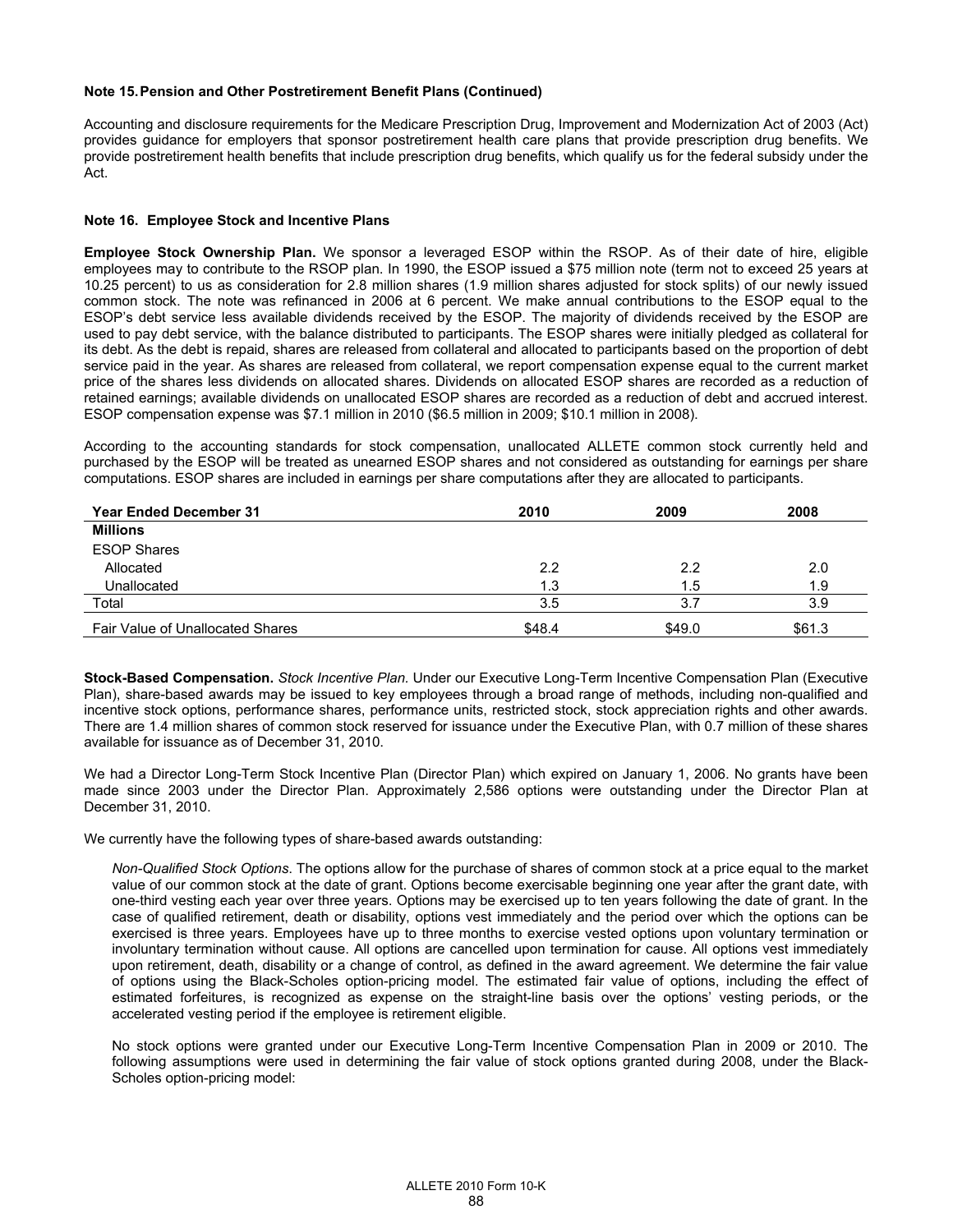#### **Note 16. Employee Stock and Incentive Plans (Continued)**

|                                | 2008    |
|--------------------------------|---------|
| <b>Risk-Free Interest Rate</b> | 2.8%    |
| Expected Life                  | 5 Years |
| <b>Expected Volatility</b>     | 20%     |
| Dividend Growth Rate           | 4.4%    |

The risk-free interest rate for periods within the contractual life of the option is based on the U.S. Treasury yield curve in effect at the grant date. Expected volatility is estimated based on the historic volatility of our stock and the stock of our peer group companies. We utilize historical option exercise and employee pre-vesting termination data to estimate the option life. The dividend growth rate is based upon historical growth rates in our dividends.

*Performance Shares.* Under the performance share awards plan, the number of shares earned is contingent upon attaining specific market goals over a three-year performance period. Market goals are measured by total shareholder return relative to a group of peer companies. In the case of qualified retirement, death or disability during a performance period, a pro-rata portion of the award will be earned at the conclusion of the performance period based on the market goals achieved. In the case of termination of employment for any reason other than qualified retirement, death or disability, no award will be earned. If there is a change in control, a pro-rata portion of the award will be paid based on the greater of actual performance up to the date of the change in control or target performance. The fair value of these awards is determined by the probability of meeting the total shareholder return goals. Compensation cost is recognized over the three-year performance period based on our estimate of the number of shares which will be earned by the award recipients.

*Restricted Stock Units.* Under the restricted stock units plan, shares vest monthly over a three year period. In the case of qualified retirement, death or disability, a pro-rata portion of the award will be earned. In the case of termination of employment for any other reason other than qualified retirement, death or disability, no award will be earned. If there is a change in control, a pro-rata portion of the award will be paid. The fair value of these awards is equal to the grant date fair value. Compensation cost is recognized over the three-year vesting period based on our estimate of the number of shares which will be earned by the award recipients.

*Employee Stock Purchase Plan (ESPP).* Under our ESPP, eligible employees may purchase ALLETE common stock at a 5 percent discount from the market price. Because the discount is not greater than 5 percent, we are not required to apply fair value accounting to these awards.

*RSOP*. The RSOP is a contributory defined contribution plan subject to the provisions of the Employee Retirement Income Security Act of 1974, as amended, and qualifies as an employee stock ownership plan and profit sharing plan. The RSOP provides eligible employees an opportunity to save for retirement.

The following share-based compensation expense amounts were recognized in our consolidated statement of income for the periods presented.

| <b>Share-Based Compensation Expense</b>       |       |       |       |
|-----------------------------------------------|-------|-------|-------|
| <b>Year Ended December 31</b>                 | 2010  | 2009  | 2008  |
| <b>Millions</b>                               |       |       |       |
| <b>Stock Options</b>                          | \$0.1 | \$0.3 | \$0.7 |
| Performance Shares                            | 1.5   | 1.5   | 1.1   |
| <b>Restricted Stock Units</b>                 | 0.6   | 0.3   |       |
| <b>Total Share-Based Compensation Expense</b> | \$2.2 | \$2.1 | \$1.8 |
| Income Tax Benefit                            | \$0.9 | \$0.8 | \$0.7 |

There were no capitalized stock-based compensation costs at December 31, 2010, 2009, or 2008.

As of December 31, 2010, the total unrecognized compensation cost for the performance share awards and restricted stock units not yet recognized in our consolidated statements of income was \$1.5 million and \$0.7 million, respectively. These amounts are expected to be recognized over a weighted-average period of 1.6 years for both performance share awards and restricted stock units.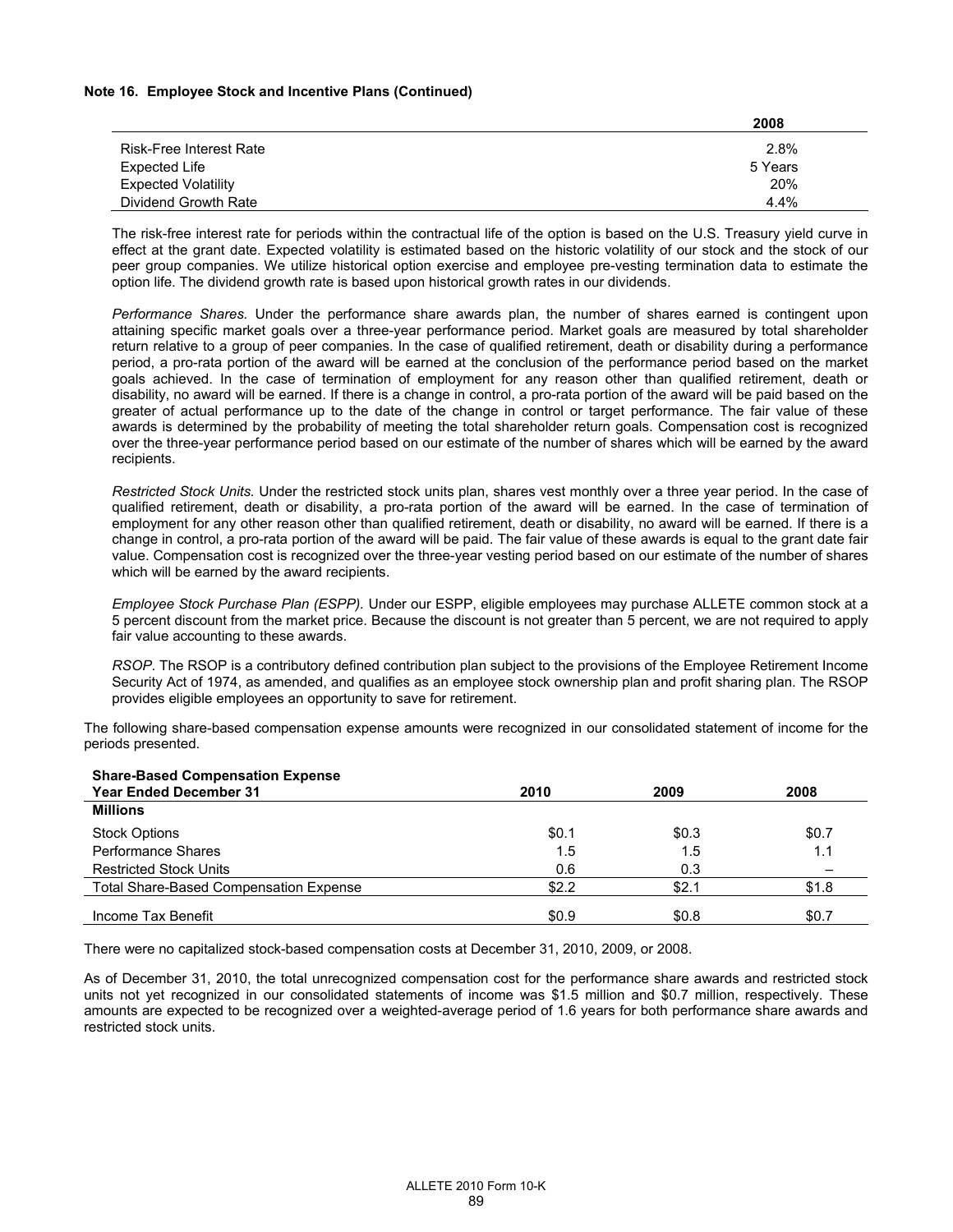#### **Note 16. Employee Stock and Incentive Plans (Continued)**

*Non-Qualified Stock Options.* The following table presents information regarding our outstanding stock options as of December 31, 2010.

|                                | 2010           |                 | 2009           |                  |                | 2008             |  |
|--------------------------------|----------------|-----------------|----------------|------------------|----------------|------------------|--|
|                                |                | Weighted-       |                | <b>Weighted-</b> |                | <b>Weighted-</b> |  |
|                                | Number of      | <b>Exercise</b> | Number of      | <b>Exercise</b>  | Number of      | <b>Exercise</b>  |  |
|                                | <b>Options</b> | <b>Price</b>    | <b>Options</b> | <b>Price</b>     | <b>Options</b> | <b>Price</b>     |  |
|                                |                |                 |                |                  |                |                  |  |
| Outstanding as of January 1,   | 646.235        | \$40.05         | 672.419        | \$39.99          | 510,992        | \$39.83          |  |
| Granted (a)                    |                |                 |                |                  | 180.815        | \$39.10          |  |
| Exercised                      | 40.769         | \$27.76         | 4.508          | \$18.85          | 16.627         | \$25.56          |  |
| Forfeited                      | 44,579         | \$43.16         | 21,676         | \$42.62          | 2,761          | \$39.39          |  |
| Outstanding as of December 31, | 560,887        | \$40.69         | 646.235        | \$40.05          | 672.419        | \$39.99          |  |
| Exercisable as of December 31. | 523.491        | \$39.76         | 512.743        | \$37.34          | 406.894        | \$34.48          |  |

*(a) Stock options have not been granted since 2008.* 

Cash received from non-qualified stock options exercised was \$1.1 million in 2010. The weighted-average grant-date intrinsic value of options granted in 2008 was \$6.18 for 2008 (none in 2010 or 2009). The intrinsic value of a stock award is the amount by which the fair value of the underlying stock exceeds the exercise price of the award. The total intrinsic value of options exercised was \$0.3 million during 2010 (\$0.1 million in 2009; \$0.2 million in 2008).

|                                                     | <b>Range of Exercise Price</b> |                       |                       |  |  |
|-----------------------------------------------------|--------------------------------|-----------------------|-----------------------|--|--|
| As of December 31, 2010                             | \$18,85 to<br>\$29.79          | \$37.76 to<br>\$41.35 | \$44.15 to<br>\$48.65 |  |  |
| Options Outstanding and Exercisable:                |                                |                       |                       |  |  |
| Number Outstanding and Exercisable                  | 44.738                         | 296,770               | 181.983               |  |  |
| Weighted Average Remaining Contractual Life (Years) | 1.5                            | 5.4                   | 5.5                   |  |  |
| Weighted Average Exercise Price                     | \$26.96                        | \$39.44               | \$46.37               |  |  |

*Performance Shares.* The following table presents information regarding our non-vested performance shares as of December 31, 2010.

|                               | 2010                        |                   | 2009          |                             | 2008          |                             |
|-------------------------------|-----------------------------|-------------------|---------------|-----------------------------|---------------|-----------------------------|
|                               | <b>Weighted-</b><br>Average |                   |               | <b>Weighted-</b><br>Average |               | <b>Weighted-</b><br>Average |
|                               | Number of                   | <b>Grant Date</b> | Number of     | <b>Grant Date</b>           | Number of     | <b>Grant Date</b>           |
|                               | <b>Shares</b>               | <b>Fair Value</b> | <b>Shares</b> | <b>Fair Value</b>           | <b>Shares</b> | <b>Fair Value</b>           |
| Non-vested as of January 1,   | 121.825                     | \$41.96           | 79,238        | \$47.94                     | 68,501        | \$45.63                     |
| Granted                       | 49.302                      | \$35.44           | 69,800        | \$35.06                     | 36.684        | \$54.05                     |
| Unearned Grant Award          | (22,909)                    | \$54.50           | (24, 615)     | \$41.97                     | (23, 624)     | \$42.80                     |
| Forfeited                     | (25,729)                    | \$36.45           | (2,598)       | \$38.78                     | (2,323)       | \$50.87                     |
| Non-vested as of December 31, | 122.489                     | \$38.15           | 121.825       | \$41.96                     | 79.238        | \$47.94                     |

Less than 0.1 million performance share were granted in February 2010 for the performance period ending in 2012. The ultimate issuance is contingent upon the attainment of certain future market goals of ALLETE during the performance periods. The grant date fair value of the performance share awards was \$1.2 million.

No performance shares were awarded in February 2010 for the three year performance period ending in 2009, as performance targets were not met. However, in accordance with the accounting standards for stock compensation, no compensation expense previously recognized in connection with those grants will be reversed.

Less than 0.1 million performance shares were awarded in February 2011 for the three year performance period ending in 2010. The grant date fair value of the shares awarded was \$1.6 million.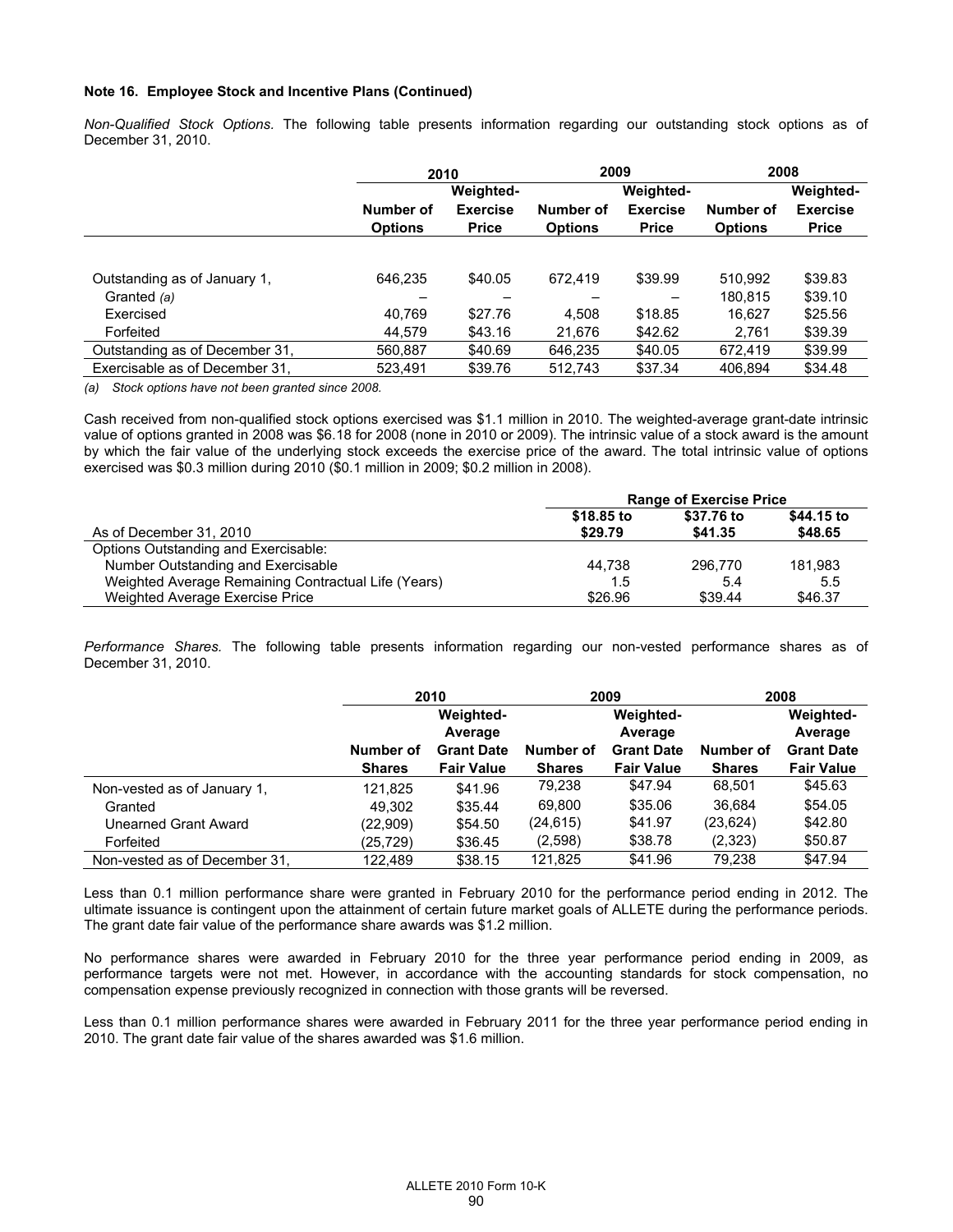#### **Note 16. Employee Stock and Incentive Plans (Continued)**

*Restricted Stock Units.* The following table presents information regarding our available restricted stock units as of December 31, 2010.

|                              |                            | 2010                                                              |         | 2009                                                              |
|------------------------------|----------------------------|-------------------------------------------------------------------|---------|-------------------------------------------------------------------|
|                              | Number of<br><b>Shares</b> | <b>Weighted-Average</b><br><b>Grant Date</b><br><b>Fair Value</b> |         | <b>Weighted-Average</b><br><b>Grant Date</b><br><b>Fair Value</b> |
| Available as of January 1.   | 28.983                     | \$29.41                                                           |         |                                                                   |
| Granted                      | 26.589                     | \$31.83                                                           | 30,465  | \$29.41                                                           |
| Awarded                      | (3,091)                    | \$29.75                                                           |         |                                                                   |
| Forfeited                    | (8,678)                    | \$30.62                                                           | (1,482) | \$29.41                                                           |
| Available as of December 31, | 43.803                     | \$30.61                                                           | 28,983  | \$29.41                                                           |

Less than 0.1 million restricted stock units were granted in February 2010 for the vesting period ending in 2012. The grant date fair value of the restricted stock unit awards was \$0.7 million.

Less than 0.05 million restricted stock units were awarded in 2010. The grant date fair value of the shares awarded was \$0.1 million.

#### **Note 17. Derivatives**

Occasionally we enter into financial derivative instruments to manage price risk for certain power marketing contracts. Changes in a derivatives' fair value are recognized currently in earnings unless specific hedge accounting criteria is met. The mark-to-market fluctuations on any cash flow hedge are recorded in other comprehensive income on the consolidated balance sheet. During 2010, we did not enter into any new derivative instruments, and have no outstanding derivative contracts at December 31, 2010. There were no changes in fair value of derivatives recognized in 2010 in earnings, and no mark-to market changes in cash flow hedges recorded in 2010.

During 2009 we entered into two types of financial derivative instruments consisting of cash flow hedges for an energy sale that included pricing based on daily natural gas prices, and FTRs purchased to manage congestion risk for forward power sales contracts. As of December 31, 2009, approximately \$0.7 million remained in other assets on our consolidated balance sheet for FTRs, which settled monthly throughout the first five months of 2010 at cost. During 2009, changes in the fair value of outstanding derivatives resulted in the recognition of \$.04 million of revenue in the first two quarters, and a decrease in revenue of \$0.4 million in the third quarter of 2009 when the energy swap contract ended. The mark-to-market fluctuations on the cash flow hedge in 2009 were recorded in other comprehensive income as a \$0.1 million increase in fair value in the first quarter and a decrease of \$0.1 million in the second quarter of 2009.

#### **Note 18. Quarterly Financial Data (Unaudited)**

Information for any one quarterly period is not necessarily indicative of the results which may be expected for the year.

| <b>Quarter Ended</b>                      | <b>Mar. 31</b> | <b>Jun. 30</b> | <b>Sept. 30</b> | Dec. 31 |
|-------------------------------------------|----------------|----------------|-----------------|---------|
| <b>Millions Except Earnings Per Share</b> |                |                |                 |         |
|                                           |                |                |                 |         |
| 2010                                      |                |                |                 |         |
| <b>Operating Revenue</b>                  | \$233.6        | \$211.2        | \$224.1         | \$238.1 |
| Operating Income                          | \$46.1         | \$31.7         | \$35.3          | \$22.7  |
| Net Income Attributable to ALLETE         | \$23.0         | \$19.4         | \$19.6          | \$13.3  |
| Earnings Per Share of Common Stock        |                |                |                 |         |
| Basic                                     | \$0.68         | \$0.57         | \$0.57          | \$0.38  |
| Diluted                                   | \$0.68         | \$0.57         | \$0.56          | \$0.38  |
|                                           |                |                |                 |         |
| 2009                                      |                |                |                 |         |
| <b>Operating Revenue</b>                  | \$199.6        | \$164.7        | \$178.8         | \$216.0 |
| Operating Income                          | \$31.1         | \$15.7         | \$25.4          | \$33.8  |
| Net Income Attributable to ALLETE         | \$16.9         | \$9.4          | \$16.0          | \$18.7  |
| Earnings Per Share of Common Stock        |                |                |                 |         |
| Basic                                     | \$0.55         | \$0.29         | \$0.49          | \$0.56  |
| <b>Diluted</b>                            | \$0.55         | \$0.29         | \$0.49          | \$0.56  |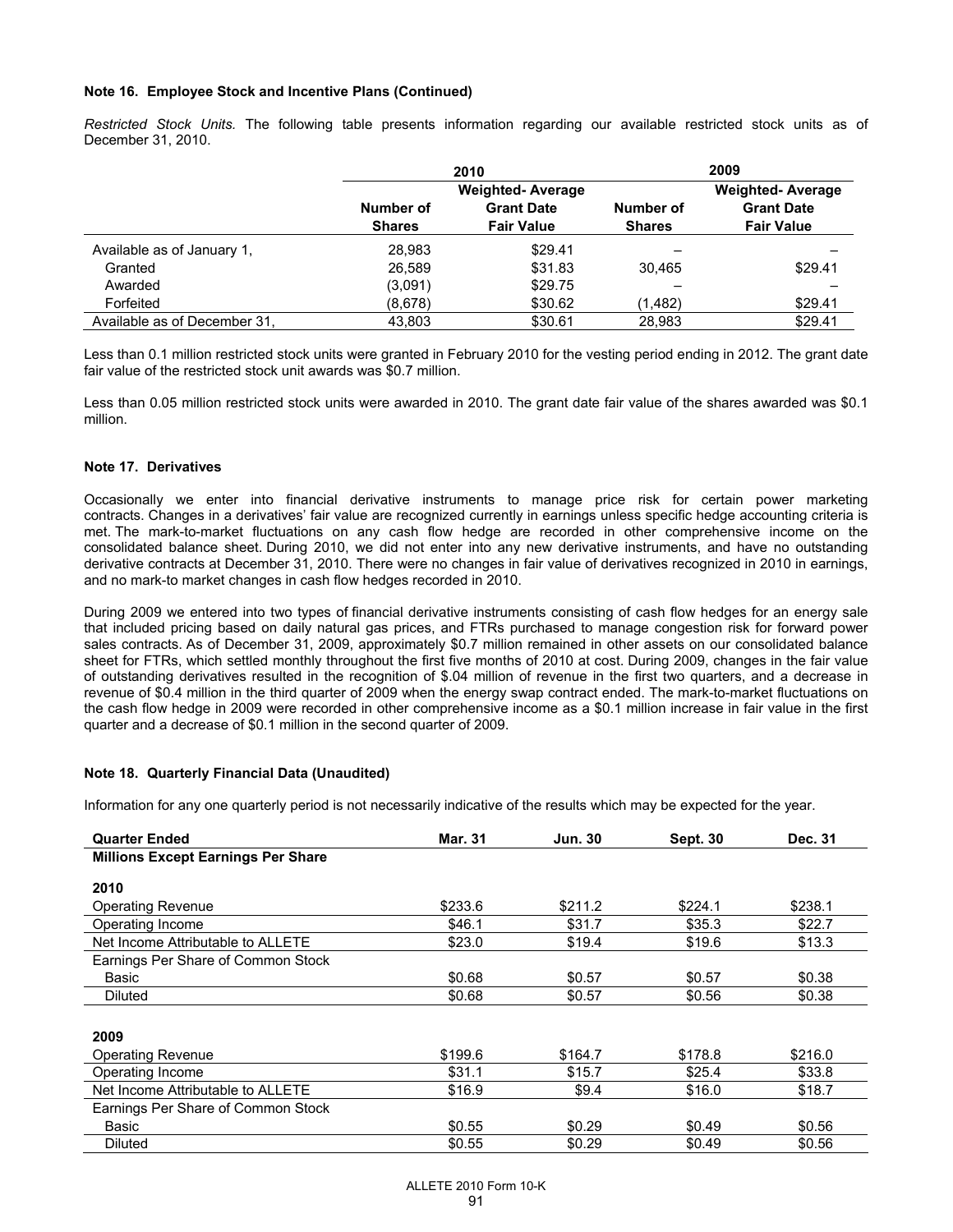# **ALLETE**

# **Valuation and Qualifying Accounts and Reserves**

|                                                                            | <b>Balance at</b><br><b>Beginning</b><br>of Period | <b>Additions</b><br>Charged<br>to Income | <b>Other</b><br><b>Charges</b> | <b>Deductions</b><br>from<br>Reserves (a) | <b>Balance at</b><br>End of<br>Period |
|----------------------------------------------------------------------------|----------------------------------------------------|------------------------------------------|--------------------------------|-------------------------------------------|---------------------------------------|
| <b>Millions</b>                                                            |                                                    |                                          |                                |                                           |                                       |
| Reserve Deducted from Related Assets<br>Reserve For Uncollectible Accounts |                                                    |                                          |                                |                                           |                                       |
| 2008 Trade Accounts Receivable                                             | \$1.0                                              | \$1.0                                    |                                | \$1.3                                     | \$0.7                                 |
| Finance Receivables - Long-Term                                            | \$0.2                                              |                                          |                                | \$0.1                                     | \$0.1                                 |
| 2009 Trade Accounts Receivable                                             | \$0.7                                              | \$1.3                                    |                                | \$1.1                                     | \$0.9                                 |
| Finance Receivables - Long-Term                                            | \$0.1                                              | \$0.3                                    |                                |                                           | \$0.4                                 |
| Trade Accounts Receivable<br>2010                                          | \$0.9                                              | \$1.1                                    |                                | \$1.1                                     | \$0.9                                 |
| Finance Receivables - Long-Term                                            | \$0.4                                              | \$0.8                                    |                                | \$0.4                                     | \$0.8                                 |
| Deferred Asset Valuation Allowance                                         |                                                    |                                          |                                |                                           |                                       |
| 2008 Deferred Tax Assets                                                   | \$3.3                                              | \$ (2.9)                                 |                                |                                           | \$0.4                                 |
| 2009 Deferred Tax Assets                                                   | \$0.4                                              | \$(0.1)                                  |                                |                                           | \$0.3                                 |
| 2010 Deferred Tax Assets                                                   | \$0.3                                              | \$0.2                                    |                                |                                           | \$0.5                                 |

*(a) Includes uncollectible accounts written off.* 

#### **Exhibit 12**

# **ALLETE Computation of Ratios of Earnings to Fixed Charges (Unaudited)**

| <b>Year Ended December 31</b>                  | 2010    | 2009    | 2008    | 2007    | 2006    |
|------------------------------------------------|---------|---------|---------|---------|---------|
| <b>Millions</b>                                |         |         |         |         |         |
| Earnings, as defined:                          |         |         |         |         |         |
| Pretax Income Before Non-Controlling Interest  | \$119.1 | \$91.5  | \$126.4 | \$137.2 | \$128.2 |
| Add: Fixed Charges                             | 43.4    | 38.3    | 30.3    | 26.6    | 27.7    |
| Less: Non-Controlling Interest (a)             |         |         |         |         |         |
| Undistributed Income from Less than 50 percent |         |         |         |         |         |
| <b>Owned Equity Investment</b>                 | 3.4     | 3.7     | 3.8     | 3.3     | 2.3     |
| Total Earnings as defined                      | \$159.1 | \$126.1 | \$152.9 | \$160.5 | \$153.6 |
| Fixed Charges:                                 |         |         |         |         |         |
| Interest on Long-Term Debt                     | \$39.7  | \$34.2  | \$27.4  | \$23.2  | \$22.8  |
| <b>Other Interest Charges</b>                  | 1.0     | 1.6     | 0.4     | 1.5     | 2.9     |
| Interest Component of All Rentals (b)          | 2.7     | 2.5     | 2.5     | 1.9     | 2.0     |
| <b>Total Fixed Charges</b>                     | \$43.4  | \$38.3  | \$30.3  | \$26.6  | \$27.7  |
| Ratio of Earnings to Fixed Charges             | 3.67    | 3.29    | 5.05    | 6.03    | 5.55    |

*(a) Pretax income of subsidiaries that have not incurred fixed charges.* 

*(b) Represents interest portion of rents estimated at 33 1/3 percent.*